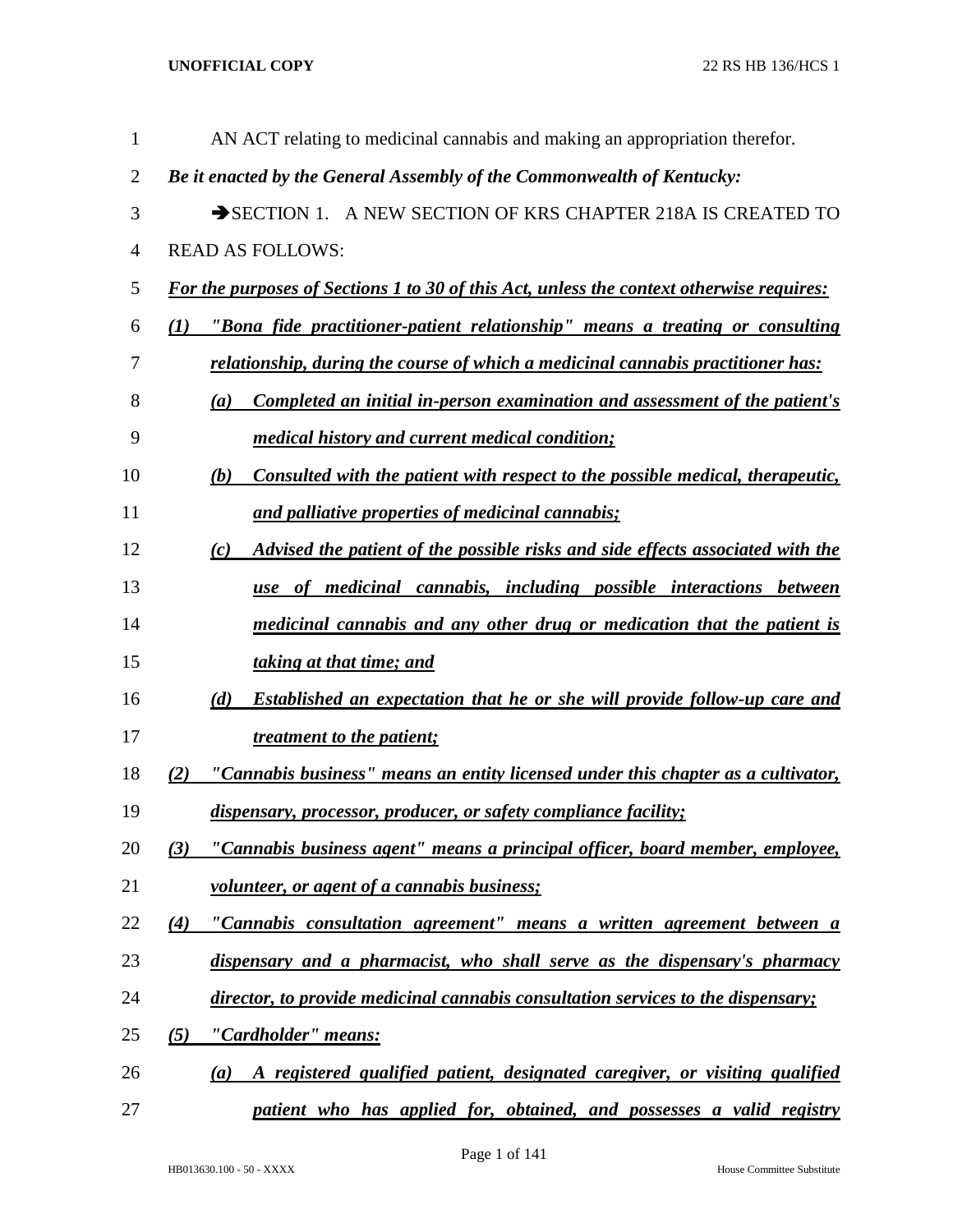| 1  | <i>identification card issued by the department; or</i>                               |
|----|---------------------------------------------------------------------------------------|
| 2  | A visiting qualified patient who has obtained and possesses a valid out-of-<br>(b)    |
| 3  | state registry identification card;                                                   |
| 4  | "Cultivator" means an entity licensed as such under Sections 16, 17, and 18 of<br>(6) |
| 5  | this Act;                                                                             |
| 6  | "Cultivator agent" means a principal officer, board member, employee,<br>(7)          |
| 7  | <u>volunteer, or agent of a cultivator;</u>                                           |
| 8  | "Department" means the Department for Public Health or its successor agency;<br>(8)   |
| 9  | "Designated caregiver" means a person who has registered as such with the<br>(9)      |
| 10 | <i>department as required by this chapter;</i>                                        |
| 11 | (10) "Dispensary" means an entity licensed as such under Sections 16, 17, and 18 of   |
| 12 | this Act;                                                                             |
| 13 | (11) "Dispensary agent" means a principal officer, board member, employee,            |
| 14 | <u>volunteer, or agent of a dispensary;</u>                                           |
| 15 | (12) "Disqualifying felony offense" means:                                            |
| 16 | A felony offense that would classify the person as a violent offender under<br>(a)    |
| 17 | KRS 439.3401; or                                                                      |
| 18 | A violation of a state or federal controlled substance law that was classified<br>(b) |
| 19 | as a felony in the jurisdiction where the person was convicted, except:               |
| 20 | An offense for which the sentence, including any term of probation,<br>1.             |
| 21 | incarceration, or supervised release, was completed five (5) or more                  |
| 22 | <i>years earlier; or</i>                                                              |
| 23 | An offense that consisted of conduct for which Sections 1 to 30 of this<br><u>2.</u>  |
| 24 | Act would likely have prevented a conviction, but the conduct either                  |
| 25 | occurred prior to the enactment of Sections 1 to 30 of this Act or was                |
| 26 | prosecuted by an authority other than the Commonwealth of                             |
| 27 | <u>Kentucky;</u>                                                                      |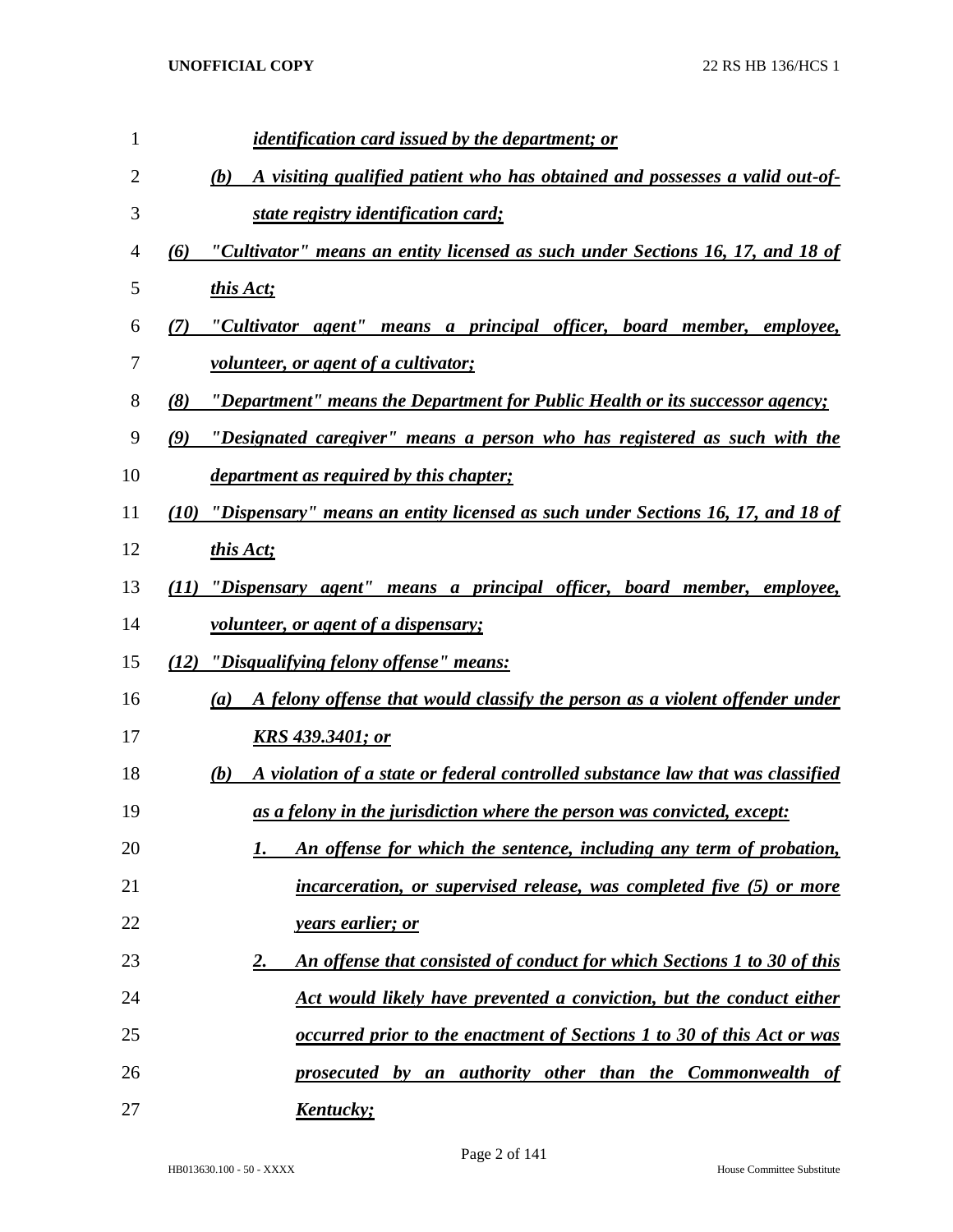| $\mathbf 1$ | "Diversion" or "divert" means the act of dispensing, selling, or otherwise<br>(13)        |
|-------------|-------------------------------------------------------------------------------------------|
| 2           | transferring possession of medicinal cannabis from a licensed cannabis business           |
| 3           | or cardholder to any person or entity not authorized under the provisions of              |
| 4           | <b>Sections 1 to 30 of this Act to legally possess or use medicinal cannabis;</b>         |
| 5           | (14) "Enclosed, locked facility" means an indoor growing space such as a room,            |
| 6           | greenhouse, building, or other indoor enclosed area that is maintained and                |
| 7           | operated by a cultivator or producer and is equipped with locks and other security        |
| 8           | devices that permit only authorized access by agents of the cultivator or producer,       |
| 9           | <u>as required by the department;</u>                                                     |
| 10          | "Gross receipts" means the total amount or consideration, including cash, credit,<br>(I5) |
| 11          | property, and services, for which medicinal cannabis is sold, valued in money,            |
| 12          | <i>whether received in money or otherwise;</i>                                            |
| 13          | "Growth area" means the same as an enclosed, locked facility;<br>(16)                     |
| 14          | "Marijuana" has the same meaning as in Section 37 of this Act;<br>(17)                    |
| 15          | <u>"Medicinal cannabis":</u><br>(18)                                                      |
| 16          | Means marijuana as defined in Section 37 of this Act when cultivated,<br>(a)              |
| 17          | harvested, processed, produced, transported, dispensed, distributed, sold,                |
| 18          | possessed, or used in accordance with Sections 1 to 30 of this Act;                       |
| 19          | Includes medicinal cannabis products and raw plant material; and<br>(b)                   |
| 20          | Does not include industrial hemp or industrial hemp products as defined in<br>(c)         |
| 21          | <u>KRS 260.850;</u>                                                                       |
| 22          | "Medicinal cannabis accessories" means any equipment, product, or material of<br>(19)     |
| 23          | any kind which is used, intended for use, or designed for use in the preparing,           |
| 24          | storing, using, or consuming medicinal cannabis in accordance with Sections 1             |
| 25          | to 30 of this Act;                                                                        |
| 26          | "Medicinal cannabis practitioner" means a physician, a physician assistant, or<br>(20)    |
| 27          | an advanced practice registered nurse who is authorized by his or her state               |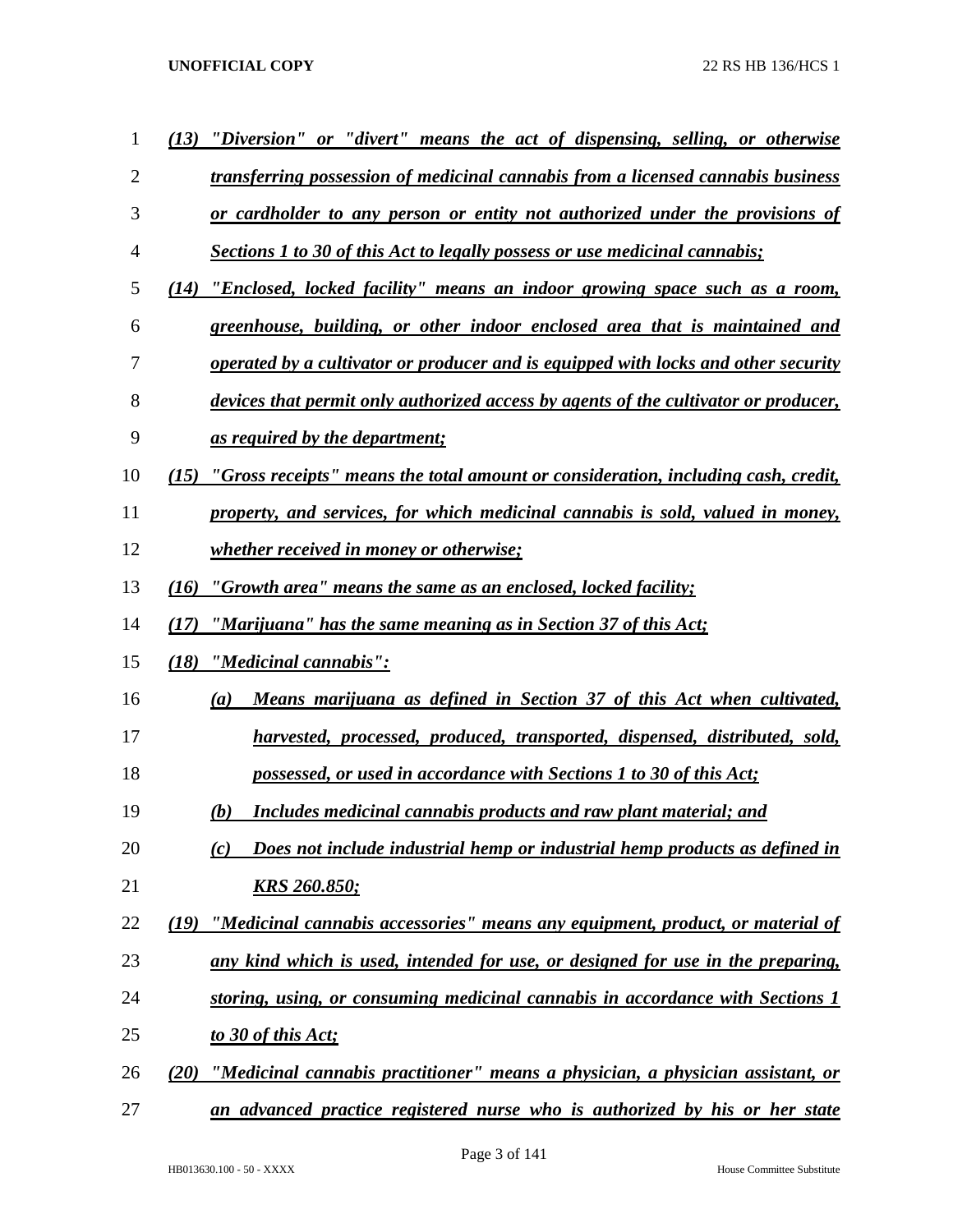| 1              |      | licensing board to provide written certifications for the use of medicinal cannabis  |
|----------------|------|--------------------------------------------------------------------------------------|
| 2              |      | <u>in accordance with Section 9 of this Act;</u>                                     |
| 3              | (21) | "Medicinal cannabis product" means any compound, manufacture, salt,                  |
| $\overline{4}$ |      | derivative, mixture, or preparation of any part of the plant Cannabis sp., its seeds |
| 5              |      | <u>or its resin; or any compound, mixture, or preparation which contains any</u>     |
| 6              |      | quantity of these substances when cultivated, harvested, processed, produced,        |
| 7              |      | transported, dispensed, distributed, sold, possessed, or used in accordance with     |
| 8              |      | Sections 1 to 30 of this Act. The term "medicinal cannabis product" does not         |
| 9              |      | include industrial hemp products as defined in KRS 260.850;                          |
| 10             | (22) | "Minor" means a person less than eighteen (18) years of age;                         |
| 11             | (23) | "Out-of-state registry identification card" means a registry identification card, or |
| 12             |      | an equivalent document, that was issued pursuant to the laws of another state,       |
| 13             |      | district, territory, commonwealth, or insular possession of the United States,       |
| 14             |      | except that the card must be issued for a disease or medical condition that          |
| 15             |      | appears on the approved list of qualifying medical conditions created by the         |
| 16             |      | department, that allows the person to use medicinal cannabis in the jurisdiction     |
| 17             |      | of issuance;                                                                         |
| 18             | (24) | "Pharmacist" means the same as in KRS 315.010;                                       |
| 19             | (25) | "Processor" means an entity licensed as such under Sections 16, 17, and 18 of        |
| 20             |      | this Act;                                                                            |
| 21             | (26) | "Processor agent" means a principal officer, board member, employee,                 |
| 22             |      | <u>volunteer, or agent of a processor;</u>                                           |
| 23             | (27) | "Producer" means an entity licensed as such under Sections 16, 17, and 18 of         |
| 24             |      | this Act;                                                                            |
| 25             | (28) | "Producer agent" means a principal officer, board member, employee, volunteer,       |
| 26             |      | <u>or agent of a producer;</u>                                                       |
| 27             | (29) | "Qualified patient" means a person who has obtained a written certification from     |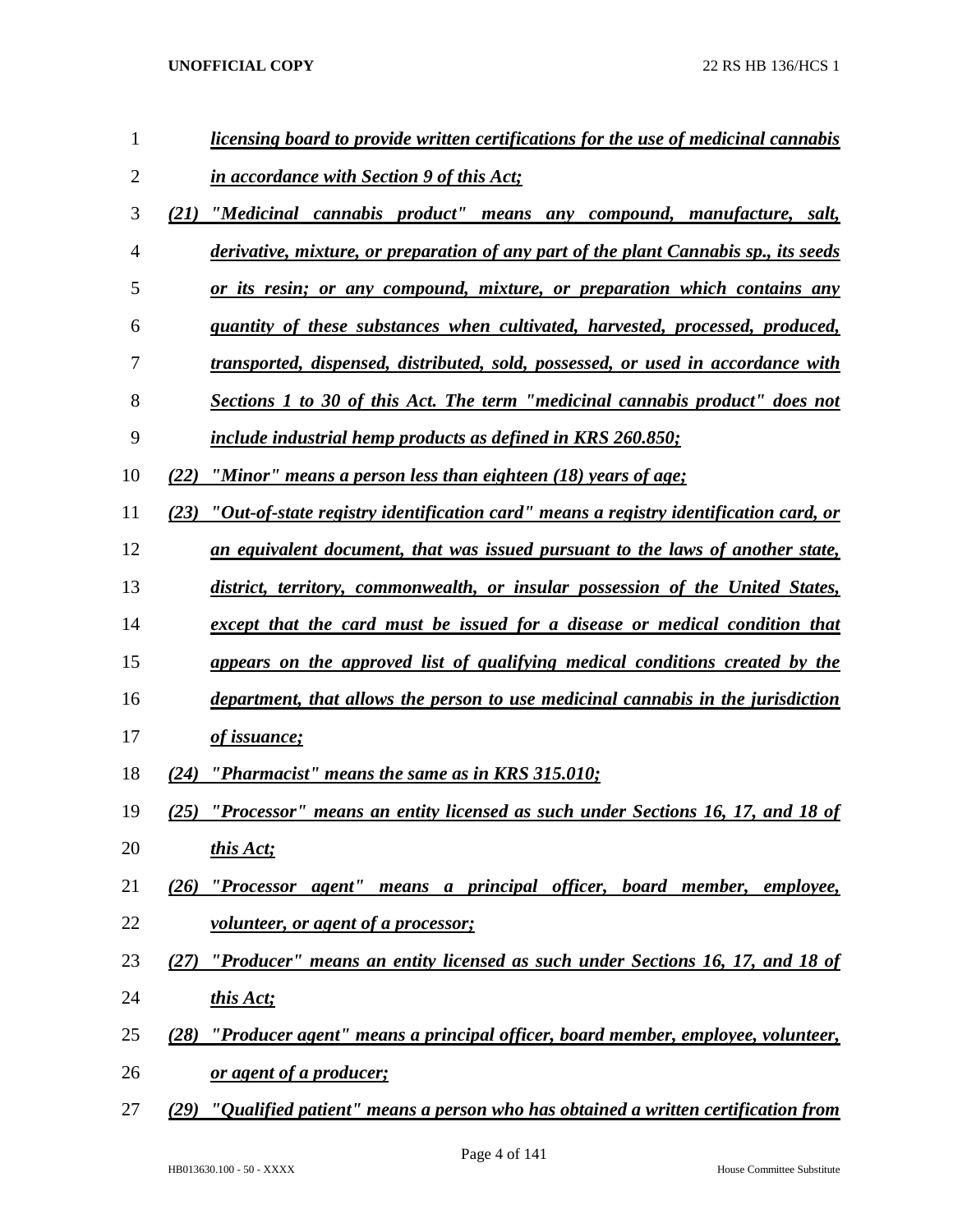| 1              |      | a medicinal cannabis practitioner with whom he or she has a bona fide                 |
|----------------|------|---------------------------------------------------------------------------------------|
| $\overline{2}$ |      | <i>practitioner-patient relationship;</i>                                             |
| 3              | (30) | "Qualifying medical condition" means a disease or medical condition that              |
| $\overline{4}$ |      | appears on the approved list of qualifying medical conditions for which a             |
| 5              |      | medicinal cannabis practitioner may provide a patient with a written certification    |
| 6              |      | for the use of medicinal cannabis established by the department pursuant Section      |
| 7              |      | 28 of this Act;                                                                       |
| 8              | (31) | "Raw plant material" means the trichome-covered part of the female plant              |
| 9              |      | Cannabis sp. or any mixture of shredded leaves, stems, seeds, and flowers of the      |
| 10             |      | Cannabis sp. plant. The term "raw plant material" does not include plant              |
| 11             |      | material obtained from industrial hemp as defined in KRS 260.850;                     |
| 12             | (32) | "Registered qualified patient" means a qualified patient who has applied for,         |
| 13             |      | obtained, and possesses a valid registry identification card or provisional           |
| 14             |      | registration receipt issued by the department;                                        |
| 15             | (33) | "Registry identification card" means a document issued by the department that         |
| 16             |      | identifies a person as a registered qualified patient, visiting qualified patient, or |
| 17             |      | <i>designated caregiver;</i>                                                          |
| 18             | (34) | "Safety compliance facility" means an entity licensed as such under Sections 16,      |
| 19             |      | 17, and 18 of this Act;                                                               |
| 20             |      | (35) "Safety compliance facility agent" means a principal officer, board member,      |
| 21             |      | <i>employee, volunteer, or agent of a safety compliance facility;</i>                 |
| 22             | (36) | "Seedling" means a medicinal cannabis plant that has no flowers and is not            |
| 23             |      | <u>taller than eight (8) inches;</u>                                                  |
| 24             | (37) | <u>"Serious violation" means:</u>                                                     |
| 25             |      | Any violation of Sections 1 to 30 of this Act or any administrative regulation<br>(a) |
| 26             |      | promulgated thereunder that is capable of causing death or which causes               |
| 27             |      | serious and prolonged disfigurement, prolonged impairment of health, or               |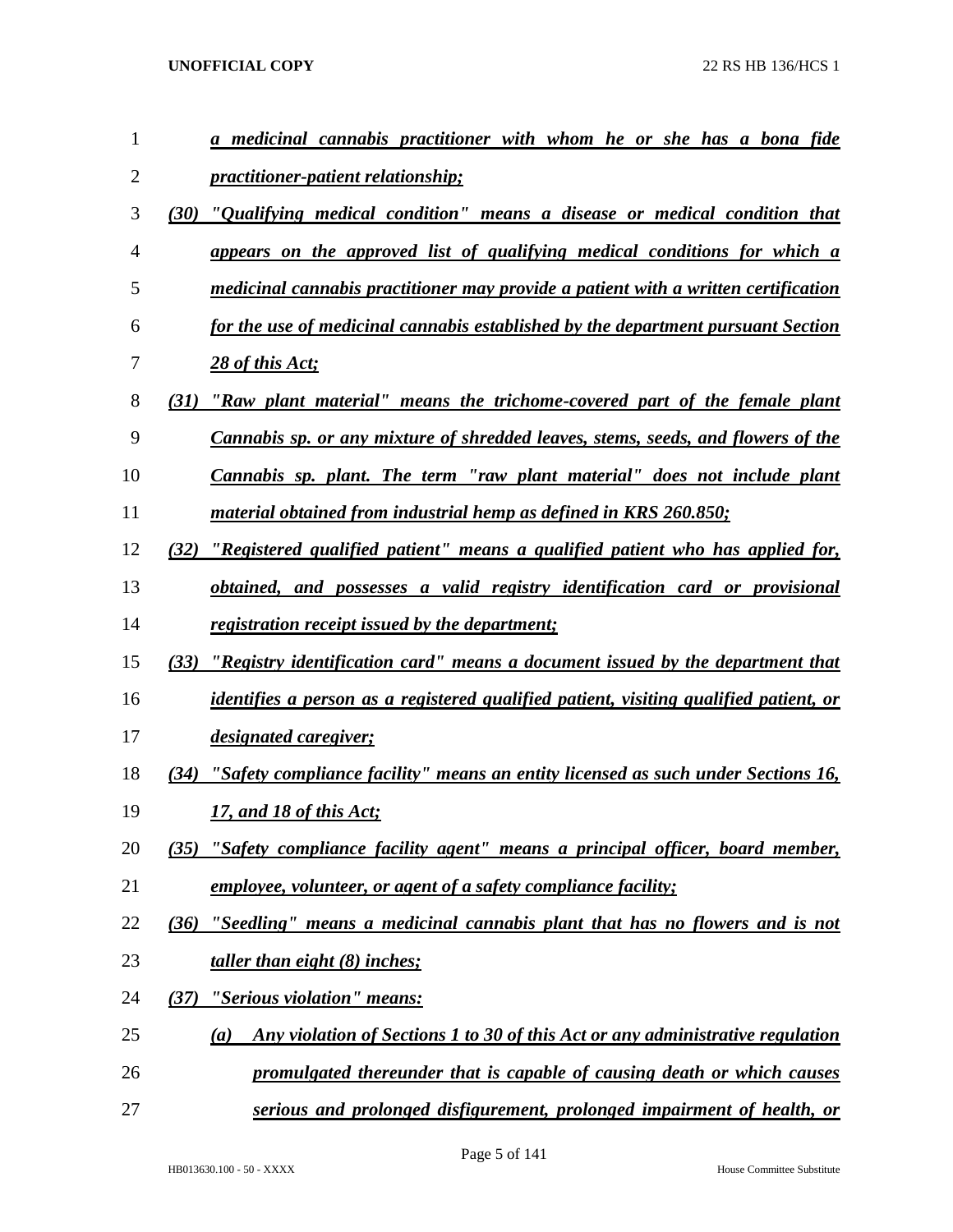| 1              | prolonged loss or impairment of the function of any bodily organ;                      |
|----------------|----------------------------------------------------------------------------------------|
| $\overline{2}$ | Diversion of medicinal cannabis; or<br>(b)                                             |
| 3              | Any act that would constitute a violation of Section 38 of this Act;<br>(c)            |
| 4              | "Smoking" means the inhalation of smoke produced from the combustion of raw<br>(38)    |
| 5              | plant material when ignited by a flame;                                                |
| 6              | (39) "State licensing board" means, respectively:                                      |
| 7              | <b>The Kentucky Board of Medical Licensure; or</b><br>(a)                              |
| 8              | <b>The Kentucky Board of Nursing;</b><br>(b)                                           |
| 9              | "Telehealth" has the same meaning as in KRS 211.332;<br>(40)                           |
| 10             | "Use of medicinal cannabis" includes the acquisition, administration,<br>(41)          |
| 11             | possession, transfer, transportation, or consumption of medicinal cannabis or          |
| 12             | medicinal cannabis accessories by a cardholder in accordance with Sections 1 to        |
| 13             | 30 of this Act. The term "use of medicinal cannabis" does not include:                 |
| 14             | Cultivation of marijuana by a cardholder;<br>(a)                                       |
| 15             | The use or consumption of marijuana by smoking; or<br>(b)                              |
| 16             | The use of industrial hemp or industrial hemp products as defined in KRS<br>(c)        |
| 17             | <u>260.850;</u>                                                                        |
| 18             | "Visiting qualified patient" means a person who has registered as such through<br>(42) |
| 19             | the department as required under Section 11 of this Act or who possesses a valid       |
| 20             | out-of-state registry identification card; and                                         |
| 21             | "Written certification" means a document dated and signed by a medicinal<br>(43)       |
| 22             | cannabis practitioner, that:                                                           |
| 23             | States, that in the medicinal cannabis practitioner's professional medical<br>(a)      |
| 24             | opinion, the patient may receive medical, therapeutic, or palliative benefit           |
| 25             | from the use of medicinal cannabis;                                                    |
| 26             | Specifies the qualifying medical condition or conditions for which the<br>(b)          |
| 27             | medicinal cannabis practitioner believes that the patient may receive                  |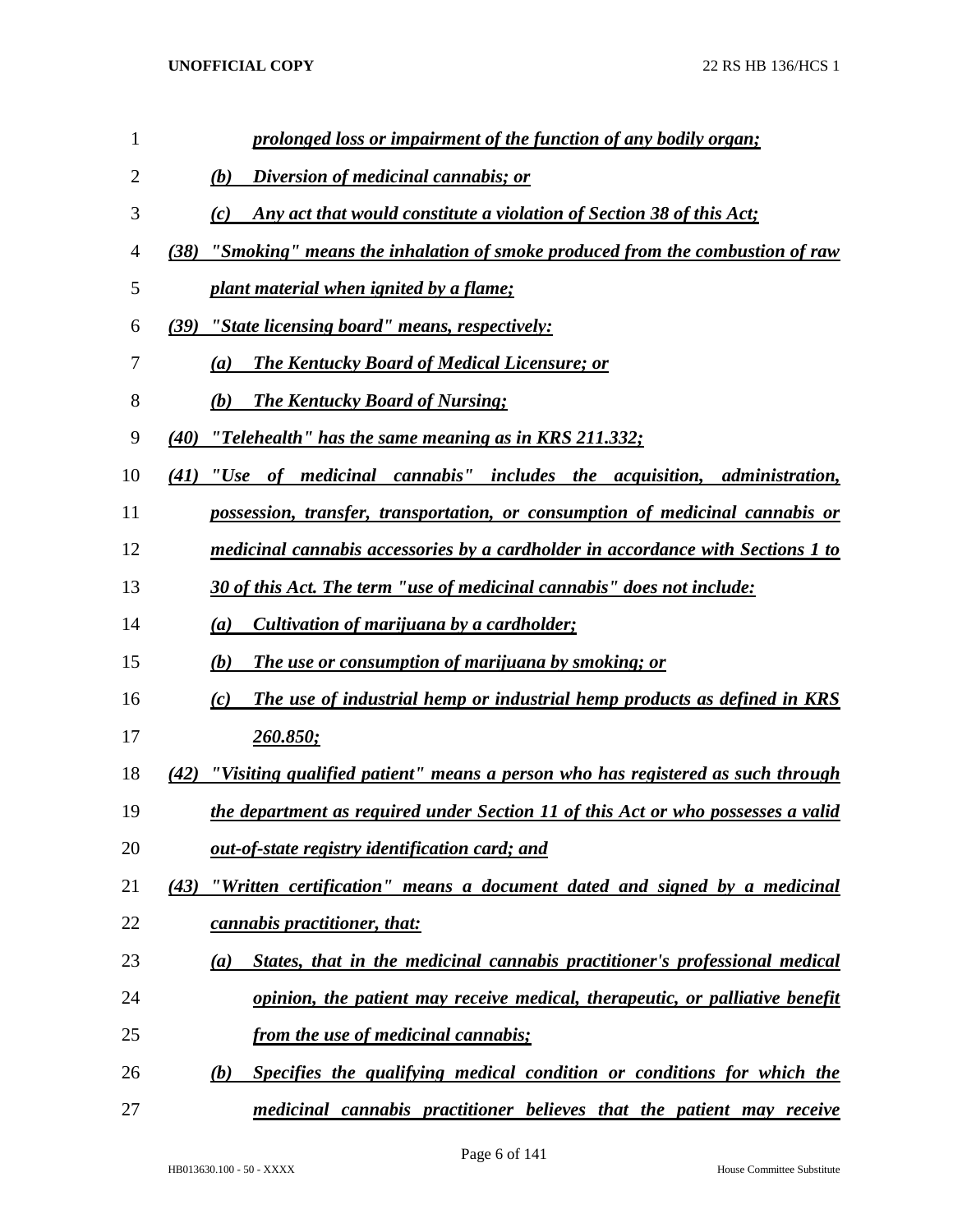| 1              | <i>medical, therapeutic, or palliative benefit; and</i>                                                                  |
|----------------|--------------------------------------------------------------------------------------------------------------------------|
| $\overline{2}$ | Affirms that the medicinal cannabis practitioner has a bona fide<br>(c)                                                  |
| 3              | practitioner-patient relationship with the patient.                                                                      |
| 4              | SECTION 2. A NEW SECTION OF KRS CHAPTER 218A IS CREATED TO                                                               |
| 5              | <b>READ AS FOLLOWS:</b>                                                                                                  |
| 6              | <u>Nothing in Sections 1 to 30 of this Act shall be construed as applying to industrial</u><br>$\mathcal{L}(I)$          |
| 7              | hemp or industrial hemp products as defined in KRS 260.850.                                                              |
| 8              | Notwithstanding any provision of law to the contrary, and except as provided in<br>(2)                                   |
| 9              | subsections (3) and (4) of this section:                                                                                 |
| 10             | The use of medicinal cannabis by a cardholder shall be considered lawful if<br>(a)                                       |
| 11             | done in accordance with Sections 1 to 30 of this Act and any administrative                                              |
| 12             | regulations promulgated thereunder;                                                                                      |
| 13             | <i>acquisition</i> , <i>blending</i> , <i>cultivation</i> , <i>delivery</i> , <i>distribution</i> ,<br>(b)<br><b>The</b> |
| 14             | manufacturing, manipulation, packaging for sale, preparation, possession,                                                |
| 15             | sale, testing, transportation, or transfer of medicinal cannabis or medicinal                                            |
| 16             | cannabis accessories by a cannabis business or cannabis business agent                                                   |
| 17             | shall be considered lawful if done in accordance with Sections 1 to 30 of                                                |
| 18             | this Act and any administrative regulations promulgated thereunder;                                                      |
| 19             | A registered qualified patient or visiting qualified patient shall not be<br>(c)                                         |
| 20             | considered to be under the influence of medicinal cannabis solely because                                                |
| 21             | of the presence of tetrahydrocannabinol metabolites, including but not                                                   |
| 22             | limited to the cannabinoid carboxy THC, which is also known as THC-                                                      |
| 23             | <b>COOH</b> ;                                                                                                            |
| 24             | A medicinal cannabis practitioner shall not be subject to arrest,<br>(d)                                                 |
| 25             | prosecution, or penalty in any manner, or denied any right or privilege,                                                 |
| 26             | including but not limited to a civil penalty or disciplinary action by a state                                           |
| 27             | licensing board or by any other occupational or professional licensing                                                   |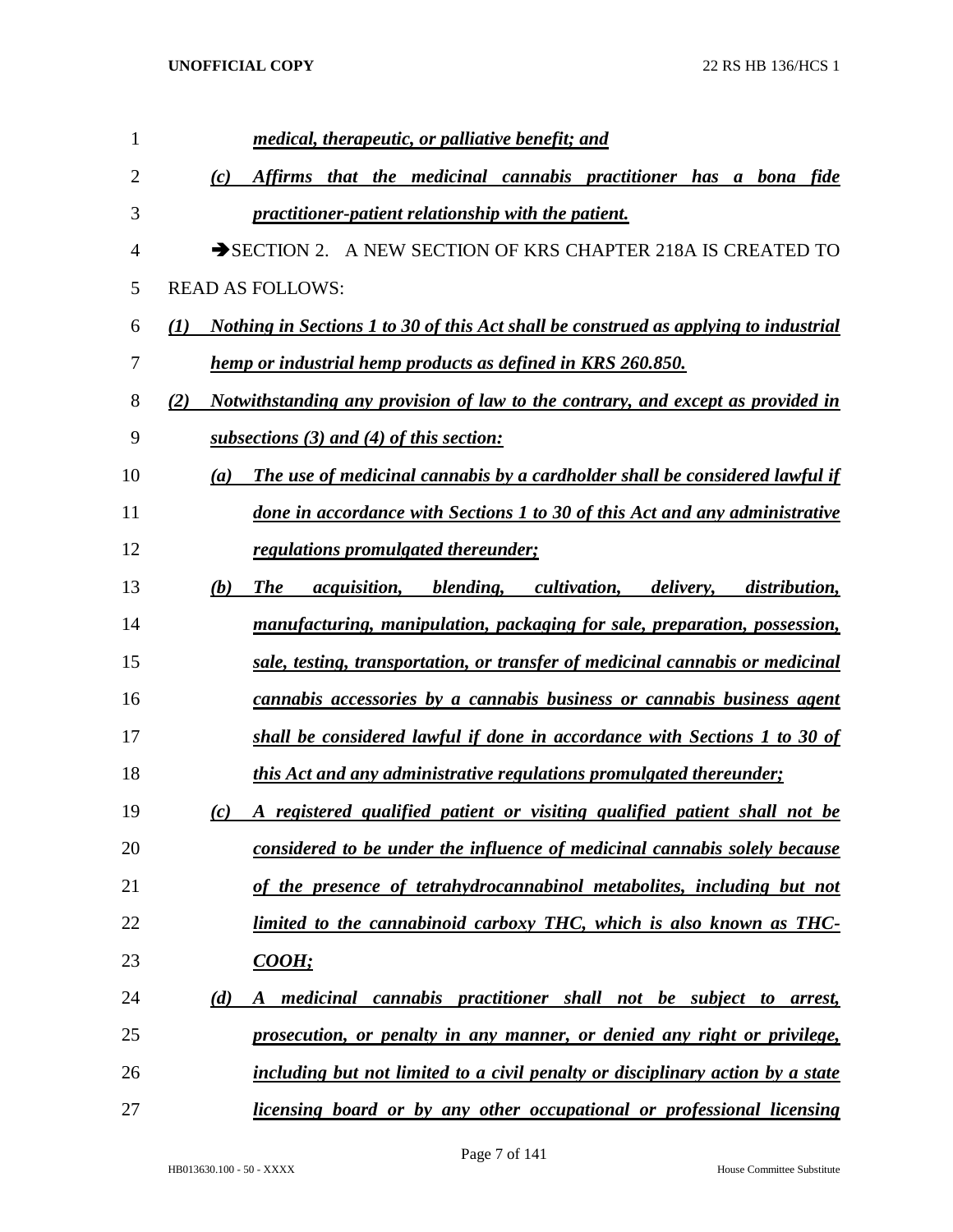| 1            |                             | board, solely for providing written certifications or for otherwise stating     |
|--------------|-----------------------------|---------------------------------------------------------------------------------|
| 2            |                             | that, in the medicinal cannabis practitioner's professional opinion, a patient  |
| 3            |                             | may receive medical, therapeutic, or palliative benefit from the use of         |
| 4            |                             | medicinal cannabis, if done in accordance with Sections 1 to 30 of this Act;    |
| 5            | (e)                         | A pharmacist shall not be subject to arrest, prosecution, or penalty in any     |
| 6            |                             | manner, or denied any right or privilege, including but not limited to a civil  |
| 7            |                             | penalty or disciplinary action by the Kentucky Board of Pharmacy or by any      |
| 8            |                             | other professional licensing board, solely for consulting with or providing     |
| 9            |                             | information with respect to the possible risks or side effects of medicinal     |
| 10           |                             | cannabis, including any potentially harmful or dangerous interactions           |
| 11           |                             | between medicinal cannabis and any other drug;                                  |
| 12           | (f)                         | An attorney shall not be subject to arrest, prosecution, or penalty in any      |
| 13           |                             | manner, or denied any right or privilege, including but not limited to a civil  |
| 14           |                             | penalty or disciplinary action by the Kentucky Court of Justice, the            |
| 15           |                             | Kentucky Bar Association, or any other professional licensing board, solely     |
| 16           |                             | for providing an individual or cannabis business with legal assistance          |
| 17           |                             | related to activity that is no longer subject to criminal penalties under state |
| 18           |                             | law pursuant to Sections 1 to 30 of this Act; and                               |
| 19           | $\left( \mathbf{g} \right)$ | No person shall be subject to arrest, prosecution, or penalty in any manner,    |
| 20           |                             | or denied any right or privilege, including but not limited to a civil penalty  |
| 21           |                             | or disciplinary action by an occupational or professional licensing board,      |
| 22           |                             | solely for providing assistance or services, including but not limited to       |
| 23           |                             | accounting services, financial services, security services, or business         |
| 24           |                             | consulting services, to any individual or cannabis business related to          |
| 25           |                             | activity that is no longer subject to criminal penalties under state law        |
| 26           |                             | pursuant to Sections 1 to 30 of this Act.                                       |
| $\mathbf{z}$ |                             |                                                                                 |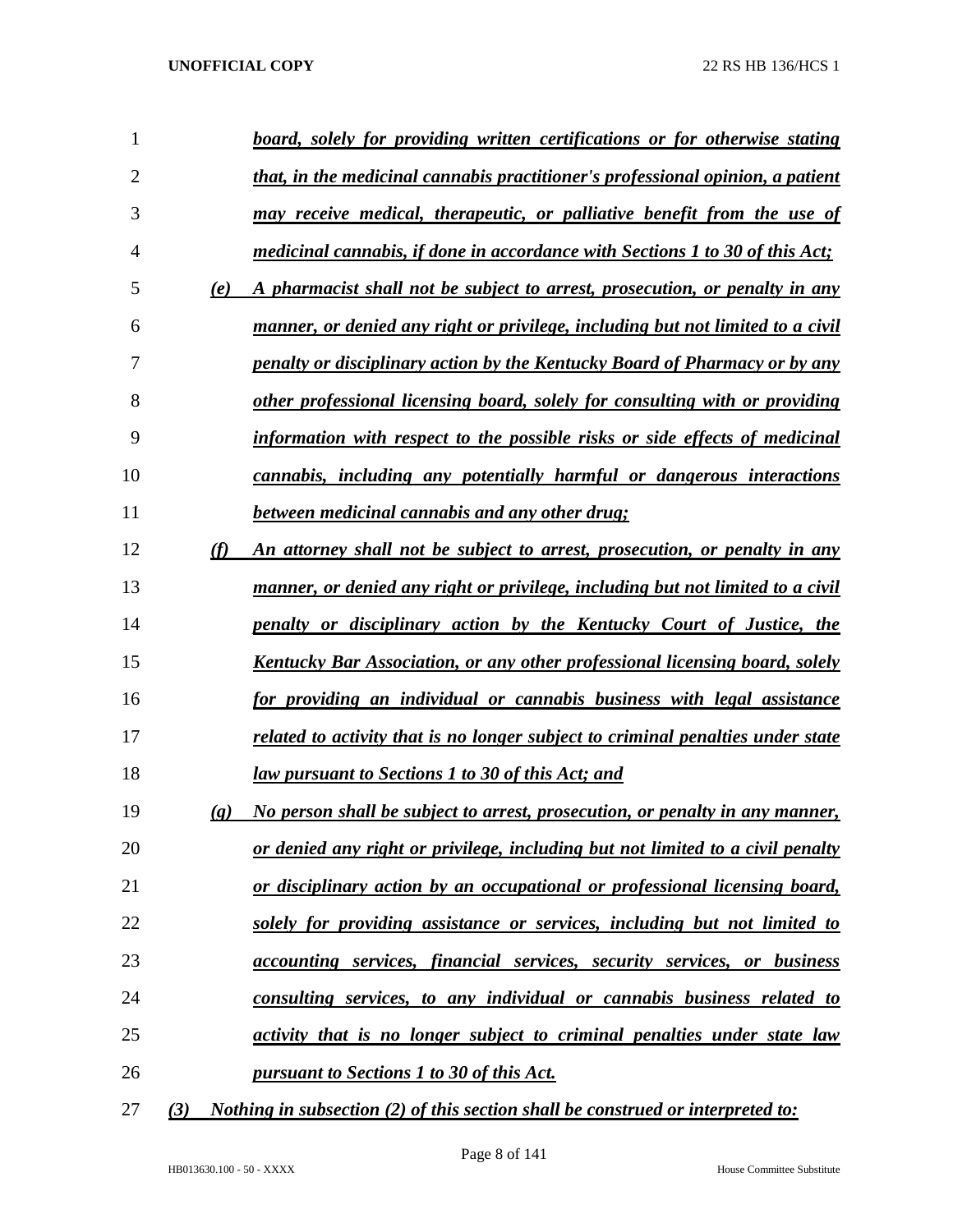| 1  | $\left(a\right)$ | <b>Prohibit the arrest, prosecution, or imposition of any other penalty arising</b>   |
|----|------------------|---------------------------------------------------------------------------------------|
| 2  |                  | from but not limited to breach of contract, breach of fiduciary duty,                 |
| 3  |                  | negligence, or engaging in criminal activity that would constitute a felony           |
| 4  |                  | or misdemeanor;                                                                       |
| 5  | (b)              | Prevent a practitioner from being subject to administrative penalties                 |
| 6  |                  | imposed by his or her state licensing board for any violation of Section 1 to         |
| 7  |                  | 30 of this Act or any administrative regulation promulgated under Section 9           |
| 8  |                  | of this Act; or                                                                       |
| 9  | (c)              | Prevent a pharmacist from being subject to administrative penalties                   |
| 10 |                  | imposed by the Kentucky Board of Pharmacy for any violation of Section 1              |
| 11 |                  | to 30 of this Act or any administrative regulation promulgated under                  |
| 12 |                  | <b>Section 10 of this Act.</b>                                                        |
| 13 | (4)              | Notwithstanding subsection (2) of this section and any other provision of law to      |
| 14 |                  | the contrary, a cardholder who is licensed under KRS Chapter 311 or KRS               |
| 15 |                  | Chapter 314 may be subject to intervention or disciplinary action by his or her       |
| 16 |                  | state licensing board if:                                                             |
| 17 | $\left(a\right)$ | There is probable cause to believe that the cardholder has become impaired            |
| 18 |                  | by, or otherwise abused, medicinal cannabis; or                                       |
| 19 | (b)              | The cardholder has a medically diagnosable disease that is characterized by           |
| 20 |                  | chronic, habitual, or periodic use of medicinal cannabis resulting in                 |
| 21 |                  | interference with the cardholder's professional, social, or economic                  |
| 22 |                  | functions in the community or the loss of powers of self-control regarding            |
| 23 |                  | the use of medicinal cannabis.                                                        |
| 24 |                  | SECTION 3. A NEW SECTION OF KRS CHAPTER 218A IS CREATED TO                            |
| 25 |                  | <b>READ AS FOLLOWS:</b>                                                               |
| 26 | (I)              | <b>The Division of Medicinal Cannabis is hereby established within the Department</b> |
| 27 |                  | for Public Health and is charged with the implementation, operation, oversight,       |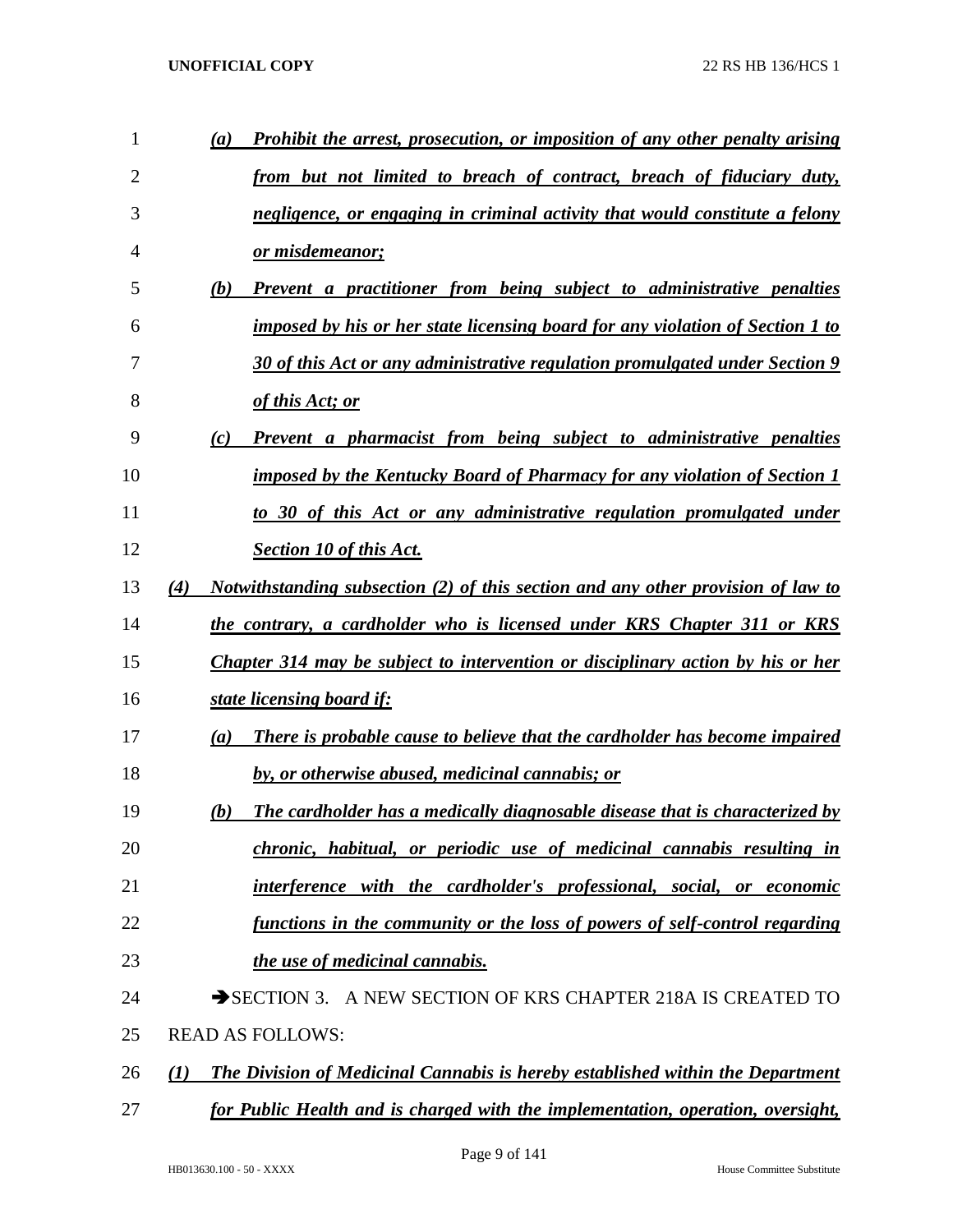| $\mathbf{1}$   |     | and regulation of the medicinal cannabis program established in Sections 1 to 30      |
|----------------|-----|---------------------------------------------------------------------------------------|
| $\overline{c}$ |     | of this Act.                                                                          |
| 3              | (2) | The Board of Physicians and Advisors is hereby established within the Division        |
| 4              |     | of Medicinal Cannabis which shall consist of the following members:                   |
| 5              | (a) | Five (5) physicians appointed by the Kentucky Board of Medical Licensure.             |
| 6              |     | In order to be eligible to be appointed to the board, a physician shall be            |
| 7              |     | <u>authorized, pursuant to Section 9 of this Act, to provide written</u>              |
| 8              |     | <i>certifications for the use of medicinal cannabis and shall be certified by the</i> |
| 9              |     | appropriate board in one (1) of the following specialties:                            |
| 10             |     | <b>Addiction medicine;</b>                                                            |
| 11             |     | Anesthesiology;                                                                       |
| 12             |     | Gastroenterology;<br>3.                                                               |
| 13             |     | <b>Obstetrics and gynecology;</b>                                                     |
| 14             |     | <b>Ophthalmology</b> ;<br>5.                                                          |
| 15             |     | 6.<br><i><b>Optometry</b></i> ;                                                       |
| 16             |     | <b>Infectious disease;</b><br>7.                                                      |
| 17             |     | <b>Neurology</b> ;<br>8.                                                              |
| 18             |     | <b>Oncology</b> ;<br>9.                                                               |
| 19             |     | Pain management;<br>10.                                                               |
| 20             |     | Pain medicine;<br>11.                                                                 |
| 21             |     | Pediatrics;<br><u>12.</u>                                                             |
| 22             |     | <b>Physical medicine and rehabilitation; or</b><br>13.                                |
| 23             |     | Psychiatry.<br>14.                                                                    |
| 24             |     | <b>One</b> (1) of the physicians appointed to the board pursuant to this paragraph    |
| 25             |     | shall be designated by the commissioner to serve as chairperson;                      |
| 26             | (b) | <b>Three</b> (3) advanced practice registered nurses appointed by the Kentucky        |
| 27             |     | Board of Nursing. In order to be eligible to be appointed to the board, an            |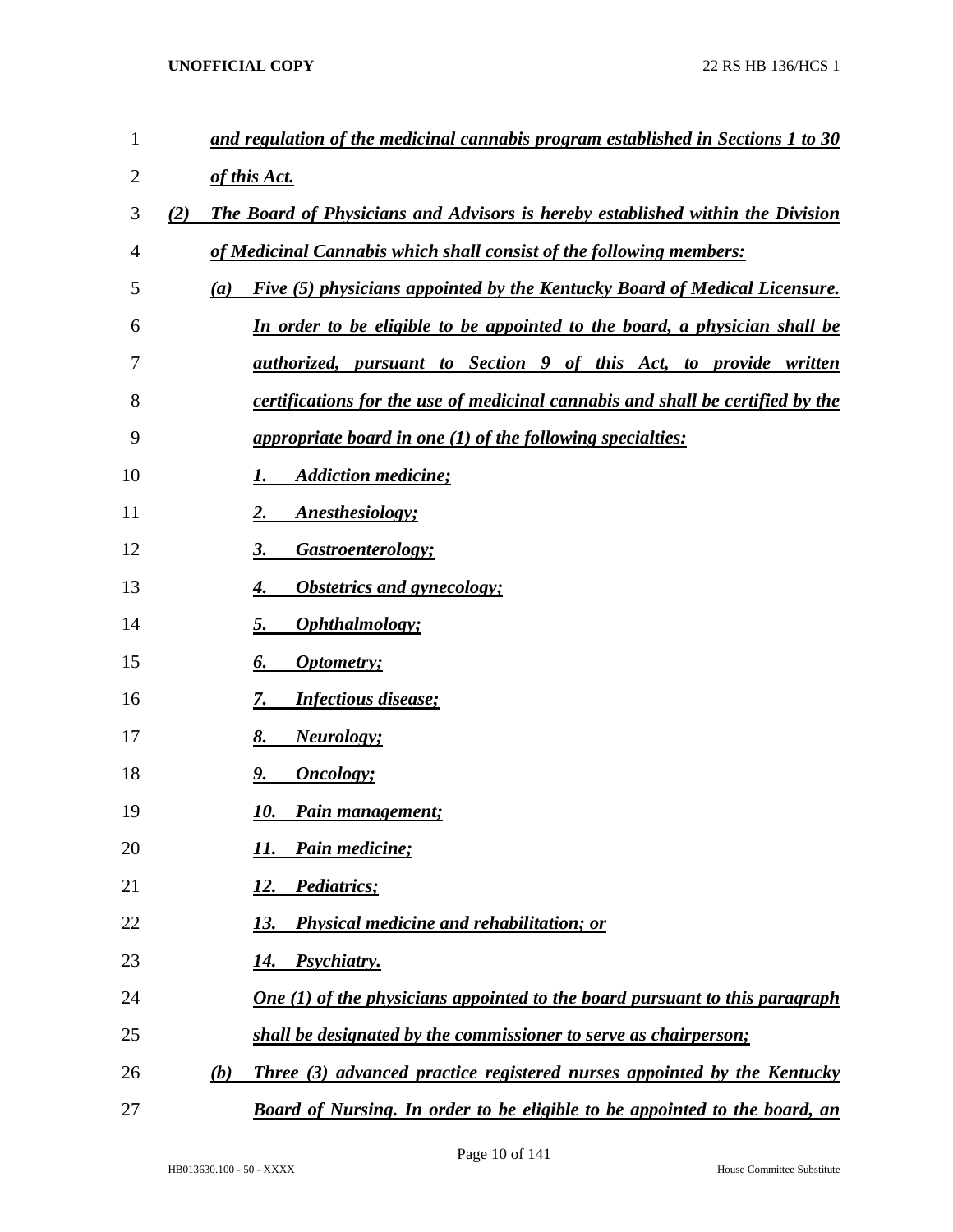| 1              |            | advanced practice registered nurse shall be authorized, pursuant to Section  |
|----------------|------------|------------------------------------------------------------------------------|
| $\overline{2}$ |            | 9 of this Act, to provide written certifications for the use of medicinal    |
| 3              |            | cannabis;                                                                    |
| 4              | (c)        | <u>One (1) pharmacist appointed by the Kentucky Board of Pharmacy. In</u>    |
| 5              |            | order to be eligible to be appointed to the board, a pharmacist shall be     |
| 6              |            | <u>authorized, pursuant to Section 10 of this Act, to provide medicinal</u>  |
| 7              |            | cannabis consultation services to cardholders and to enter into cannabis     |
| 8              |            | <u>consultation agreements with dispensaries;</u>                            |
| 9              | (d)        | Six (6) patient advocates selected by the commissioner of the department;    |
| 10             | (e)        | The commissioner of the department, who shall serve as a non-voting ex       |
| 11             |            | officio member; and                                                          |
| 12             | (f)        | The director of the Division of Medicinal Cannabis, who shall serve as a     |
| 13             |            | <u>non-voting ex officio member.</u>                                         |
| 14             | (3)        | The members of the Board of Physicians and Advisors appointed by the         |
| 15             |            | commissioner shall:                                                          |
| 16             | (a)        | Serve for a term of four (4) years and until their successors are appointed, |
| 17             |            | except that the term for members appointed to fill the initial appointments  |
| 18             |            | after the effective date of this section shall be as follows:                |
| 19             |            | <i>Five (5) members shall be appointed for a term of two (2) years;</i>      |
| 20             |            | Five (5) members shall be appointed for a term of three (3) years;<br>2.     |
| 21             |            | Five (5) members shall be appointed for a term of four (4) years; and<br>3.  |
| 22             |            | The respective terms of the first members shall be designated by the<br>4.   |
| 23             |            | <u>commissioner at the time of their appointment;</u>                        |
| 24             | <u>(b)</u> | <b>Be eligible for reappointment; and</b>                                    |
| 25             | (c)        | Serve without compensation, but each member of the board not otherwise       |
| 26             |            | <u>compensated for his or her time or expenses shall be entitled to</u>      |
| 27             |            | reimbursement for his or her actual and necessary expenses in carrying out   |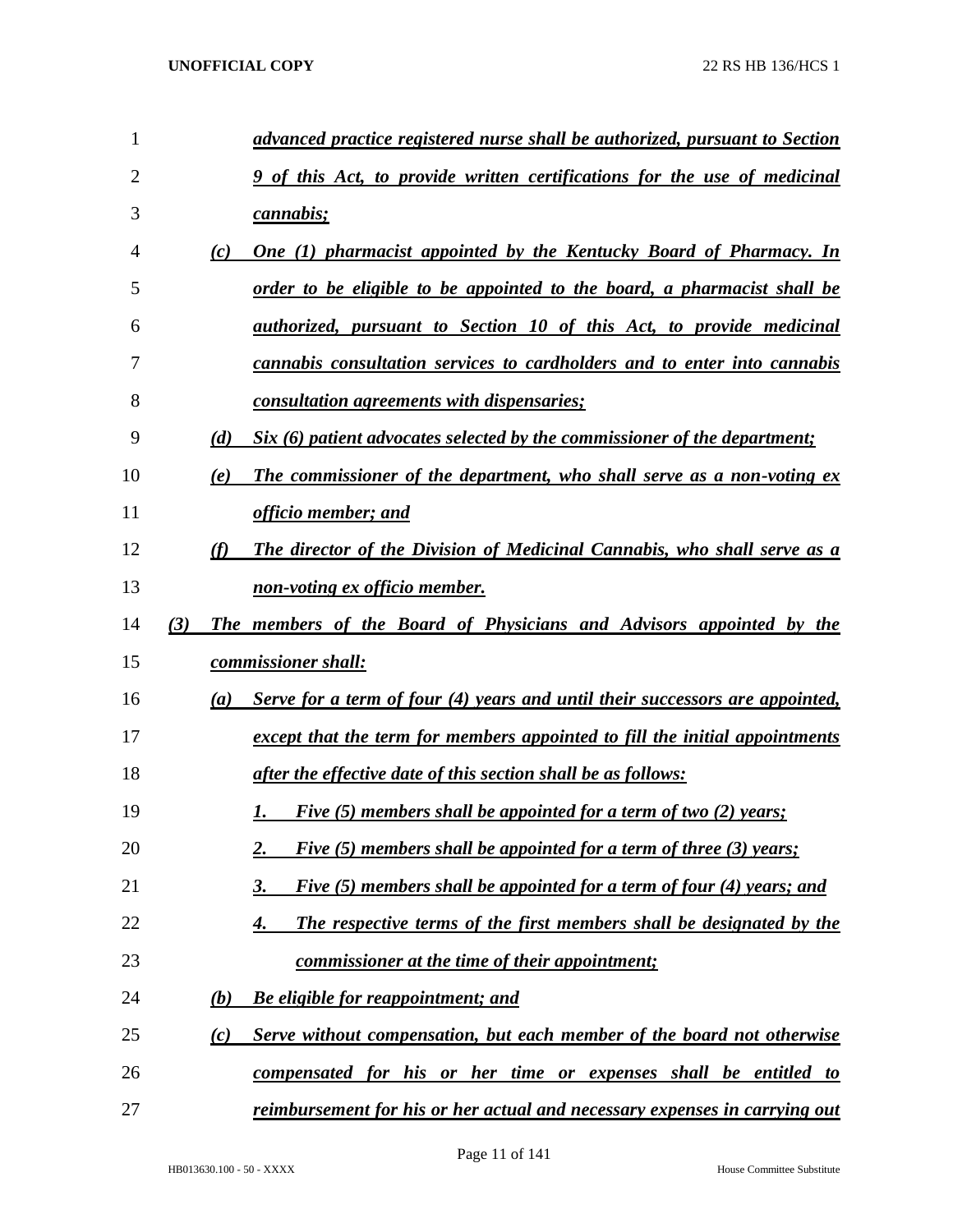| 1  |     | his<br>or her duties with reimbursement for expenses being made in                               |
|----|-----|--------------------------------------------------------------------------------------------------|
| 2  |     | accordance with administrative regulations relating to travel expenses.                          |
| 3  | (4) | The Board of Physicians and Advisors shall not be subject to reorganization                      |
| 4  |     | under KRS Chapter 12.                                                                            |
| 5  | (5) | <b>The Board of Physicians and Advisors shall:</b>                                               |
| 6  |     | <b>Review and recommend to the department an approved list of qualifying</b><br>$\left(a\right)$ |
| 7  |     | medical conditions for which a medicinal cannabis practitioner may provide                       |
| 8  |     | <i>a patient with a written certification;</i>                                                   |
| 9  |     | Accept and review petitions to add diseases or medical conditions to the<br>(b)                  |
| 10 |     | approved list of qualifying medical conditions for which a medicinal                             |
| 11 |     | cannabis practitioner may provider a patient with a written certification;                       |
| 12 |     | Review and recommend to the department medicinal cannabis dosing<br>(c)                          |
| 13 |     | guidelines to be used by medicinal cannabis practitioners when providing                         |
| 14 |     | <i>patients with medicinal cannabis dosing recommendations;</i>                                  |
| 15 |     | (d)<br>Convene at least twice per year to conduct public hearings and to evaluate                |
| 16 |     | petitions, which shall be maintained as confidential pursuant to subsection                      |
| 17 |     | (7) of this section, for the purpose of adding diseases or medical conditions                    |
| 18 |     | to the approved list of qualifying medical conditions for which a medicinal                      |
| 19 |     | <i>cannabis practitioner may provide a patient with a written certification;</i>                 |
| 20 |     | <b>Review and recommend to the department protocols for determining:</b><br>(e)                  |
| 21 |     | The amount of medicinal cannabis or delta-9 tetrahydrocannabinol<br>1.                           |
| 22 |     | that constitutes:                                                                                |
| 23 |     | A ten (10) day maximum allowance of medicinal cannabis and a<br>а.                               |
| 24 |     | thirty (30) day maximum allowance of medicinal cannabis for                                      |
| 25 |     | registered qualified patients and visiting qualified patients who                                |
| 26 |     | <u>are over eighteen (18) years of age; and</u>                                                  |
| 27 |     | A ten (10) day maximum allowance of medicinal cannabis and a<br>$\bm{b}$ .                       |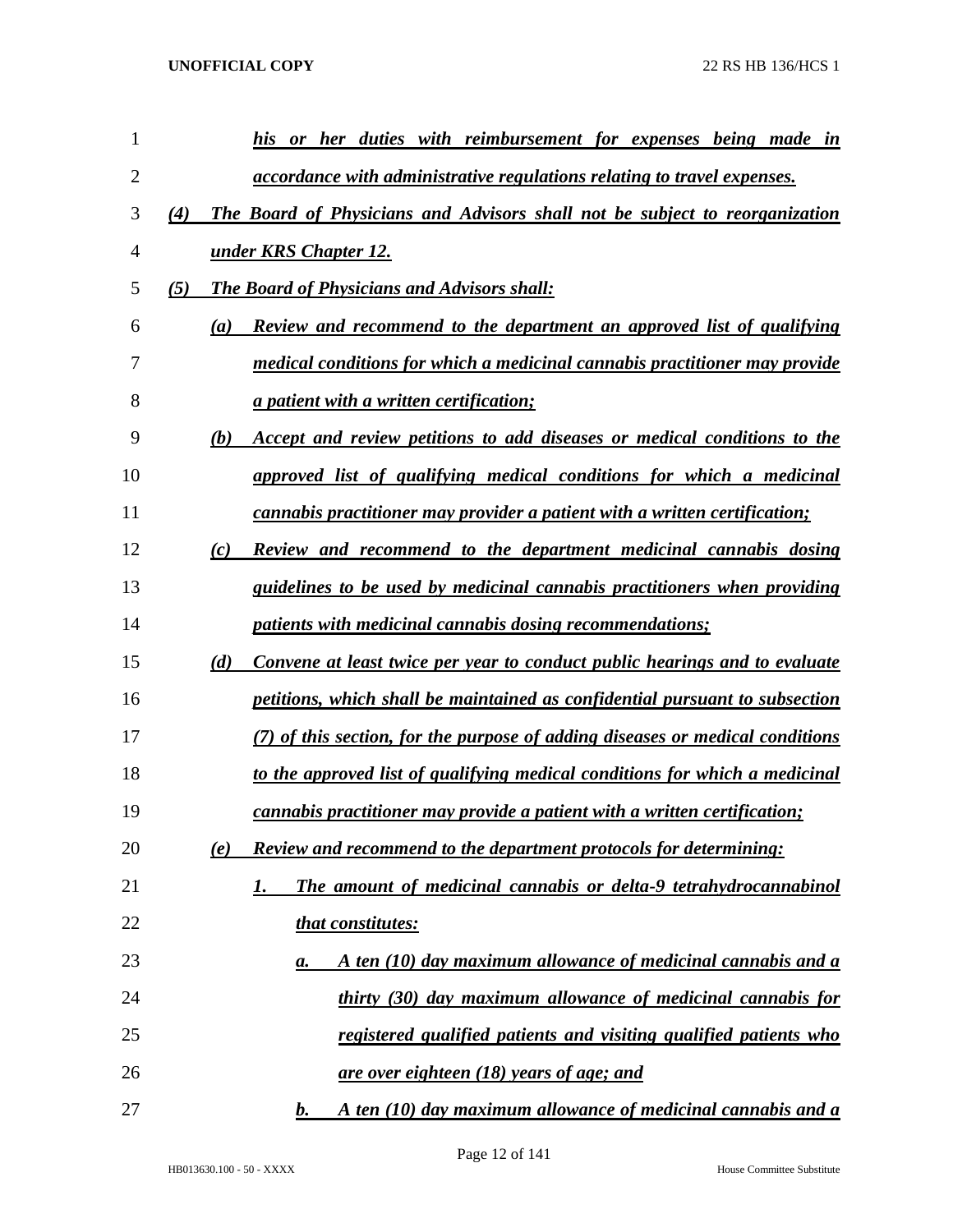| 1              | thirty (30) day maximum allowance of medicinal cannabis for                                                       |
|----------------|-------------------------------------------------------------------------------------------------------------------|
| $\overline{2}$ | registered qualified patients who are under eighteen (18) years of                                                |
| 3              | <u>age; and</u>                                                                                                   |
| 4              | The amount of raw plant material that medicinal cannabis products<br>2.                                           |
| 5              | <u>are considered to be equivalent to;</u>                                                                        |
| 6              | <b>Review and recommend to the department evolving continuous quality</b><br>(f)                                  |
| 7              | improvement metrics and minimal performance standards for the biennial                                            |
| 8              | <i><u><b>accreditation process of licensed cannabis businesses;</b></u></i>                                       |
| 9              | <b>Review relevant scientific data related to the delta-9 tetrahydrocannabinol</b><br>$\left( \mathbf{g} \right)$ |
| 10             | <u>content limits established in subsection <math>(2)(b)</math> of Section 19 of this Act and</u>                 |
| 11             | make recommendations to the General Assembly regarding revisions to the                                           |
| 12             | limits as the board deems appropriate;                                                                            |
| 13             | Review relevant scientific data related to the various methods of use and<br>(h)                                  |
| 14             | consumption of medicinal cannabis and make recommendations to the                                                 |
| 15             | <b>General Assembly to approve or restrict certain methods as the board deems</b>                                 |
| 16             | <i>appropriate; and</i>                                                                                           |
| 17             | <b>Perform other duties related to the use of medicinal cannabis upon request</b><br>(i)                          |
| 18             | by the commissioner of the department or the director of the Division of                                          |
| 19             | <b>Medicinal Cannabis.</b>                                                                                        |
| 20             | (6)<br>When, in accordance with paragraphs (a) to (c) of subsection 5 of this section,                            |
| 21             | the Board of Physicians and Advisors considers which diseases and medical                                         |
| 22             | conditions to recommend to the department for inclusion on the approved list of                                   |
| 23             | qualifying medical conditions for which a medicinal cannabis practitioner may                                     |
| 24             | provider a patient with a written certification, the board shall prioritize                                       |
| 25             | consideration of, but not limit their consideration to, end-of-life conditions and                                |
| 26             | terminal diseases as defined in KRS 217.5401.                                                                     |
| 27             | The department shall promulgate administrative regulations, in accordance with<br>(7)                             |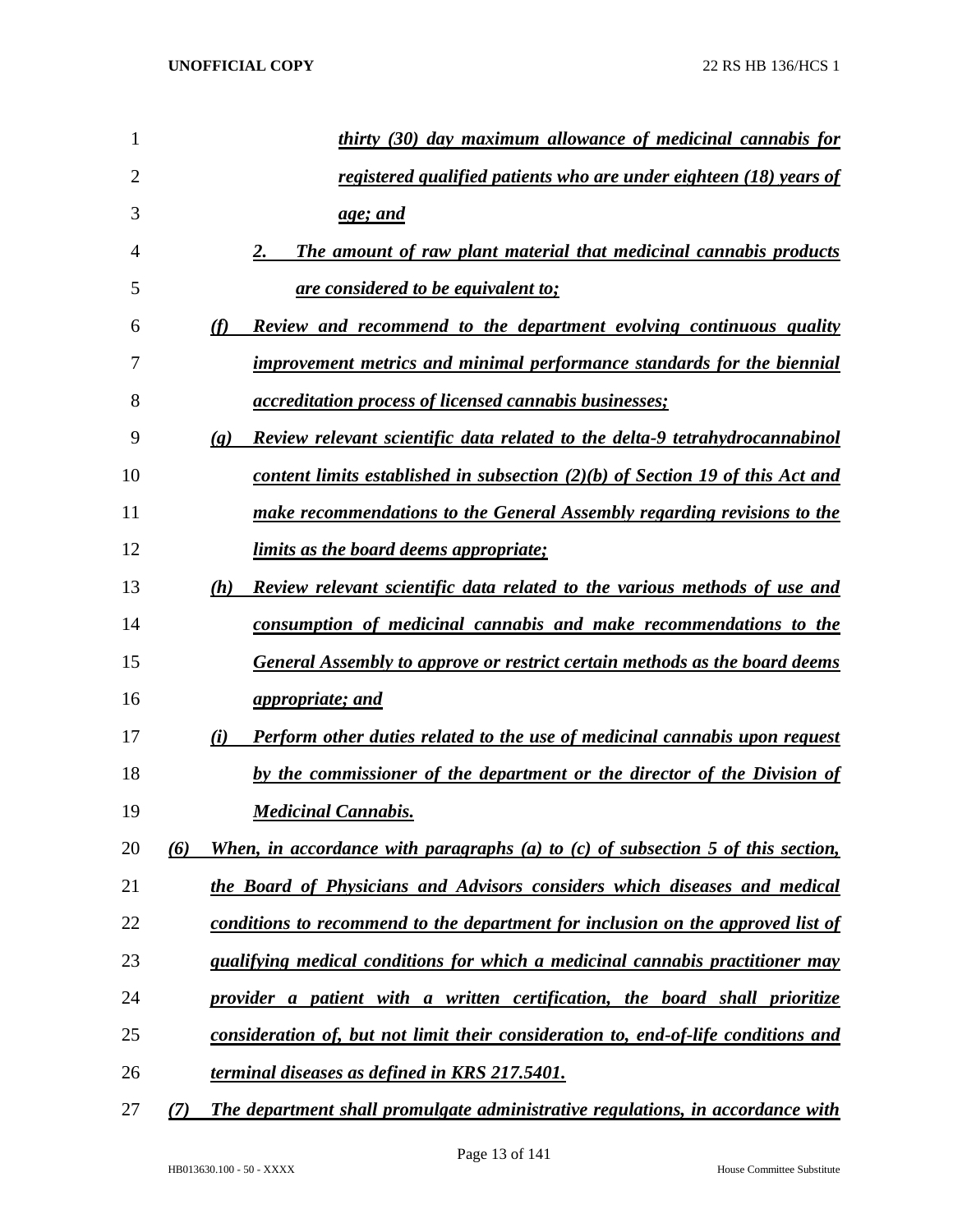| 1              |     | <b>KRS</b> Chapter 13A, to implement the provisions of this subsection, including but    |
|----------------|-----|------------------------------------------------------------------------------------------|
| $\overline{2}$ |     | not limited to the process by which petitions to add diseases or medical conditions      |
| 3              |     | to the approved list of qualifying medical conditions for which a medicinal              |
| 4              |     | cannabis practitioner may provide a patient with a written certification shall be        |
| 5              |     | received, reviewed, and considered. Administrative regulations promulgated               |
| 6              |     | pursuant to this subsection shall require that any individually identifiable health      |
| 7              |     | information contained in a petition received by the department, the Division of          |
| 8              |     | Medicinal Cannabis, or the Board of Physicians and Advisors shall be                     |
| 9              |     | confidential and shall not be subject to disclosure under the Open Records Act,          |
| 10             |     | KRS 61.870 to 61.884.                                                                    |
| 11             | (8) | No later than December 1 of each year beginning in 2023, the department, in              |
| 12             |     | consultation with the University of Kentucky College of Medicine shall submit an         |
| 13             |     | annual report to the Legislative Research Commission. The report submitted by            |
| 14             |     | the department shall, at a minimum, include:                                             |
| 15             |     | The number of applications and renewals received by the department for<br>(a)            |
| 16             |     | registry identification cards for registered qualified patients, visiting                |
| 17             |     | qualified patients, and designated caregivers, individually and collectively;            |
| 18             |     | The number of applications and renewals for registry identification cards<br>(b)         |
| 19             |     | <i>that were approved and denied by the department;</i>                                  |
| 20             |     | The number of registry identification cards revoked by the department for<br>(c)         |
| 21             |     | misconduct and the nature of the misconduct;                                             |
| 22             |     | The number of physicians, physician assistants, and advanced practice<br>(d)             |
| 23             |     | registered nurses authorized pursuant to Section 9 of this Act to provide                |
| 24             |     | written certifications for the use of medicinal cannabis;                                |
| 25             |     | <b>The number of pharmacists authorized pursuant to Section 10 of this Act to</b><br>(e) |
| 26             |     | <i><u><b>provide consultation to cardholders;</b></u></i>                                |
| 27             |     | (f)<br>The nature of the qualifying medical conditions for which medicinal               |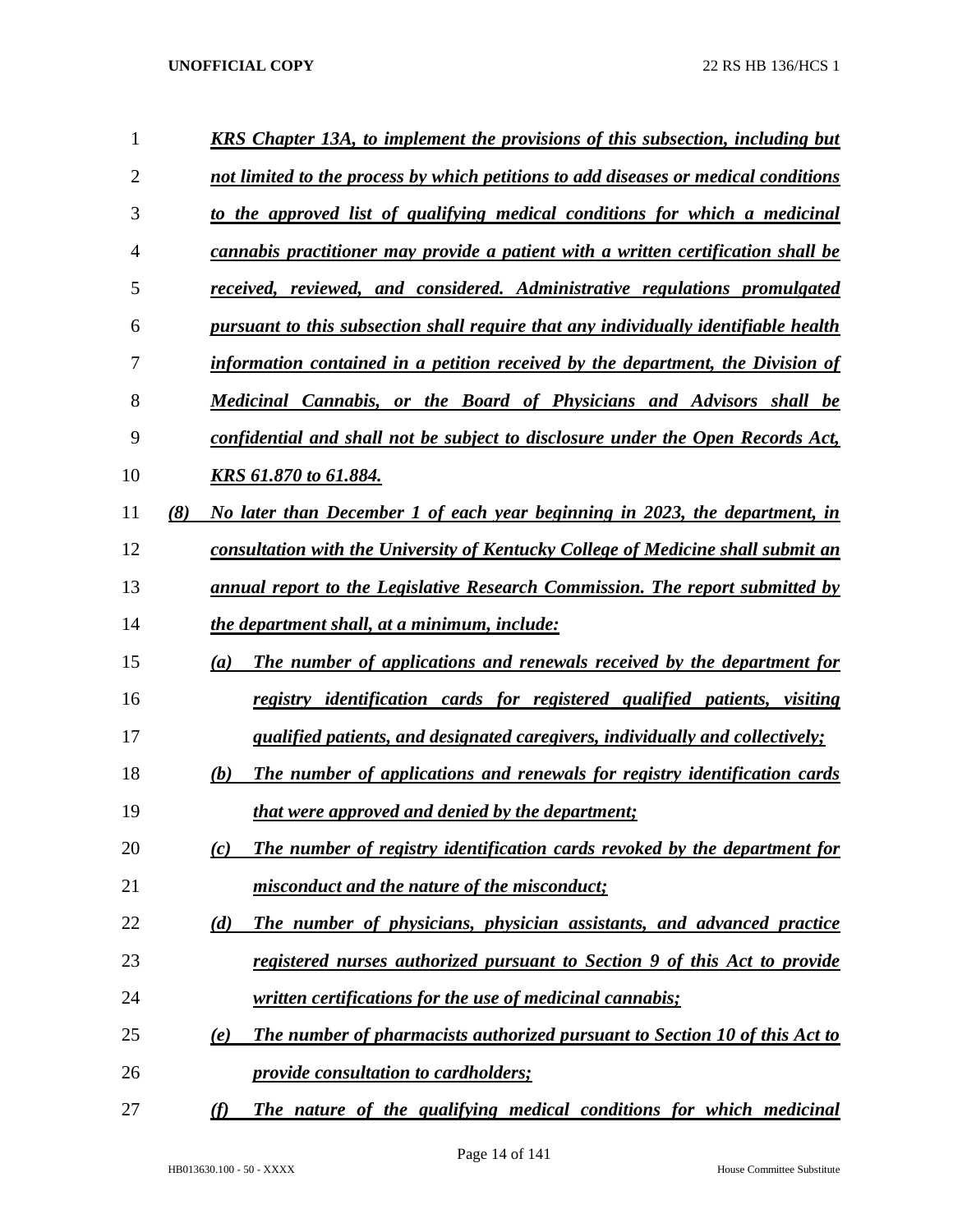| 1  |                             | cannabis practitioners have provided written certifications;                    |
|----|-----------------------------|---------------------------------------------------------------------------------|
| 2  | $\left( \mathbf{g} \right)$ | The number of applications and renewals received by the department for          |
| 3  |                             | cannabis business licenses; the number of cannabis business licenses issued     |
| 4  |                             | for each business type and tier; and the number of cannabis business            |
| 5  |                             | <i>license applications and renewals that were denied by the department;</i>    |
| 6  | (h)                         | The number of cannabis business agents associated with each type of             |
| 7  |                             | <i>cannabis business;</i>                                                       |
| 8  | (i)                         | An assessment of:                                                               |
| 9  |                             | The ability of cardholders in all areas of the state to obtain timely and<br>1. |
| 10 |                             | <i>affordable access to medicinal cannabis;</i>                                 |
| 11 |                             | 2.<br>The evolving continuous quality improvement metrics and minimal           |
| 12 |                             | performance standards for the biennial accreditation process of                 |
| 13 |                             | licensed cannabis businesses developed by the department pursuant to            |
| 14 |                             | Section 28 of this Act;                                                         |
| 15 |                             | The effectiveness of the cultivators, processors, and producers licensed<br>3.  |
| 16 |                             | under this chapter, individually and collectively, in serving the needs         |
| 17 |                             | of processors, dispensaries, and cardholders, and whether they are              |
| 18 |                             | <i><u><b>generating any complaints or security problems;</b></u></i>            |
| 19 |                             | The effectiveness of the dispensaries licensed under this chapter,              |
| 20 |                             | individually and collectively, in serving the needs of cardholders,             |
| 21 |                             | including the provision of educational and support services, and                |
| 22 |                             | <i>whether they are generating any complaints or security problems;</i>         |
| 23 |                             | The effectiveness of the safety compliance facilities licensed under this<br>5. |
| 24 |                             | chapter, individually and collectively, in serving the needs of other           |
| 25 |                             | cannabis businesses, including the provision of testing and training            |
| 26 |                             | services, and whether they are generating any complaints or security            |
| 27 |                             | problems; and                                                                   |

Page 15 of 141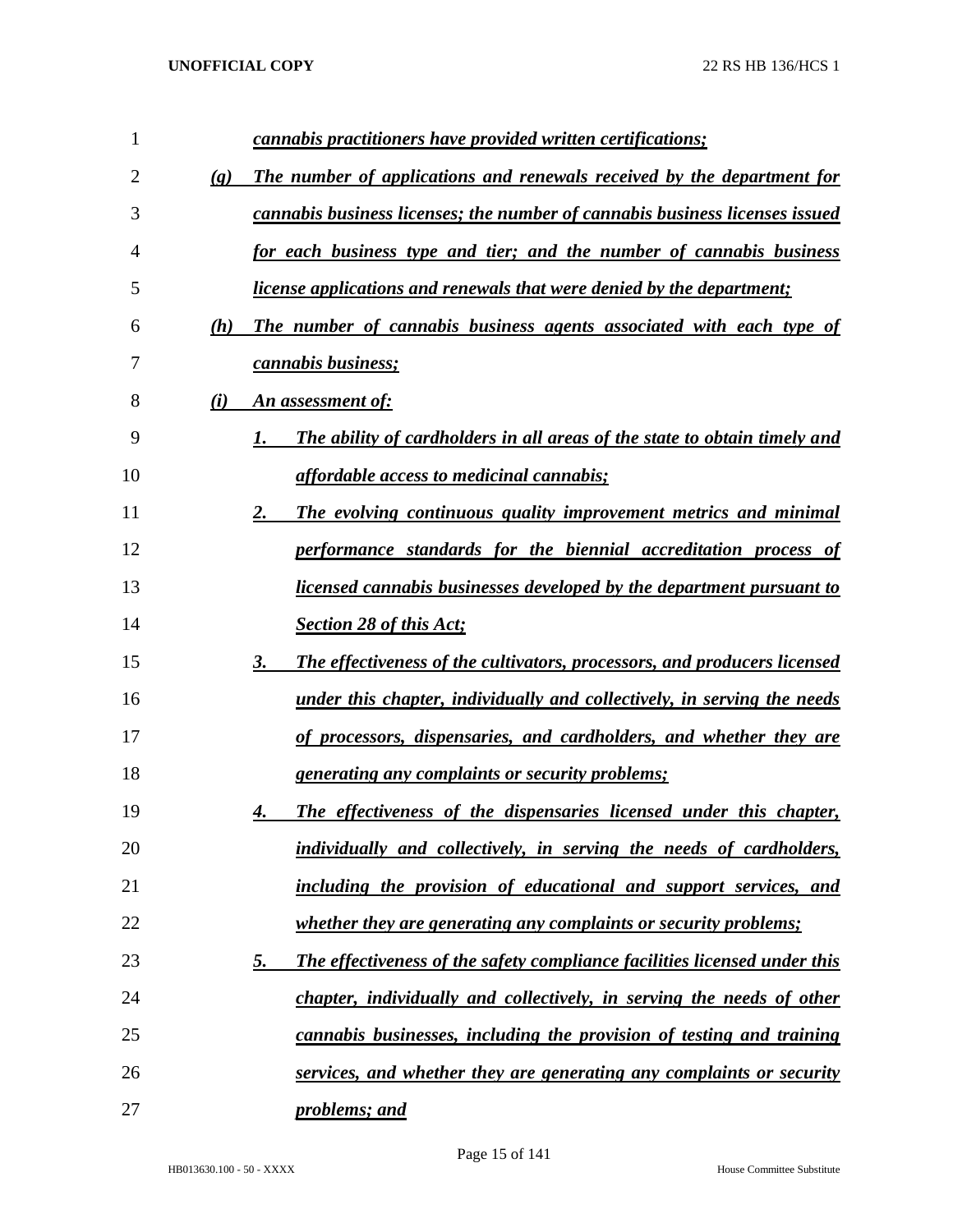| 1  |     |                                 | The sufficiency of the regulatory and security safeguards contained in<br>6.     |
|----|-----|---------------------------------|----------------------------------------------------------------------------------|
| 2  |     |                                 | Sections 1 to 30 of this Act and adopted by the department through               |
| 3  |     |                                 | <i>administrative regulations to ensure that access to medicinal cannabis</i>    |
| 4  |     |                                 | cultivated and processed in this state is provided only to cardholders;          |
| 5  |     | (i)                             | The profits and expenditures by cannabis businesses, individually and            |
| 6  |     |                                 | <i>collectively;</i>                                                             |
| 7  |     | $\left( k\right)$               | <b>The amount of medicinal cannabis sold per month in the Commonwealth;</b>      |
| 8  |     | (l)                             | The total amount of revenue generated from cannabis business licensure           |
| 9  |     |                                 | and cardholder fees for each calendar year and aggregated by prior years;        |
| 10 |     | (m)                             | The total amount of revenue generated by the excise tax established in           |
| 11 |     |                                 | <b>Section 33 of this Act;</b>                                                   |
| 12 |     | (n)                             | The total cost of enforcement for the medicinal cannabis program at the          |
| 13 |     |                                 | time of the report, by city, county, and overall;                                |
| 14 |     | $\boldsymbol{\left( o \right)}$ | Any recommended additions or revisions to Sections 1 to 30 of this Act or        |
| 15 |     |                                 | administrative regulations promulgated thereunder, including those               |
| 16 |     |                                 | relating to security, safe handling, labeling, and nomenclature;                 |
| 17 |     | (p)                             | Any recommendations for changes to the approved list of qualifying               |
| 18 |     |                                 | medical conditions for which a medicinal cannabis practitioner may provide       |
| 19 |     |                                 | a patient with a written certification and the rationale for those               |
| 20 |     |                                 | recommendations;                                                                 |
| 21 |     | $\left(\mathbf{q}\right)$       | The results of any peer-reviewed, scientific research studies regarding the      |
| 22 |     |                                 | <b>health effects of cannabis; and</b>                                           |
| 23 |     | (r)                             | Any other data requested by the Legislative Research Commission relating         |
| 24 |     |                                 | to the medicinal cannabis program and Sections 1 to 30 of this Act.              |
| 25 | (9) |                                 | The department shall provide the University of Kentucky College of Medicine      |
| 26 |     |                                 | with all information necessary to allow collaboration with the department on the |
| 27 |     |                                 | preparation of this report. The University of Kentucky College of Medicine may   |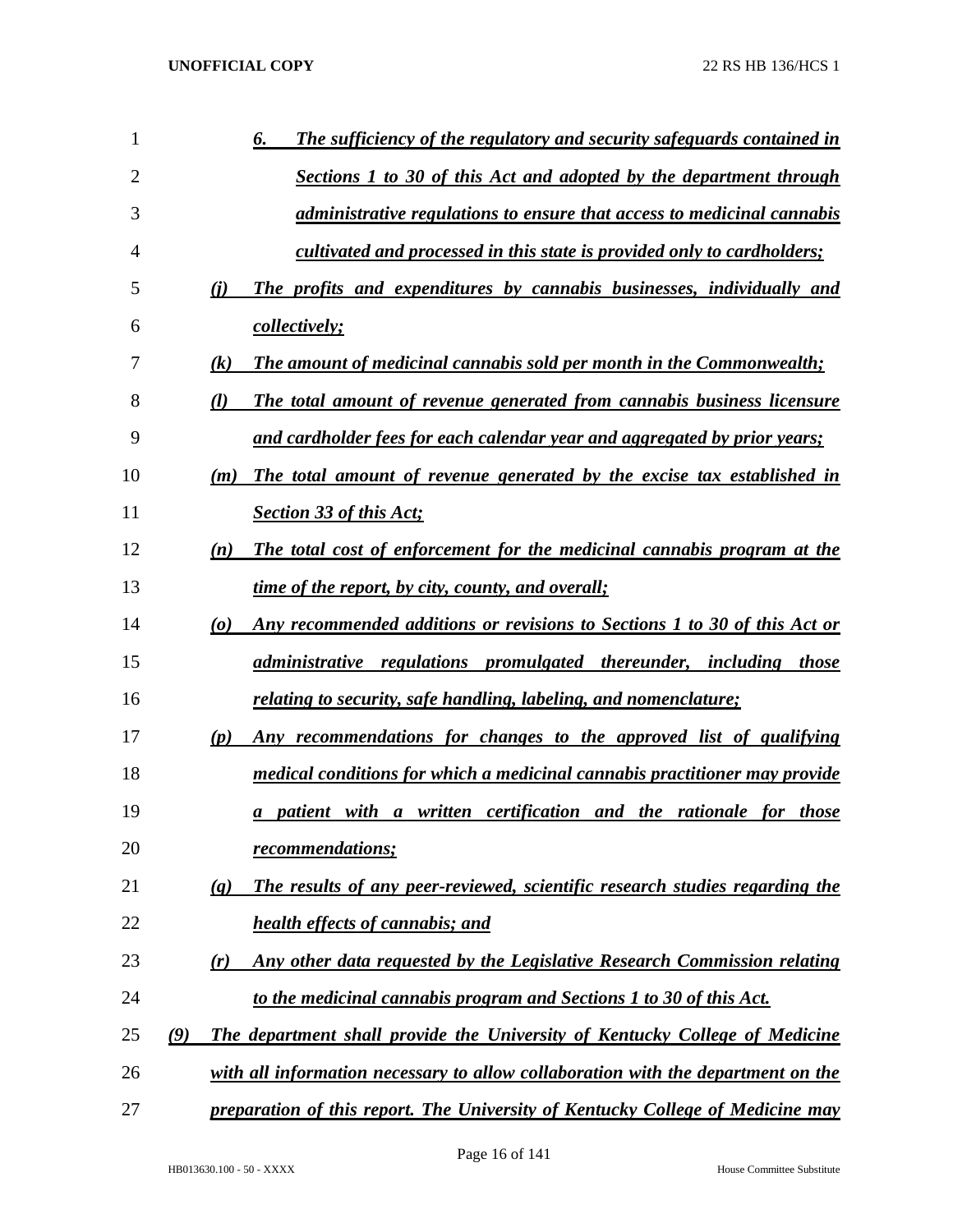| 1  | produce its own report regarding the medicinal cannabis program<br>also                            |
|----|----------------------------------------------------------------------------------------------------|
| 2  | established in Sections 1 to 30 of this Act which, if produced, shall be submitted                 |
| 3  | to the Legislative Research Commission upon completion.                                            |
| 4  | The information contained in the report described in subsection (8) of this section<br><b>(10)</b> |
| 5  | shall be presented in a manner that does not disclose any identifying information                  |
| 6  | about cardholders or licensed cannabis businesses.                                                 |
| 7  | <u>Nothing in Sections 1 to 30 of this Act shall require the department to</u><br>(II)<br>(a)      |
| 8  | assume duties in relation to the medicinal cannabis program that are more                          |
| 9  | than administrative in nature if federal law or a current and clear directive                      |
| 10 | from the federal government indicates that duties assumed by the                                   |
| 11 | department that are more than administrative could result in the loss of                           |
| 12 | <u>federal funds, federal prosecution, or invalidation of the medicinal</u>                        |
| 13 | cannabis program established in Sections 1 to 30 of this Act.                                      |
| 14 | If the department makes a determination that it is required by Sections 1 to<br>(b)                |
| 15 | 30 of this Act to conduct duties that are more than administrative in nature,                      |
| 16 | then it shall continue to conduct duties that are administrative in nature                         |
| 17 | and designate or enter into a contract with, in accordance with KRS                                |
| 18 | Chapter 45A, a qualified nongovernmental entity to conduct any duties                              |
| 19 | required by Sections 1 to 30 of this Act that are more than administrative in                      |
| 20 | nature. A nongovernmental entity contracted pursuant to this paragraph                             |
| 21 | shall not own, in whole or in part, any cannabis business in this state or any                     |
| 22 | other, or be owned, in whole or in part, by any cannabis business in this                          |
| 23 | state or any other. The department may reimburse the state for any costs                           |
| 24 | involved in working with outside consultants to implement the program.                             |
| 25 | SECTION 4. A NEW SECTION OF KRS CHAPTER 218A IS CREATED TO                                         |
| 26 | <b>READ AS FOLLOWS:</b>                                                                            |
|    |                                                                                                    |

*(1) A registered qualified patient, except as provided in subsection (6) of this section,*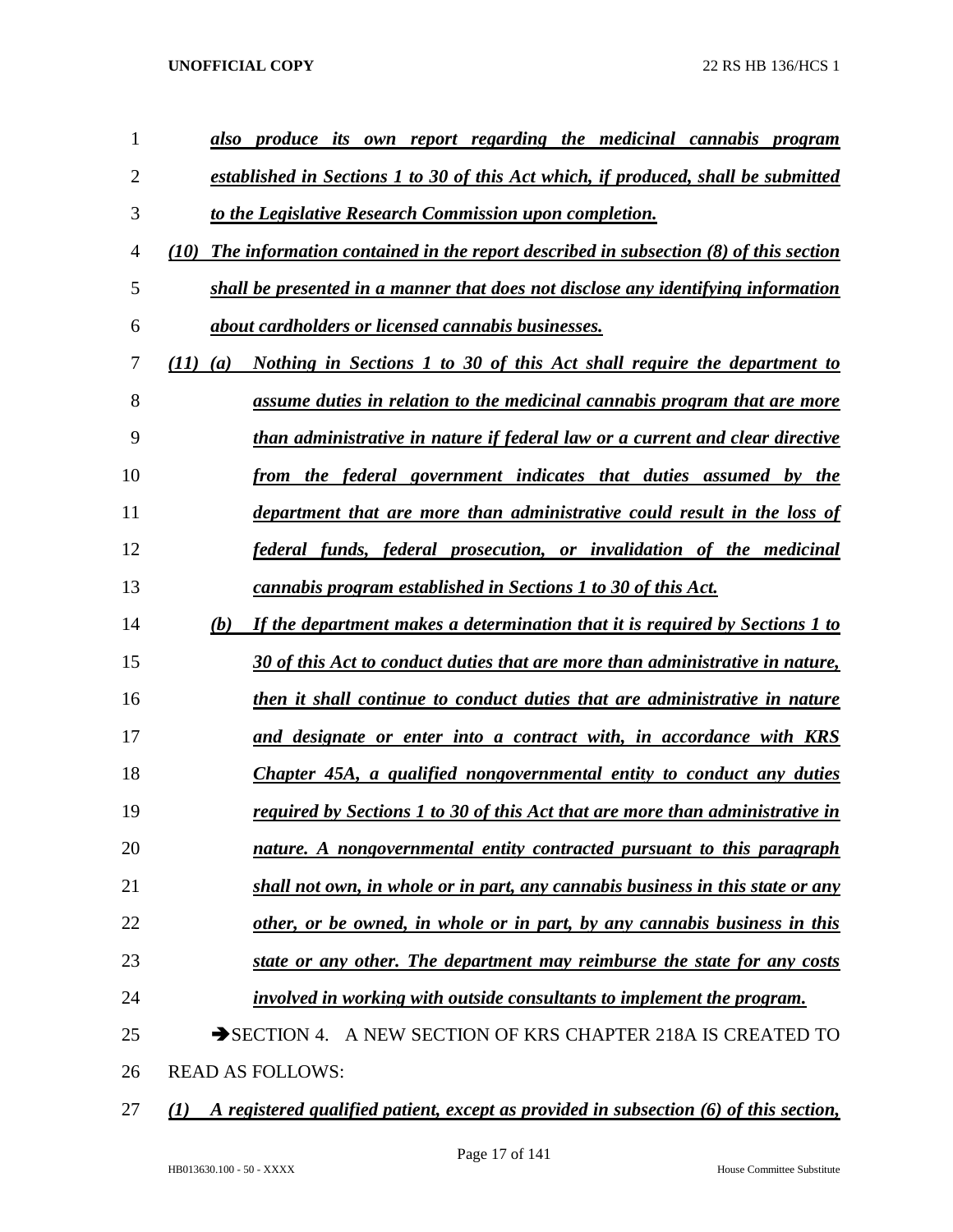| 1              |     | shall not be subject to arrest, prosecution, or denial of any right or privilege,      |
|----------------|-----|----------------------------------------------------------------------------------------|
| $\overline{2}$ |     | including but not limited to a civil penalty or disciplinary action by a court or      |
| 3              |     | occupational or professional licensing board, for the use of medicinal cannabis,       |
| 4              |     | <i>if the registered qualified patient does not possess more than:</i>                 |
| 5              |     | The thirty (30) day maximum allowance of medicinal cannabis, as<br>(a)                 |
| 6              |     | established by the department pursuant to Section 28 of this Act, at his or            |
| 7              |     | her residence; or                                                                      |
| 8              |     | (b)<br>The ten (10) day maximum allowance of medicinal cannabis, as established        |
| 9              |     | by the department pursuant to Section 28 of this Act, on his or her person,            |
| 10             |     | except that an amount greater than the ten $(10)$ day maximum allowance                |
| 11             |     | may be transported by a registered qualified patient from a dispensary                 |
| 12             |     | directly to his or her residence if the medicinal cannabis is contained in a           |
| 13             |     | sealed package that requires at least a two (2) step process for initial               |
| 14             |     | opening.                                                                               |
| 15             | (2) | A visiting qualified patient shall not be subject to arrest, prosecution, or denial of |
| 16             |     | any right or privilege, including but not limited to civil penalty or disciplinary     |
| 17             |     | action by a court or occupational or professional licensing board, for the use of      |
| 18             |     | medicinal cannabis, if the visiting qualified patient does not possess more than an    |
| 19             |     | <u>amount of medicinal cannabis determined by the department to constitute the ten</u> |
| 20             |     | (10) day maximum allowance of medicinal cannabis, as established by the                |
| 21             |     | department pursuant to Section 28 of this Act, on his or her person.                   |
| 22             | (3) | A designated caregiver shall not be subject to arrest, prosecution, or denial of any   |
| 23             |     | right or privilege, including but not limited to civil penalty or disciplinary action  |
| 24             |     | by a court or occupational or professional licensing board, for:                       |
| 25             |     | Assisting a registered qualified patient to whom the designated caregiver is<br>(a)    |
| 26             |     | connected through the department's registration process with the use of                |
| 27             |     | medicinal cannabis if the designated caregiver does not possess more than:             |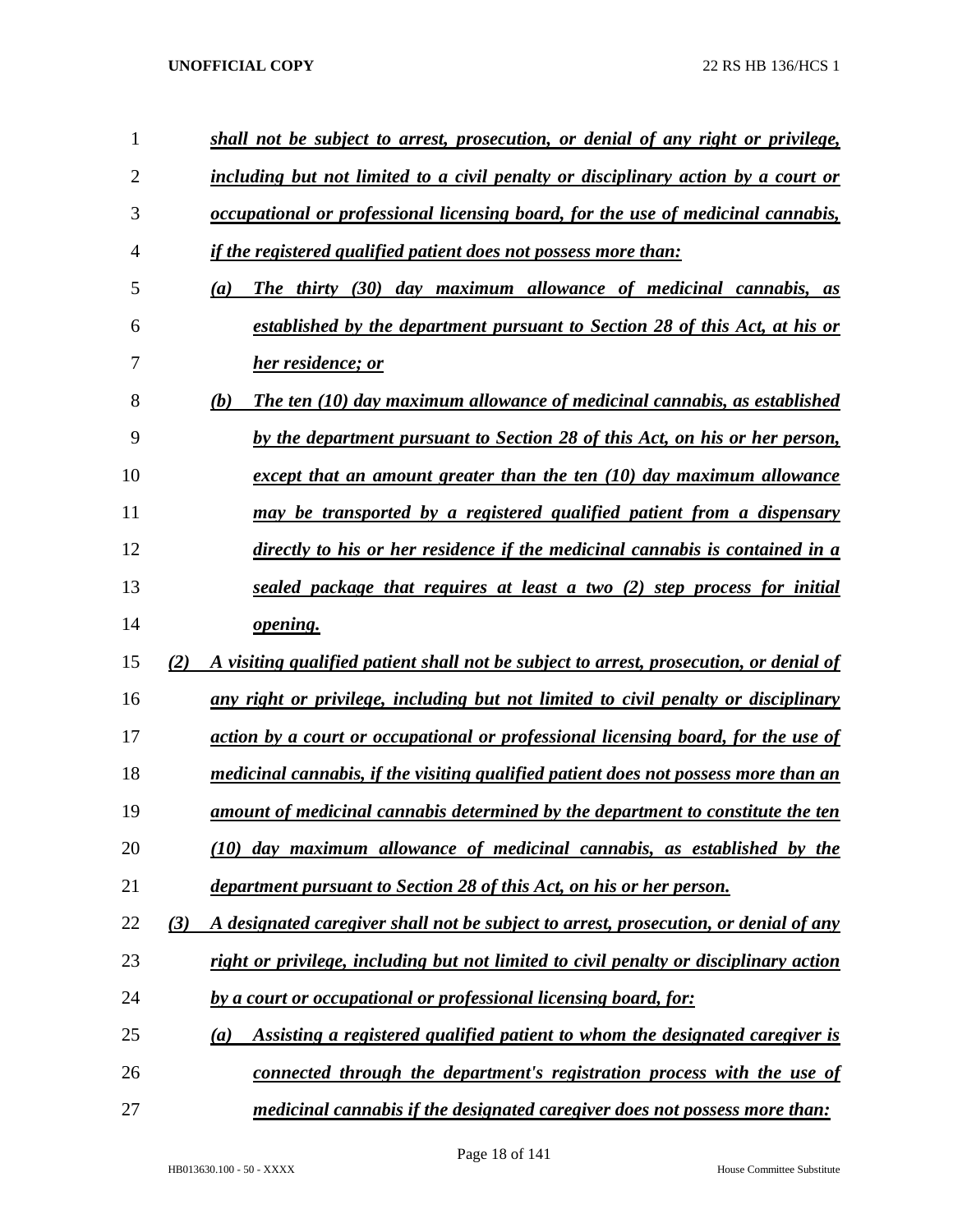| 1  | The thirty (30) day maximum allowance of medicinal cannabis, as                            |
|----|--------------------------------------------------------------------------------------------|
| 2  | <u>established by the department pursuant to Section 28 of this Act, at his</u>            |
| 3  | or her residence for each registered qualified patient to whom the                         |
| 4  | <i>caregiver is connected through the department's registration process;</i>               |
| 5  | $\mathbf{r}$                                                                               |
| 6  | The ten (10) day maximum allowance of medicinal cannabis, as<br>2.                         |
| 7  | established by the department pursuant to Section 28 of this Act, on                       |
| 8  | his or her person for each registered qualified patient to whom the                        |
| 9  | <i>caregiver is connected through the department's registration process,</i>               |
| 10 | except that an amount greater than he ten (10) day maximum                                 |
| 11 | allowance may be transported by a designated caregiver from a                              |
| 12 | dispensary directly to his or her residence if the medicinal cannabis is                   |
| 13 | contained in a sealed package that requires at least a two (2) step                        |
| 14 | process for initial opening; or                                                            |
| 15 | (b)<br>Receiving reimbursement for documented expenses associated with                     |
| 16 | assisting a registered qualified patient in the use of medicinal cannabis if               |
| 17 | the designated caregiver is connected to the registered qualified patient                  |
| 18 | <i>through the department's registration process.</i>                                      |
| 19 | A cardholder shall not be subject to arrest, prosecution, or denial of any right or<br>(4) |
| 20 | privilege, including but not limited to a civil penalty or disciplinary action by a        |
| 21 | court or occupational or professional licensing board, for:                                |
| 22 | Possession of medicinal cannabis that is incidental to the use of medicinal<br>(a)         |
| 23 | cannabis;                                                                                  |
| 24 | <b>Possession of medicinal cannabis accessories; or</b><br>(b)                             |
| 25 | <b>Transferring medicinal cannabis to a safety facility for testing.</b><br>(c)            |
| 26 | No person shall be subject to arrest, prosecution, or denial of any right or<br>(5)        |
| 27 | privilege, including but not limited to a civil penalty or disciplinary action by a        |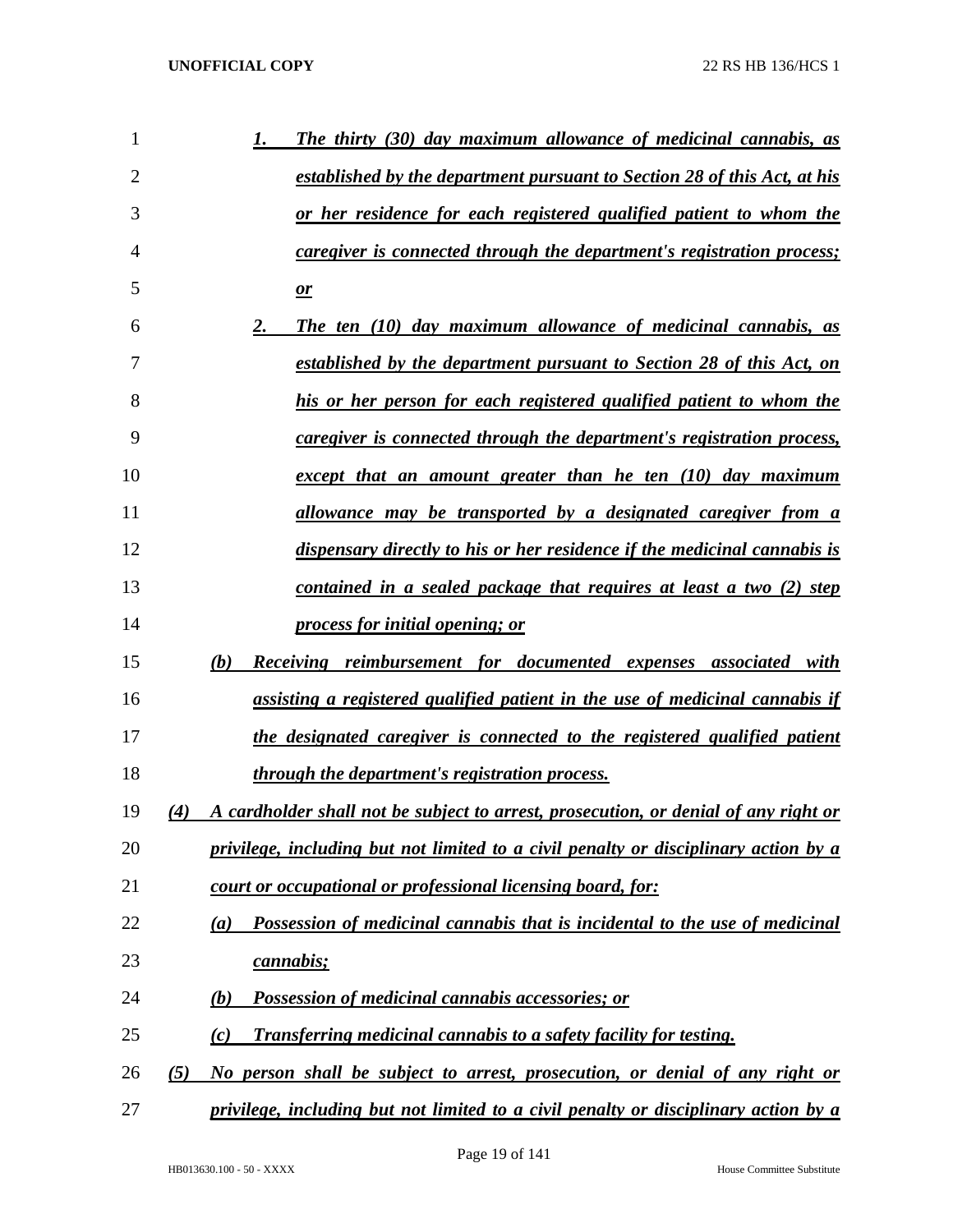| 1              |     | court or occupational or professional licensing board, solely for:                   |
|----------------|-----|--------------------------------------------------------------------------------------|
| $\overline{2}$ |     | Selling medicinal cannabis accessories to a cardholder who is over eighteen<br>(a)   |
| 3              |     | (18) years of age upon presentation of a valid registry identification card          |
| 4              |     | issued by the department or, for a visiting qualified patient, a valid out-of-       |
| 5              |     | state registry identification card;                                                  |
| 6              |     | (b)<br><b>Being in the presence or vicinity of the use of medicinal cannabis; or</b> |
| 7              |     | Assisting a registered qualified patient or visiting qualified patient with<br>(c)   |
| 8              |     | using or administering medicinal cannabis. For purposes of illustration and          |
| 9              |     | not limitation, this includes preparing raw plant material or brewing tea for        |
| 10             |     | a registered qualified patient or visiting qualified patient. This does not          |
| 11             |     | include providing medicinal cannabis to a patient that the patient did not           |
| 12             |     | already possess.                                                                     |
| 13             | (6) | Notwithstanding subsection $(1)$ of this section, a registered qualified patient who |
| 14             |     | is under eighteen (18) years of age shall not be permitted to possess, purchase, or  |
| 15             |     | acquire medicinal cannabis and shall only engage in the use of medicinal             |
| 16             |     | cannabis with the assistance of a designated caregiver.                              |
| 17             | (7) | <i>Notwithstanding subsections (1), (2), and (3) of this section:</i>                |
| 18             |     | A registered qualified patient shall not be permitted to purchase more<br>(a)        |
| 19             |     | medicinal cannabis than the thirty (30) day maximum allowance of                     |
| 20             |     | medicinal cannabis, as determined by the department pursuant to Section              |
| 21             |     | 28 of this Act, during a given twenty-five (25) day period;                          |
| 22             |     | A designated caregiver shall not be permitted to purchase more medicinal<br>(b)      |
| 23             |     | cannabis than the thirty (30) day maximum allowance of medicinal                     |
| 24             |     | cannabis, as determined by the department pursuant to Section 28 of this             |
| 25             |     | Act, for each registered qualified patient to whom the caregiver is connected        |
| 26             |     | through the department's registration process during a given twenty-five             |
| 27             |     | <u>(25) day period; and </u>                                                         |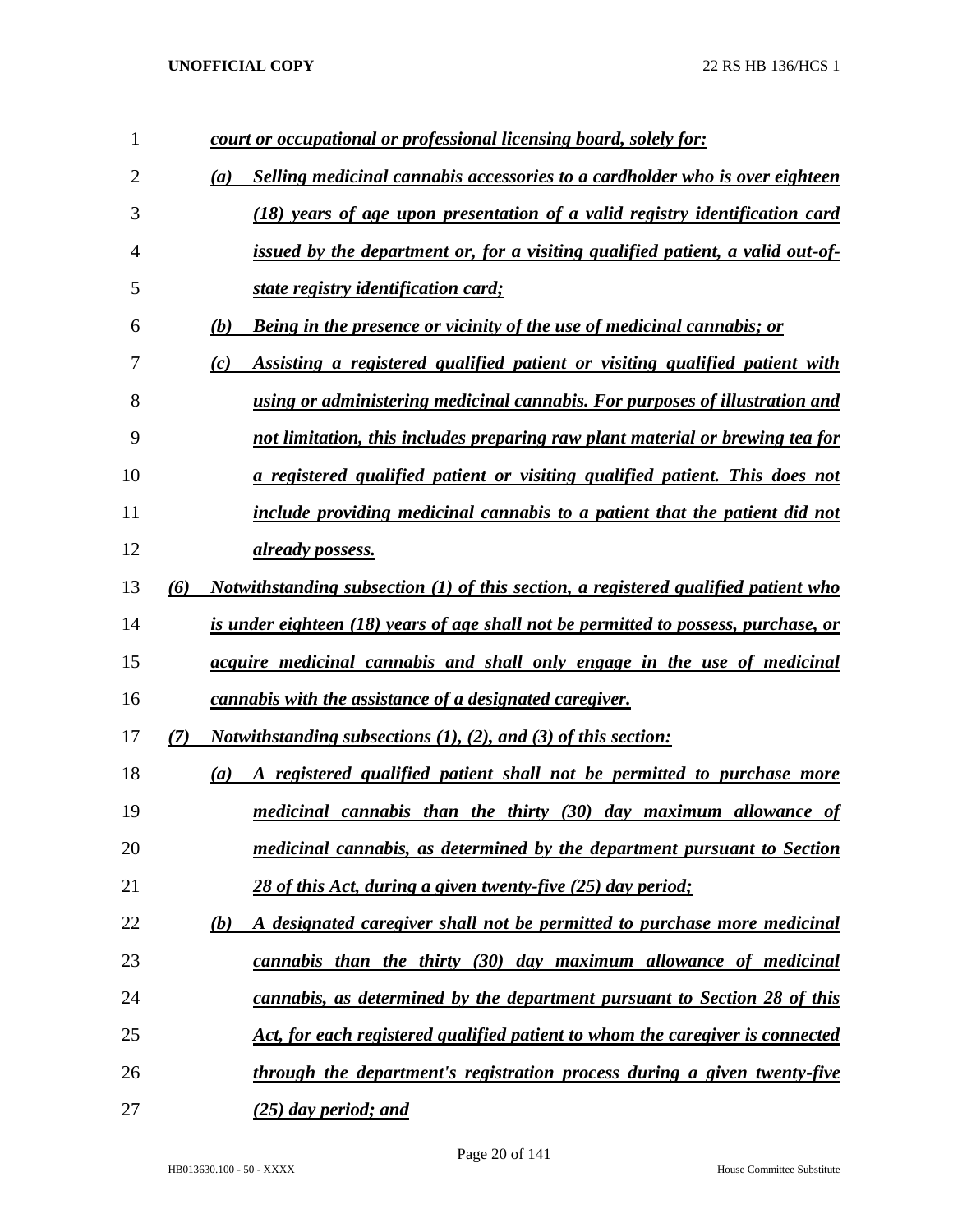| 1              | A visiting qualified patient who has applied for and obtained a registry<br>(c)<br>1.       |
|----------------|---------------------------------------------------------------------------------------------|
| $\overline{2}$ | <i>identification card issued by the department shall not be permitted to</i>               |
| 3              | purchase more medicinal cannabis than the ten (10) day maximum                              |
| 4              | allowance of medicinal cannabis, as determined by the department                            |
| 5              | pursuant to Section 28 of this Act, during a given eight (8) day period.                    |
| 6              | 2.<br>A visiting qualified patient who has not applied for and obtained a                   |
| 7              | <u>registry identification card issued by the department but possesses a</u>                |
| 8              | valid out-of-state registry identification card shall not be permitted to                   |
| 9              | purchase medicinal cannabis is this state more than once per calendar                       |
| 10             | year and shall not be permitted to purchase more medicinal cannabis                         |
| 11             | than the ten (10) day maximum allowance of medicinal cannabis, as                           |
| 12             | <u>determined by the department pursuant to Section 28 of this Act.</u>                     |
| 13             | (8)<br>All medicinal cannabis possessed by a cardholder in accordance with<br>(a)           |
| 14             | subsections $(1)$ , $(2)$ , $(3)$ , and $(7)$ of this section shall be kept in the original |
| 15             | container in which the cardholder received the medicinal cannabis from a                    |
| 16             | dispensary.                                                                                 |
| 17             | An individual who violates paragraph (a) of this subsection may be fined up<br>(b)          |
| 18             | to one hundred dollars (\$100) per violation.                                               |
| 19             | Notwithstanding any other provision of law to the contrary, a registered qualified<br>(9)   |
| 20             | patient who is injured or defrauded, including by theft or deprivation of the use           |
| 21             | and benefit of any money, personal property including medicinal cannabis, or                |
| 22             | articles of value of any kind, by his or her designated caregiver shall have a civil        |
| 23             | cause of action in Circuit Court to recover the actual damages sustained, together          |
| 24             | with the costs of the lawsuit, including a reasonable fee for the individual's              |
| 25             | attorney of record.                                                                         |
| 26             | SECTION 5. A NEW SECTION OF KRS CHAPTER 218A IS CREATED TO                                  |
| 27             | <b>READ AS FOLLOWS:</b>                                                                     |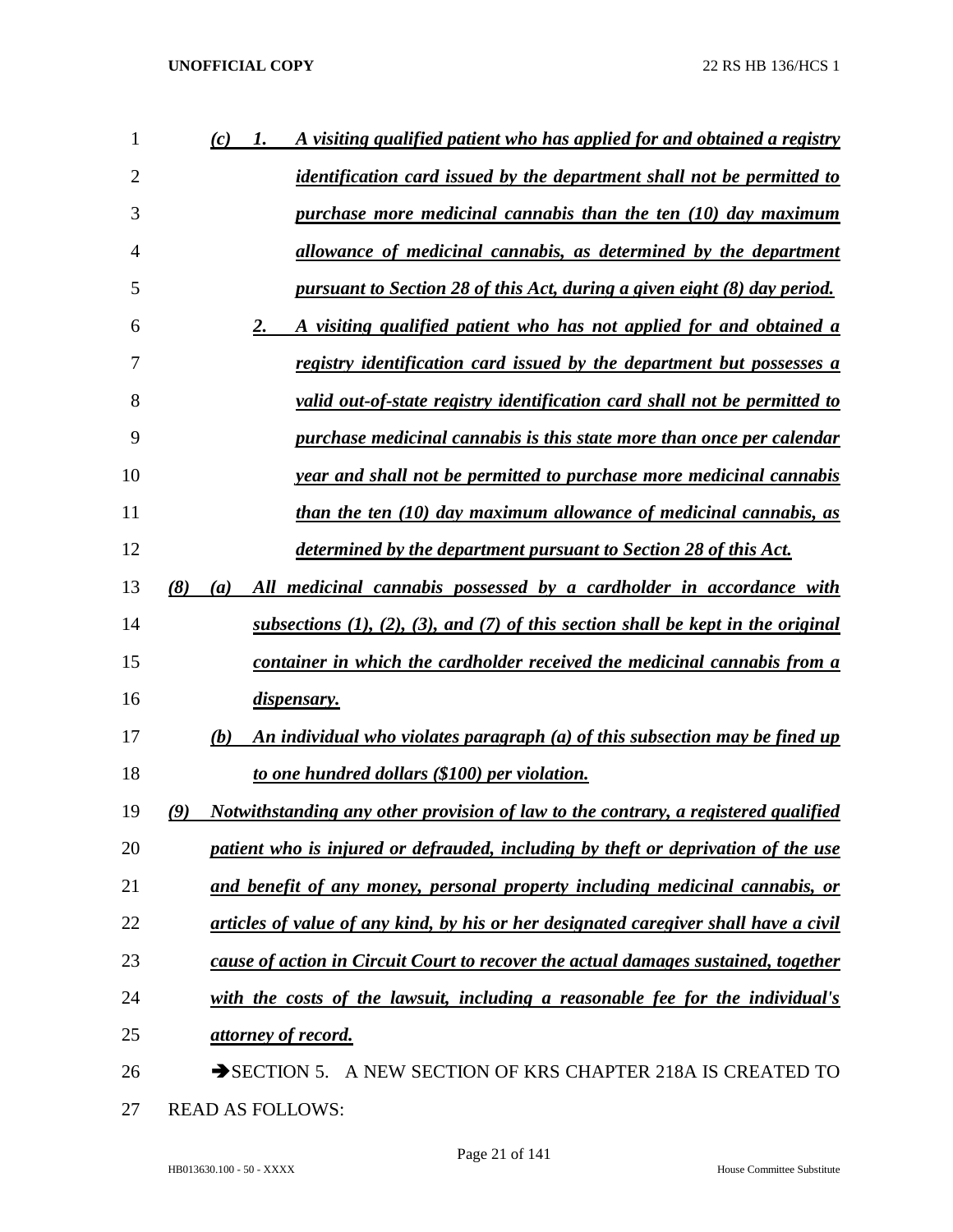| 1              | Any medicinal cannabis, medicinal cannabis accessories, lawful property,<br>$\left(a\right)$ |
|----------------|----------------------------------------------------------------------------------------------|
| $\overline{2}$ | or interest in lawful property that is possessed, owned, or used in connection               |
| 3              | with the use of medicinal cannabis or acts incidental to that use shall not be               |
| 4              | subject to seizure or forfeiture under KRS 218A.405 to 218A.460.                             |
| 5              | (b)<br>Sections 1 to 30 of this Act shall not prevent the seizure or forfeiture of           |
| 6              | marijuana exceeding the amounts allowed under Section 4 of this Act nor                      |
| 7              | shall it prevent seizure or forfeiture if the basis for that action is unrelated             |
| 8              | to the use of medicinal cannabis in accordance with Sections 1 to 30 of this                 |
| 9              | Act and any administrative regulation promulgated thereunder.                                |
| 10             | Possession of, or application for, a registry identification card, an out-of-state<br>(2)    |
| 11             | registry identification card, or cannabis business license shall not constitute              |
| 12             | probable cause or reasonable suspicion, nor shall it be used to support the search           |
| 13             | of the person, property, or home of the person possessing or applying for the                |
| 14             | registry identification card, an out-of-state registry identification card, or               |
| 15             | cannabis business license. The possession of, or application for, a registry                 |
| 16             | identification card, an out-of-state registry identification card, or cannabis               |
| 17             | business license shall not preclude the existence of probable cause or reasonable            |
| 18             | suspicion if probable cause or reasonable suspicion exists on other grounds.                 |
| 19             | There shall be a rebuttable presumption that a cardholder is engaged in the<br>(3)<br>(a)    |
| 20             | <u>lawful use of medicinal cannabis, or in the case of a designated caregiver,</u>           |
| 21             | <u>assisting with the lawful use of medicinal cannabis, if the cardholder:</u>               |
| 22             | Possesses a valid registry identification card or, in the case of a<br>1.                    |
| 23             | visiting qualified patient, a valid out-of-state registry identification                     |
| 24             | <u>card; and</u>                                                                             |
| 25             | Possesses an amount of medicinal cannabis that does not exceed the<br>2.                     |
| 26             | amount the cardholder is permitted to possess under Section 4 of this                        |
| 27             | <u>Act.</u>                                                                                  |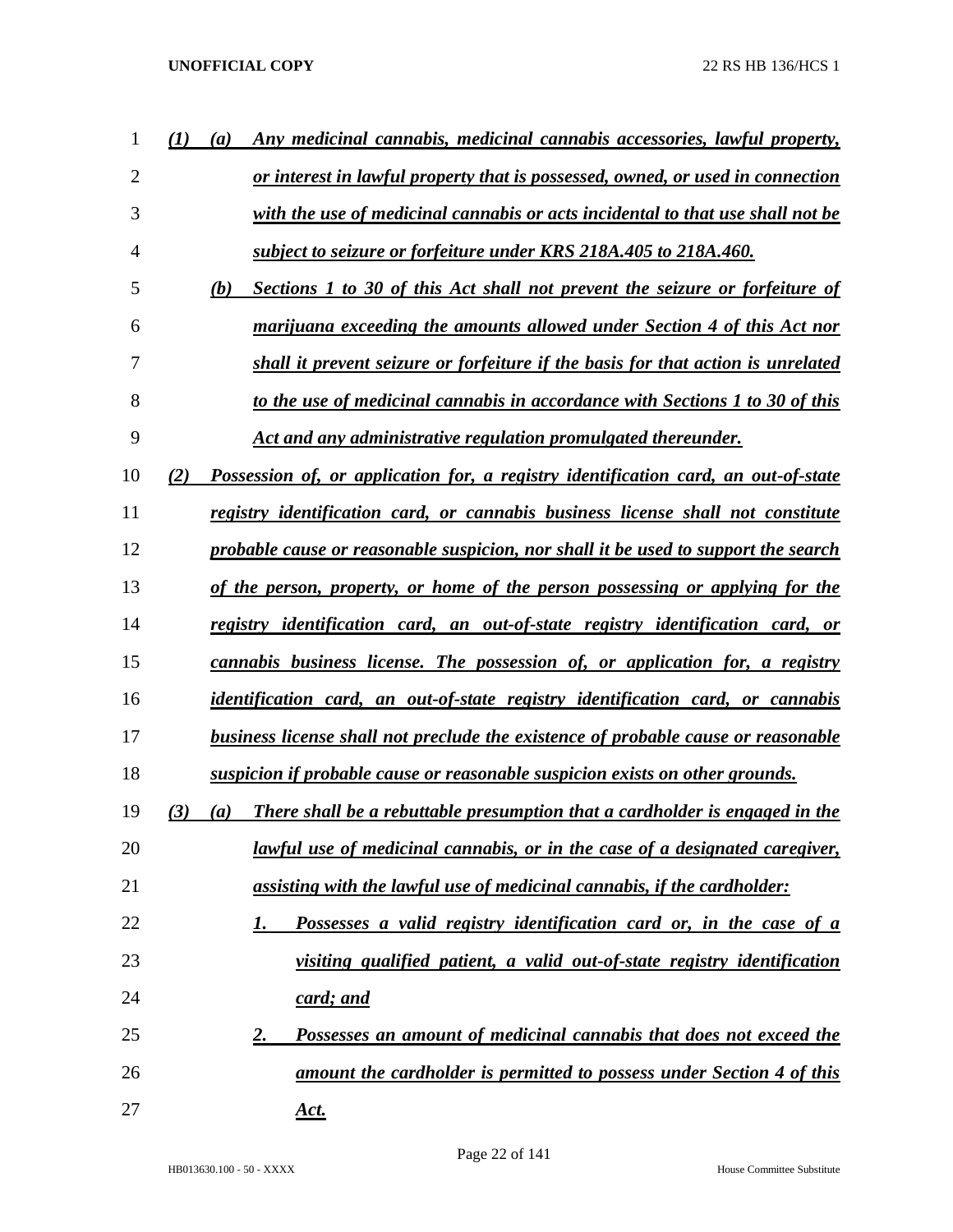| 1              |     | This presumption may be rebutted by a preponderance of evidence that<br>(b)          |
|----------------|-----|--------------------------------------------------------------------------------------|
| $\overline{2}$ |     | conduct was unrelated to the use of medicinal cannabis or was otherwise in           |
| 3              |     | violation of Sections 1 to 30 of this Act.                                           |
| 4              |     | SECTION 6. A NEW SECTION OF KRS CHAPTER 218A IS CREATED TO                           |
| 5              |     | <b>READ AS FOLLOWS:</b>                                                              |
| 6              | (I) | Sections 1 to 30 of this Act do not authorize any person to engage in, and shall     |
| 7              |     | not prevent the imposition of any civil, criminal, or other penalties, including but |
| 8              |     | not limited to criminal prosecution or disciplinary action by the department or an   |
| 9              |     | occupational or professional licensing board, for engaging in, the following         |
| 10             |     | conduct:                                                                             |
| 11             |     | Operating, navigating, or being in actual physical control of any aircraft,<br>(a)   |
| 12             |     | vehicle, vessel, or any other device known, or hereafter invented, that is           |
| 13             |     | powered by machinery and that is or may be used to transport persons or              |
| 14             |     | property while under the influence of medicinal cannabis;                            |
| 15             |     | Consuming medicinal cannabis while operating, navigating, or being in<br>(b)         |
| 16             |     | actual physical control of an aircraft, vehicle, vessel, or any other device         |
| 17             |     | known, or hereafter invented, that is powered by machinery and that is or            |
| 18             |     | may be used to transport persons or property;                                        |
| 19             |     | Possessing medicinal cannabis that is within the operator's arm's reach or<br>(c)    |
| 20             |     | that is not contained in a package that requires at least a two (2) step             |
| 21             |     | process for initial opening, in accordance with administrative regulations           |
| 22             |     | promulgated pursuant to subsection $(1)(c)$ 12.a. of Section 28 of this Act,         |
| 23             |     | while operating, navigating, or being in actual physical control of an               |
| 24             |     | aircraft, vehicle, vessel, or any other device known, or hereafter invented,         |
| 25             |     | that is powered by machinery and that is or may be used to transport                 |
| 26             |     | <i>persons or property;</i>                                                          |
| 27             |     | Undertaking any task under the influence of medicinal cannabis, when<br>(d)          |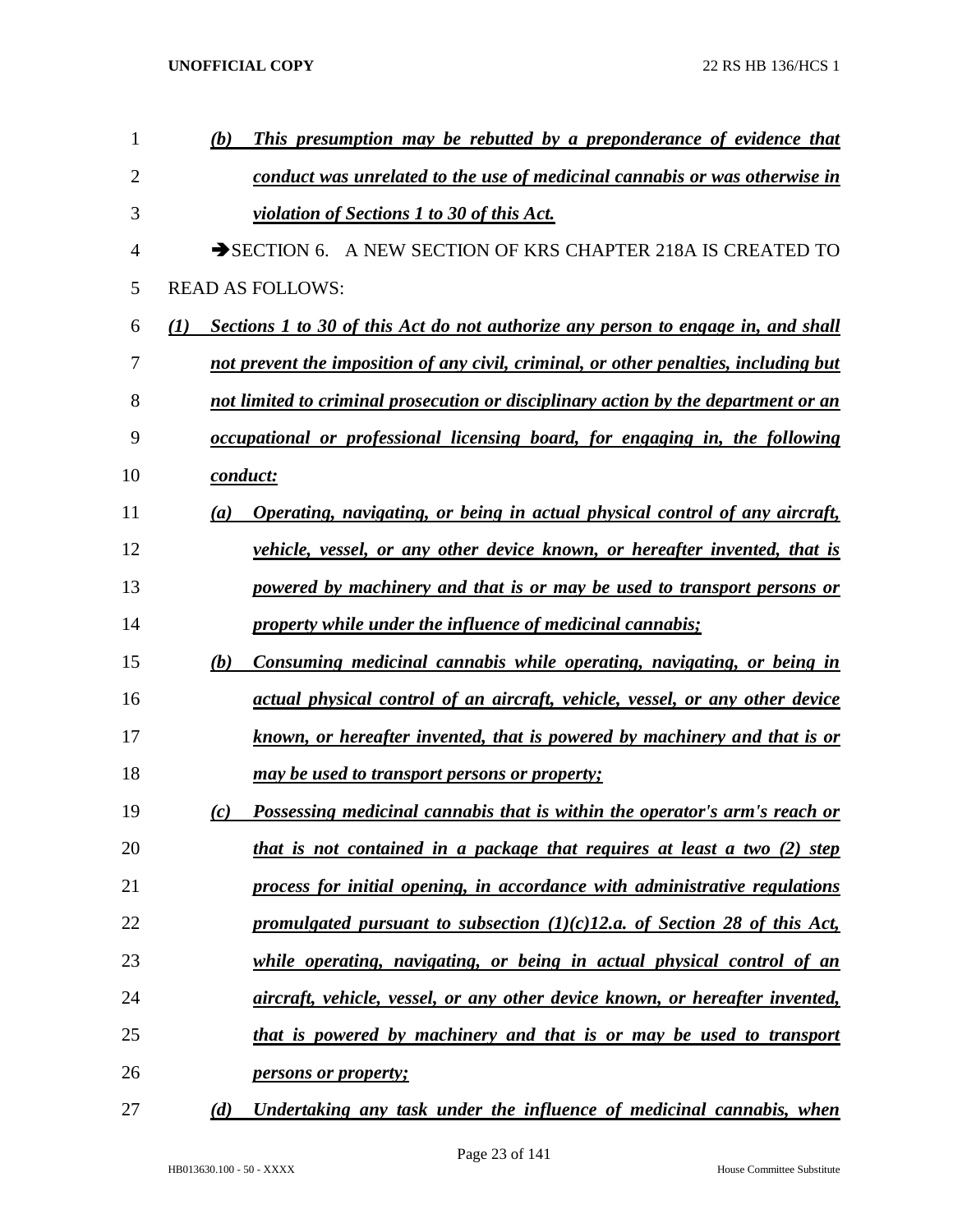| 1              | doing so would constitute negligence or professional malpractice;                             |
|----------------|-----------------------------------------------------------------------------------------------|
| $\overline{2}$ | Possessing medicinal cannabis, or otherwise engaging in the use of<br>(e)                     |
| 3              | medicinal cannabis:                                                                           |
| 4              | On the grounds of any preschool or primary or secondary school,                               |
| 5              | except as permitted in accordance with policies enacted pursuant to                           |
| 6              | subsection (4)(c) of Section 8 of this Act;                                                   |
| 7              | <b>In any correctional facility; or</b>                                                       |
| 8              | <b>On any property of the federal government;</b>                                             |
| 9              | (f)<br>Using marijuana, if that person is not a registered qualified patient or               |
| 10             | <i>visiting qualified patient;</i>                                                            |
| 11             | Using or consuming marijuana by smoking; or<br>$\left( \mathbf{g} \right)$                    |
| 12             | Cultivating marijuana unless that person is licensed by the department as a<br>(h)            |
| 13             | cannabis cultivator or cannabis producer pursuant to Sections 16, 17, and                     |
| 14             | <u>18 of this Act or is a cultivator or producer agent.</u>                                   |
| 15             | Sections 1 to 30 of this Act shall not prevent enforcement of current laws<br>(2)             |
| 16             | pertaining to the operation of any aircraft, vehicle, or vessel, including under              |
| 17             | <u>KRS Chapters 183, 189, 189A, and 235.</u>                                                  |
| 18             | If a cardholders violates subsection $(1)(a)$ or $(b)$ of this section, in addition to<br>(3) |
| 19             | penalties that may be imposed under KRS Chapters 183, 189, 189A, or 235, the                  |
| 20             | cardholder's registry identification card shall be revoked.                                   |
| 21             | An individual who violates subsection $(1)(g)$ of this section shall not be<br>(4)<br>(a)     |
| 22             | considered to be in possession of medicinal cannabis or engaged in the use                    |
| 23             | of medicinal cannabis and may not benefit from the legal protections                          |
| 24             | afforded by Sections 1 to 30 of this Act.                                                     |
| 25             | (b)<br>The odor or smell of medicinal cannabis shall not constitute conclusive                |
| 26             | evidence of use or consumption of medicinal cannabis by smoking.                              |
| 27             | <i>Notwithstanding paragraph (a) of this subsection:</i><br>(c)                               |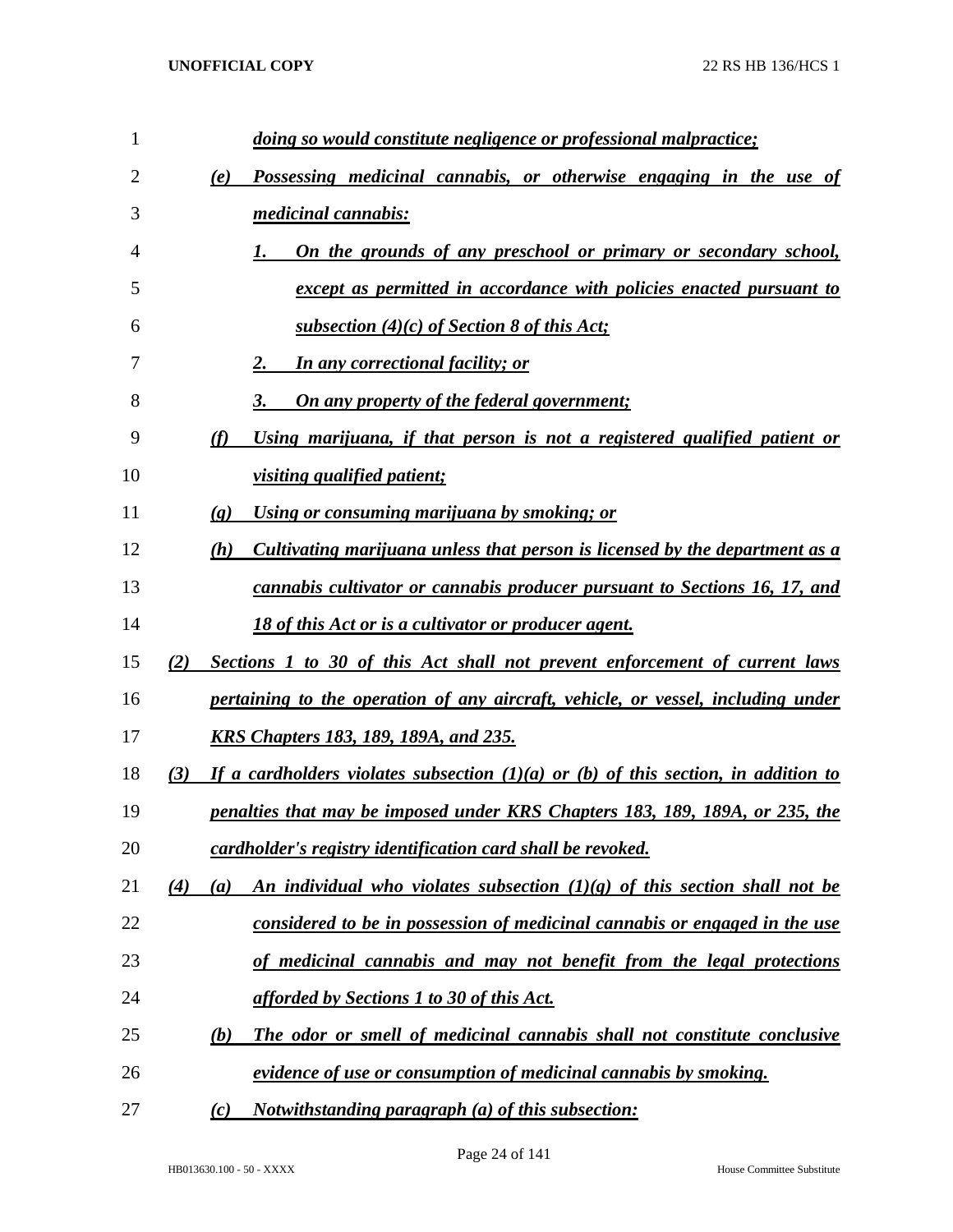| 1  | If an individual violates subsection $(1)(g)$ of this section by using or<br>1. |
|----|---------------------------------------------------------------------------------|
| 2  | <u>consuming marijuana by smoking while on any form of public</u>               |
| 3  | <u>transportation, in any public place as defined in KRS 525.010, or in</u>     |
| 4  | any place of public accommodation, resort, or amusement as defined              |
| 5  | <u>in KRS 344.130:</u>                                                          |
| 6  | <b>The department may suspend or revoke the individual's registry</b><br>а.     |
| 7  | <i>identification card; and</i>                                                 |
| 8  | <b>The individual may be subject to prosecution under Section 39 of</b><br>b.   |
| 9  | this Act.                                                                       |
| 10 | For any individual who violates subsection $(1)(g)$ of this section by<br>2.    |
| 11 | <u>using or consuming marijuana by smoking on residential property</u>          |
| 12 | <u>owned or leased by that individual or with the permission of the owner</u>   |
| 13 | <u>or lessee of the residential property on which the violation occurred,</u>   |
| 14 | the penalty shall be a fine of not more than one hundred dollars                |
| 15 | $(S100)$ per violation.                                                         |
| 16 | As used in this section:<br>(5)                                                 |
| 17 | <u>"Aircraft" has the same meaning as in KRS 183.011;</u><br>(a)                |
| 18 | "Vehicle" has the same meaning as in KRS 189.010; and<br>(b)                    |
| 19 | "Vessel" has the same meaning as in KRS 235.010.<br>(c)                         |
| 20 | SECTION 7. A NEW SECTION OF KRS CHAPTER 218A IS CREATED TO                      |
| 21 | <b>READ AS FOLLOWS:</b>                                                         |
| 22 | <b>Nothing in Sections 1 to 30 of this Act shall:</b><br>(I)                    |
| 23 | Require an employer to permit or accommodate the use, consumption,<br>(a)       |
| 24 | possession, transfer, display, transportation, distribution, sale, or growing   |
| 25 | of medicinal cannabis in the workplace;                                         |
| 26 | Prohibit an employer from implementing policies promoting workplace<br>(b)      |
| 27 | <b>health and safety by:</b>                                                    |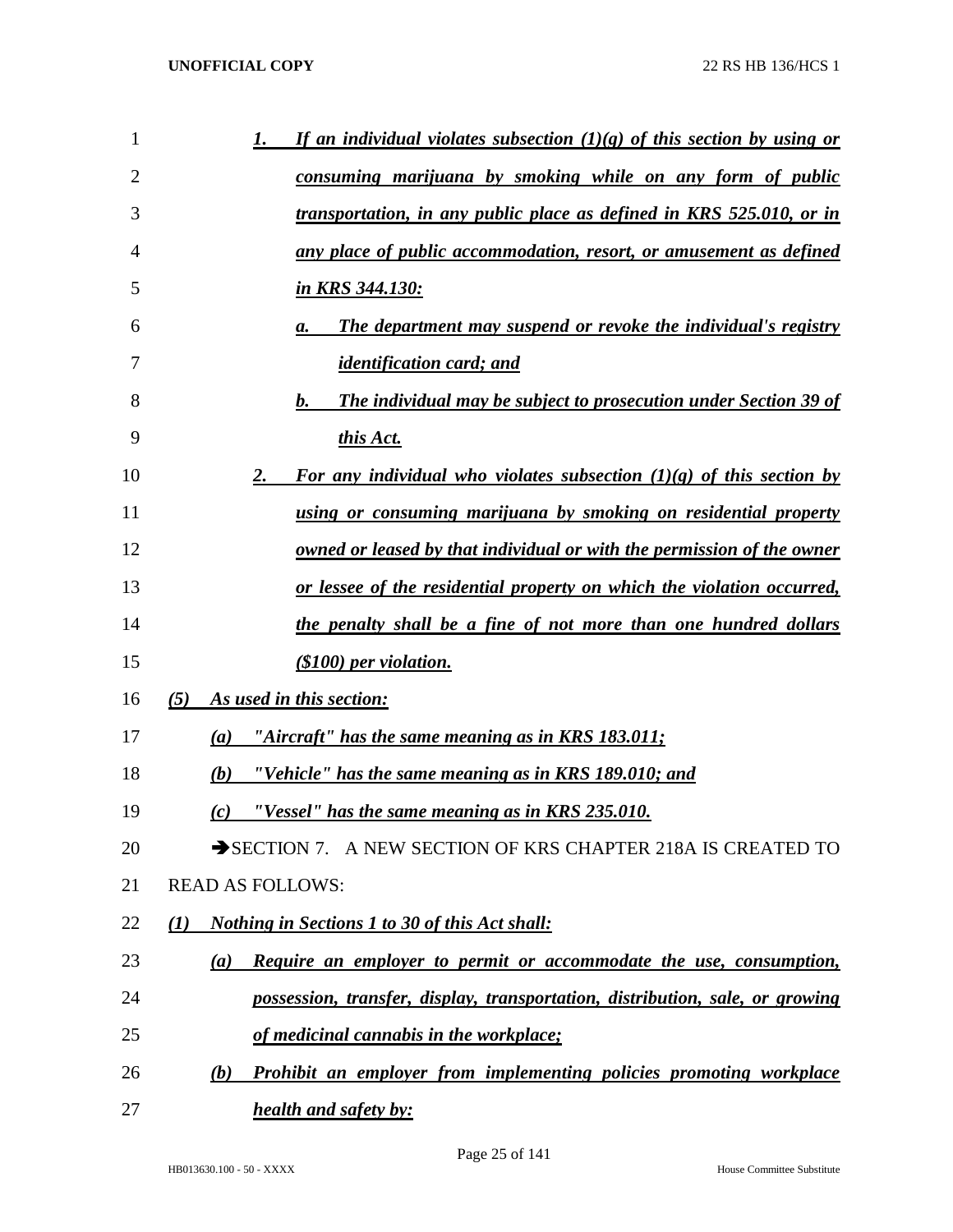| $\mathbf{1}$   | <b>Restricting the use of medicinal cannabis by employees; or</b><br>1.                              |
|----------------|------------------------------------------------------------------------------------------------------|
| $\overline{2}$ | Restricting or prohibiting the use of equipment, machinery, or power<br>2.                           |
| 3              | tools by an employee who is a registered qualified patient, if the                                   |
| 4              | employer believes that the use of such equipment, machinery, or                                      |
| 5              | power tools by an employee who is a registered qualified patient poses                               |
| 6              | <u>an unreasonable safety risk;</u>                                                                  |
| 7              | Prohibit an employer from including in any contract, provisions that<br>(c)                          |
| 8              | <i><u><b>prohibit the use of medicinal cannabis by employees;</b></u></i>                            |
| 9              | (d)<br><b>Subject an employer to liability for wrongful discharge or discrimination;</b>             |
| 10             | <b>Except as provided in Section 8 of this Act, prohibit a person, employer,</b><br>(e)              |
| 11             | corporation, or any other entity who occupies, owns, or controls a property                          |
| 12             | from prohibiting or otherwise regulating the use, consumption, possession,                           |
| 13             | transfer, display, transportation, sale, or growing of medicinal cannabis on                         |
| 14             | <u>or in that property; or</u>                                                                       |
| 15             | (f)<br><b>Prohibit an employer from establishing and enforcing a drug testing policy,</b>            |
| 16             | drug-free workplace, or zero-tolerance drug policy.                                                  |
| 17             | An employee who is discharged from employment for consuming medicinal<br>(2)                         |
| 18             | cannabis in the workplace, working while under the influence of medicinal                            |
| 19             | cannabis, or testing positive for a controlled substance shall not be eligible to                    |
| 20             | receive benefits under KRS Chapter 341 if such actions are in violation of an                        |
| 21             | employment contract or established personnel policy.                                                 |
| 22             | An employer shall not be penalized or denied any benefit under state law for<br>(3)                  |
| 23             | employing a cardholder.                                                                              |
| 24             | SECTION 8. A NEW SECTION OF KRS CHAPTER 218A IS CREATED TO                                           |
| 25             | <b>READ AS FOLLOWS:</b>                                                                              |
| 26             | <b>Except as provided in Section 7 of this Act, the lawful use of medicinal cannabis</b><br>$\bf(1)$ |
| 27             | by a cardholder is equivalent to the authorized use of any other medication used                     |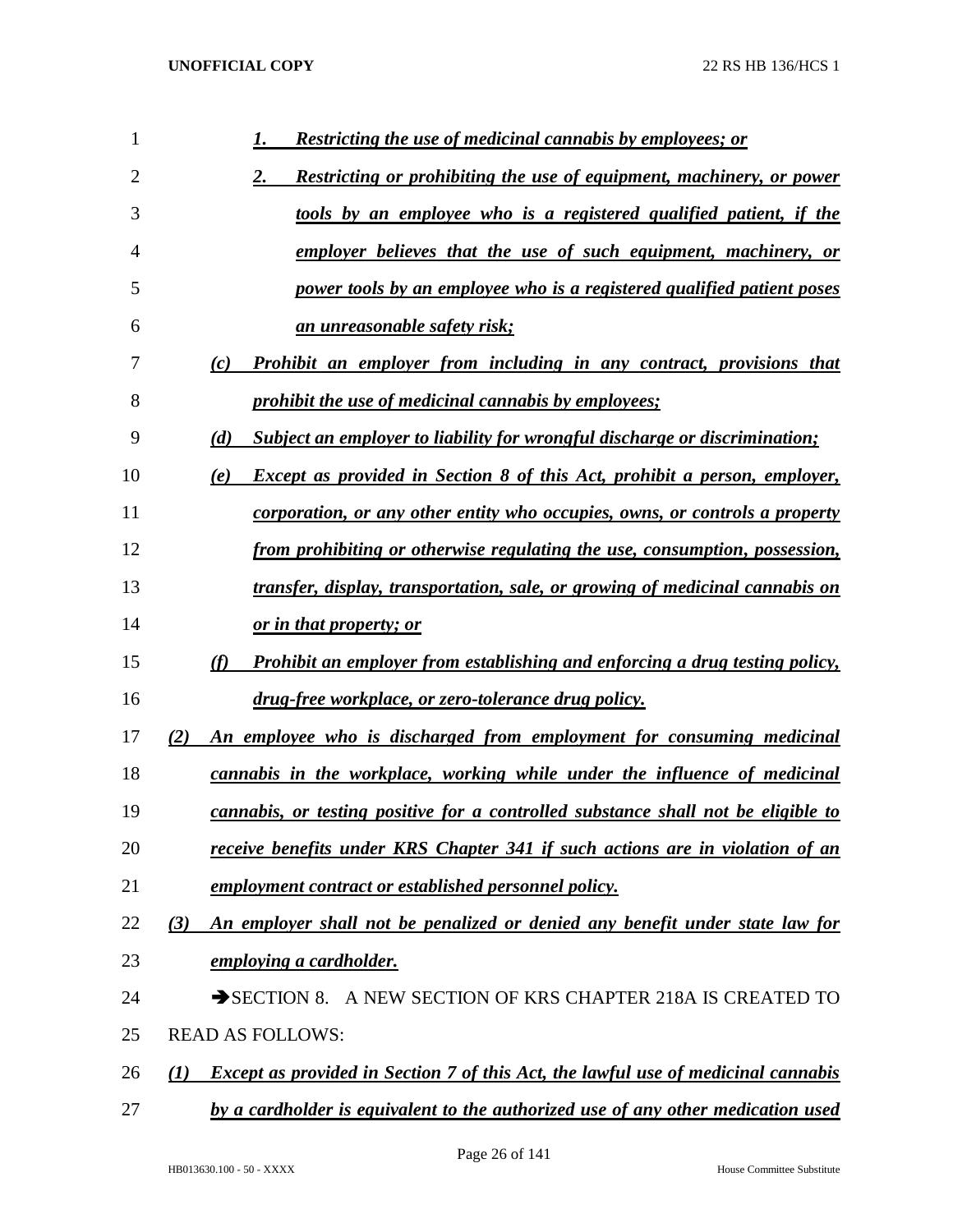| 1  |     | at the direction of a practitioner, shall not constitute the use of an illicit         |
|----|-----|----------------------------------------------------------------------------------------|
| 2  |     | substance, and shall not constitute an acceptable basis for disqualifying a            |
| 3  |     | cardholder from any rights or privileges that he or she may otherwise be entitled      |
| 4  |     | to, including those guaranteed under KRS Chapter 344.                                  |
| 5  | (2) | A cardholder otherwise entitled to custody of or visitation time or parenting time     |
| 6  |     | with a minor child shall not be denied that right, and there shall be no               |
| 7  |     | presumption of dependency, neglect, or abuse, for conduct permitted under              |
| 8  |     | Sections 1 to 30 of this Act unless the person's actions in relation to medicinal      |
| 9  |     | cannabis create a danger that is not in the best interest of the safety of the minor   |
| 10 |     | child as established by clear and convincing evidence.                                 |
| 11 | (3) | For the purposes of medical care, including organ transplants, a patient's<br>(a)      |
| 12 |     | <i>authorized use of medicinal cannabis is the equivalent of the authorized use</i>    |
| 13 |     | of any other medication used at the direction of a practitioner, and shall not         |
| 14 |     | <u>constitute the use of an illicit substance or otherwise disqualify a patient</u>    |
| 15 |     | from needed medical care.                                                              |
| 16 |     | A health facility as defined in KRS 216B.015 may develop policies to allow a<br>(b)    |
| 17 |     | patient who is a registered qualified patient or visiting qualified patient to         |
| 18 |     | use medicinal cannabis on the premises of the health facility.                         |
| 19 | (4) | A school shall not refuse to enroll, or otherwise penalize, a person solely for<br>(a) |
| 20 |     | his or her status as a cardholder, unless failing to do so would violate               |
| 21 |     | federal law or regulations and cause the school to lose a monetary or                  |
| 22 |     | licensing-related benefit under federal law or regulations.                            |
| 23 |     | A school shall not be penalized or denied any benefit under state law for<br>(b)       |
| 24 |     | enrolling a cardholder.                                                                |
| 25 |     | <b>Each local board of education and each board of directors of a public</b><br>(c)    |
| 26 |     | charter school shall, within ninety (90) days after the effective date of this         |
| 27 |     | section, establish policies to permit a pupil who is a registered qualified            |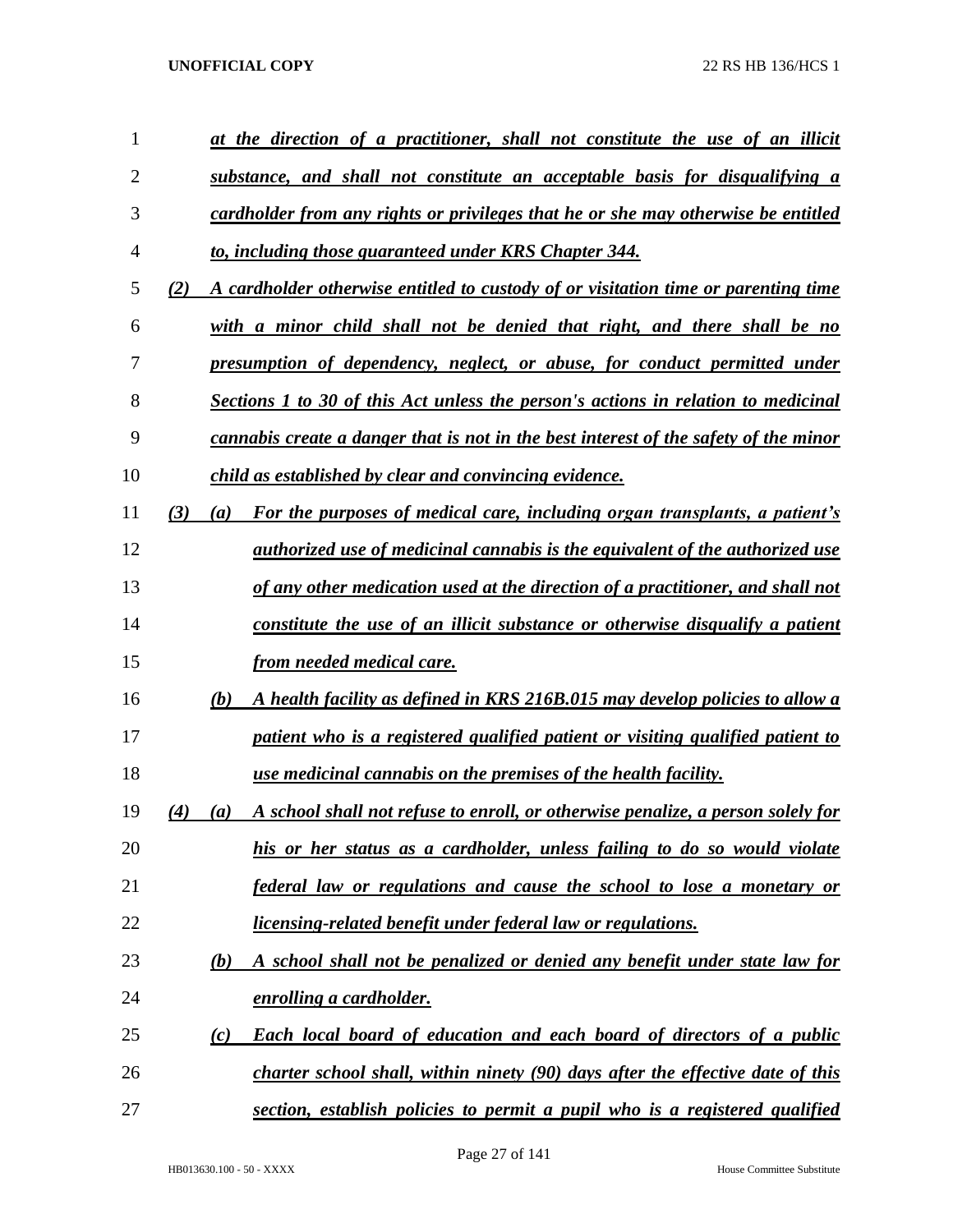| 1  | patient to consume medicinal cannabis on school property as deemed                                         |
|----|------------------------------------------------------------------------------------------------------------|
| 2  | necessary by the pupil's parent or legal guardian. Policies enacted pursuant                               |
| 3  | to this paragraph shall require that medicinal cannabis be administered by                                 |
| 4  | <u>a school nurse or under the supervision of appropriate school staff.</u>                                |
| 5  | No landlord may be penalized or denied any benefit under state law for<br>(5)<br>(a)                       |
| 6  | <i>leasing to a cardholder.</i>                                                                            |
| 7  | A landlord shall not include in a rental agreement terms and conditions<br>(b)                             |
| 8  | that prohibit the use of medicinal cannabis by a cardholder.                                               |
| 9  | A NEW SECTION OF KRS CHAPTER 218A IS CREATED TO<br>$\rightarrow$ SECTION 9.                                |
| 10 | <b>READ AS FOLLOWS:</b>                                                                                    |
| 11 | <b>Except as provided in subsection (13) of this section, a physician, a physician</b><br>$\mathcal{L}(I)$ |
| 12 | assistant, or an advanced practice registered nurse seeking to become a medicinal                          |
| 13 | cannabis practitioner and provide written certifications for the use of medicinal                          |
| 14 | cannabis shall apply to the same state licensing board that issued his or her                              |
| 15 | professional practice license, on a form prescribed by the state licensing board,                          |
| 16 | for authorization to provide written certifications for the use of medicinal                               |
| 17 | cannabis.                                                                                                  |
| 18 | A state licensing board shall approve an application for authorization to<br>(2)<br>(a)                    |
| 19 | provide written certifications for the use of medicinal cannabis if the                                    |
| 20 | application is complete and meets the requirements established in                                          |
| 21 | administrative regulations promulgated by the state licensing board.                                       |
| 22 | A state licensing board shall deny an application for authorization to<br><u>(b)</u>                       |
| 23 | provide written certifications for the use of medicinal cannabis if the                                    |
| 24 | applicant has an ownership or investment interest in or compensation                                       |
| 25 | agreement with a cannabis business licensed under this chapter. A state                                    |
| 26 | <i>licensing board may consult with the department to determine if an</i>                                  |
| 27 | applicant has an ownership or investment interest in or compensation                                       |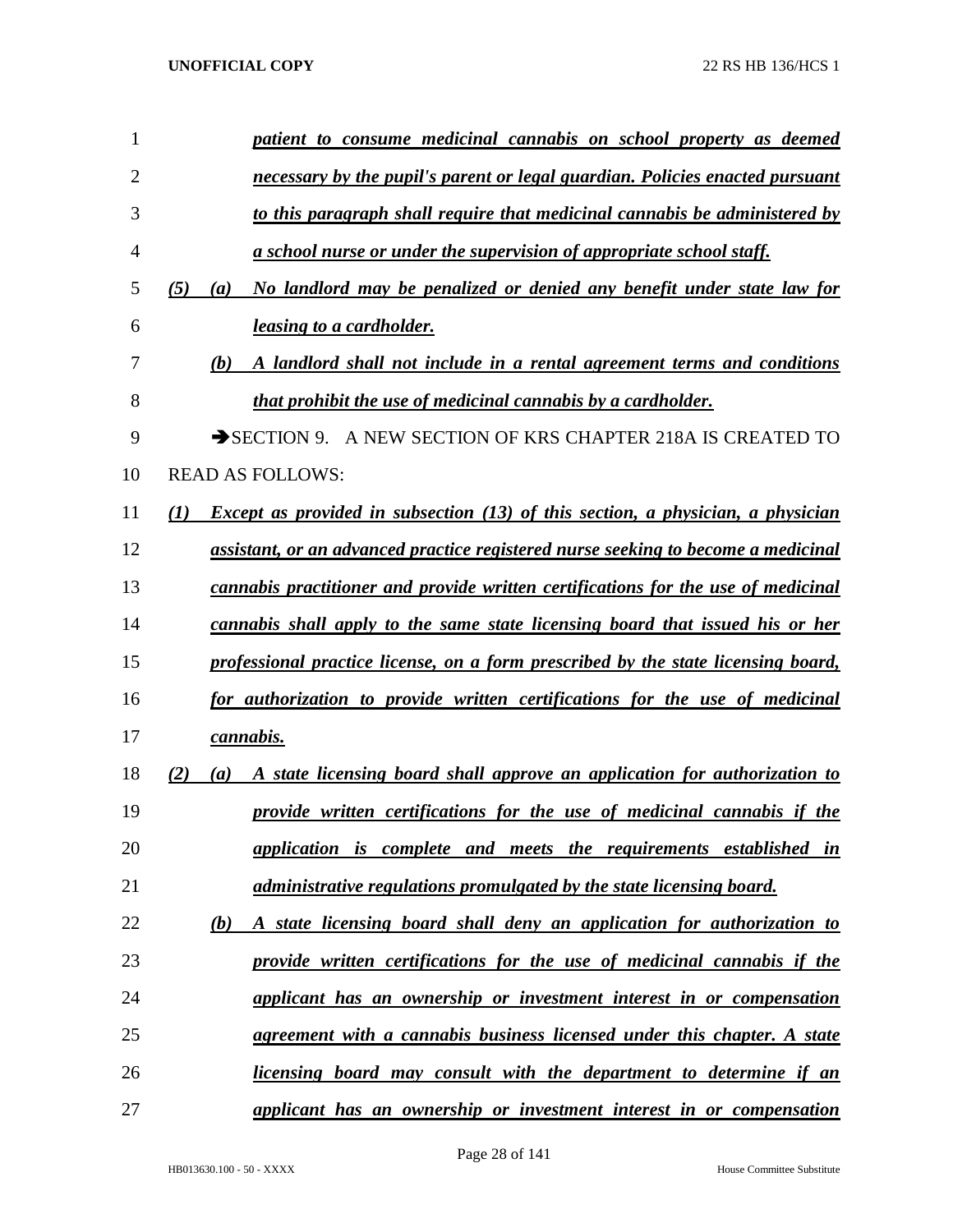| 1  |     | <i>agreement with a cannabis business.</i>                                                |
|----|-----|-------------------------------------------------------------------------------------------|
| 2  | (3) | Authorization to provide written certifications for the use of medicinal cannabis         |
| 3  |     | granted under this section shall expire, and may be renewed, in accordance with           |
| 4  |     | <i>administrative regulations promulgated by a state licensing board.</i>                 |
| 5  | (4) | A medicinal cannabis practitioner may provide a patient with a written                    |
| 6  |     | <i>certification only after the practitioner has:</i>                                     |
| 7  |     | <b>Established a bona fide practitioner-patient relationship with the patient;</b><br>(a) |
| 8  |     | Diagnosed the patient with a qualifying medical condition or confirmed a<br>(b)           |
| 9  |     | diagnosis for a qualifying medical condition provided by another health                   |
| 10 |     | <u>care provider;</u>                                                                     |
| 11 |     | Reviewed a report of information from the electronic monitoring system<br>(c)             |
| 12 |     | <u>established pursuant to Section 41 of this Act related to the patient for a</u>        |
| 13 |     | <u>period of time that covers at least the twelve (12) months immediately</u>             |
| 14 |     | <i><u><b>preceding the date of the report;</b></u></i>                                    |
| 15 |     | (d)<br><u>Consulted with the patient, or the patient's custodial parent or legal</u>      |
| 16 |     | <u>guardian responsible for providing consent to treatment if the patient is a</u>        |
| 17 |     | <u>minor child, with respect to the possible risks and side effects associated</u>        |
| 18 |     | with medicinal cannabis, including possible interactions between medicinal                |
| 19 |     | cannabis and any other drug or medication that the patient is taking at that              |
| 20 |     | time; and                                                                                 |
| 21 |     | Obtained the consent of the patient's custodial parent or legal guardian<br>(e)           |
| 22 |     | responsible for providing consent to treatment, if the patient is a minor                 |
| 23 |     | <u>child.</u>                                                                             |
| 24 | (5) | A bona fide practitioner-patient relationship may be established following a              |
| 25 |     | referral from the patient's primary care provider and may be maintained via               |
| 26 |     | telehealth. However, a bona fide practitioner-patient relationship shall not be           |
| 27 |     | established via telehealth.                                                               |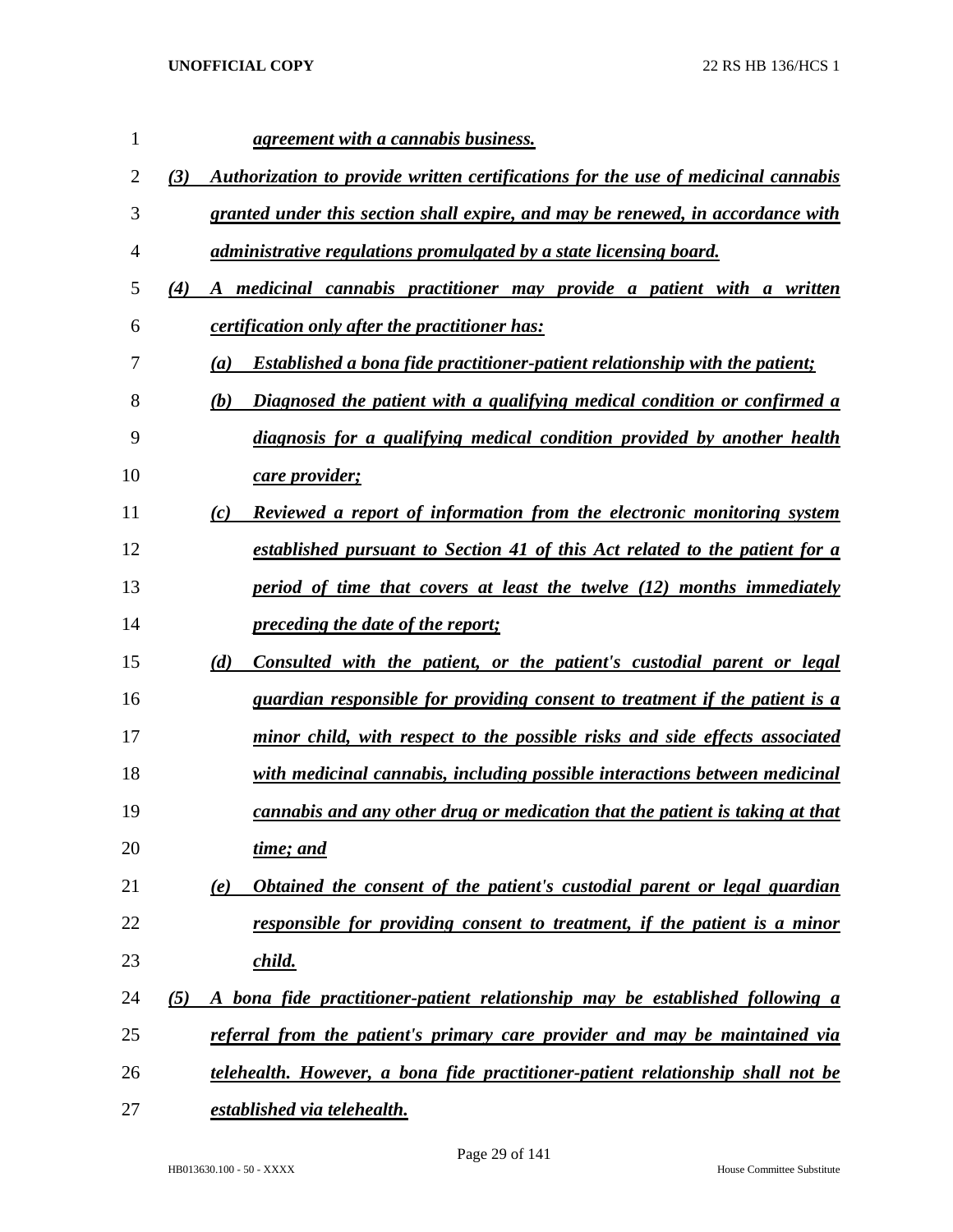| 1  | (6)<br>(a) | When issuing a written certification for the use of medicinal cannabis to a    |
|----|------------|--------------------------------------------------------------------------------|
| 2  |            | patient, the medicinal cannabis practitioner shall, to the best of his or her  |
| 3  |            | professional medical knowledge, provide the patient with recommendations       |
| 4  |            | <u>for:</u>                                                                    |
| 5  |            | <b>The strains of medicinal cannabis and types of medicinal cannabis</b>       |
| 6  |            | products that may be most effective in providing medical, therapeutic,         |
| 7  |            | <u>or palliative relief to the patient; and</u>                                |
| 8  |            | Medicinal cannabis dosing including the quantity and frequency of<br>2.        |
| 9  |            | doses.                                                                         |
| 10 | (b)        | <b>Recommendations provided pursuant to paragraph (a) of this subsection</b>   |
| 11 |            | shall comply with medicinal cannabis dosing guidelines and the ten (10)        |
| 12 |            | day and thirty (30) day maximum allowance of medicinal cannabis                |
| 13 |            | <u>developed by the department pursuant to Section 28 of this Act.</u>         |
| 14 | (7)<br>(a) | A written certification for the use of medicinal cannabis shall be provided to |
| 15 |            | a patient on a form prescribed by the department.                              |
| 16 | (b)        | An initial written certification for the use of medicinal cannabis shall be    |
| 17 |            | provided during the course of an in-person examination of the patient by       |
| 18 |            | the medicinal cannabis practitioner. Subsequent written certifications,        |
| 19 |            | including for the purpose of renewing a registry identification card, may be   |
| 20 |            | provided electronically or during the course of a telehealth consultation.     |
| 21 | (c)        | For the purpose of applying for a registry identification card, a written      |
| 22 |            | certification provided under this section shall be valid for ninety (90) days  |
| 23 |            | after the date of issuance by a medicinal cannabis practitioner. The           |
| 24 |            | medicinal cannabis practitioner may renew a written certification for not      |
| 25 |            | more than three (3) additional periods of not more than ninety (90) days       |
| 26 |            | each. Thereafter, the medicinal cannabis practitioner may issue another        |
| 27 |            | certification to the patient only after conducting an additional examination   |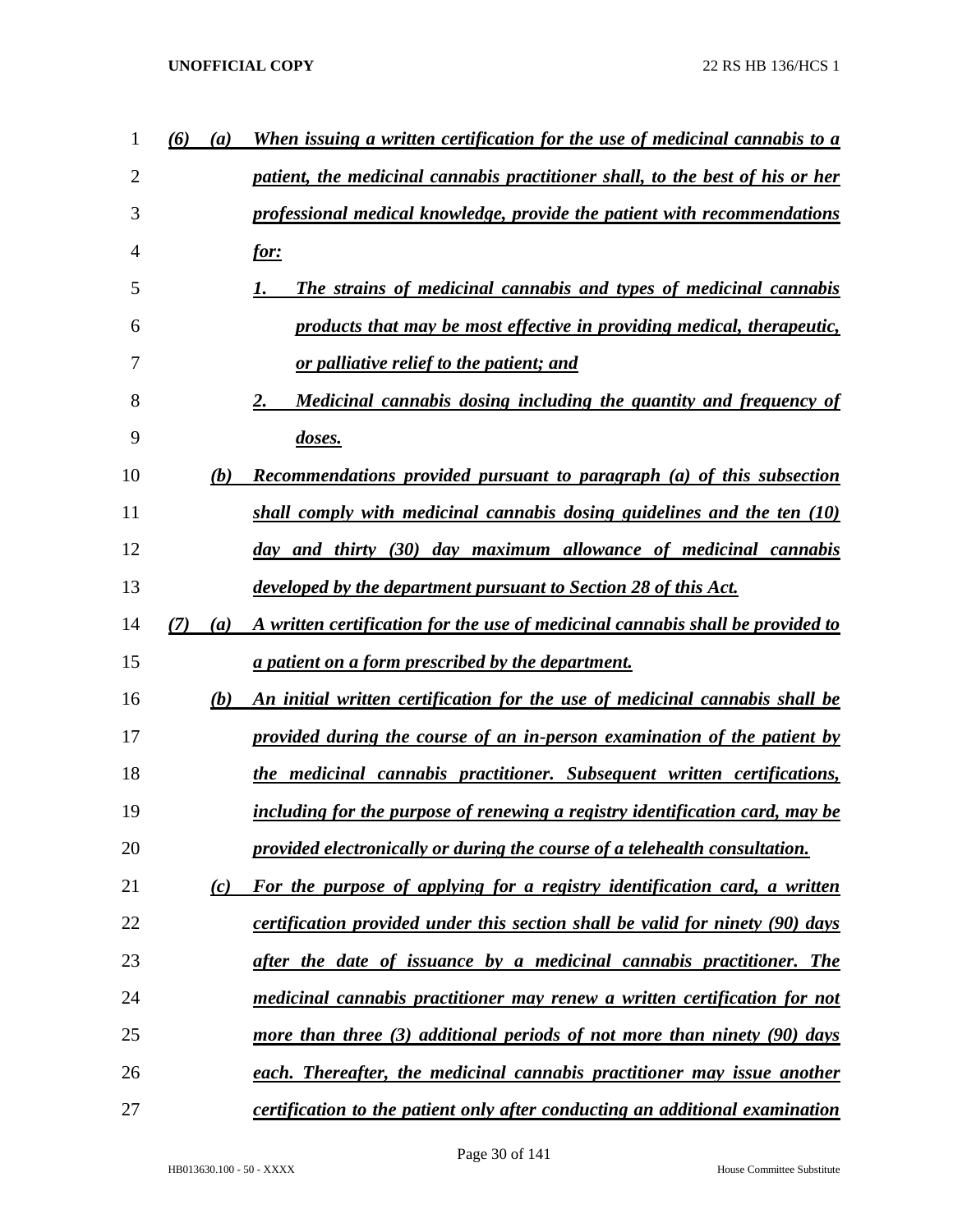| 1              |                   | of the patient in person or via telehealth.                                           |
|----------------|-------------------|---------------------------------------------------------------------------------------|
| $\overline{2}$ | (d)               | Within twenty-four (24) hours of providing a patient with a written                   |
| 3              |                   | certification for the use of medicinal cannabis, a medicinal cannabis                 |
| 4              |                   | practitioner shall record the issuance of the written certification in the            |
| 5              |                   | electronic monitoring system established pursuant to Section 41 of this Act.          |
| 6              | (8)               | A medicinal cannabis practitioner shall not:                                          |
| 7              | (a)               | <b>Dispense medicinal cannabis; or</b>                                                |
| 8              | (b)               | <b>Provide a written certification for the use of medicinal cannabis to a family</b>  |
| 9              |                   | <u>member or to himself or herself.</u>                                               |
| 10             | (9)               | Nothing in Sections 1 to 30 of this Act shall prevent a practitioner from being       |
| 11             |                   | sanctioned for:                                                                       |
| 12             | (a)               | Issuing a written certification without first obtaining authorization to              |
| 13             |                   | provide written certifications from a state licensing board;                          |
| 14             | (b)               | Issuing a written certification to a patient with whom the practitioner does          |
| 15             |                   | <u>not have a bona fide practitioner-patient relationship;</u>                        |
| 16             | $\left( c\right)$ | Failing to properly evaluate a patient's medical history and current medical          |
| 17             |                   | condition prior to issuing a written certification;                                   |
| 18             | (d)               | <u>Otherwise failing to use good faith in his or her treatment of the patient; or</u> |
| 19             | (e)               | Any other violation of this section or any administrative regulation                  |
| 20             |                   | promulgated thereunder.                                                               |
| 21             |                   | (10) A state licensing board may suspend or revoke a medicinal cannabis               |
| 22             |                   | practitioner's authorization to provide written certification for the use of          |
| 23             |                   | medicinal cannabis and practice license for multiple violations or a serious          |
| 24             |                   | violation of this section or any administrative regulation promulgated                |
| 25             |                   | thereunder.                                                                           |
| 26             | (11)              | The state licensing boards shall:                                                     |
| 27             |                   | (a) No later than January 1, 2023, promulgate, in accordance with KRS                 |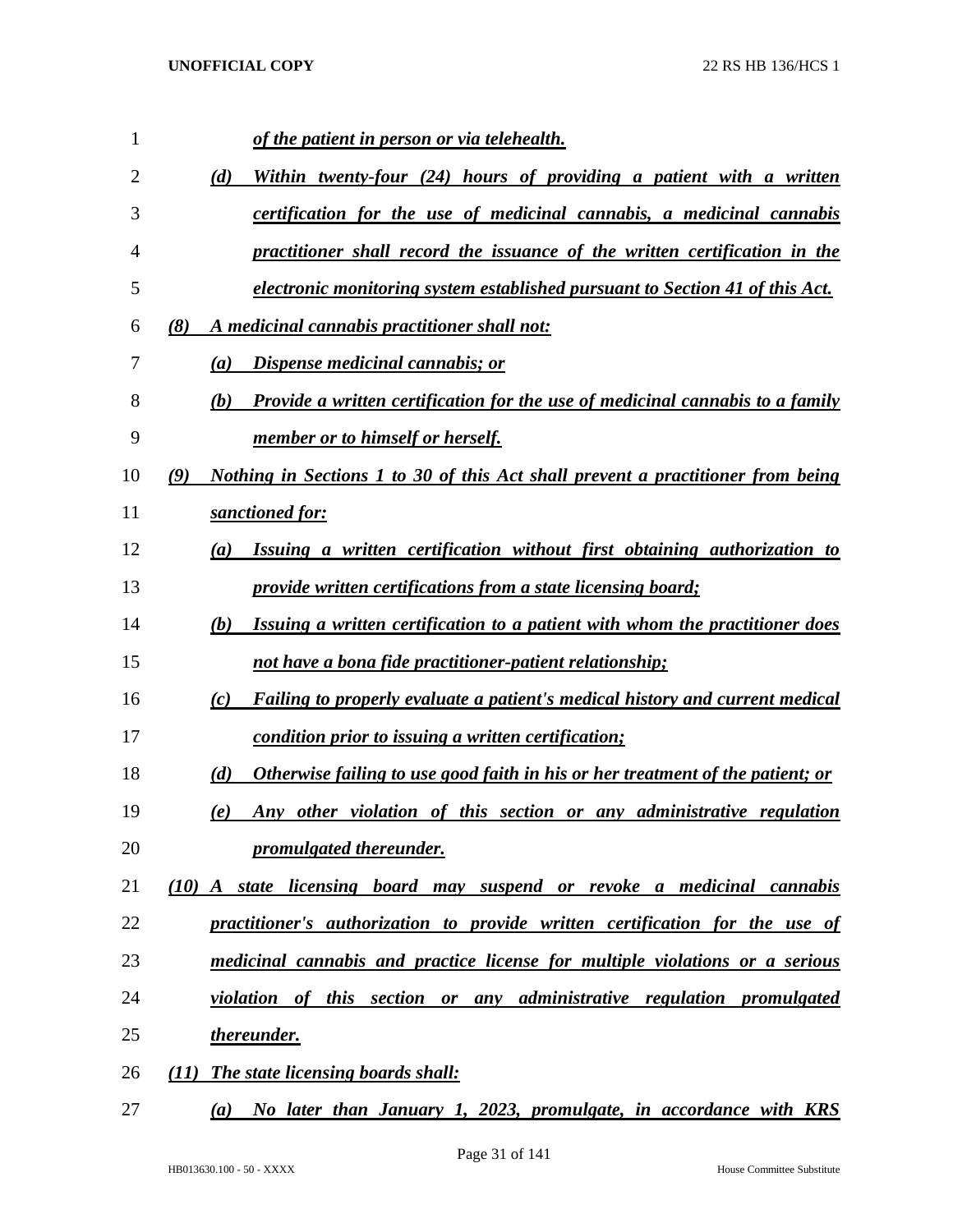| $\mathbf{1}$   | <b>Chapter 13A, administrative regulations to establish at least the following:</b>                              |
|----------------|------------------------------------------------------------------------------------------------------------------|
| $\overline{2}$ | The application and renewal process for authorization to provide                                                 |
| 3              | <i>certifications for the use of medicinal cannabis. Any</i><br>written                                          |
| 4              | <i>administrative regulation promulgated pursuant to this subparagraph</i>                                       |
| 5              | shall include an application and renewal fee which shall be sufficient                                           |
| 6              | to generate the funds necessary to enable the state licensing board to                                           |
| 7              | and enforce administrative regulations<br>applications<br>process                                                |
| 8              | <i>promulgated under this section;</i>                                                                           |
| 9              | 2.<br>The conditions that must be met to be eligible for authorization to                                        |
| 10             | provide written certifications. Eligibility criteria established by                                              |
| 11             | <i>administrative regulations promulgated pursuant to this paragraph</i>                                         |
| 12             | shall require that:                                                                                              |
| 13             | An advanced practice registered nurse be authorized to prescribe<br>а.                                           |
| 14             | controlled substances under KRS 314.042; and                                                                     |
| 15             | A physician assistant:<br>b.                                                                                     |
| 16             | Be authorized to prescribe controlled substances under<br>i.                                                     |
| 17             | <b>KRS 311.858; and</b>                                                                                          |
| 18             | ii.<br>Have and maintain a supervision agreement, established in                                                 |
| 19             | <u>accordance with KRS Chapter 311, with a physician who is</u>                                                  |
| 20             | <i><u>authorized to provide written certifications;</u></i>                                                      |
| 21             | <i>requirements</i><br><b>Continuing</b><br><i>education</i><br><i>for</i><br>medicinal<br><u>3.</u><br>cannabis |
| 22             | practitioners related to the use of medicinal cannabis and the                                                   |
| 23             | <u>recommending of cannabis for medicinal use. The continuing</u>                                                |
| 24             | education requirements established pursuant to this subparagraph                                                 |
| 25             | shall include continuing education requirements related to medicinal                                             |
| 26             | cannabis dosing and dosing guidelines established by the department                                              |
| 27             | pursuant to Section 28 of this Act;                                                                              |

Page 32 of 141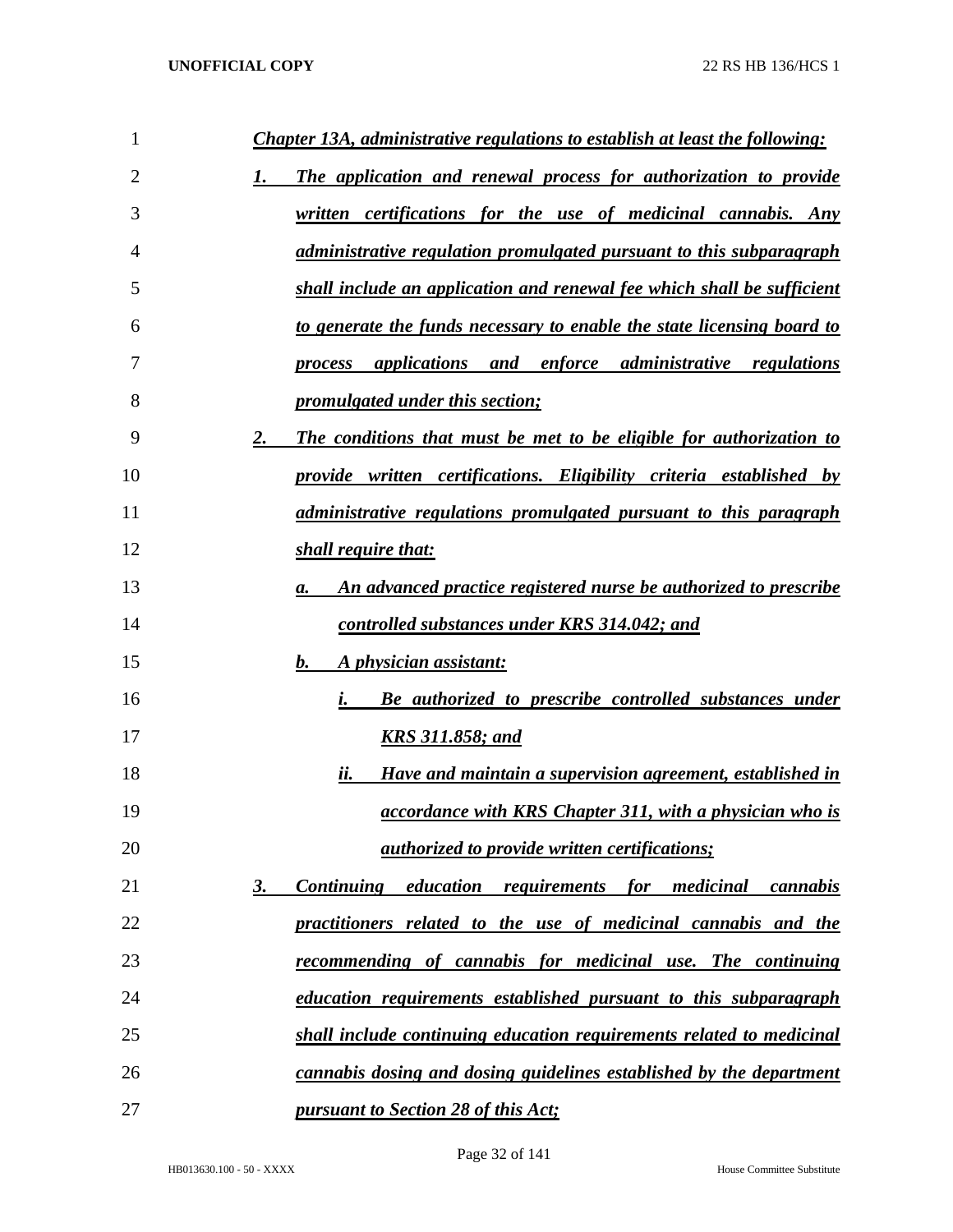| 1              | The reasons for which authorization to provide written certifications<br>4.                    |
|----------------|------------------------------------------------------------------------------------------------|
| $\overline{2}$ | for the use of medicinal cannabis may be suspended or revoked; and                             |
| 3              | The minimal standards of care when providing written certifications;<br>5.                     |
| 4              | <u>On a regular basis, provide the department with the names of all medicinal</u><br>(b)       |
| 5              | cannabis practitioners; and                                                                    |
| 6              | <b>Immediately provide the department with the name of any medicinal</b><br>$\left( c\right)$  |
| 7              | cannabis practitioner whose authorization to provide written certifications                    |
| 8              | is suspended or revoked.                                                                       |
| 9              | (12) Nothing in Sections 1 to 30 of this Act shall be construed or interpreted to limit or     |
| 10             | restrict a state licensing board's authority or ability to enforce administrative              |
| 11             | regulations promulgated pursuant to subsection (11) of this section.                           |
| 12             | This section does not apply to a practitioner who recommends treatment with<br>(13)            |
| 13             | cannabis or a drug derived from cannabis under any of the following that are                   |
| 14             | approved by an investigational review board or equivalent entity, the United                   |
| 15             | <b>States Food and Drug Administration, or the National Institutes for Health or</b>           |
| 16             | any of its cooperative groups or centers under the United States Department of                 |
| 17             | <b>Health and Human Services:</b>                                                              |
| 18             | A research protocol;<br>$\left( a\right)$                                                      |
| 19             | A clinical trial;<br>(b)                                                                       |
| 20             | An investigational new drug application; or<br>(c)                                             |
| 21             | An expanded access submission.<br>(d)                                                          |
| 22             | A NEW SECTION OF KRS CHAPTER 218A IS CREATED<br>$\rightarrow$ SECTION 10.                      |
| 23             | TO READ AS FOLLOWS:                                                                            |
| 24             | <b>Except as provided in subsection (2) of this section, prior to making an initial</b><br>(1) |
| 25             | purchase of medicinal cannabis in this state and at least annually thereafter, a               |
| 26             | registered qualified patient shall be required to complete a consultation with a               |
| 27             | pharmacist who is authorized by the Kentucky Board of Pharmacy to provide                      |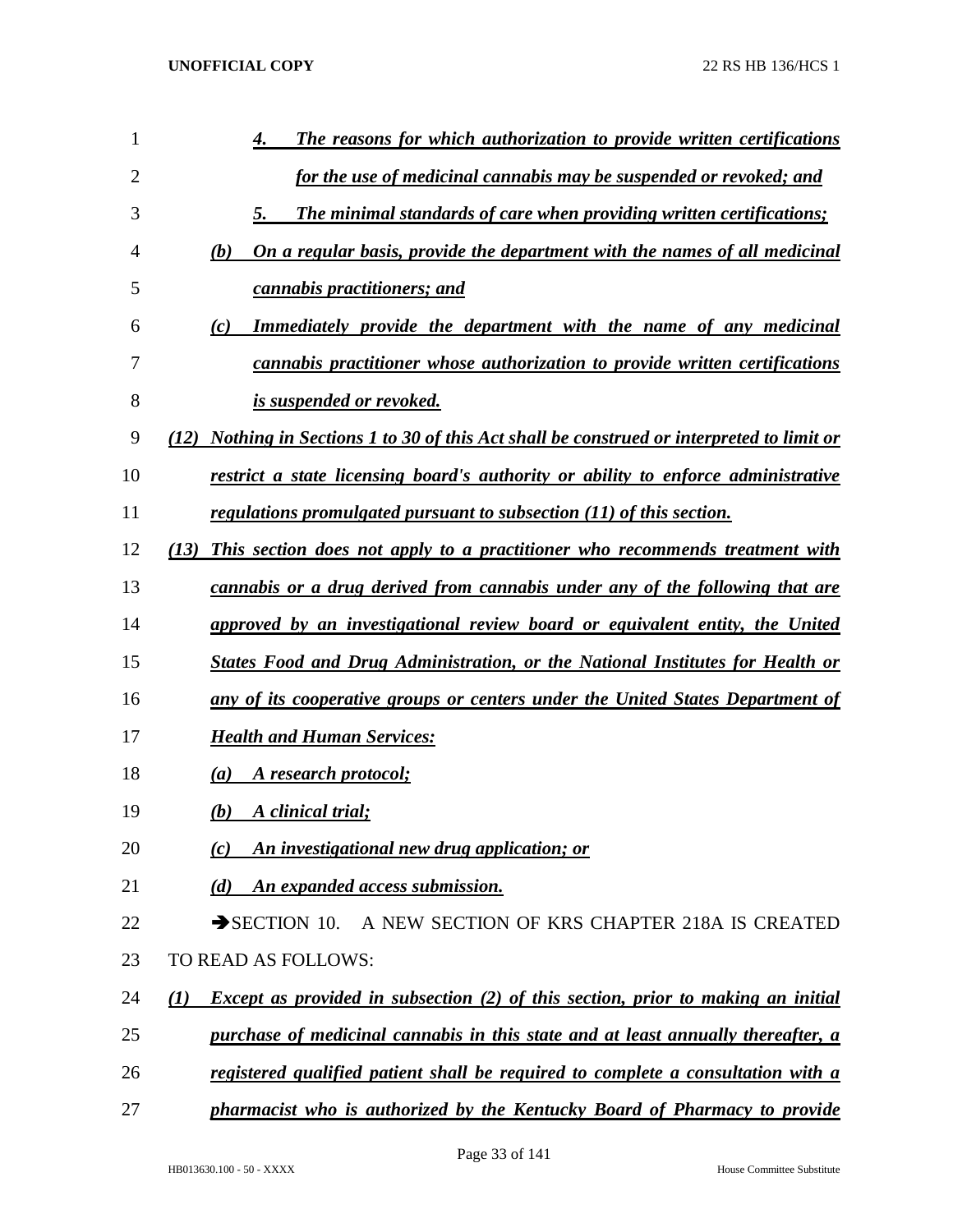| 1              |     | medicinal cannabis consultation services to cardholders. The consultation shall,         |
|----------------|-----|------------------------------------------------------------------------------------------|
| $\overline{2}$ |     | at a minimum, cover the possible risks and side effects of medicinal cannabis and        |
| 3              |     | any potential drug interactions between medicinal cannabis and any other drug            |
| 4              |     | that the registered qualified patient or visiting qualified patient is taking. The       |
| 5              |     | consultation required by this subsection may be completed via telehealth.                |
| 6              | (2) | A designated caregiver shall be permitted to complete the consultation<br>(a)            |
| 7              |     | required by subsection (1) of this section on behalf of any registered                   |
| 8              |     | qualified patient to whom the designated caregiver is connected through the              |
| 9              |     | <i>department's registration process.</i>                                                |
| 10             |     | If the registered qualified patient is under eighteen (18) years of age, the<br>(b)      |
| 11             |     | registered qualified patient's parent or legal guardian who is responsible for           |
| 12             |     | providing consent for medical treatment shall be present for the                         |
| 13             |     | consultation required by subsection $(1)$ of this section and may complete the           |
| 14             |     | consultation on behalf of the registered qualified patient.                              |
| 15             |     | A visiting qualified patient who has not applied for and obtained a registry<br>(c)      |
| 16             |     | identification card issued by the department but presents a valid out-of-state           |
| 17             |     | registry identification card to purchase medicinal cannabis in this state not            |
| 18             |     | more than once per calendar year shall not be required to complete the                   |
| 19             |     | consultation required by subsection (1) of this section.                                 |
| 20             | (3) | A pharmacist who wishes to be authorized by the Kentucky Board of Pharmacy to            |
| 21             |     | provide medicinal cannabis consultation services to cardholders or to enter into a       |
| 22             |     | cannabis consultation agreement with dispensaries, as required by Section 22 of          |
| 23             |     | this Act, shall apply to the board on a form prescribed by the board.                    |
| 24             | (4) | No later than January 1, 2023, the Kentucky Board of Pharmacy shall, in                  |
| 25             |     | <i>accordance with KRS Chapter 13A, promulgate administrative regulations to:</i>        |
| 26             |     | <b>Establish the application and renewal process for authorization to provide</b><br>(a) |
| 27             |     | medicinal cannabis consultation services to cardholders and to enter into a              |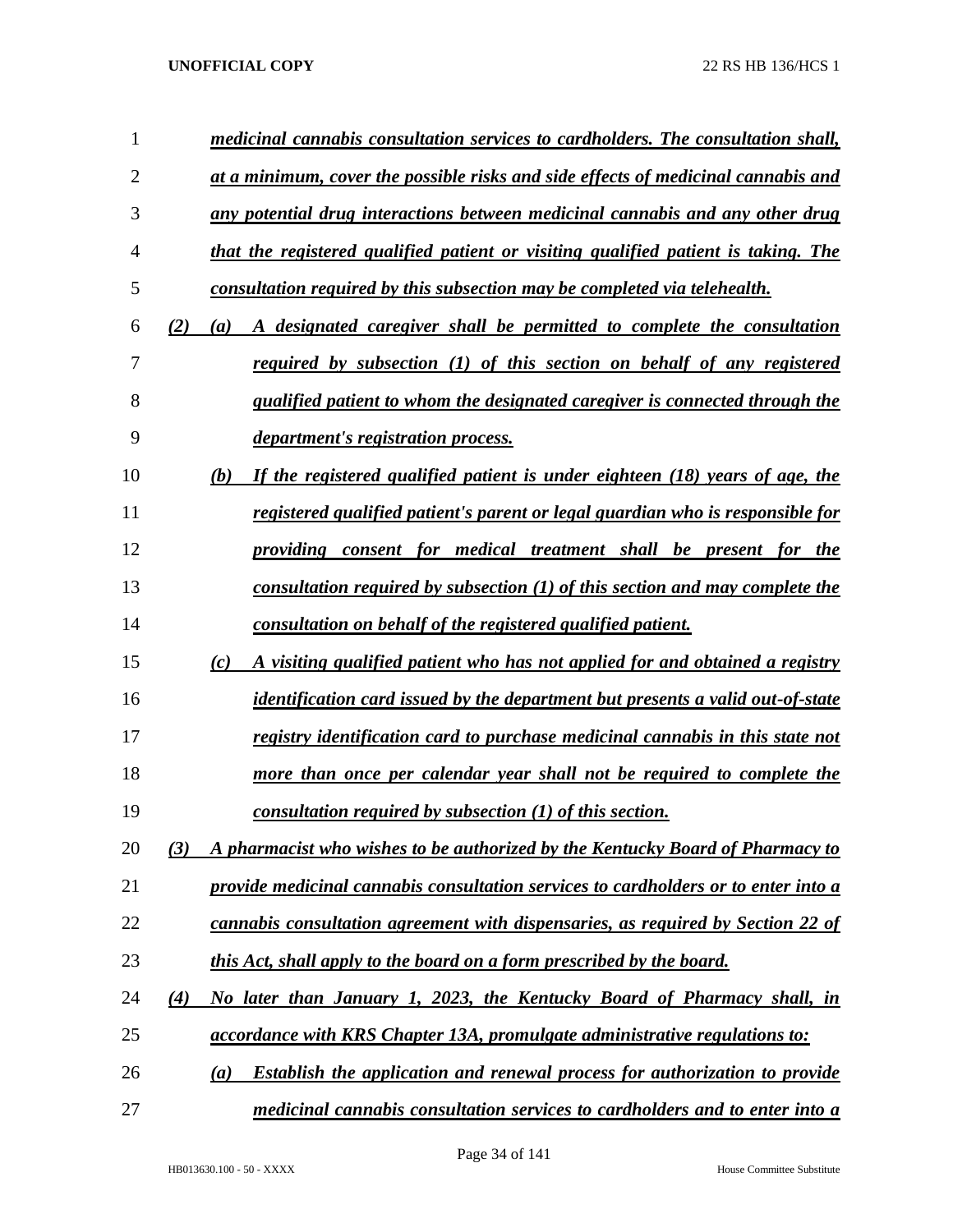| 1  |     |     | cannabis consultation agreement with dispensaries. Any administrative                 |
|----|-----|-----|---------------------------------------------------------------------------------------|
| 2  |     |     | regulation promulgated pursuant to this paragraph shall include an                    |
| 3  |     |     | application and renewal fee which shall be sufficient to generate the funds           |
| 4  |     |     | necessary to enable the Board of Pharmacy to process applications and                 |
| 5  |     |     | enforce administrative regulations promulgated under this section;                    |
| 6  |     | (b) | <b>Establish continuing education and training requirements for pharmacists</b>       |
| 7  |     |     | who are authorized to provide medicinal cannabis consultation services to             |
| 8  |     |     | cardholders and to enter into cannabis consultation agreements with                   |
| 9  |     |     | dispensaries;                                                                         |
| 10 |     | (c) | Define the standards of care for medicinal cannabis consultation services             |
| 11 |     |     | provided by a pharmacist to a cardholder;                                             |
| 12 |     | (d) | Define the nature and scope of a cannabis consultation agreement between              |
| 13 |     |     | a pharmacist and a dispensary, including the process by which a                       |
| 14 |     |     | pharmacist and dispensary may establish a cannabis consultation                       |
| 15 |     |     | agreement. Administrative regulations promulgated pursuant to this                    |
| 16 |     |     | <u>paragraph:</u>                                                                     |
| 17 |     |     | Shall not require a pharmacist to be present at a dispensary; and                     |
| 18 |     |     | May limit the number of cannabis consultation agreements a<br>2.                      |
| 19 |     |     | pharmacist is permitted to maintain at any given time;                                |
| 20 |     | (e) | Establish the fee that a pharmacist may charge a cardholder for medicinal             |
| 21 |     |     | cannabis consultation services. The fee established pursuant to this                  |
| 22 |     |     | paragraph shall not exceed forty dollar (\$40) per consultation; and                  |
| 23 |     | (f) | Establish a cannabis consultation agreement fee to be paid by a dispensary            |
| 24 |     |     | to a pharmacist.                                                                      |
| 25 | (5) |     | Nothing in Sections 1 to 30 of this Act shall be construed or interpreted to limit or |
| 26 |     |     | restrict the Kentucky Board of Pharmacy's authority or ability to enforce             |
| 27 |     |     | administrative regulations promulgated pursuant to subsection (4) of this section.    |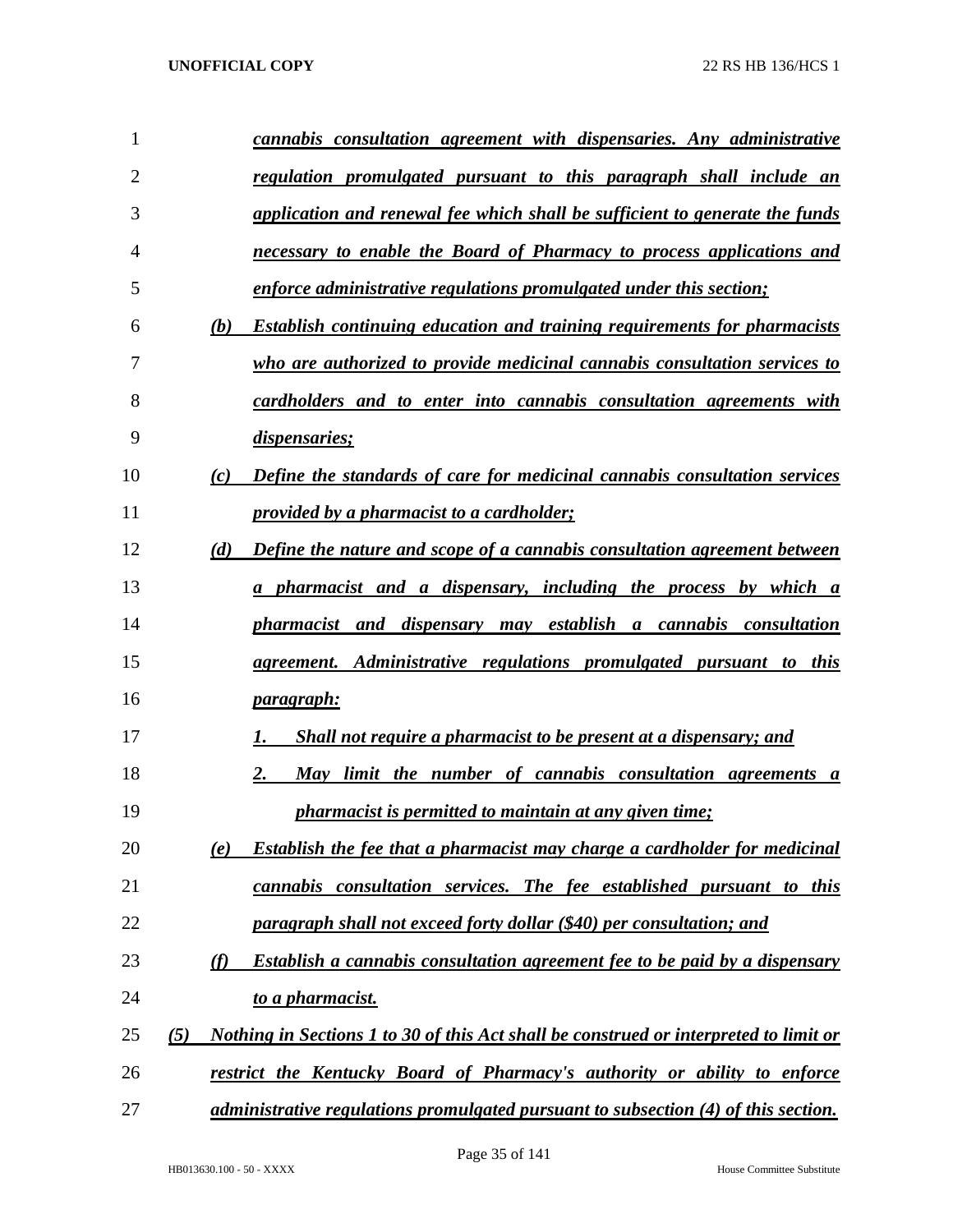| 1  | (6)      | Members of the Kentucky Board of Pharmacy, its agents, its employees, and any          |
|----|----------|----------------------------------------------------------------------------------------|
| 2  |          | pharmacist authorized by the board to provide medicinal cannabis consultation          |
| 3  |          | services to cardholders or to enter into cannabis consultation agreements with         |
| 4  |          | dispensaries shall be immune from suit in any action, civil or criminal, which is      |
| 5  |          | based upon any act that is conducted in accordance with this section and               |
| 6  |          | <i>administrative regulations promulgated thereunder.</i>                              |
| 7  |          | $\rightarrow$ SECTION 11.<br>A NEW SECTION OF KRS CHAPTER 218A IS CREATED              |
| 8  |          | TO READ AS FOLLOWS:                                                                    |
| 9  | $\bf(1)$ | Except as provided in subsection (9) of this section, no person shall possess,         |
| 10 |          | purchase, acquire, or otherwise engage or assist in the use of medicinal cannabis      |
| 11 |          | in Kentucky without first applying for and receiving a registry identification card    |
| 12 |          | for registered qualified patients, designated caregivers, or visiting qualified        |
| 13 |          | <i>patients issued by the department.</i>                                              |
| 14 | (2)      | A person shall be eligible to apply for a registry identification card as a registered |
| 15 |          | qualified patient if he or she is a resident of Kentucky, has obtained a written       |
| 16 |          | certification issued by a medicinal cannabis practitioner in accordance with           |
| 17 |          | Section 9 of this Act and administrative regulations promulgated thereunder, and       |
| 18 |          | has not been convicted of a disqualifying felony offense.                              |
| 19 | (3)      | person shall be eligible to apply for a registry identification card as a              |
| 20 |          | designated caregiver if he or she is a resident of Kentucky, is at least twenty-one    |
| 21 |          | (21) years of age, has been identified as a designated caregiver on qualified          |
| 22 |          | patient's or registered qualified patient's registry identification card application   |
| 23 |          | or renewal form, has not been convicted of a disqualifying felony offense, and         |
| 24 |          | has agreed to assist no more than three (3) registered qualified patients with the     |
| 25 |          | use of medicinal cannabis.                                                             |
| 26 | (4)      | A person shall be eligible to apply for a registry identification card as a visiting   |
| 27 |          | qualified patient if he or she is not a resident of Kentucky or has been a resident    |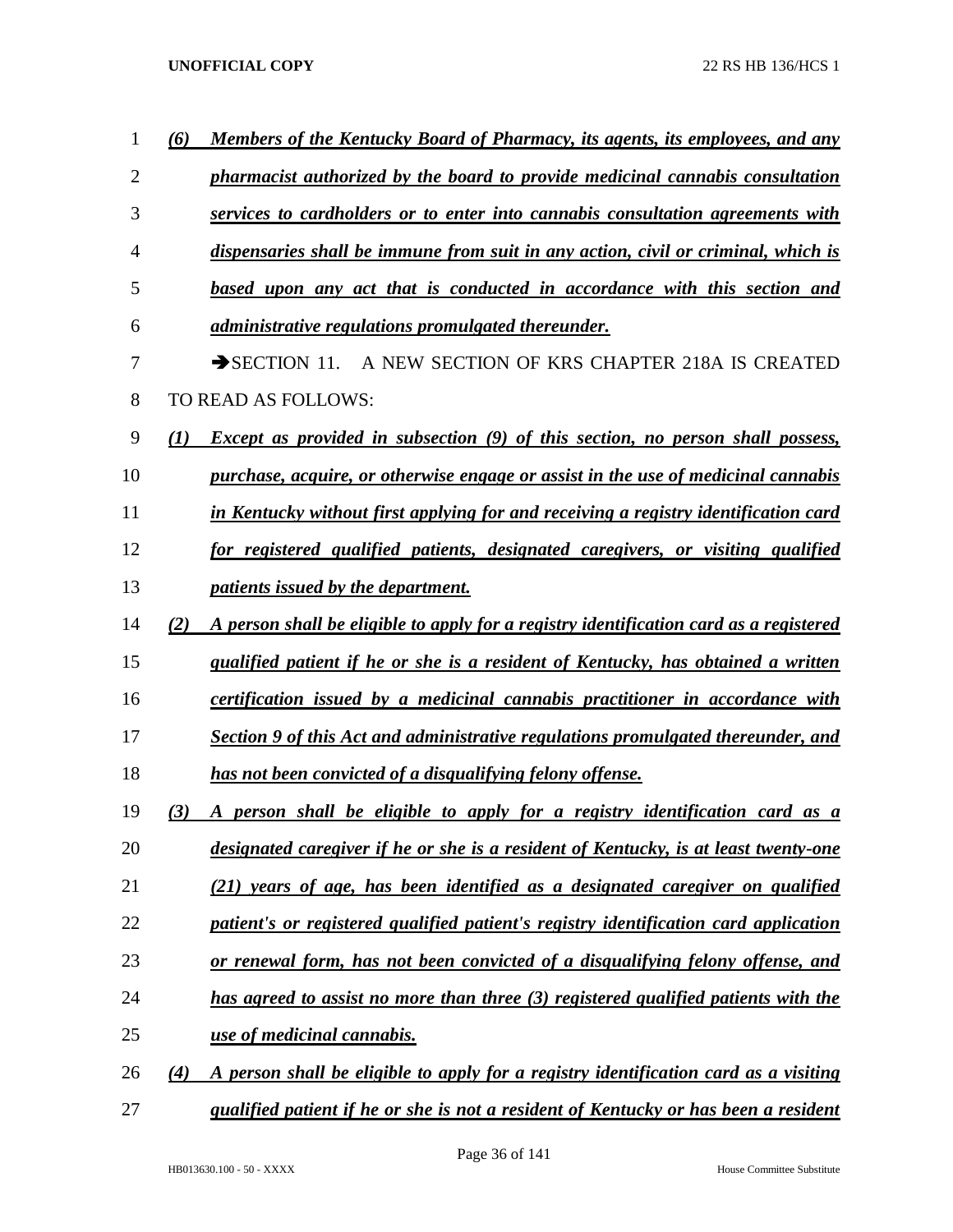| $\mathbf{1}$ |     | of Kentucky for less than thirty (30) days, possess a valid out-of-state registry            |
|--------------|-----|----------------------------------------------------------------------------------------------|
| 2            |     | <u>identification card, is at least twenty-one (21) years of age, has obtained a written</u> |
| 3            |     | certification issued by a medicinal cannabis practitioner in accordance with                 |
| 4            |     | Section 9 of this Act and administrative regulations promulgated thereunder, and             |
| 5            |     | has not been convicted of a disqualifying felony offense.                                    |
| 6            | (5) | To apply for or renew a registry identification card, a qualified patient who is             |
| 7            |     | eighteen (18) years of age or older shall submit the following, in accordance with           |
| 8            |     | <i>administrative regulations promulgated by the department:</i>                             |
| 9            |     | The name, address, and date of birth of the qualified patient, except that if<br>(a)         |
| 10           |     | the applicant is homeless an address where the applicant may be reached                      |
| 11           |     | shall be provided to the department;                                                         |
| 12           |     | A valid written certification issued to the qualified patient;<br>(b)                        |
| 13           |     | The name, address, and telephone number of the qualified patient's<br>(c)                    |
| 14           |     | <i>medicinal cannabis practitioner;</i>                                                      |
| 15           |     | (d)<br>A statement, signed by the qualified patient, pledging not to divert medicinal        |
| 16           |     | cannabis to anyone who is not permitted to possess medicinal cannabis                        |
| 17           |     | pursuant to Sections 1 to 30 of this Act. The statement shall contain a                      |
| 18           |     | listing of potential penalties, including criminal prosecution, for diverting                |
| 19           |     | <i>medicinal cannabis;</i>                                                                   |
| 20           |     | If the qualified patient determines that he or she needs a designated<br>(e)                 |
| 21           |     | caregiver:                                                                                   |
| 22           |     | A statement, signed by the qualified patient, attesting to such need;<br>I.                  |
| 23           |     | 2.<br><b>The name, address, and date of birth of not more than two (2)</b>                   |
| 24           |     | individuals chosen by the qualified patient to be designated as a                            |
| 25           |     | caregiver; and                                                                               |
| 26           |     | A statement, signed by the individuals chosen by the qualified patient<br>3.                 |
| 27           |     | to be designated as a caregiver agreeing to be designated as the                             |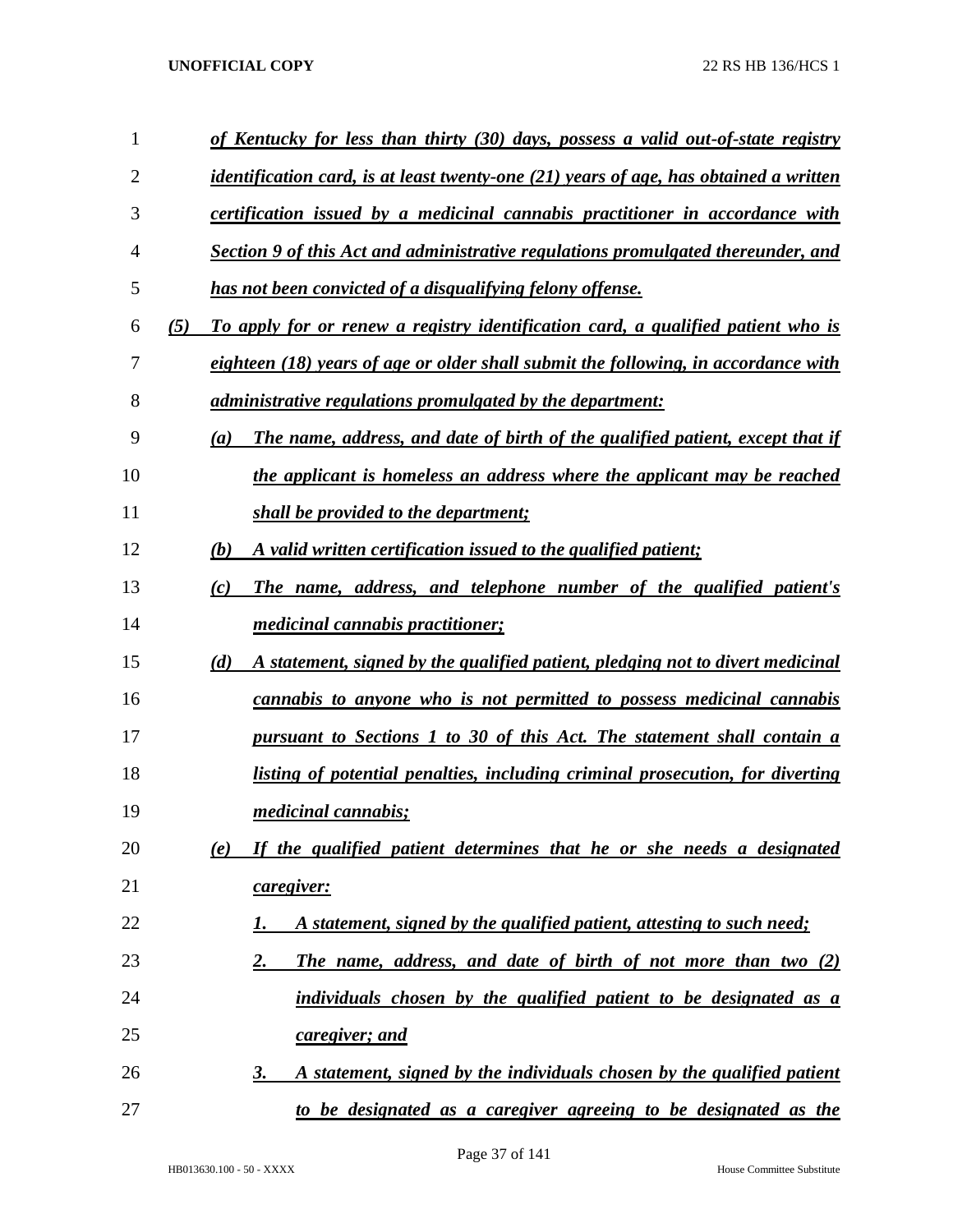| 1              | patient's designated caregiver and pledging not to divert medicinal                                |
|----------------|----------------------------------------------------------------------------------------------------|
| $\overline{2}$ | <u>cannabis to anyone other than the registered qualified patient to</u>                           |
| 3              | <i>caregiver</i> is connected through the department's<br>whom<br>the                              |
| 4              | registration process. The statement shall contain a listing of potential                           |
| 5              | penalties, including criminal prosecution, for diverting medicinal                                 |
| 6              | cannabis; and                                                                                      |
| 7              | (f)<br>The application or renewal fee for a registry identification card for a                     |
| 8              | qualified patient and the application or renewal fee for a registry                                |
| 9              | <i>identification card for any designated caregiver chosen by the qualified</i>                    |
| 10             | <i>patient.</i>                                                                                    |
| 11             | To apply for or renew a registry identification card for a qualified patient who is<br>(6)         |
| 12             | <u>under eighteen (18) years of age, the qualified patient's custodial parent or legal</u>         |
| 13             | guardian with responsibility for health care decisions shall submit the following,                 |
| 14             | in accordance with administrative regulations promulgated by the department:                       |
| 15             | The name, address, and date of birth of the qualified patient, except that if<br>$\left( a\right)$ |
| 16             | the applicant is homeless an address where the applicant may be reached                            |
| 17             | shall be provided to the department;                                                               |
| 18             | A valid written certification issued to the qualified patient;<br>(b)                              |
| 19             | The name, address, and telephone number of the qualified patient's<br>(c)                          |
| 20             | <i>medicinal cannabis practitioner;</i>                                                            |
| 21             | A statement, signed by the qualified patient's custodial parent or legal<br>(d)                    |
| 22             | guardian with responsibility for health care decisions, attesting to the fact                      |
| 23             | that the custodial parent or legal guardian agrees to:                                             |
| 24             | Allow the qualified patient to use medicinal cannabis;<br>1.                                       |
| 25             | Serve as the qualified patient's designated caregiver; and<br>2.                                   |
| 26             | Control the acquisition, dosage, and frequency of use of medicinal<br>3.                           |
| 27             | cannabis by the qualified patient;                                                                 |

Page 38 of 141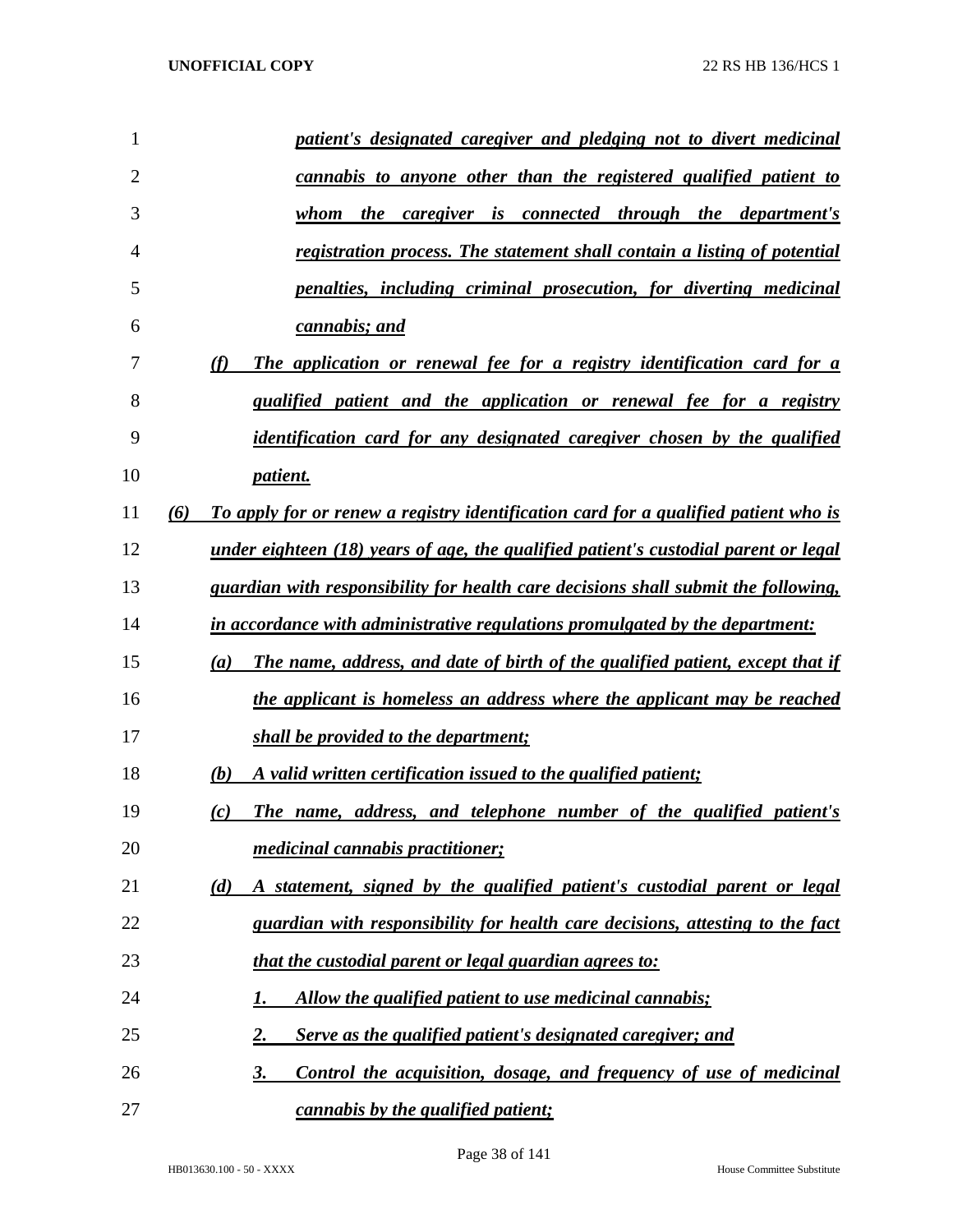| 1              | (e)                         | A statement, signed by the qualified patient's custodial parent or legal       |
|----------------|-----------------------------|--------------------------------------------------------------------------------|
| $\overline{2}$ |                             | <u>guardian with responsibility for health care decisions, pledging not to</u> |
| 3              |                             | divert, or to knowingly allow the qualified patient to divert, medicinal       |
| 4              |                             | <u>cannabis to anyone who is not permitted to possess medicinal cannabis</u>   |
| 5              |                             | pursuant to Sections 1 to 30 of this Act. The statement shall contain a        |
| 6              |                             | listing of potential penalties, including criminal prosecution, for diverting  |
| 7              |                             | <i>medicinal cannabis;</i>                                                     |
| 8              | (f)                         | If the qualified patient's custodial parent or legal guardian with             |
| 9              |                             | responsibility for health care decisions determines that the qualified patient |
| 10             |                             | needs an additional designated caregiver:                                      |
| 11             |                             | A statement, signed by the qualified patient's custodial parent or legal<br>1. |
| 12             |                             | guardian with responsibility for health care decisions, attesting to           |
| 13             |                             | such need;                                                                     |
| 14             |                             | 2.<br>The name, address, and date of birth of not more than one (1)            |
| 15             |                             | individual chosen by the qualified patient's custodial parent or legal         |
| 16             |                             | guardian with responsibility for health care decisions to be designated        |
| 17             |                             | <u>as a second designated caregiver; and</u>                                   |
| 18             |                             | 3.<br>A statement, signed by the individual chosen by the qualified patient's  |
| 19             |                             | custodial parent or legal guardian with responsibility for health care         |
| 20             |                             | <u>decisions to be designated as a caregiver, agreeing to be designated as</u> |
| 21             |                             | the patient's designated caregiver and pledging not to divert medicinal        |
| 22             |                             | cannabis to anyone other than the registered qualified patient to              |
| 23             |                             | <i>the caregiver is connected through the department's</i><br><u>whom</u>      |
| 24             |                             | registration process. The statement shall contain a listing of potential       |
| 25             |                             | <u>penalties, including criminal prosecution, for diverting medicinal</u>      |
| 26             |                             | cannabis; and                                                                  |
| 27             | $\left( \mathbf{g} \right)$ | The application or renewal fee for a registry identification card for a        |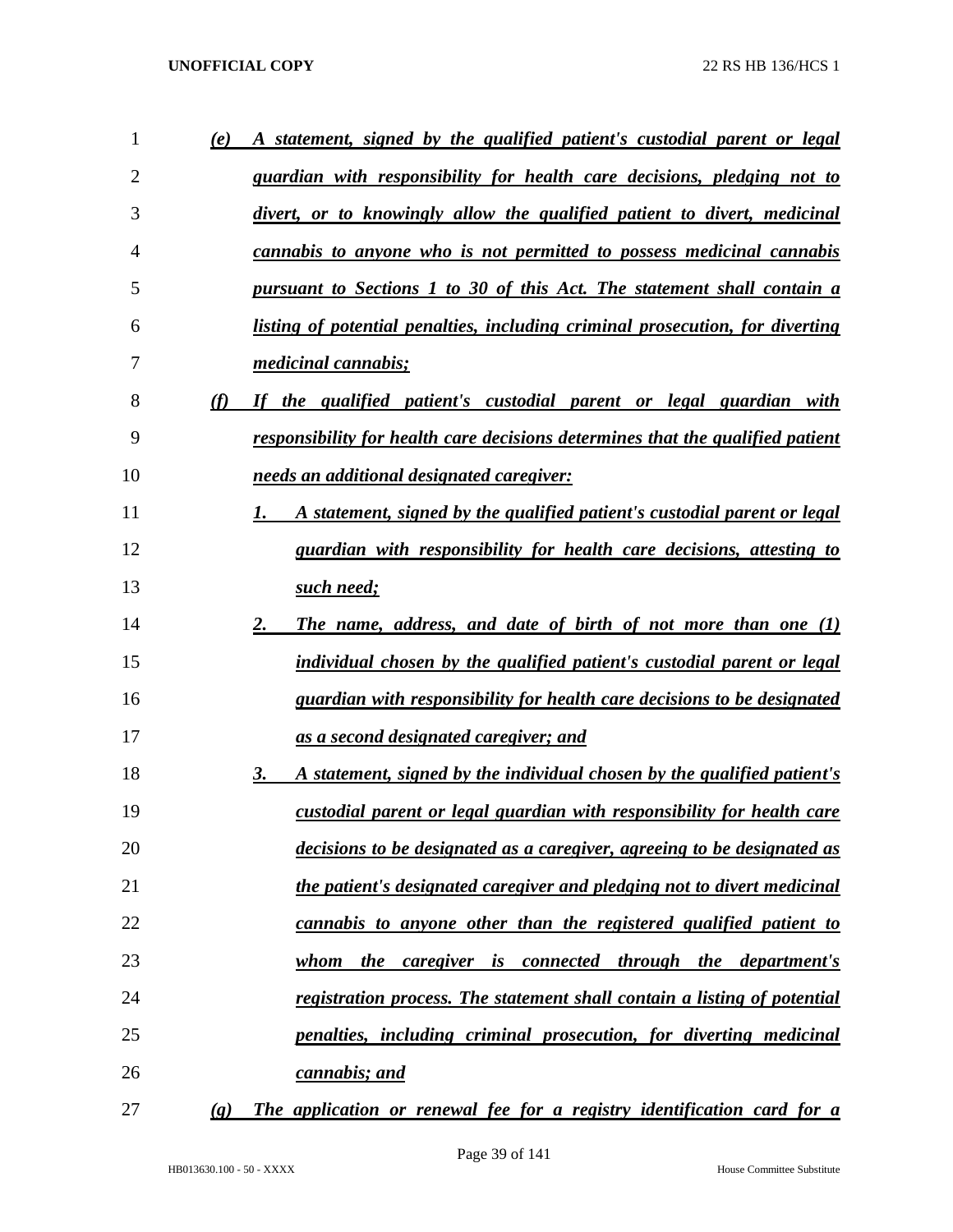| 1              |     | <i>qualified patient and the application or renewal fee for a registry</i>             |
|----------------|-----|----------------------------------------------------------------------------------------|
| $\overline{2}$ |     | <i>identification card for any designated caregiver chosen by the qualified</i>        |
| 3              |     | patient.                                                                               |
| 4              | (7) | To apply for or renew a registry identification card, a visiting qualified patient     |
| 5              |     | shall submit the following, in accordance with administrative regulations              |
| 6              |     | <i>promulgated by the department:</i>                                                  |
| 7              |     | The name, address, and date of birth of the visiting qualified patient, except<br>(a)  |
| 8              |     | that if the applicant is homeless an address where the applicant may be                |
| 9              |     | reached shall be provided to the department;                                           |
| 10             |     | A copy of his or her valid out-of-state registry identification card;<br>(b)           |
| 11             |     | A valid written certification issued to the qualified patient;<br>(c)                  |
| 12             |     | The name, address, and telephone number of the qualified patient's<br>(d)              |
| 13             |     | <i>medicinal cannabis practitioner;</i>                                                |
| 14             |     | A statement, signed by the qualified patient, pledging not to divert medicinal<br>(e)  |
| 15             |     | <u>cannabis to anyone who is not permitted to possess medicinal cannabis</u>           |
| 16             |     | <u>pursuant to Sections 1 to 30 of this Act. The statement shall contain a</u>         |
| 17             |     | listing of potential penalties, including criminal prosecution, for diverting          |
| 18             |     | <i>medicinal cannabis; and</i>                                                         |
| 19             |     | The application or renewal fee for a registry identification card for a<br>(f)         |
| 20             |     | visiting qualified patient;                                                            |
| 21             | (8) | The application for qualified patients' registry identification cards shall ask        |
| 22             |     | whether the patient would like the department to notify him or her of any clinical     |
| 23             |     | studies needing human subjects for research on the use of medicinal cannabis.          |
| 24             |     | The department shall notify interested patients if it is aware of studies that will be |
| 25             |     | conducted in the United States.                                                        |
| 26             | (9) | A visiting qualified patient who possess a valid out-of-state registry identification  |
| 27             |     | card shall not be required to apply for or obtain a visiting qualified patient         |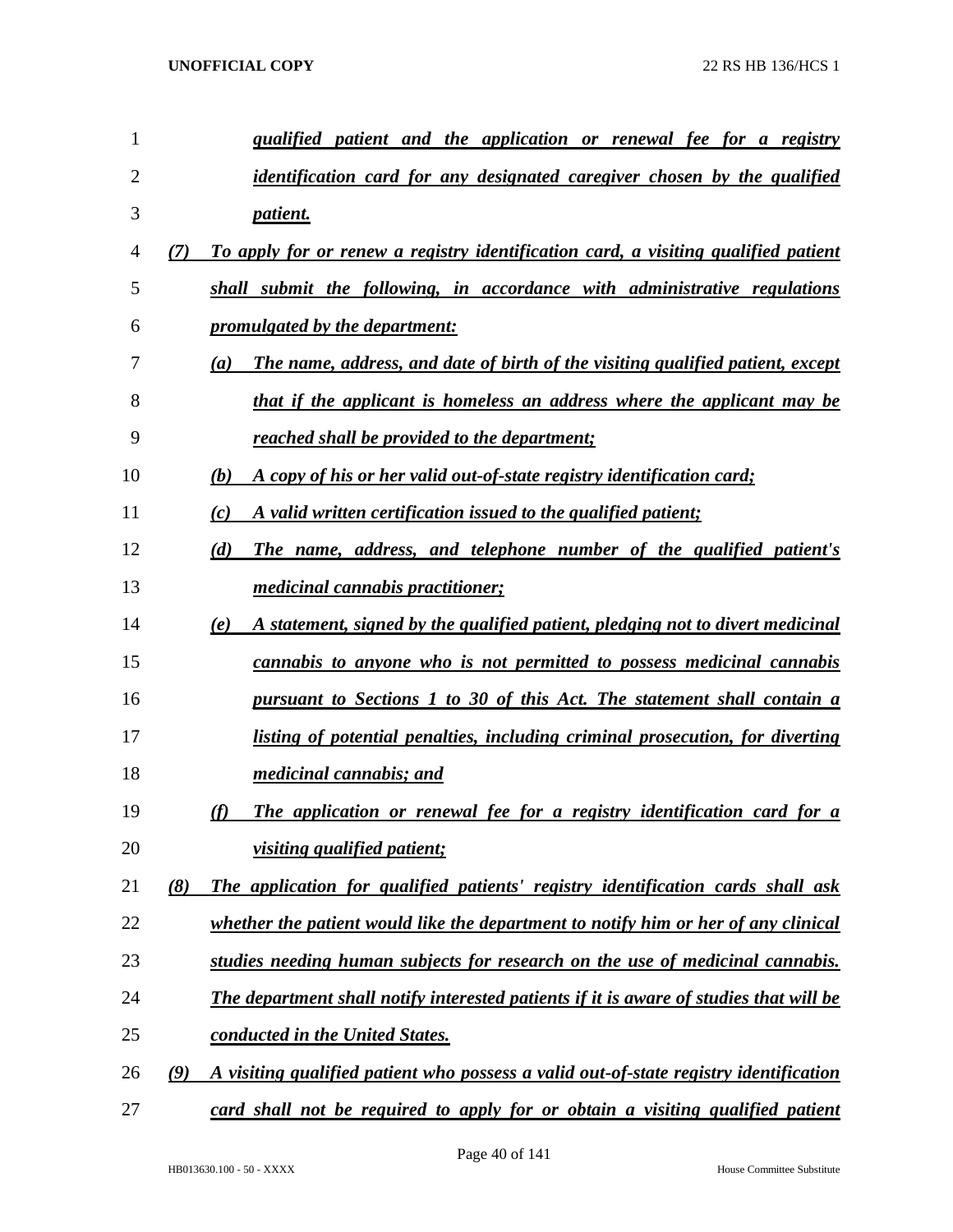| 1  | registry identification card issued by the department and may use his or her valid                  |
|----|-----------------------------------------------------------------------------------------------------|
| 2  | <u>out-of-state registry identification card for all purposes established in Sections 1</u>         |
| 3  | to 30 of this Act, except that a visiting qualified patient who has not applied for                 |
| 4  | and obtained a registry identification card issued by the department shall only be                  |
| 5  | permitted to purchase medicinal cannabis in this state once per calendar year.                      |
| 6  | A NEW SECTION OF KRS CHAPTER 218A IS CREATED<br>$\rightarrow$ SECTION 12.                           |
| 7  | TO READ AS FOLLOWS:                                                                                 |
| 8  | (1)<br>The department shall establish, implement, and operate a registry identification             |
| 9  | card program for registered qualified patients, visiting qualified patients, and                    |
| 10 | <i>designated caregivers.</i>                                                                       |
| 11 | The following shall be clearly and visibly printed on registry identification cards:<br>(2)         |
| 12 | <b>The name of the cardholder;</b><br>(a)                                                           |
| 13 | A designation of whether the cardholder is a registered qualified patient,<br>(b)                   |
| 14 | <u>visiting qualified patient, or designated caregiver;</u>                                         |
| 15 | The date of issuance and expiration date of the registry identification card;<br>(c)                |
| 16 | A random alphanumeric identification number of at least ten (10)<br>(d)                             |
| 17 | characters, containing at least four (4) numbers and at least four (4) letters,                     |
| 18 | <u>that is unique to the cardholder;</u>                                                            |
| 19 | A photograph of the cardholder, if the department's administrative<br>(e)                           |
| 20 | <i><u>regulations require one;</u></i>                                                              |
| 21 | (f)<br>The telephone number and Web site address for the electronic monitoring                      |
| 22 | <u>system established pursuant to Section 41 of this Act;</u>                                       |
| 23 | If the cardholder is a designated caregiver, the random alphanumeric<br>$\left( \mathbf{g} \right)$ |
| 24 | identification number of the registered qualified patient the designated                            |
| 25 | <i>caregiver is receiving the registry identification card to assist;</i>                           |
| 26 | If the cardholder is under eighteen (18) years of age, a clear and obvious<br>(h)                   |
| 27 | designation or identifier indicating that the cardholder is under eighteen                          |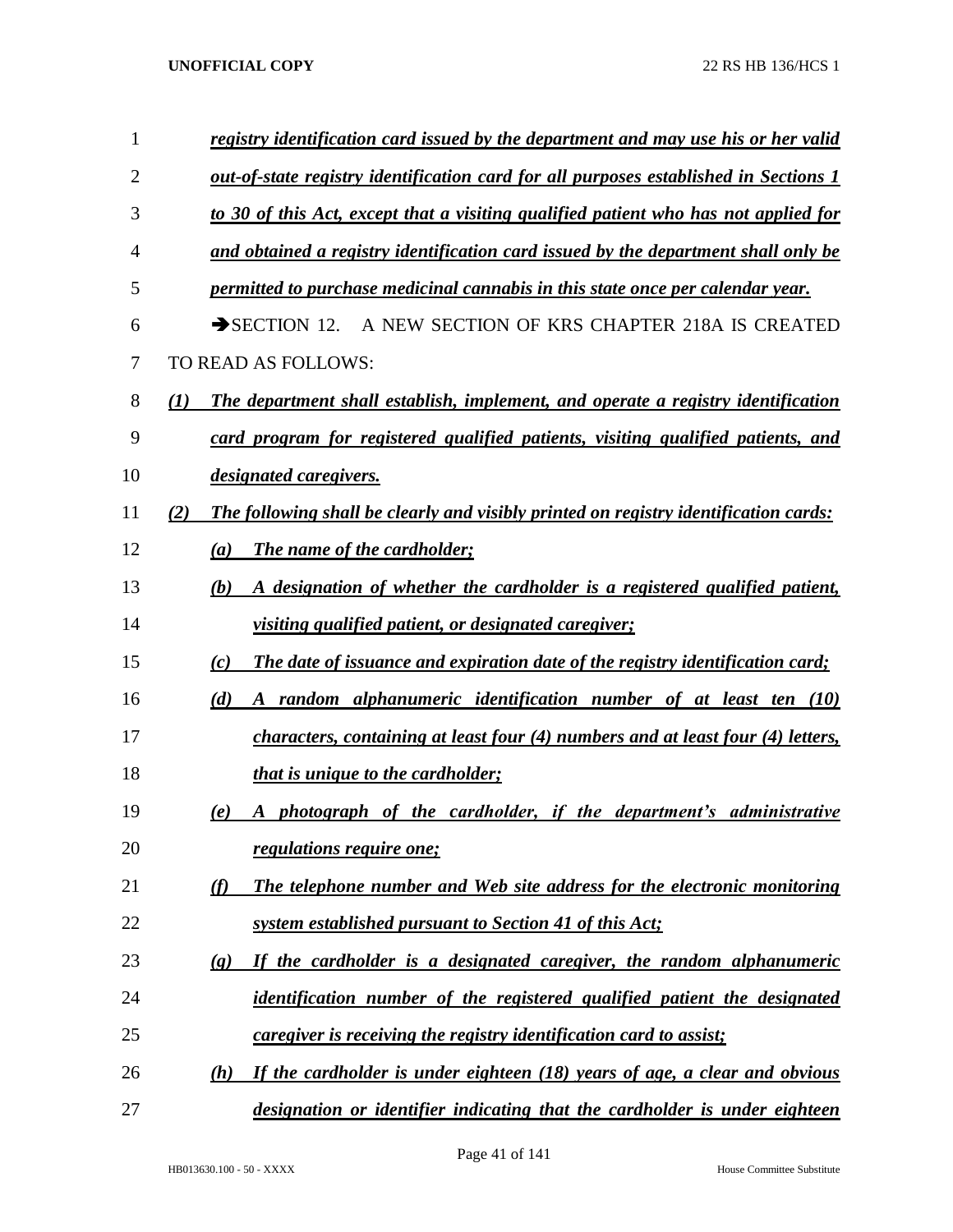| $\mathbf{1}$ |     | (18) years of age; and                                                                |
|--------------|-----|---------------------------------------------------------------------------------------|
| 2            |     | (i)<br>A bar code or other marking that can be scanned electronically to provide      |
| 3            |     | access to the information described in subsection (4) of this section.                |
| 4            | (3) | <b>Except as provided in this subsection, the expiration date for registry</b><br>(a) |
| 5            |     | identification cards shall be one $(1)$ year after the date of issuance.              |
| 6            |     | If a medicinal cannabis practitioner states in the written certification that<br>(b)  |
| 7            |     | the qualified patient would benefit from the use of medicinal cannabis until          |
| 8            |     | a specified earlier date, then the registry identification card shall expire on       |
| 9            |     | that date.                                                                            |
| 10           | (4) | The department shall electronically store in the card at least all of the             |
| 11           |     | information listed in subsection $(2)$ of this section, the cardholder's the address, |
| 12           |     | and the cardholder's date of birth, so that it may be read electronically by law      |
| 13           |     | enforcement agents and licensed cannabis businesses.                                  |
| 14           | (5) | The registry identification card application and renewal fees shall be as follows:    |
| 15           |     | A registry identification card for a qualified patient who is a Kentucky<br>(a)       |
| 16           |     | resident shall be sixty dollars (\$60);                                               |
| 17           |     | A registry identification card for a visiting qualified patient shall be sixty<br>(b) |
| 18           |     | dollars (\$60); and                                                                   |
| 19           |     | A registry identification card for a designated caregiver shall be twenty<br>(c)      |
| 20           |     | dollars (\$20) per registered qualified patient to whom the designated                |
| 21           |     | caregiver is connected unless the designated caregiver is the parent, legal           |
| 22           |     | guardian, spouse, or adult child of the qualified patient, in which case there        |
| 23           |     | shall be no fee for a registry identification card.                                   |
| 24           | (6) | The department shall operate a provisional registration receipt system for<br>(a)     |
| 25           |     | registered qualified patients, designated caregivers, and visiting qualified          |
| 26           |     | patients that shall be valid for forty-five (45) days, or until a permanent card      |
| 27           |     | can be issued, as if it is a registry identification card issued pursuant to this     |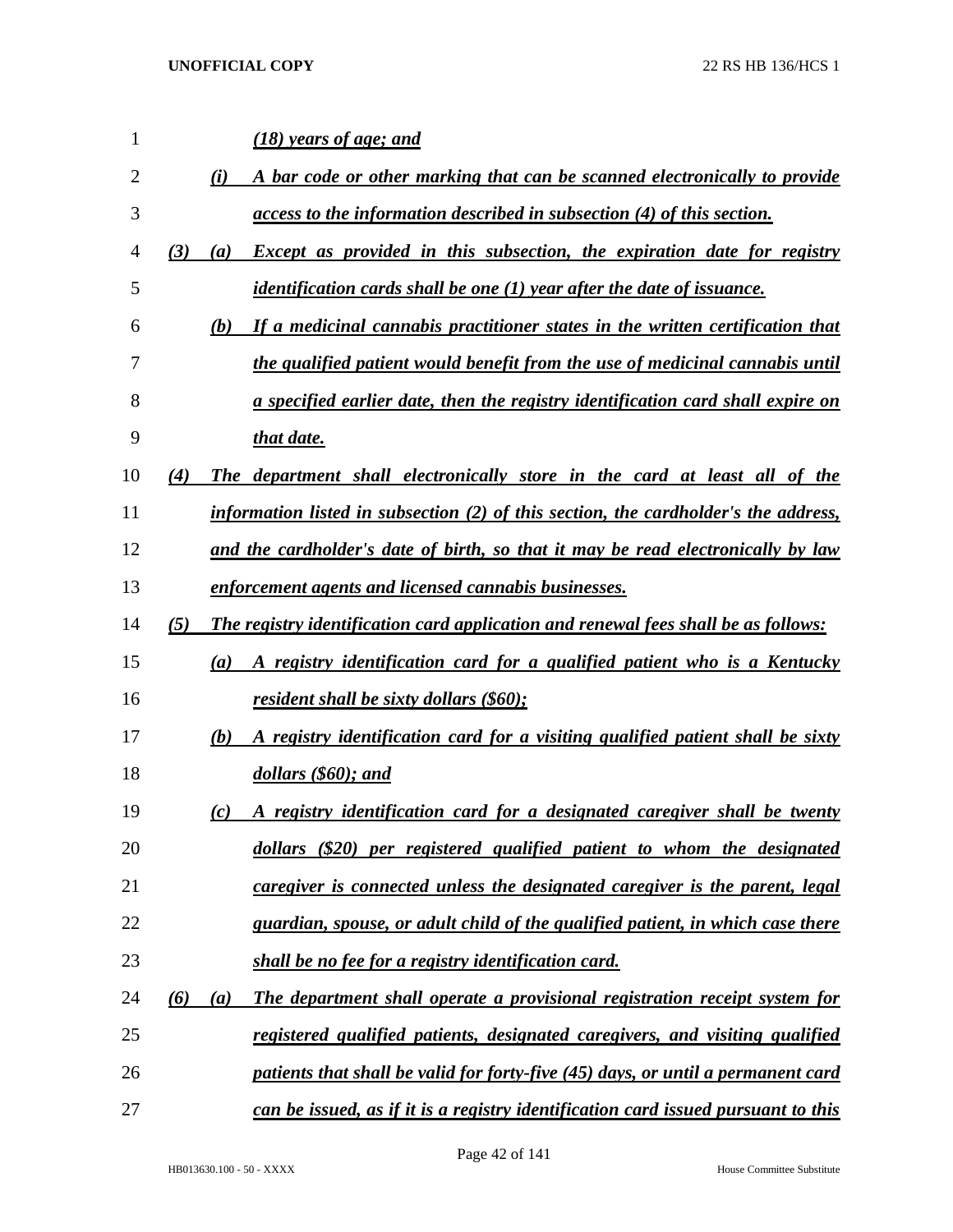| 1              | section and Sections 11 and 13 of this Act. This program shall be                        |
|----------------|------------------------------------------------------------------------------------------|
| $\overline{2}$ | implemented and operational simultaneously with the department's                         |
| 3              | implementation of the registry identification card program established in                |
| 4              | <i>this section. A provisional registration receipt shall contain the following:</i>     |
| 5              | A temporary identification number;                                                       |
| 6              | 2.<br>A barcode or other marking that can be scanned electronically;                     |
| 7              | 3.<br><b>The name of the applicant;</b>                                                  |
| 8              | A designation of whether the cardholder is a registered qualified<br>4.                  |
| 9              | <i>patient, visiting qualified patient, or designated caregiver;</i>                     |
| 10             | 5.<br>If the cardholder is under eighteen (18) years of age, a clear and                 |
| 11             | <u>obvious designation or identifier indicating that the cardholder is</u>               |
| 12             | <i>under eighteen (18) years of age;</i>                                                 |
| 13             | The effective date of the receipt;<br>6.                                                 |
| 14             | <b>The expiration date of the receipt;</b><br>7.                                         |
| 15             | 8.<br>An indication that the cardholder fee has been paid;                               |
| 16             | An indication that the application has been submitted and is<br>9.                       |
| 17             | <u>apparently complete; and</u>                                                          |
| 18             | 10.<br>The name of the qualified patient's medicinal cannabis practitioner.              |
| 19             | <b>The registration receipt system shall be designed so that this provisional</b><br>(b) |
| 20             | <u>registration receipt shall be produced by the application Web site upon</u>           |
| 21             | completion of an application that includes a valid written certification for             |
| 22             | the use of medicinal cannabis issued by medicinal cannabis practitioner                  |
| 23             | and payment of the cardholder fee. To reduce application errors and                      |
| 24             | processing time, medicinal cannabis practitioners and licensed dispensaries              |
| 25             | may offer a service that allows an applicant to use a computer and printer               |
| 26             | on the premises of the practitioner's office or dispensary to complete an                |
| 27             | application and receive a provisional registration receipt pursuant to this              |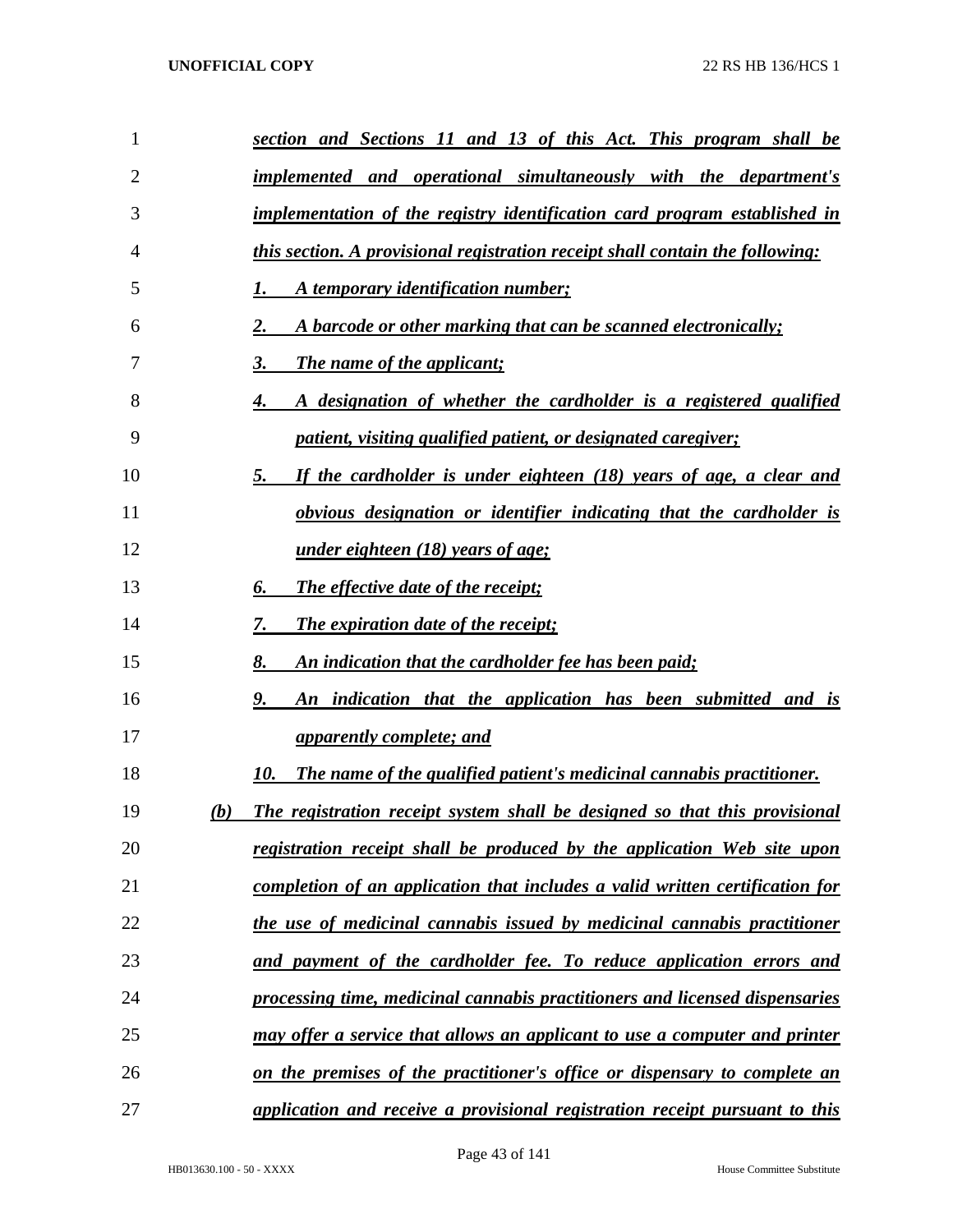| 1              | subsection.                                                                                       |
|----------------|---------------------------------------------------------------------------------------------------|
| $\overline{2}$ | Notwithstanding any other provision of Sections 1 to 30 of this Act, a valid<br>(c)               |
| 3              | provisional registration receipt issued pursuant to this subsection shall                         |
| 4              | convey to the individual whose name appears on the provisional registration                       |
| 5              | receipt all of the same rights and privileges as a registry identification card                   |
| 6              | issued pursuant to this section and Sections 11 and 13 of this Act and shall                      |
| 7              | be accepted by a cannabis business in place of a registry identification card.                    |
| 8              | All registry identification card fees collected by the department pursuant to<br>(7)              |
| 9              | subsection (5) of this section shall be forwarded to the medicinal cannabis trust                 |
| 10             | fund established in Section 31 of this Act.                                                       |
| 11             | A NEW SECTION OF KRS CHAPTER 218A IS CREATED<br>$\rightarrow$ SECTION 13.                         |
| 12             | TO READ AS FOLLOWS:                                                                               |
| 13             | <i>Except as provided in subsections (2) to (5) of this section, the department shall:</i><br>(1) |
| 14             | Acknowledge receipt of an application or renewal within fifteen (15) days of<br>(a)               |
| 15             | <u>receipt, and approve or deny an application or renewal within thirty (30)</u>                  |
| 16             | days of receiving a completed application or renewal application; and                             |
| 17             | Issue registry identification cards to a qualified patient and any individual<br>(b)              |
| 18             | designated by the qualified patient as a designated caregiver, or a visiting                      |
| 19             | qualified patient within five (5) days of approving the application or                            |
| 20             | renewal. An individual designated as a caregiver shall be issued a                                |
| 21             | designated caregiver registry identification card for each registered                             |
| 22             | qualified patient to whom he or she is connected through the department's                         |
| 23             | registration process.                                                                             |
| 24             | The department shall not issue a registry identification card to a qualified patient<br>(2)       |
| 25             | who is younger than eighteen $(18)$ years of age unless:                                          |
| 26             | The custodial parent or legal guardian with responsibility for health care<br>(a)                 |
| 27             | decisions for the qualified patient consents in writing to:                                       |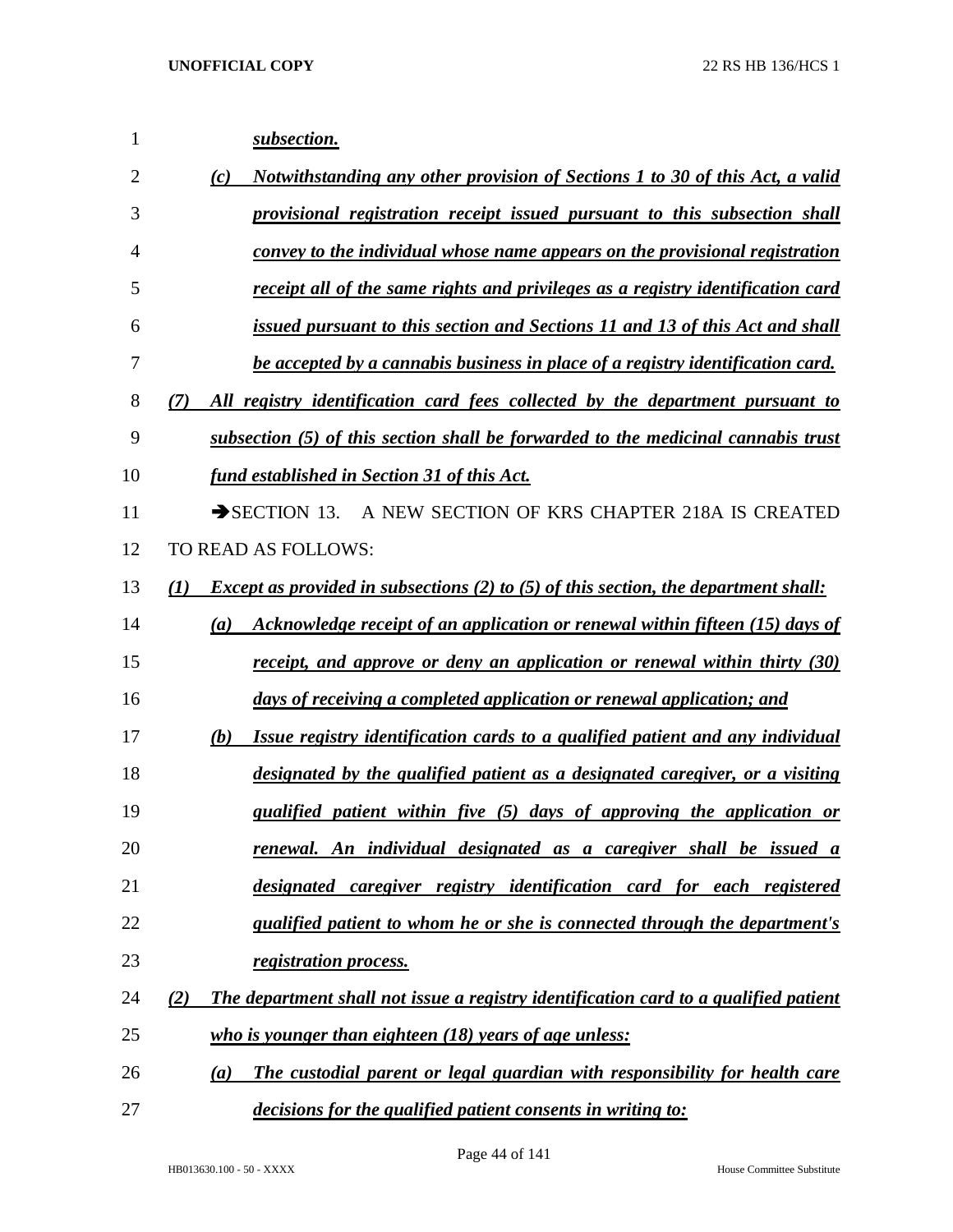| 1  |            | Allow the qualified patient's use of medicinal cannabis;                       |
|----|------------|--------------------------------------------------------------------------------|
| 2  |            | Serve as the qualified patient's designated caregiver; and<br>2.               |
| 3  |            | Control the acquisition of the medicinal cannabis, the dosage, and the<br>3.   |
| 4  |            | <i>frequency of the use by the qualified patient; and</i>                      |
| 5  | (b)        | The designated caregiver application for the custodial parent or legal         |
| 6  |            | guardian with responsibility for health care decisions for the qualified       |
| 7  |            | <i>patient is approved.</i>                                                    |
| 8  | (3)<br>(a) | The department shall deny an application or renewal for a qualified            |
| 9  |            | patient's or visiting qualified patient's registry identification card if the  |
| 10 |            | <i><u>applicant:</u></i>                                                       |
| 11 |            | Did not provide the information or materials required by Section 11 of         |
| 12 |            | this Act;                                                                      |
| 13 |            | <b>Previously had a registry identification card revoked;</b><br>2.            |
| 14 |            | <b>Provided false or falsified information; or</b><br>3.                       |
| 15 |            | Does not meet the eligibility requirements established in Section 11 of<br>4.  |
| 16 |            | this Act.                                                                      |
| 17 | (b)        | The department may deny an application or renewal for a qualified              |
| 18 |            | patient's or visiting qualified patient's registry identification card for any |
| 19 |            | reason that the department, in the exercise of sound discretion, deems         |
| 20 |            | sufficient.                                                                    |
| 21 | (4)<br>(a) | The department shall deny an application or renewal for a designated           |
| 22 |            | caregiver's registration card if the applicant:                                |
| 23 |            | Is already registered as a designated caregiver for three (3) registered<br>I. |
| 24 |            | <i>qualified patients;</i>                                                     |
| 25 |            | Does not meet the eligibility requirements established in Section 11 of<br>2.  |
| 26 |            | this Act;                                                                      |
| 27 |            | Did not provide the information or materials required by Section 11 of<br>3.   |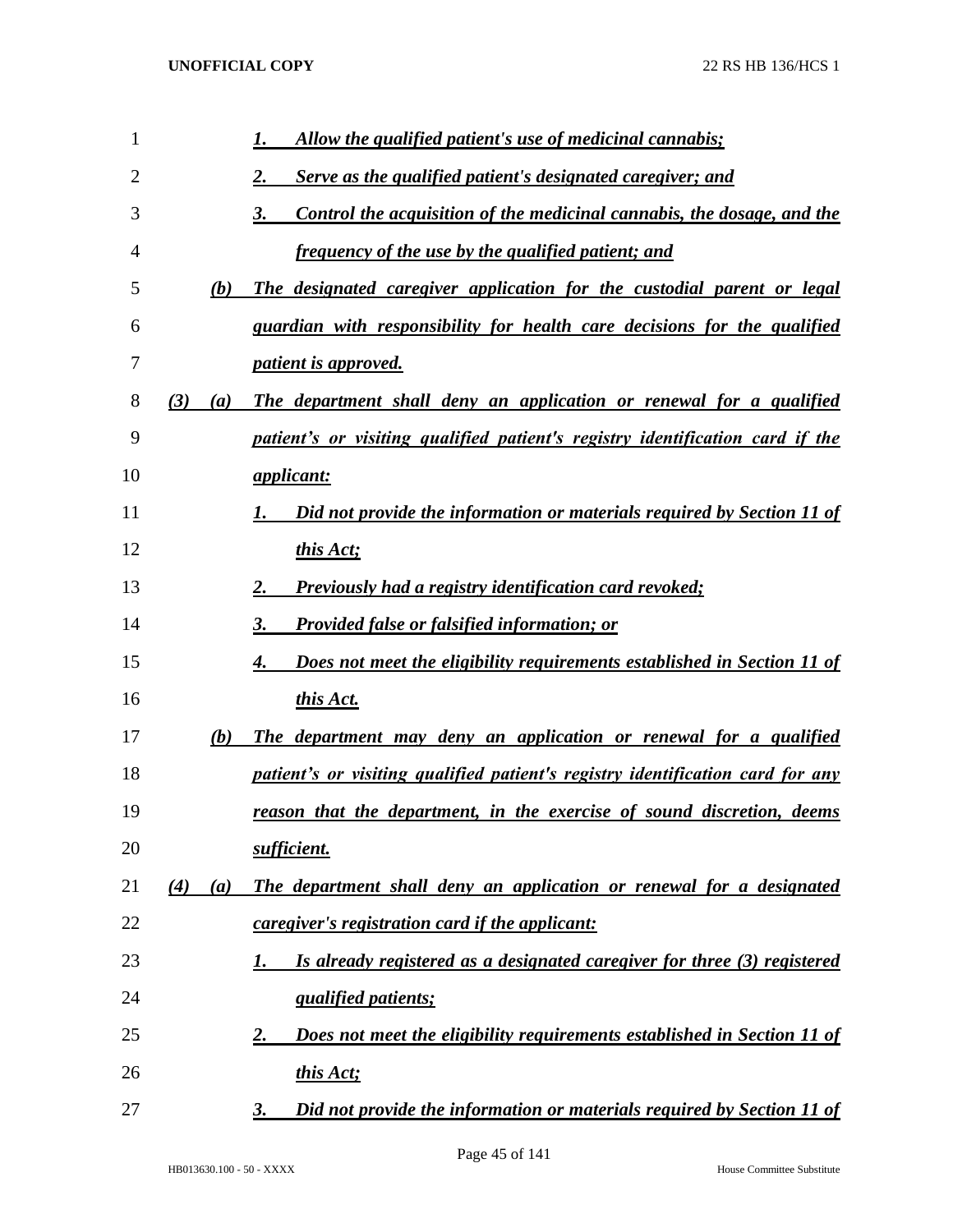| 1              | this Act;                                                                                 |
|----------------|-------------------------------------------------------------------------------------------|
| $\overline{2}$ | <b>Previously had a registry identification card revoked;</b><br>4.                       |
| 3              | <b>Provided false or falsified information; or</b><br>5.                                  |
| $\overline{4}$ | Has applied as a designated caregiver for a qualified patient whose                       |
| 5              | application or renewal for a registry identification card was denied.                     |
| 6              | The department may deny application or renewal for a designated<br>(b)                    |
| 7              | caregiver's registration card for any reason that the department, in the                  |
| 8              | <i>exercise of sound discretion, deems sufficient.</i>                                    |
| 9              | The department may conduct a criminal background check of any applicant if the<br>(5)     |
| 10             | criminal background check is conducted solely to determine whether the                    |
| 11             | applicant was previously convicted of a disqualifying felony offense.                     |
| 12             | The department shall notify the registered qualified patient who has designated<br>(6)    |
| 13             | someone to serve as his or her designated caregiver if the individual designated as       |
| 14             | <i>a caregiver is denied a registry identification card.</i>                              |
| 15             | The department shall notify the applicant in writing of the denial and reasons for<br>(7) |
| 16             | the denial by registered or certified mail at the address given in the application or     |
| 17             | supplement. The applicant may, within thirty (30) days after the date of the              |
| 18             | mailing of the department's notice, file a written request for an administrative          |
| 19             | hearing on the application. The hearing shall be conducted on the application in          |
| 20             | compliance with the requirements of KRS Chapter 13B.                                      |
| 21             | Final orders of the department after administrative hearings shall be subject to<br>(8)   |
| 22             | judicial review. Jurisdiction and venue for judicial review are vested in the             |
| 23             | <b>Circuit Court of the county in which the appealing party resides.</b>                  |
| 24             | SECTION 14. A NEW SECTION OF KRS CHAPTER 218A IS CREATED                                  |
| 25             | TO READ AS FOLLOWS:                                                                       |
| 26             | Cardholders shall be required to make the following notifications to the<br>(1)           |
| 27             | department:                                                                               |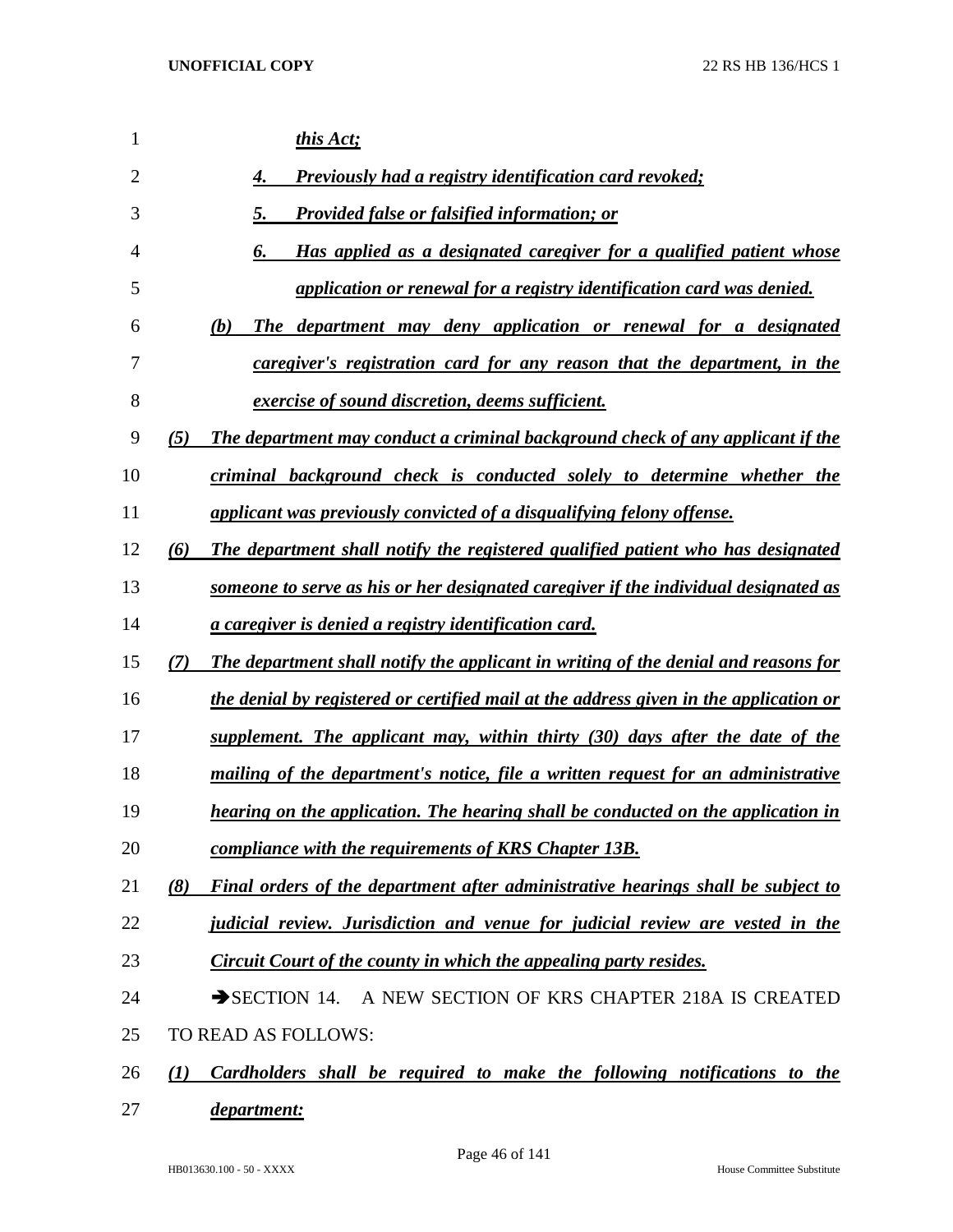| 1  | A cardholder shall notify the department of any change in his or her name<br>$\left(a\right)$ |
|----|-----------------------------------------------------------------------------------------------|
| 2  | <u>or address;</u>                                                                            |
| 3  | If a cardholder loses his or her registry identification card, he or she shall<br>(b)         |
| 4  | notify the department within ten (10) days of becoming aware that the card                    |
| 5  | has been lost;                                                                                |
| 6  | A cardholder shall immediately notify the department if he or she is<br>(c)                   |
| 7  | <u>convicted of a disqualifying felony offense;</u>                                           |
| 8  | A registered qualified patient shall notify the department within thirty (30)<br>(d)          |
| 9  | days if he or she ceases to suffer from the qualifying medical condition for                  |
| 10 | <i>which a medicinal cannabis practitioner provided a written certification;</i>              |
| 11 | A registered qualified patient shall immediately notify the department if he<br>(e)           |
| 12 | or she wishes to terminate a designated caregiver relationship with an                        |
| 13 | individual who has been designated as his or her caregiver; and                               |
| 14 | (f)<br>A designated caregiver shall notify the department within ten (10) days if he          |
| 15 | <u>or she becomes aware that a registered qualified patient to whom the</u>                   |
| 16 | caregiver is connected through the department's registration process has                      |
| 17 | died or has ceased to suffer from the qualifying medical condition for which                  |
| 18 | a medicinal cannabis practitioner provided a written certification.                           |
| 19 | When a cardholder notifies the department of items listed in subsection $(1)(a)$ or           |
| 20 | (b) of this section, but remains eligible under Sections 1 to 30 of this Act, the             |
| 21 | department shall issue the cardholder a new registry identification card with a               |
| 22 | new random ten (10) character alphanumeric identification number. If the                      |
| 23 | department issues a new registry identification card to a registered qualified                |
| 24 | patient, the department shall also issue a new registry identification card with a            |
| 25 | new ten (10) character alphanumeric number to the registered qualified patient's              |
| 26 | designated caregiver. New registry identification cards issued under this                     |
| 27 | subsection shall be issued by the department within ten (10) days of receiving the            |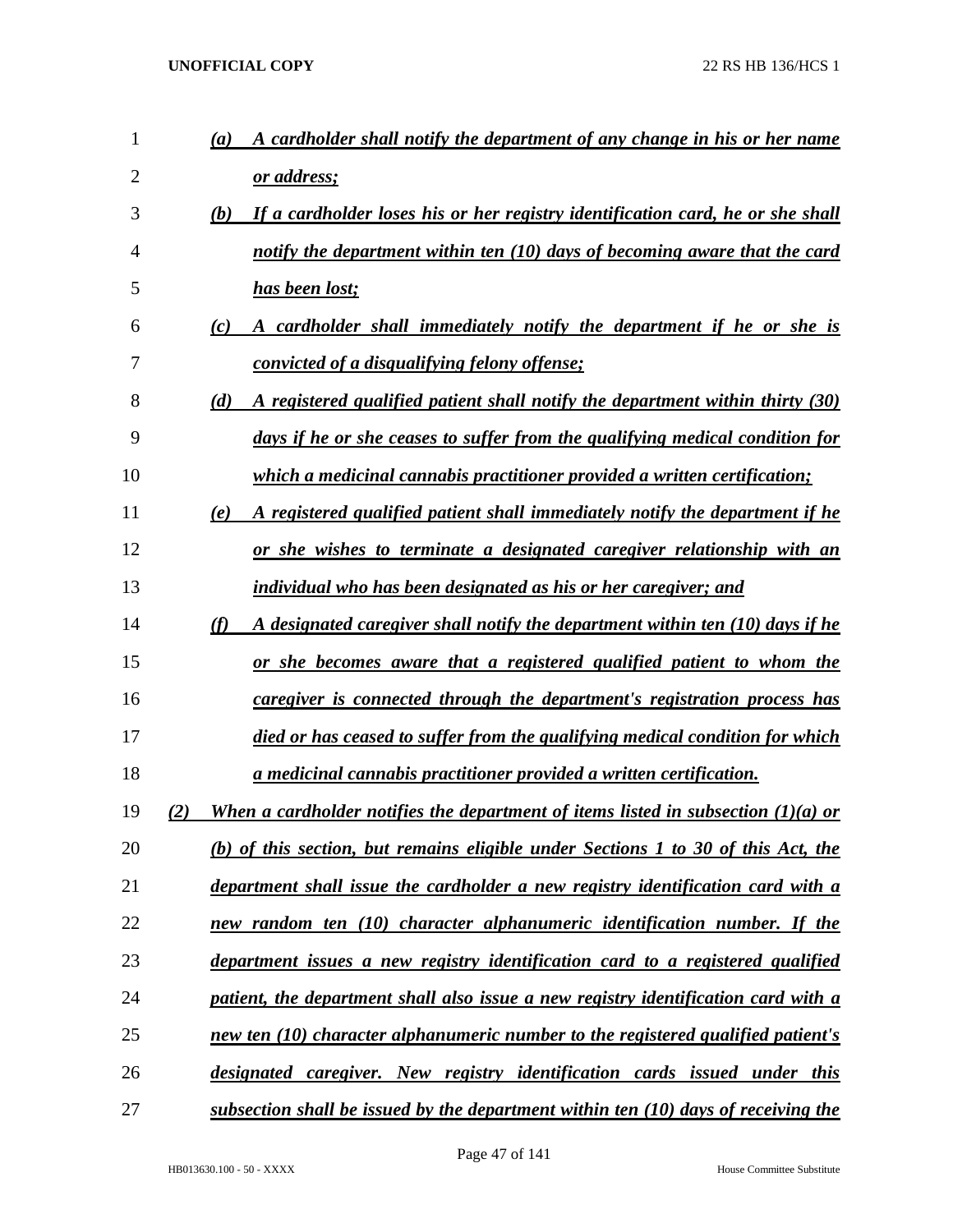| 1              |     | updated information and a twenty dollar (\$20) fee for each new registry              |
|----------------|-----|---------------------------------------------------------------------------------------|
| $\overline{2}$ |     | <i>identification card to be issued.</i>                                              |
| 3              | (3) | When a cardholder notifies the department of items listed in subsection $(1)(c)$ to   |
| 4              |     | (e) of this section, the cardholder shall, within ten $(10)$ days of notification,    |
| 5              |     | return any unused medicinal cannabis products to a licensed dispensary for            |
| 6              |     | <i>destruction.</i>                                                                   |
| 7              | (4) | If a registered qualified patient ceases to be a registered qualified patient or      |
| 8              |     | changes his or her designated caregiver, the department shall promptly notify the     |
| 9              |     | designated caregiver in writing. The designated caregiver's protections under         |
| 10             |     | Sections 1 to 30 of this Act as to that registered qualified patient shall expire     |
| 11             |     | fifteen (15) days after notification by the department.                               |
| 12             | (5) | A cardholder who fails to make a notification to the department that is required      |
| 13             |     | by this section is subject to a violation, punishable by a penalty of no more than    |
| 14             |     | <u>one hundred fifty dollars (\$150).</u>                                             |
| 15             | (6) | All fees and penalties collected pursuant to this section shall be forwarded to the   |
| 16             |     | medicinal cannabis trust fund established in Section 31 of this Act.                  |
| 17             |     | $\rightarrow$ SECTION 15.<br>A NEW SECTION OF KRS CHAPTER 218A IS CREATED             |
| 18             |     | TO READ AS FOLLOWS:                                                                   |
| 19             | (I) | Any cardholder who sells, distributes, dispenses, or otherwise diverts medicinal      |
| 20             |     | <u>cannabis to a person who is not permitted to possess or use medicinal cannabis</u> |
| 21             |     | under Sections 1 to 30 of this Act shall have his or her registry identification card |
| 22             |     | revoked, shall be permanently ineligible for a registry identification card in the    |
| 23             |     | future, and shall be subject to other penalties, including but not limited to         |
| 24             |     | criminal prosecution, under any relevant chapter of the Kentucky Revised              |
| 25             |     | <b>Statutes.</b>                                                                      |
| 26             | (2) | The department may revoke the registry identification card of any cardholder          |
| 27             |     | who knowingly commits multiple violations or a serious violation of Sections 1 to     |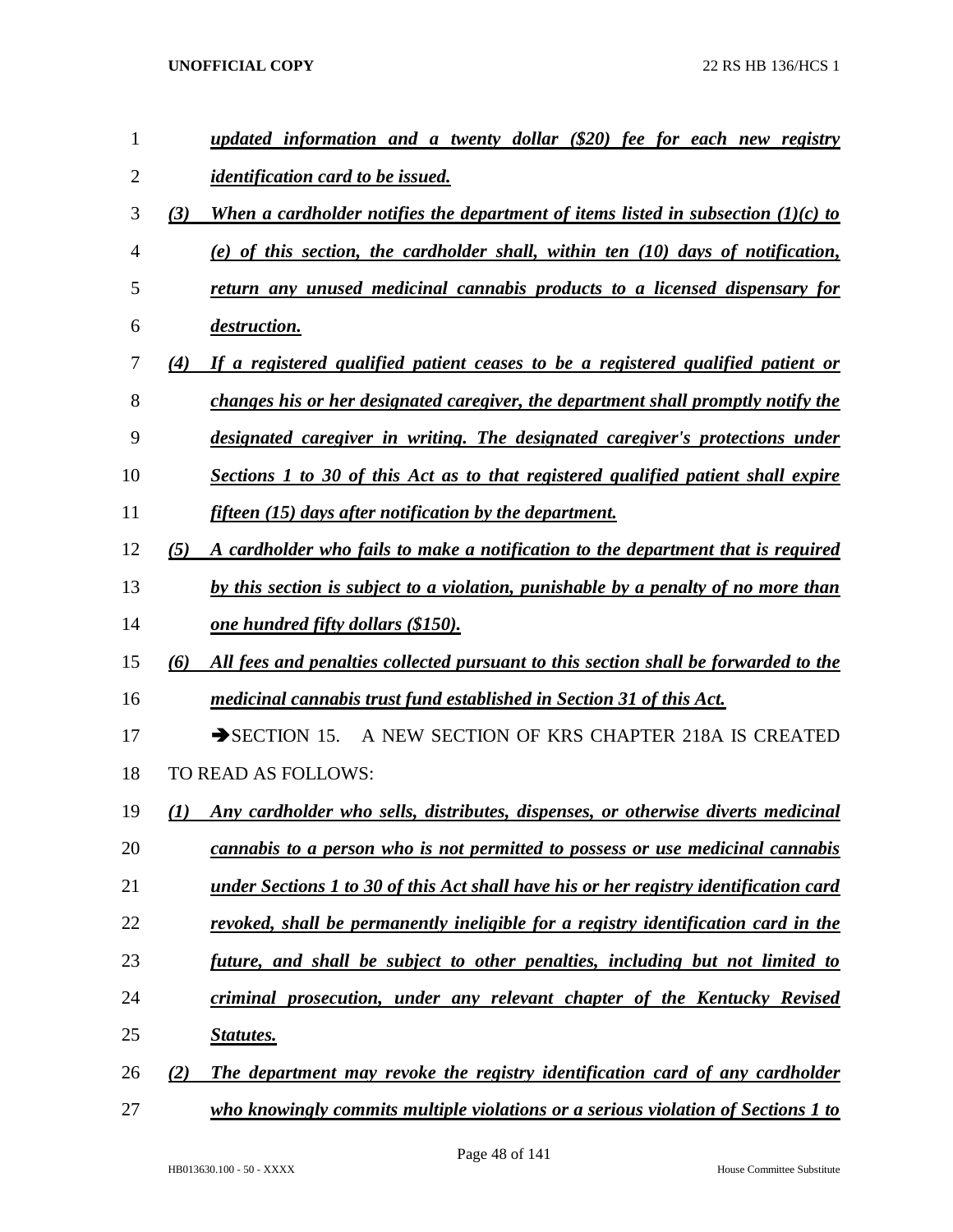| 1              | 30 of this Act.                                                                               |
|----------------|-----------------------------------------------------------------------------------------------|
| $\overline{2}$ | The department shall provide notice of revocation, fine, or any other<br>(3)                  |
| 3              | administrative penalty by mailing, via certified mail, the same in writing to the             |
| 4              | cardholder. The cardholder may, within thirty (30) days after the date of the                 |
| 5              | mailing of the department's notice, file a written request for an administrative              |
| 6              | hearing regarding the revocation, fine, or other penalty. The hearing shall be                |
| 7              | conducted in compliance with the requirements of KRS Chapter 13B.                             |
| 8              | Final orders of the department after administrative hearings shall be subject to<br>(4)       |
| 9              | <i>judicial review. Jurisdiction and venue for judicial review are vested in the</i>          |
| 10             | Circuit Court of the county in which the appealing party resides.                             |
| 11             | A NEW SECTION OF KRS CHAPTER 218A IS CREATED<br>$\rightarrow$ SECTION 16.                     |
| 12             | TO READ AS FOLLOWS:                                                                           |
| 13             | No person shall cultivate, process, produce, possess, test, transfer, transport, or<br>(I)    |
| 14             | sell medicinal cannabis or otherwise operate a cannabis business in this state                |
| 15             | without first obtaining a cannabis business licenses issued by the department.                |
| 16             | (2)<br>The department shall create separate licenses allowing persons to operate a            |
| 17             | cannabis business, pursuant to Sections 1 to 30 of this Act and any administrative            |
| 18             | regulations promulgated thereunder, as:                                                       |
| 19             | A cannabis cultivator, for which the license shall be tiered as follows:<br>$\left( a\right)$ |
| 20             | Tier I, for which the initial licensing fee shall be five thousand dollars<br>1.              |
| 21             | $($ \$5,000);                                                                                 |
| 22             | Tier II, for which the initial licensing fee shall be ten thousand dollars<br>2.              |
| 23             | (\$10,000);                                                                                   |
| 24             | Tier III, for which the initial licensing fee shall be twenty-five<br>3.                      |
| 25             | thousand dollars (\$25,000); and                                                              |
| 26             | Tier IV, for which the initial licensing fee shall be fifty thousand<br>4.                    |
| 27             | dollars (\$50,000);                                                                           |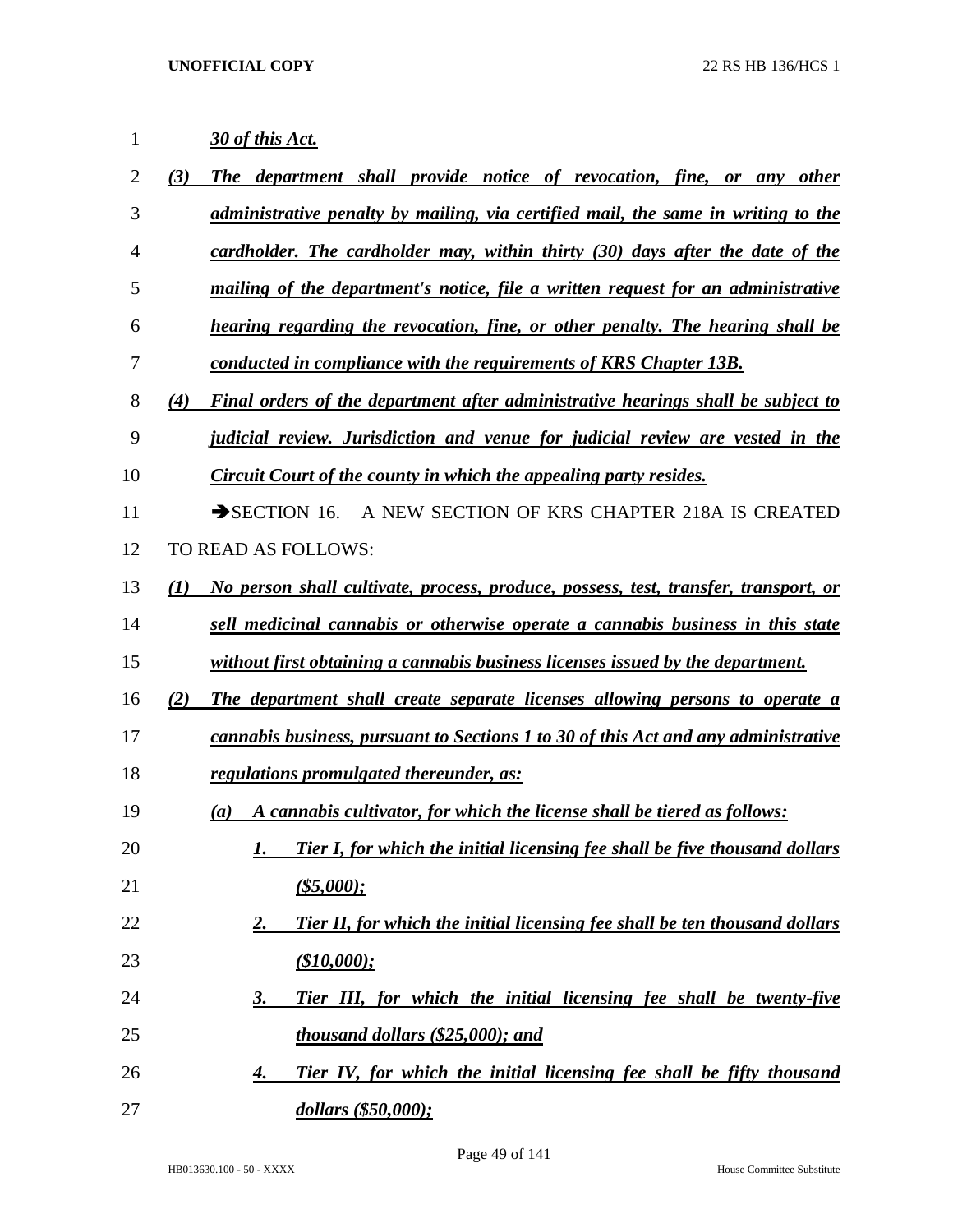| $\mathbf{1}$ | (b)        | A cannabis dispensary, for which the initial licensing fee shall be ten            |
|--------------|------------|------------------------------------------------------------------------------------|
| 2            |            | <i>thousand dollars (\$10,000);</i>                                                |
| 3            | (c)        | A cannabis processor, for which the initial licensing fee shall be twenty          |
| 4            |            | <i>thousand dollars <math>(\\$20,000)</math>;</i>                                  |
| 5            | (d)        | A cannabis producer, for which the initial licensing fee shall be seventy-five     |
| 6            |            | <i>thousand dollars (\$75,000); or</i>                                             |
| 7            | (e)        | A cannabis safety compliance facility, for which the initial licensing fee         |
| 8            |            | shall be two thousand five hundred dollars (\$2,500).                              |
| 9            | (3)<br>(a) | <b>Except as provided in paragraph</b> (b) of this subsection, a cannabis business |
| 10           |            | shall be required to apply for and obtain from the department a separate           |
| 11           |            | <i>license for each location it intends to operate.</i>                            |
| 12           | (b)        | A cannabis business licensed as a producer may operate cultivation and             |
| 13           |            | processing activities at separate locations, but shall not operate more than       |
| 14           |            | one $(1)$ cultivation and one $(1)$ processing facility per license.               |
| 15           | (4)<br>(a) | A cannabis business license issued under this section and Sections 17 and          |
| 16           |            | 18 of this Act shall be valid for one (1) year from the date of issuance. The      |
| 17           |            | department shall notify each licensee ninety (90) days prior to the date on        |
| 18           |            | which the license expires to allow the licensee to begin the renewal process       |
| 19           |            | established by the department through the promulgation of administrative           |
| 20           |            | regulations pursuant to Section 28 of this Act.                                    |
| 21           | (b)        | The renewal of a cannabis business license shall be contingent upon                |
| 22           |            | successful achievement of minimal performance standards established by             |
| 23           |            | the department as part of the biennial accreditation process established           |
| 24           |            | pursuant to Section 28 of this Act.                                                |
| 25           | (c)        | Cannabis business licensure renewal fees shall be:                                 |
| 26           |            | Five hundred dollars (\$500) plus one percent $(1%)$ of all gross receipts<br>1.   |
| 27           |            | during the previous calendar year for a cannabis business that, upon               |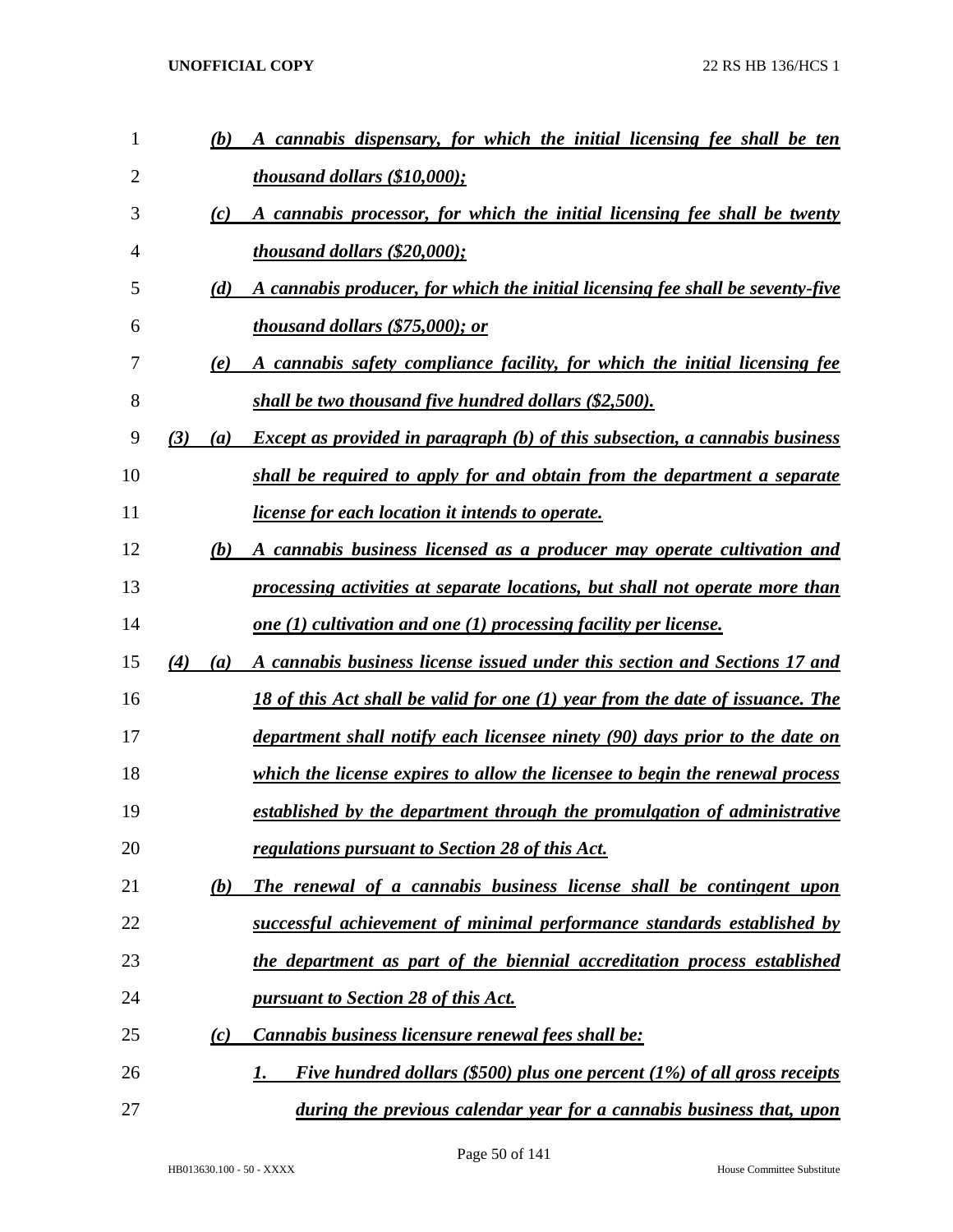| 1              |     | applying for renewal of a cannabis business license, had no more than             |
|----------------|-----|-----------------------------------------------------------------------------------|
| $\overline{2}$ |     | two million dollars (\$2,000,000) of gross receipts during the previous           |
| 3              |     | calendar year;                                                                    |
| 4              |     | Two thousand dollars $(\$2,000)$ plus one and one-half percent $(1.5\%)$<br>2.    |
| 5              |     | of all gross receipts during the previous calendar year for a cannabis            |
| 6              |     | business that, upon applying for renewal of a cannabis business                   |
| 7              |     | license, had more than two million dollars (\$2,000,000) but not more             |
| 8              |     | than eight million dollars (\$8,000,000) of gross receipts during the             |
| 9              |     | previous calendar year; and                                                       |
| 10             |     | Four thousand dollars (\$4,000) plus two percent (2%) of all gross<br>3.          |
| 11             |     | receipts during the previous calendar year for a cannabis business                |
| 12             |     | that, upon applying for renewal of a cannabis business license, had               |
| 13             |     | over eight million dollars (\$8,000,000) of gross receipts during the             |
| 14             |     | previous calendar year.                                                           |
| 15             | (5) | All licensure fees collected pursuant to this section shall be forwarded to the   |
| 16             |     | medicinal cannabis trust fund established in Section 31 of this Act.              |
| 17             | (6) | The department shall approve a license holder's sale of a license issued pursuant |
| 18             |     | to this section and Sections 17 and 18 of this Act if the purchaser and any new   |
| 19             |     | facilities meet the requirements of Sections 1 to 30 of this Act and any          |
| 20             |     | administrative regulations promulgated thereunder.                                |
| 21             |     | SECTION 17. A NEW SECTION OF KRS CHAPTER 218A IS CREATED                          |
| 22             |     | TO READ AS FOLLOWS:                                                               |
| 23             | (I) | The department shall create a uniform application form for the cannabis           |
| 24             |     | <b>business licenses established in Section 16 of this Act.</b>                   |
| 25             | (2) | When applying for a cannabis business license, the applicant shall submit the     |
| 26             |     | following in accordance with the department's administrative regulations:         |
| 27             |     | <b>The proposed legal name of the cannabis business;</b><br>(a)                   |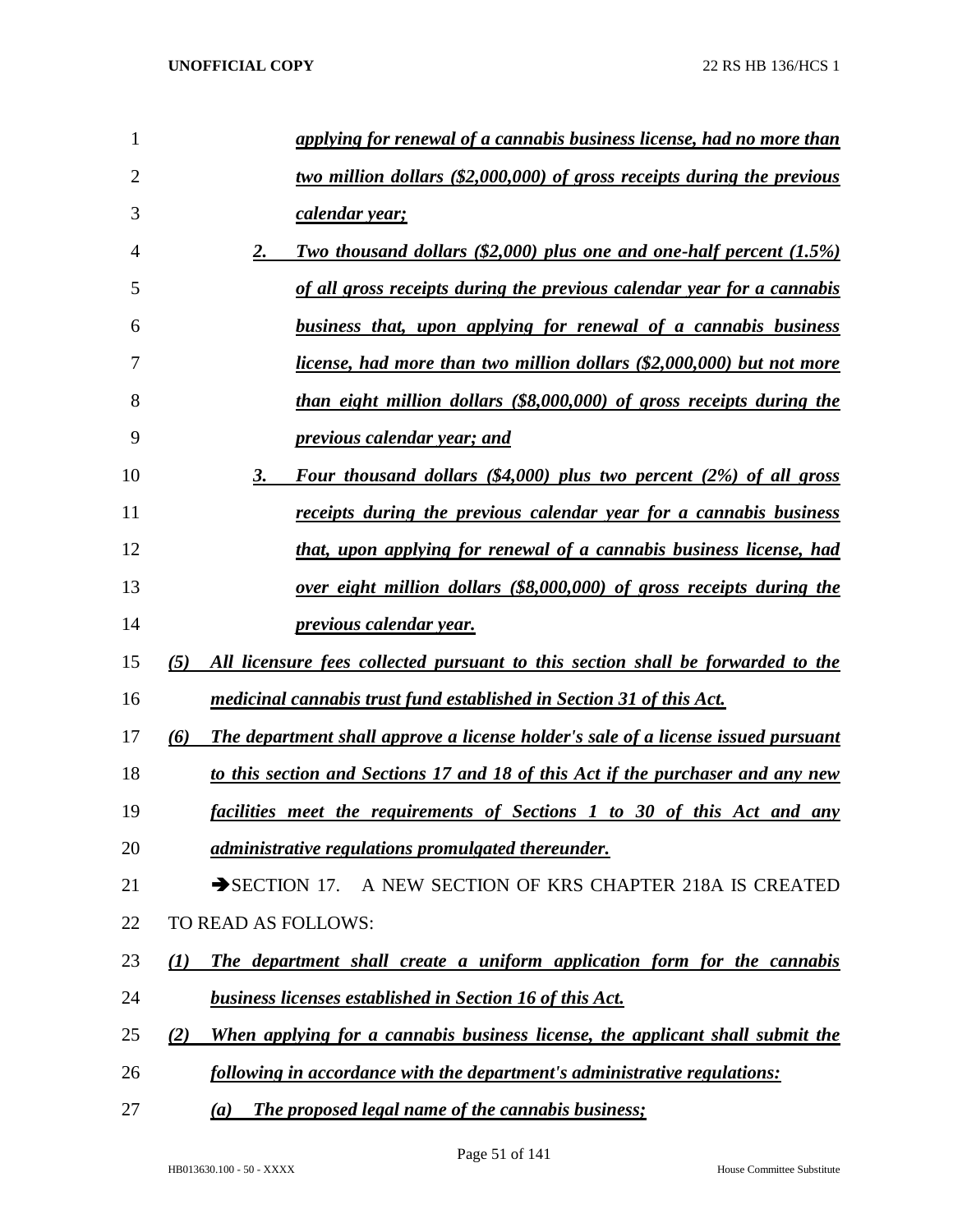| $\mathbf{1}$ |     | The proposed physical address of the cannabis business and the global<br>(b)            |
|--------------|-----|-----------------------------------------------------------------------------------------|
| 2            |     | positioning system coordinates for any proposed cultivation activities;                 |
| 3            |     | The name, address, and date of birth of each principal officer and board<br>(c)         |
| 4            |     | member of the cannabis business;                                                        |
| 5            |     | (d)<br>Any instances in which a business or not-for-profit entity that any of the       |
| 6            |     | prospective board members managed or served on the board of was                         |
| 7            |     | convicted, fined, censured, or had a registration or license suspended or               |
| 8            |     | revoked in any administrative or judicial proceeding;                                   |
| 9            |     | (e)<br>Any other information required by the department<br>pursuant<br>to               |
| 10           |     | <i>administrative regulations; and</i>                                                  |
| 11           |     | (f)<br>A nonrefundable licensure application fee of one hundred dollars (\$100).        |
| 12           | (3) | The application fee required under subsection $(2)$ of this section shall be applied    |
| 13           |     | to the initial licensing fee if the license is approved; otherwise it shall be retained |
| 14           |     | by the department for administrative purposes.                                          |
| 15           | (4) | If a cannabis business license application is approved:                                 |
| 16           |     | <b>The cannabis business shall, before it begins operations:</b><br>(a)                 |
| 17           |     | Submit the initial license fee established in Section 16 of this Act,<br>1.             |
| 18           |     | minus the one hundred dollars (\$100) application fee, to the                           |
| 19           |     | <i>department; and</i>                                                                  |
| 20           |     | If a physical address or the global positioning system coordinates for<br>2.            |
| 21           |     | any cultivation activities had not been finalized when it applied,                      |
| 22           |     | submit its complete physical address and the global positioning system                  |
| 23           |     | coordinates for any cultivation activities; and                                         |
| 24           |     | The department shall issue a copy of the license that includes the business's<br>(b)    |
| 25           |     | identification number. The department shall also provide each licensed                  |
| 26           |     | dispensary with contact and access information for the electronic                       |
| 27           |     | monitoring system established pursuant to Section 41 of this Act.                       |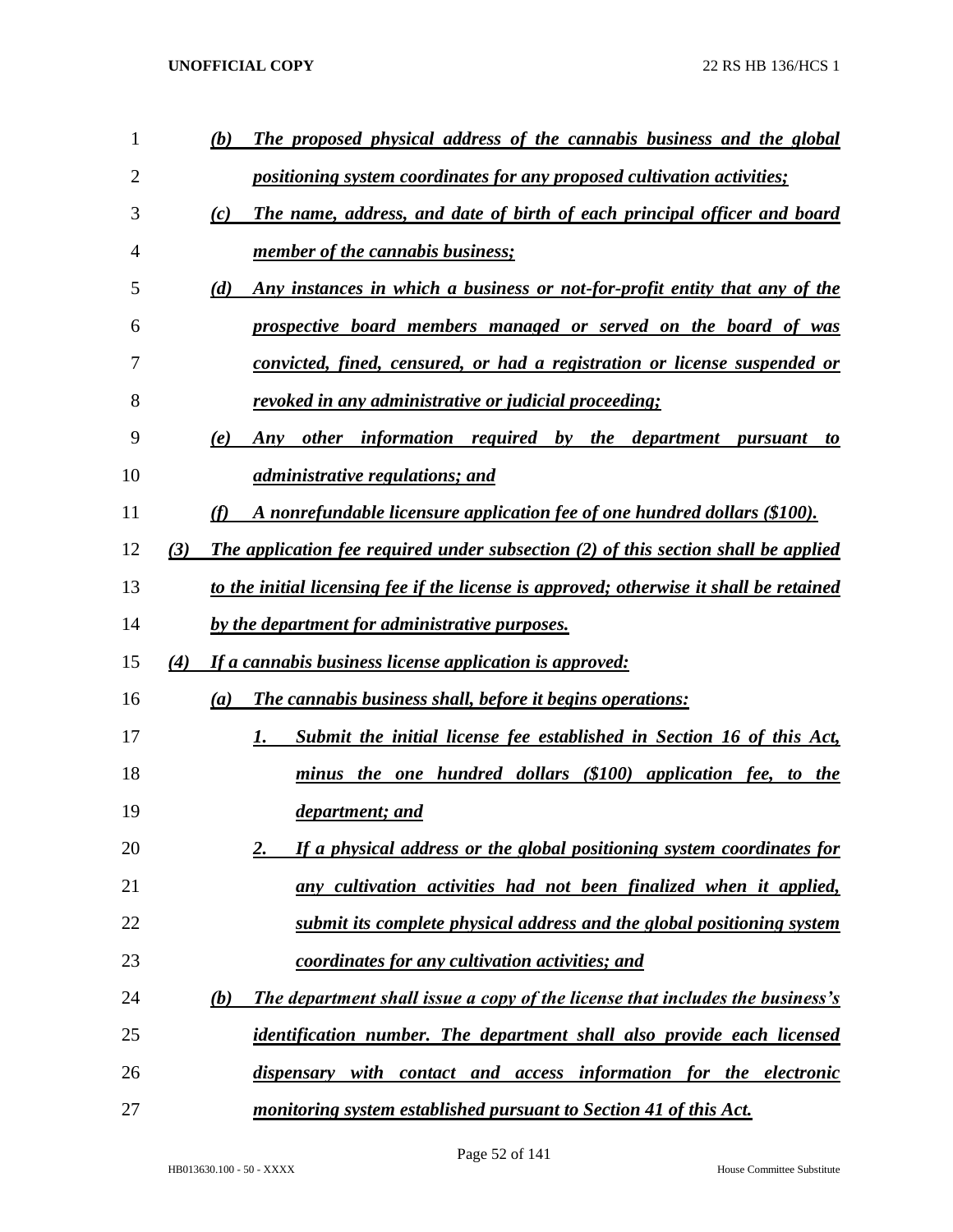| 1              | SECTION 18.<br>A NEW SECTION OF KRS CHAPTER 218A IS CREATED                          |
|----------------|--------------------------------------------------------------------------------------|
| $\overline{2}$ | TO READ AS FOLLOWS:                                                                  |
| 3              | (1)<br>The department shall:                                                         |
| 4              | Acknowledge receipt of an application for a cannabis business license<br>(a)         |
| 5              | within fifteen (15) days of receipt; and                                             |
| 6              | Provide notification to the cannabis business license applicant as to whether<br>(b) |
| 7              | the application for a cannabis business license has been approved or denied          |
| 8              | within forty-five (45) days of receiving a completed application.                    |
| 9              | The department shall deny an application for a cannabis business license if:<br>(a)  |
| 10             | The applicant failed to submit the materials required by Section 17 of<br>1.         |
| 11             | this Act, including if the applicant's plans do not satisfy the security,            |
| 12             | oversight, or recordkeeping administrative regulations promulgated by                |
| 13             | <i>the department pursuant to Section 28 of this Act;</i>                            |
| 14             | The applicant provided false or falsified information on the licensure<br>2.         |
| 15             | <i>application;</i>                                                                  |
| 16             | The applicant would not be in compliance with local cannabis<br>3.                   |
| 17             | business prohibitions enacted pursuant to Section 26 of this Act;                    |
| 18             | The applicant does not meet, or in the opinion of the department is<br>4.            |
| 19             | unlikely to meet, the requirements for cannabis businesses established               |
| 20             | in Section 19 of this Act;                                                           |
| 21             | One (1) or more of the prospective principal officers or board<br>5.                 |
| 22             | members:                                                                             |
| 23             | Has been convicted of a disqualifying felony offense, the<br>а.                      |
| 24             | provisions of KRS 335B.020 and 335B.030 notwithstanding;                             |
| 25             | Has served as a principal officer or board member for a<br>$\bm{b}$ .                |
| 26             | cannabis business that has had its license revoked;                                  |
| 27             | Is younger than twenty-one (21) years of age; or<br>$\mathcal{C}$ .                  |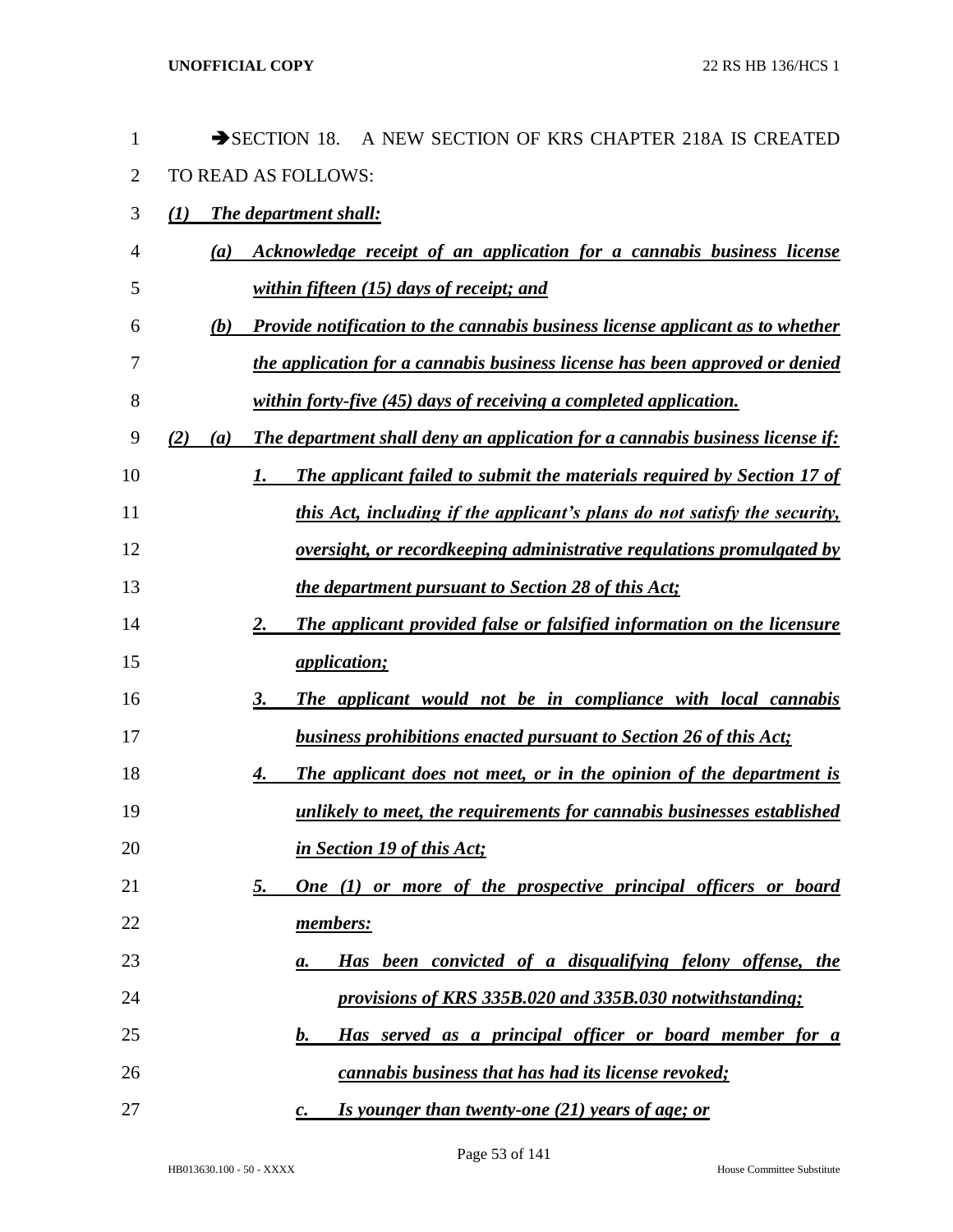| 1              | Is a medicinal cannabis practitioner authorized by a state<br>$\boldsymbol{d.}$         |
|----------------|-----------------------------------------------------------------------------------------|
| $\overline{2}$ | <i>licensing board to provide patients with written certifications; or</i>              |
| 3              | For a safety compliance facility, one (1) or more of the<br>6.<br>а.                    |
| 4              | prospective principal officers or board members is a principal                          |
| 5              | officer or board member of a cultivator, processor, producer, or                        |
| 6              | dispensary licensed to operate in Kentucky; or                                          |
| 7              | For a cultivator, processor, producer, or dispensary, one (1) or<br><b>b.</b>           |
| 8              | more of the prospective principal officers or board members is a                        |
| 9              | principal officer or board member of a safety compliance facility                       |
| 10             | licensed to operate in Kentucky.                                                        |
| 11             | The department may deny an application for a cannabis business license for<br>(b)       |
| 12             | any reason that the department, in the exercise of sound discretion, deems              |
| 13             | sufficient.                                                                             |
| 14             | The department shall notify the applicant in writing of a license denial and<br>(3)     |
| 15             | reasons by registered or certified mail at the address given in the application or      |
| 16             | supplement. Except for license denials based upon subsection $(2)(a)$ of this           |
| 17             | section, the applicant may, within thirty (30) days after the mailing of the            |
| 18             | department's notice, file a written request for an administrative hearing on the        |
| 19             | application. The hearing shall be conducted on the application in compliance            |
| 20             | with the requirements of KRS Chapter 13B.                                               |
| 21             | Final orders of the department after administrative hearings shall be subject to<br>(4) |
| 22             | judicial review as provided in KRS 13B.140. Jurisdiction and venue for judicial         |
| 23             | <u>review are vested in the Circuit Court of the county in which the applicant's</u>    |
| 24             | <b>business would be located.</b>                                                       |
| 25             | $\rightarrow$ SECTION 19.<br>A NEW SECTION OF KRS CHAPTER 218A IS CREATED               |
| 26             | TO READ AS FOLLOWS:                                                                     |
| 27             | A cannabis business licensed under this chapter shall:<br>(1)                           |

HB013630.100 - 50 - XXXX House Committee Substitute

Page 54 of 141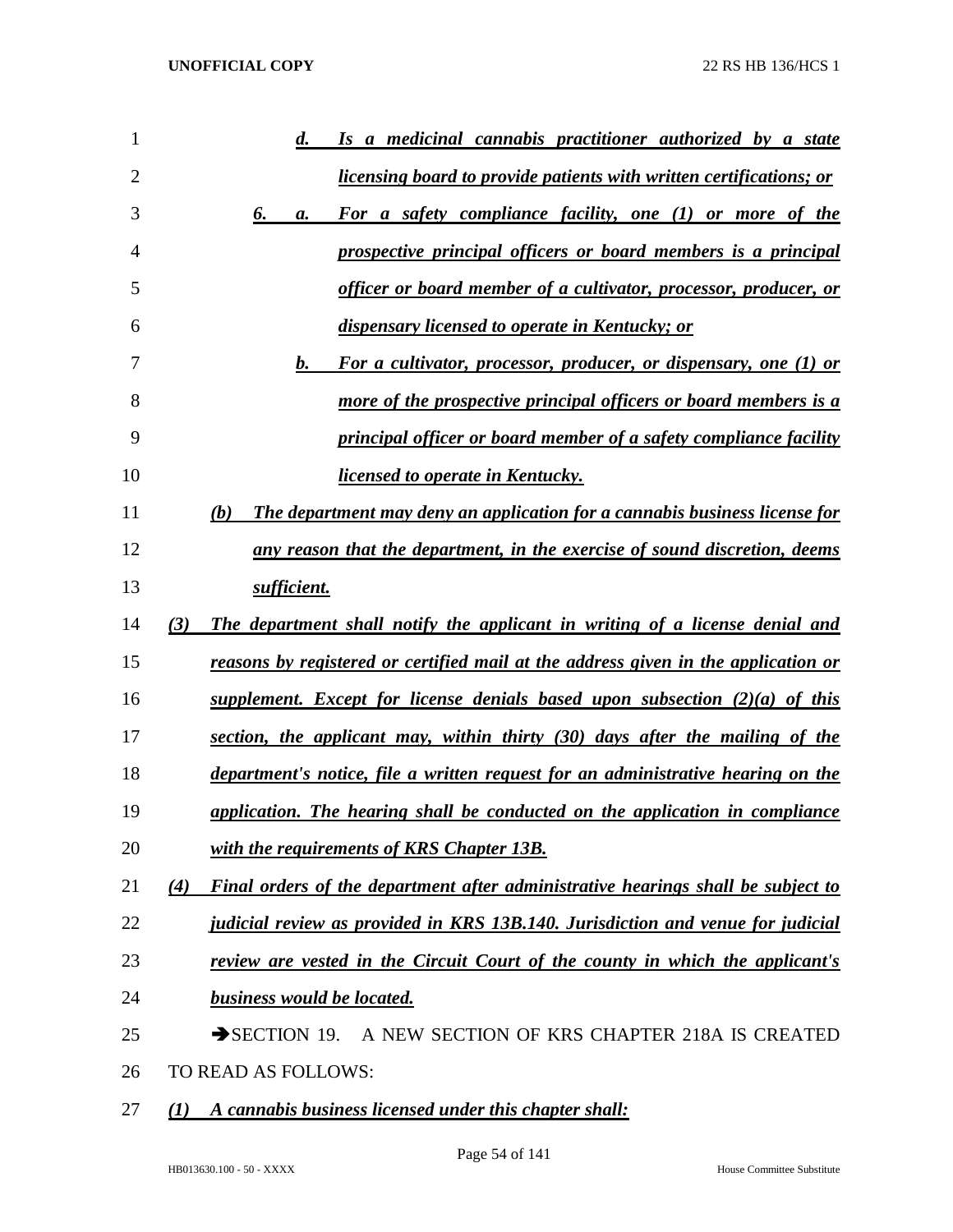| $\mathbf{1}$ | (a) | Comply with Sections 1 to 30 of this Act and any administrative regulations     |
|--------------|-----|---------------------------------------------------------------------------------|
| 2            |     | <i><u><b>promulgated thereunder by the department;</b></u></i>                  |
| 3            | (b) | Conduct a criminal background check into the criminal history of each           |
| 4            |     | person seeking to become a principal officer, board member, agent,              |
| 5            |     | volunteer, or employee before that person begins work. A cannabis business      |
| 6            |     | shall not employ, accept as a volunteer, or have as a board member,             |
| 7            |     | <i><u><b>principal officer, or agent any person who:</b></u></i>                |
| 8            |     | <u>Was convicted of a disqualifying felony offense; or</u>                      |
| 9            |     | Is under twenty-one $(21)$ years of age;                                        |
| 10           | (c) | <b>Implement</b> appropriate security<br>required<br>measures<br>pursuant<br>to |
| 11           |     | <i>administrative regulations promulgated by the department in accordance</i>   |
| 12           |     | with Section 28 of this Act to deter and prevent the theft or diversion of      |
| 13           |     | medicinal cannabis and unauthorized entrance into areas containing              |
| 14           |     | <i>medicinal cannabis;</i>                                                      |
| 15           | (d) | Display its license on the premises in a conspicuous place and manner at all    |
| 16           |     | times; and                                                                      |
| 17           | (e) | Only acquire, possess, cultivate, process, manufacture, deliver, transfer,      |
| 18           |     | <u>transport, supply, sell, or dispense medicinal cannabis:</u>                 |
| 19           |     | For the purposes of distributing medicinal cannabis to cardholders              |
| 20           |     | who possess a valid registry identification card issued by the                  |
| 21           |     | department, or for visiting qualified patients, a valid out-of-state            |
| 22           |     | <u>registry identification card; and</u>                                        |
| 23           |     | Cultivated and processed by a cannabis business licensed under<br>2.            |
| 24           |     | <b>Sections 16, 17, and 18 of this Act.</b>                                     |
| 25           | (2) | A cannabis business licensed under Sections 16, 17, and 18 of this Act this     |
| 26           |     | chapter shall not:                                                              |
| 27           | (a) | Be located within one thousand $(1,000)$ feet of an elementary or secondary     |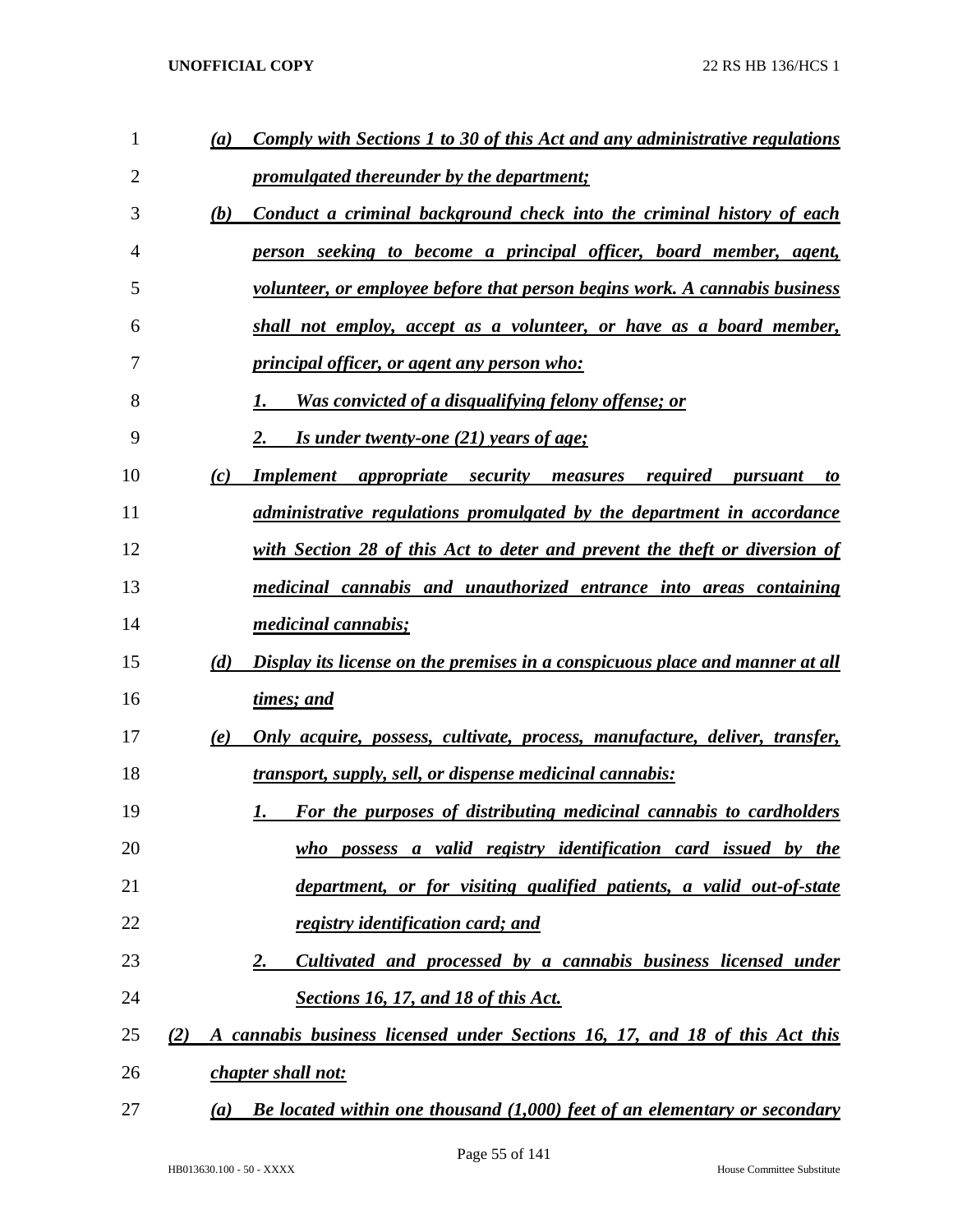| 1  |     | school or a day-care center;                                                      |
|----|-----|-----------------------------------------------------------------------------------|
| 2  | (b) | Acquire, possess, cultivate, process, manufacture, deliver,<br><i>transfer.</i>   |
| 3  |     | <u>transport, supply, dispense, or sell:</u>                                      |
| 4  |     | Raw plant material with a delta-9 tetrahydrocannabinol content of<br>1.           |
| 5  |     | more than thirty-five percent $(35\%);$                                           |
| 6  |     | 2.<br>Medicinal cannabis products intended for oral consumption as an             |
| 7  |     | edible, oil, or tincture with more than ten (10) milligrams of delta-9            |
| 8  |     | <u>tetrahydrocannabinol per serving;</u>                                          |
| 9  |     | 3.<br><u>Any medicinal cannabis product not described in subparagraph 1. or</u>   |
| 10 |     | 2. of this paragraph with a delta-9 tetrahydrocannabinol content of               |
| 11 |     | more than seventy percent $(70\%);$                                               |
| 12 |     | Any medicinal cannabis product that contains vitamin E acetate; or<br>4.          |
| 13 |     | 5.<br>Medicinal cannabis cultivated, processed, or manufactured in another        |
| 14 |     | state;                                                                            |
| 15 | (c) | Permit a person under eighteen (18) years of age to enter or remain on the        |
| 16 |     | <i><u><b>premises of a cannabis business;</b></u></i>                             |
| 17 | (d) | <b>Permit a person who is not a cardholder to enter or remain on the premises</b> |
| 18 |     | of a cannabis business, except in accordance with subsection (6) of this          |
| 19 |     | section;                                                                          |
| 20 | (e) | <u>Employ, have as a board member, or be owned by, in part or in whole, a</u>     |
| 21 |     | medicinal cannabis practitioner authorized by a state licensing board to          |
| 22 |     | <i><u><b>provide patients with written certifications; or</b></u></i>             |
| 23 | (f) | Advertise medicinal cannabis sales in print, broadcast, online, by paid in-       |
| 24 |     | person solicitation of customers, or by any other advertising device as           |
| 25 |     | defined in KRS 177.830, except that this paragraph shall not prevent              |
| 26 |     | appropriate signs on the property of a licensed cannabis business, listings in    |
| 27 |     | business directories including phone books, listings in trade or medical          |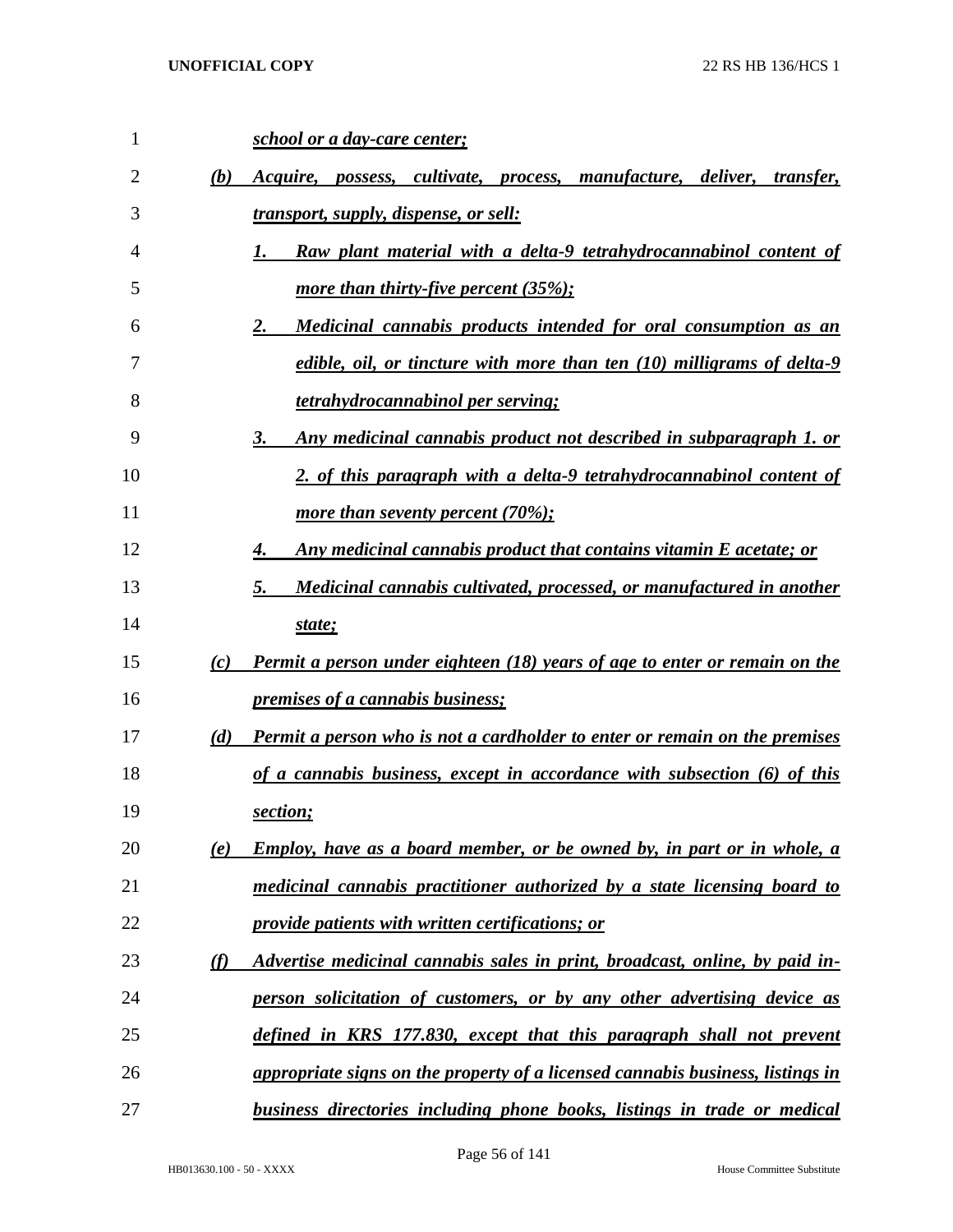| 1              |          | publications, or sponsorship of health or not-for-profit charity or advocacy       |
|----------------|----------|------------------------------------------------------------------------------------|
| $\overline{2}$ |          | events.                                                                            |
| 3              | (3)      | The operating documents of a cannabis business shall include procedures for its    |
| 4              |          | oversight and procedures to ensure accurate recordkeeping and inventory control    |
| 5              |          | in accordance with administrative regulations promulgated by the department        |
| 6              |          | <b>pursuant to Section 28 of this Act.</b>                                         |
| 7              | (4)      | When transporting medicinal cannabis on behalf of a licensed cannabis business,    |
| 8              |          | <u>a cannabis business agent shall have:</u>                                       |
| 9              |          | A copy of the cannabis business license for the business that employs the<br>(a)   |
| 10             |          | <u>agent;</u>                                                                      |
| 11             |          | Documentation that specifies the amount of medicinal cannabis being<br>(b)         |
| 12             |          | transported and the date on which it is being transported; and                     |
| 13             |          | The cannabis business license number and a working telephone number for<br>(c)     |
| 14             |          | any other cannabis business receiving or otherwise involved in the                 |
| 15             |          | <i>transportation of the medicinal cannabis.</i>                                   |
| 16             | (5)      | The cultivation of medicinal cannabis for cannabis businesses licensed in this     |
| 17             |          | state shall only be done by cultivators and producers licensed under this chapter  |
| 18             |          | and shall take place in an enclosed, locked facility which can be accessed by only |
| 19             |          | cannabis business agents working on behalf of the cultivator or producer at the    |
| 20             |          | physical address or global positioning system coordinates provided to the          |
| 21             |          | department during the license application process.                                 |
| 22             | $\omega$ | A person who is at least eighteen (18) years of age but not a cardholder may be    |
| 23             |          | allowed to enter and remain on the premises of a cannabis business if:             |
| 24             |          | The person is present at the cannabis business to perform contract work,<br>(a)    |
| 25             |          | including but not limited to electrical, plumbing, or security maintenance,        |
| 26             |          | that does not involve handling medicinal cannabis; or                              |
| 27             |          | The person is a government employee and is at the cannabis business in the<br>(b)  |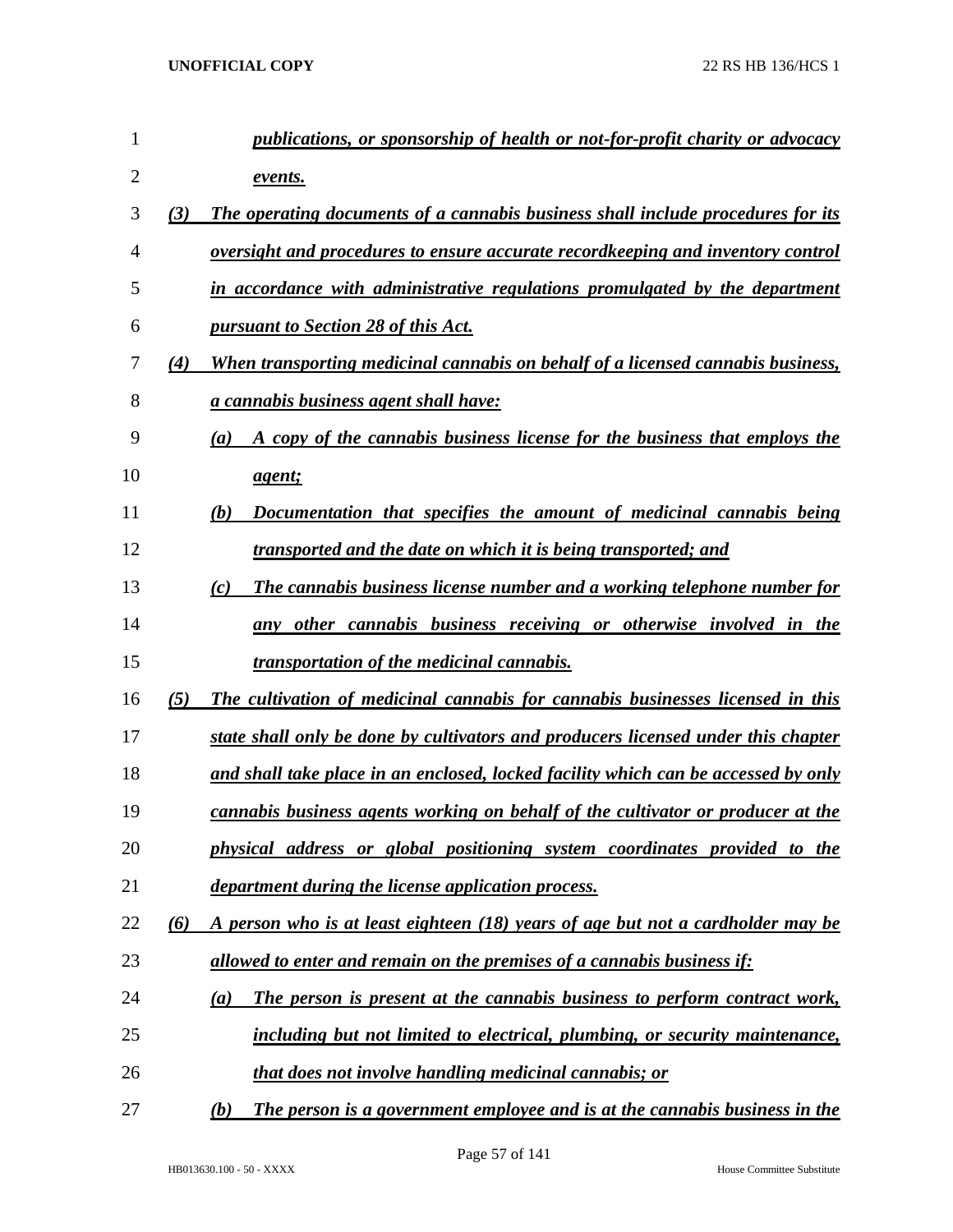| 1              |     |     | course of his or her official duties.                                                  |
|----------------|-----|-----|----------------------------------------------------------------------------------------|
| $\overline{2}$ |     |     | $\rightarrow$ SECTION 20.<br>A NEW SECTION OF KRS CHAPTER 218A IS CREATED              |
| 3              |     |     | <b>TO READ AS FOLLOWS:</b>                                                             |
| 4              | (I) |     | <b>Cannabis businesses shall be subject to reasonable inspection by the department</b> |
| 5              |     |     | pursuant to the department's procedures and administrative regulations. The            |
| 6              |     |     | department may inspect any licensed cannabis business premises without having          |
| 7              |     |     | to first obtain a search warrant.                                                      |
| 8              | (2) | (a) | <b>Except as provided in Section 22 of this Act, the department may issue a</b>        |
| 9              |     |     | civil fine of up to three thousand dollars (\$3,000) to a cannabis business for        |
| 10             |     |     | <u>a violation of Sections 1 to 30 of this Act or any administrative regulation</u>    |
| 11             |     |     | promulgated thereunder. All fines collected pursuant to this subsection                |
| 12             |     |     | shall be forwarded to the medicinal cannabis trust fund established in                 |
| 13             |     |     | <b>Section 31 of this Act.</b>                                                         |
| 14             |     | (b) | The department may, on its own motion or on complaint and after                        |
| 15             |     |     | investigation, suspend or revoke a cannabis business license for multiple              |
| 16             |     |     | violations or a serious violation of Sections 1 to 30 of this Act or any               |
| 17             |     |     | administrative regulations promulgated thereunder by the licensee or any of            |
| 18             |     |     | its agents. A suspension shall not be for a period of time longer than six (6)         |
| 19             |     |     | months.                                                                                |
| 20             |     | (c) | The department shall, via certified mail, provide a written notice of license          |
| 21             |     |     | suspension, revocation, fine to the cannabis business at the address on the            |
| 22             |     |     | <u>license.</u>                                                                        |
| 23             | (3) |     | Subsection (2) of this section notwithstanding, the department shall not suspend       |
| 24             |     |     | or revoke a cannabis business's license or impose a civil fine without first           |
| 25             |     |     | providing the cannabis business with the opportunity for an administrative             |
| 26             |     |     | hearing at which the cannabis business is afforded an opportunity to appear and        |
| 27             |     |     | be heard pursuant to KRS Chapter 13B. A cannabis business may, within thirty           |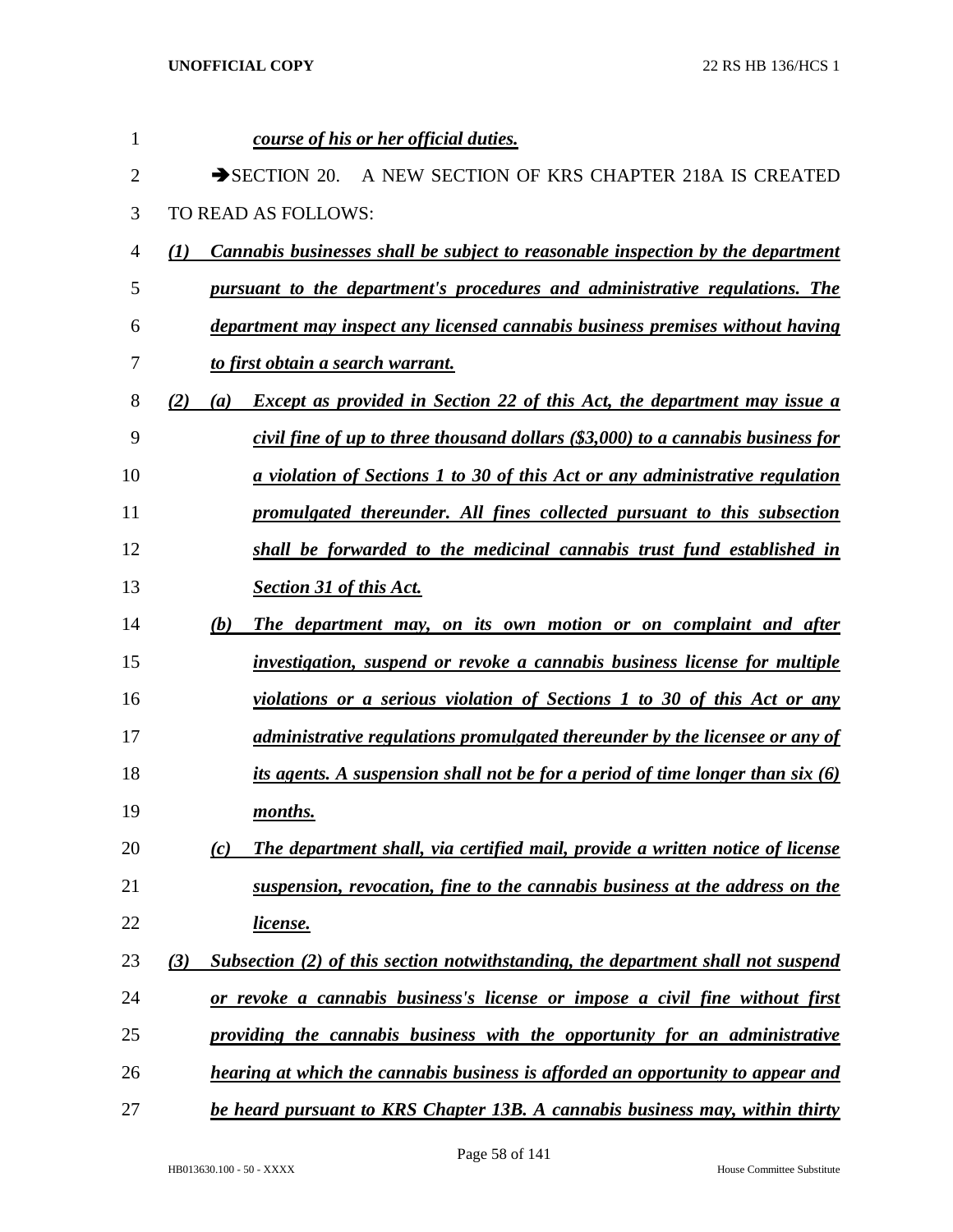| 1              |     | (30) days after the mailing of a written notice required by subsection (2)(c) of this |
|----------------|-----|---------------------------------------------------------------------------------------|
| $\overline{2}$ |     | section, file a written request for an administrative hearing regarding the           |
| 3              |     | suspension, revocation, or fine. If a cannabis business requests an administrative    |
| 4              |     | hearing, prior to the disposition of the administrative hearing, the cannabis         |
| 5              |     | business shall be allowed to operate as normally permitted by Sections 1 to 30 of     |
| 6              |     | this Act.                                                                             |
| 7              | (4) | Final orders of the department after administrative hearings shall be subject to      |
| 8              |     | judicial review. Jurisdiction and venue for judicial review are vested in the         |
| 9              |     | Circuit Court of the county in which the cannabis business is physically located.     |
| 10             | (5) | <b>Under a suspended license:</b>                                                     |
| 11             |     | A cultivator may continue to cultivate and possess cannabis plants, but it<br>(a)     |
| 12             |     | shall not transfer or sell medicinal cannabis during a suspension;                    |
| 13             |     | (b)<br>A dispensary may continue to possess its existing medicinal cannabis           |
| 14             |     | inventory, but it shall not acquire additional medicinal cannabis, or                 |
| 15             |     | dispense, transfer, or sell medicinal cannabis to any cardholder or any               |
| 16             |     | other cannabis business;                                                              |
| 17             |     | A processor may continue to process and possess its existing medicinal<br>(c)         |
| 18             |     | cannabis inventory, but it shall not acquire additional medicinal cannabis,           |
| 19             |     | or dispense, transfer, or sell medicinal cannabis products to any other               |
| 20             |     | cannabis business;                                                                    |
| 21             |     | A producer may continue to cultivate, process, and possess cannabis plants<br>(d)     |
| 22             |     | and its existing medicinal cannabis inventory, but it shall not acquire               |
| 23             |     | additional medicinal cannabis, or dispense, transfer, or sell medicinal               |
| 24             |     | cannabis to any other cannabis business; and                                          |
| 25             |     | A safety compliance facility may continue to possess medicinal cannabis,<br>(e)       |
| 26             |     | but it shall not receive any new medicinal cannabis, test or otherwise                |
| 27             |     | analyze medicinal cannabis, or transfer or transport medicinal cannabis.              |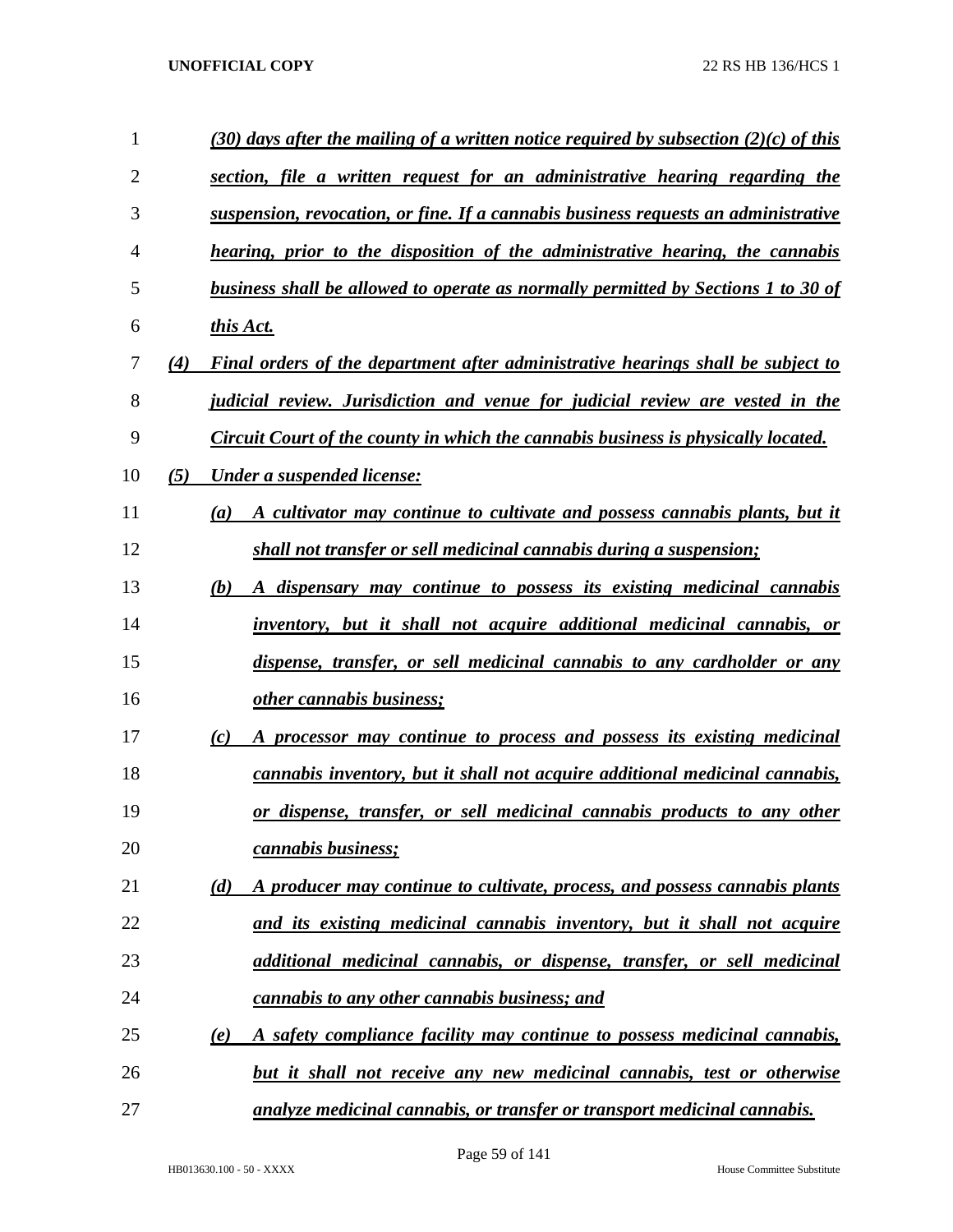| 1              | $\rightarrow$ SECTION 21.<br>A NEW SECTION OF KRS CHAPTER 218A IS CREATED             |
|----------------|---------------------------------------------------------------------------------------|
| $\overline{2}$ | TO READ AS FOLLOWS:                                                                   |
| 3              | A cultivator or cultivator agent acting on behalf of a cultivator shall not be<br>(1) |
| $\overline{4}$ | subject to prosecution under state or local law, to search or inspection except by    |
| 5              | the department pursuant to Section 20 of this Act, to seizure or penalty in any       |
| 6              | manner, or be denied any right or privilege, including but not limited to civil       |
| 7              | penalty or disciplinary action by a court or business licensing board, for acting     |
| 8              | pursuant to Sections 1 to 30 of this Act and the department's administrative          |
| 9              | regulations promulgated thereunder for:                                               |
| 10             | Acquiring, possessing, planting, cultivating, raising, harvesting, trimming,<br>(a)   |
| 11             | or storing cannabis seeds, seedlings, plants, or raw plant material;                  |
| 12             | Delivering, transporting, transferring, supplying, or selling raw plant<br>(b)        |
| 13             | material or related supplies to other licensed cannabis businesses in this            |
| 14             | state; or                                                                             |
| 15             | Selling cannabis seeds or seedlings to similar entities that are licensed to<br>(c)   |
| 16             | cultivate cannabis in this state or in any other jurisdiction.                        |
| 17             | Cultivators and cultivator agents acting on behalf of a cultivator shall:<br>(2)      |
| 18             | Only deliver raw plant material to a licensed processor, licensed producer,<br>(a)    |
| 19             | licensed safety compliance facility, or licensed dispensary for fair market           |
| 20             | value;                                                                                |
| 21             | Only deliver raw plant material to a licensed dispensary, processor, or<br>(b)        |
| 22             | producer after it has been checked by a safety compliance facility agent for          |
| 23             | cannabinoid contents and contaminants in accordance with administrative               |
| 24             | regulations promulgated by the department;                                            |
| 25             | Not supply a dispensary with more than the amount of raw plant material<br>(c)        |
| 26             | reasonably required by a dispensary; and                                              |
| 27             | Not deliver,<br>transfer, or sell raw plant material with a delta-9<br>(d)            |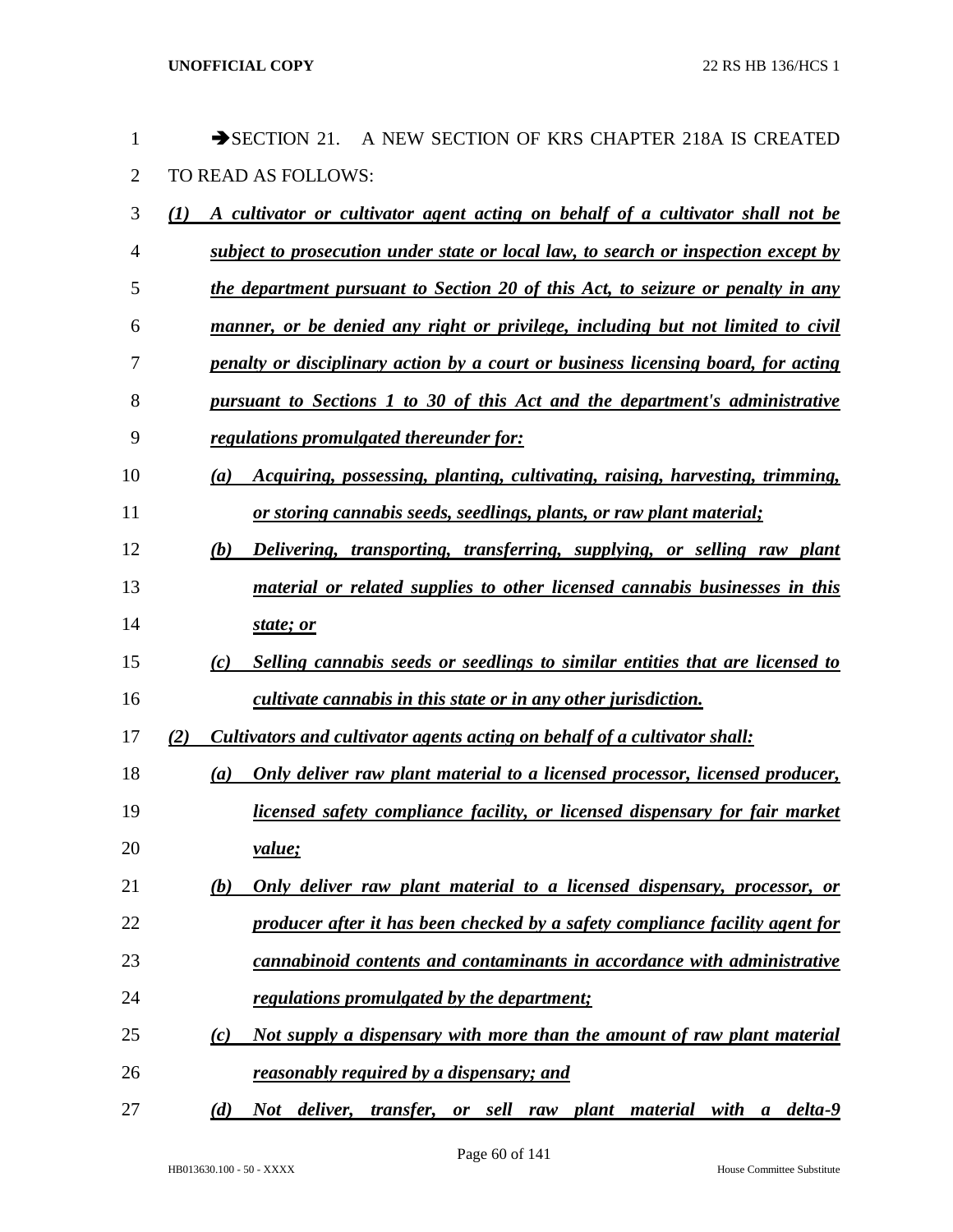| 1              | tetrahydrocannabinol content of more than thirty-five percent (35%) to a                           |
|----------------|----------------------------------------------------------------------------------------------------|
| $\overline{2}$ | licensed dispensary, processor, or producer.                                                       |
| 3              | (3)<br>A Tier I cultivator shall not exceed an indoor growth area of two thousand<br>(a)           |
| 4              | <i>five hundred (2,500) square feet.</i>                                                           |
| 5              | (b)<br>A Tier II cultivator shall not exceed an indoor growth area of ten thousand                 |
| 6              | $(10,000)$ square feet.                                                                            |
| 7              | A Tier III cultivator shall not exceed an indoor growth area of twenty-five<br>(c)                 |
| 8              | <i>thousand (25,000) square feet.</i>                                                              |
| 9              | (d)<br>A Tier IV cultivator shall not exceed an indoor growth area of fifty                        |
| 10             | <i>thousand (50,000) square feet.</i>                                                              |
| 11             | $\rightarrow$ SECTION 22.<br>A NEW SECTION OF KRS CHAPTER 218A IS CREATED                          |
| 12             | TO READ AS FOLLOWS:                                                                                |
| 13             | A dispensary or dispensary agent acting on behalf of a dispensary shall not be<br>$\mathcal{L}(I)$ |
| 14             | subject to prosecution under state or local law, to search or inspection except by                 |
| 15             | the department pursuant to Section 20 of this Act, to seizure or penalty in any                    |
| 16             | manner, or be denied any right or privilege, including but not limited to a civil                  |
| 17             | penalty or disciplinary action by a court or business licensing board, for acting                  |
| 18             | pursuant to Sections 1 to 30 of this Act and the department's administrative                       |
| 19             | <u>regulations promulgated thereunder for:</u>                                                     |
| 20             | Acquiring or possessing medicinal cannabis from a cultivator, processor, or<br>(a)                 |
| 21             | <i><u><b>producer in this state;</b></u></i>                                                       |
| 22             | Acquiring or possessing medicinal cannabis accessories or educational<br>(b)                       |
| 23             | material;                                                                                          |
| 24             | Supplying, selling, dispensing, distributing, or delivering medicinal<br>(c)                       |
| 25             | cannabis, medicinal cannabis accessories, and educational material to                              |
| 26             | <u>cardholders or other licensed dispensaries;</u>                                                 |
| 27             | (d)<br>Selling cannabis seeds to an entity that are licensed to cultivate cannabis in              |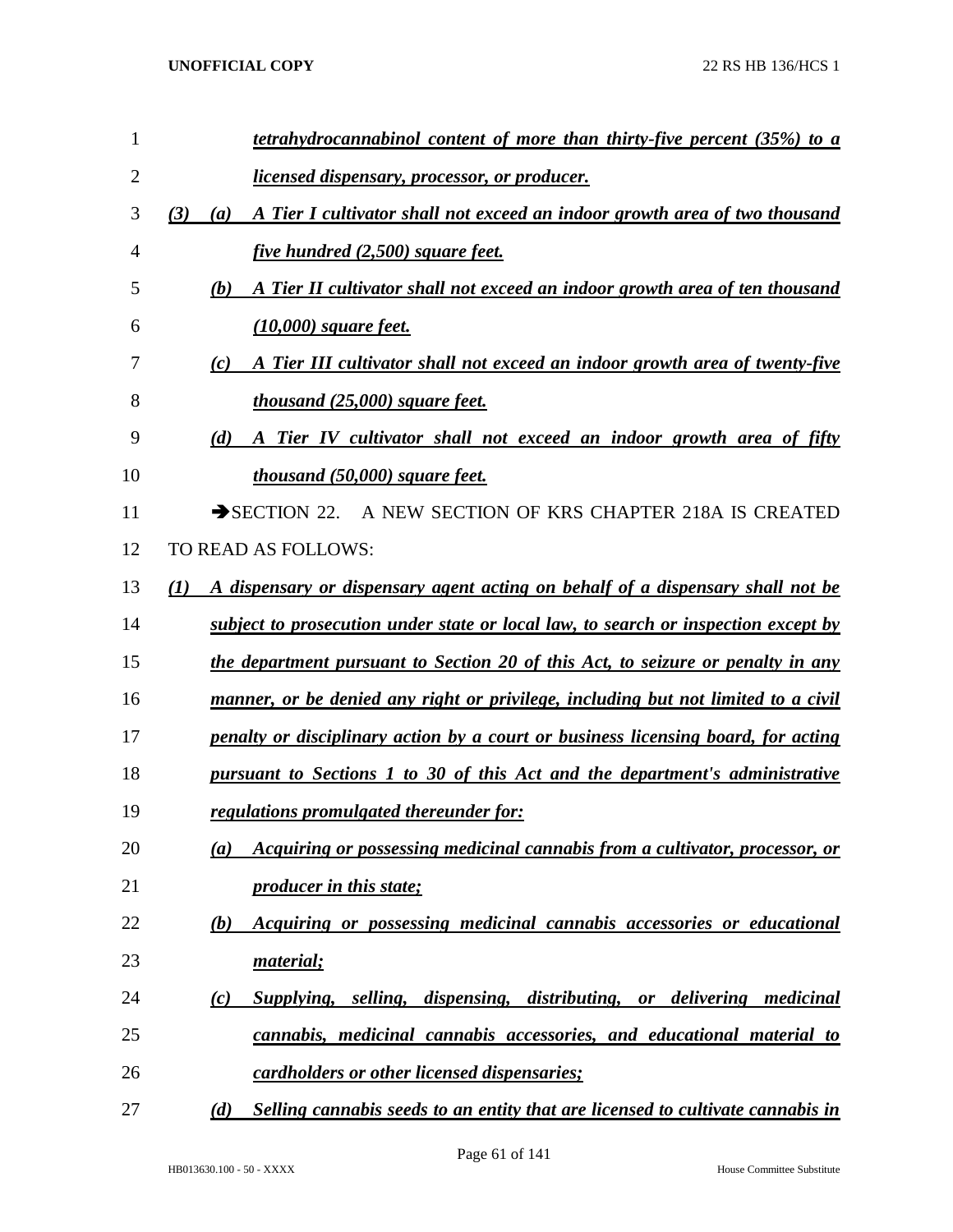| 1  |     | <i>this state or in any other jurisdiction; or</i>                                      |
|----|-----|-----------------------------------------------------------------------------------------|
| 2  | (e) | Acquiring, accepting, or receiving medicinal cannabis products from a                   |
| 3  |     | cardholder, except that a dispensary may not offer anything of monetary                 |
| 4  |     | value in return for medicinal cannabis received from a cardholder. Any                  |
| 5  |     | <u>medicinal cannabis received by a dispensary under this paragraph or</u>              |
| 6  |     | <u>pursuant to Section 14 of this Act shall be destroyed by the dispensary or its</u>   |
| 7  |     | agents and shall not be sold, dispensed, or distributed to another                      |
| 8  |     | cardholder.                                                                             |
| 9  | (2) | A dispensary or dispensary agent acting on behalf of a dispensary shall:                |
| 10 | (a) | Maintain records that include specific notations of the type and quantity of            |
| 11 |     | medicinal cannabis products being dispensed to a cardholder and whether it              |
| 12 |     | was dispensed directly to a registered qualified patient, a visiting qualified          |
| 13 |     | patient, or a registered qualified patient's designated caregiver. Each entry           |
| 14 |     | shall include sufficient information to identify the product or products                |
| 15 |     | dispensed, the quantity dispensed, and the date and time of the dispensing.             |
| 16 |     | The data required to be recorded by this paragraph shall be entered into the            |
| 17 |     | <u>electronic monitoring system established pursuant to Section 41 of this Act</u>      |
| 18 |     | <i>accordance with administrative regulations promulgated by the</i><br>in              |
| 19 |     | department for the recording of medicinal cannabis dispensing;                          |
| 20 | (b) | <u>Only dispense or sell medicinal cannabis after it has been checked by a</u>          |
| 21 |     | safety compliance facility agent for cannabinoid contents and contaminants              |
| 22 |     | with administrative regulations promulgated by the<br>accordance<br>in                  |
| 23 |     | <u>department;</u>                                                                      |
| 24 | (c) | <b>Only dispense or sell medicinal cannabis to a cardholder after making a</b>          |
| 25 |     | good faith, reasonable effort to verify:                                                |
| 26 |     | That the registry identification card or, for visiting qualified patients,<br><u>I.</u> |
| 27 |     | the out-of-state registry identification card presented to the dispensary               |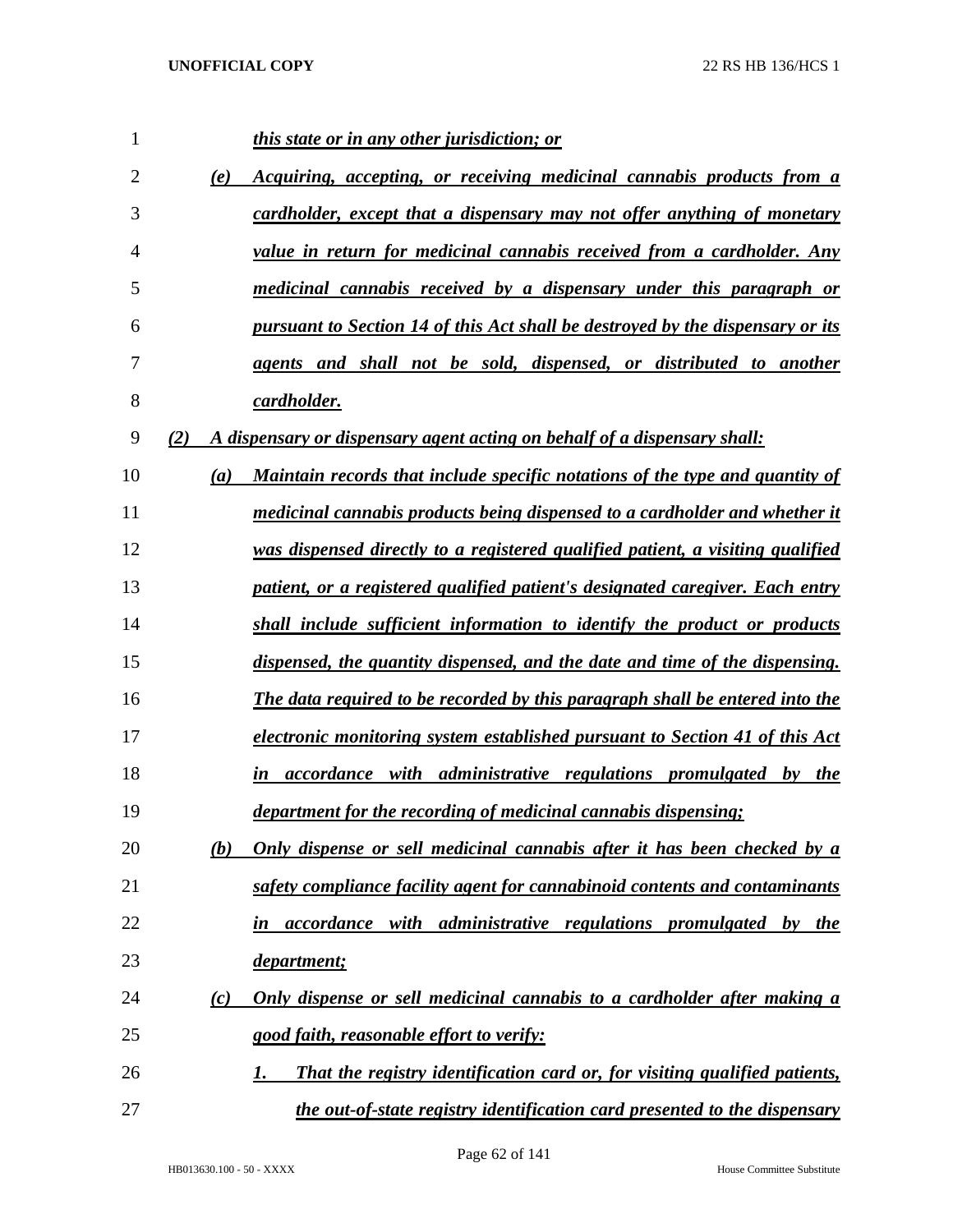| 1  | <u>is valid, including by checking the verification system, if it is</u>                         |
|----|--------------------------------------------------------------------------------------------------|
| 2  | <i><u><b>operational, or other department-designated databases;</b></u></i>                      |
| 3  | That the person presenting the registry identification card or, for<br><u>2.</u>                 |
| 4  | <u>visiting qualified patients, the out-of-state registry identification card</u>                |
| 5  | <u>is at least eighteen (18) years of age and is the person identified on the</u>                |
| 6  | $card\; by\; examining\; at\; least\; one\; (1)\; other\; form\; of\; government\text{-}is sued$ |
| 7  | photo identification;                                                                            |
| 8  | That the person presenting the registry identification card has<br>3.                            |
| 9  | <u>consulted with a pharmacist as required by Section 10 of this Act;</u>                        |
| 10 | <b>The amount of medicinal cannabis the person is legally permitted to</b><br>4.                 |
| 11 | <u>purchase pursuant to subsection (4) of Section 4 of this Act at the time</u>                  |
| 12 | of verification by checking the electronic monitoring system                                     |
| 13 | established pursuant to Section 41 of this Act; and                                              |
| 14 | 5.<br>For a visiting qualified patient who presents an out-of-state registry                     |
| 15 | <i>identification card, that the visiting qualified patient has not</i>                          |
| 16 | purchased medicinal cannabis in this state during the current                                    |
| 17 | calendar year by checking the electronic monitoring system                                       |
| 18 | established pursuant to Section 41 of this Act;                                                  |
| 19 | Require a visiting qualified patient who presents a valid out-of-state registry<br>(d)           |
| 20 | <i>identification card to sign a statement attesting to the fact that the visiting</i>           |
| 21 | qualified patient has been diagnosed with a disease or medical condition                         |
| 22 | included on the list of qualifying medical conditions established by the                         |
| 23 | <u>department;</u>                                                                               |
| 24 | Not acquire, possess, dispense, sell, offer for sale, transfer, or transport:<br><u>(e)</u>      |
| 25 | Raw plant material with a delta-9 tetrahydrocannabinol content of<br>1.                          |
| 26 | more than thirty-five percent (35%);                                                             |
| 27 | Medicinal cannabis products intended for oral consumption as an<br>2.                            |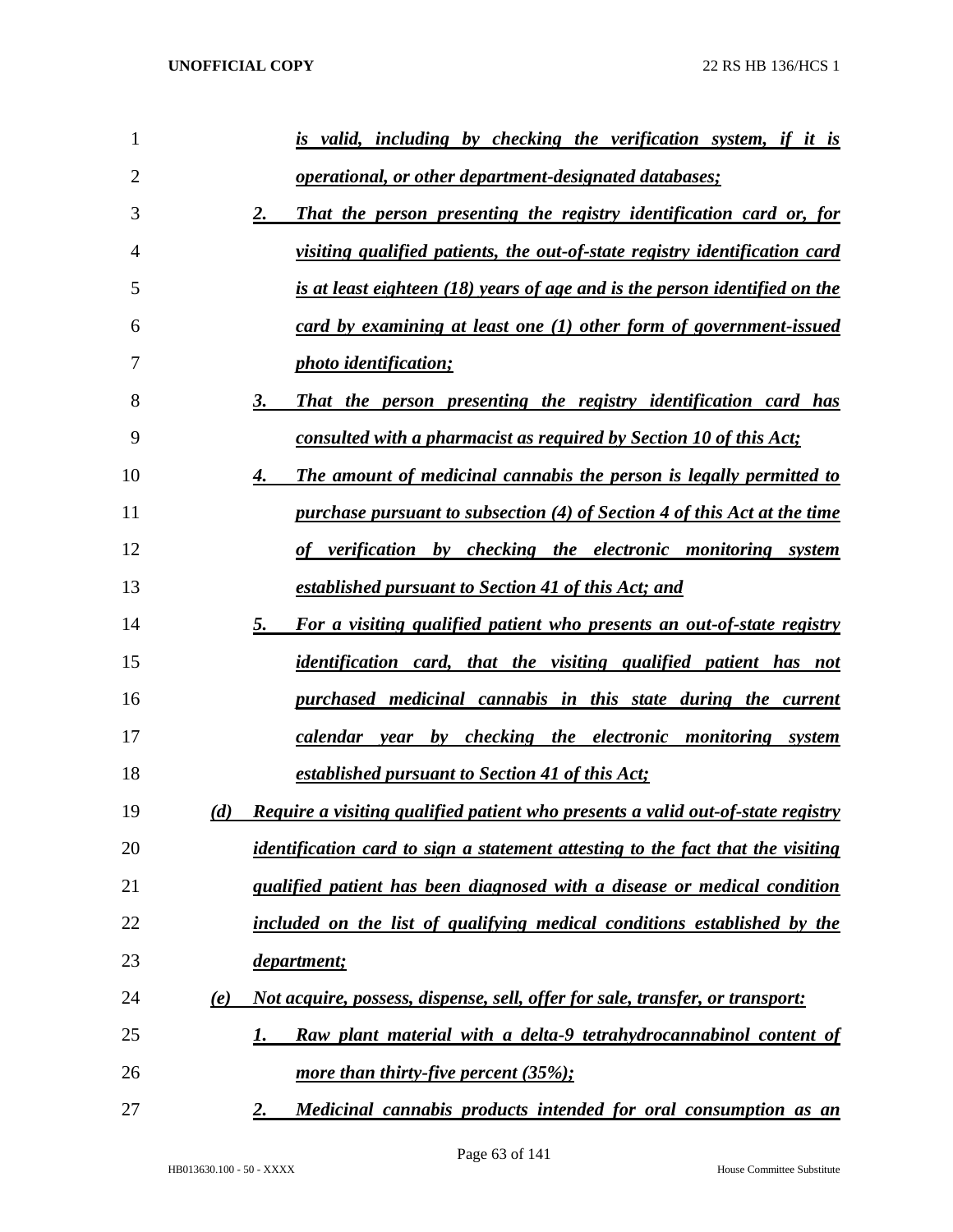| 1              | edible, oil, or tincture with more than ten (10) milligrams of delta-9                                          |
|----------------|-----------------------------------------------------------------------------------------------------------------|
| $\overline{2}$ | <b>tetrahydrocannabinol per serving;</b>                                                                        |
| 3              | <u>Any medicinal cannabis product not described in subparagraph 1. or</u><br>3.                                 |
| $\overline{4}$ | 2. of this paragraph with a delta-9 tetrahydrocannabinol content of                                             |
| 5              | more than seventy percent $(70\%);$ or                                                                          |
| 6              | Any medicinal cannabis product that contains vitamin E acetate;                                                 |
| 7              | (f)<br><u>Not acquire medicinal cannabis from any person other than a cannabis</u>                              |
| 8              | <u>business licensed under Sections 16, 17, and 18 of this Act or an agent</u>                                  |
| 9              | thereof, or a registered qualified patient or a designated caregiver as                                         |
| 10             | provided for in Section 14 of this Act;                                                                         |
| 11             | <u>Not sell or dispense medicinal cannabis products intended for consumption</u><br>$\left( \mathbf{g} \right)$ |
| 12             | by vaporizing to a cardholder who is less than twenty-one (21) years of age;                                    |
| 13             | <u>Not dispense or sell medicinal cannabis to a minor;</u><br>(h)                                               |
| 14             | <u>Not dispense or sell more medicinal cannabis to a cardholder than he or she</u><br>(i)                       |
| 15             | is legally permitted to purchase at the time of the transaction; and                                            |
| 16             | Not rent office space to a medicinal cannabis practitioner.<br>(i)                                              |
| 17             | A dispensary shall be required to establish and maintain a cannabis consultation<br>(3)                         |
| 18             | <u>agreement, as described in Section 10 of this Act and any administrative</u>                                 |
| 19             | regulation promulgated thereunder, with a pharmacist authorized by the                                          |
| 20             | <b>Kentucky Board of Pharmacy to enter into a cannabis consultation agreement</b>                               |
| 21             | with a dispensary.                                                                                              |
| 22             | A dispensary may operate a delivery service for cardholders and may deliver<br>$\left( 4\right)$<br>(a)         |
| 23             | medicinal cannabis, medicinal cannabis accessories, and educational                                             |
| 24             | material to cardholders at the address identified on the cardholder's registry                                  |
| 25             | <u>identification.</u>                                                                                          |
| 26             | All delivery services operated or offered by a dispensary shall comply with<br>(b)                              |
| 27             | administrative regulations promulgated by the department pursuant to this                                       |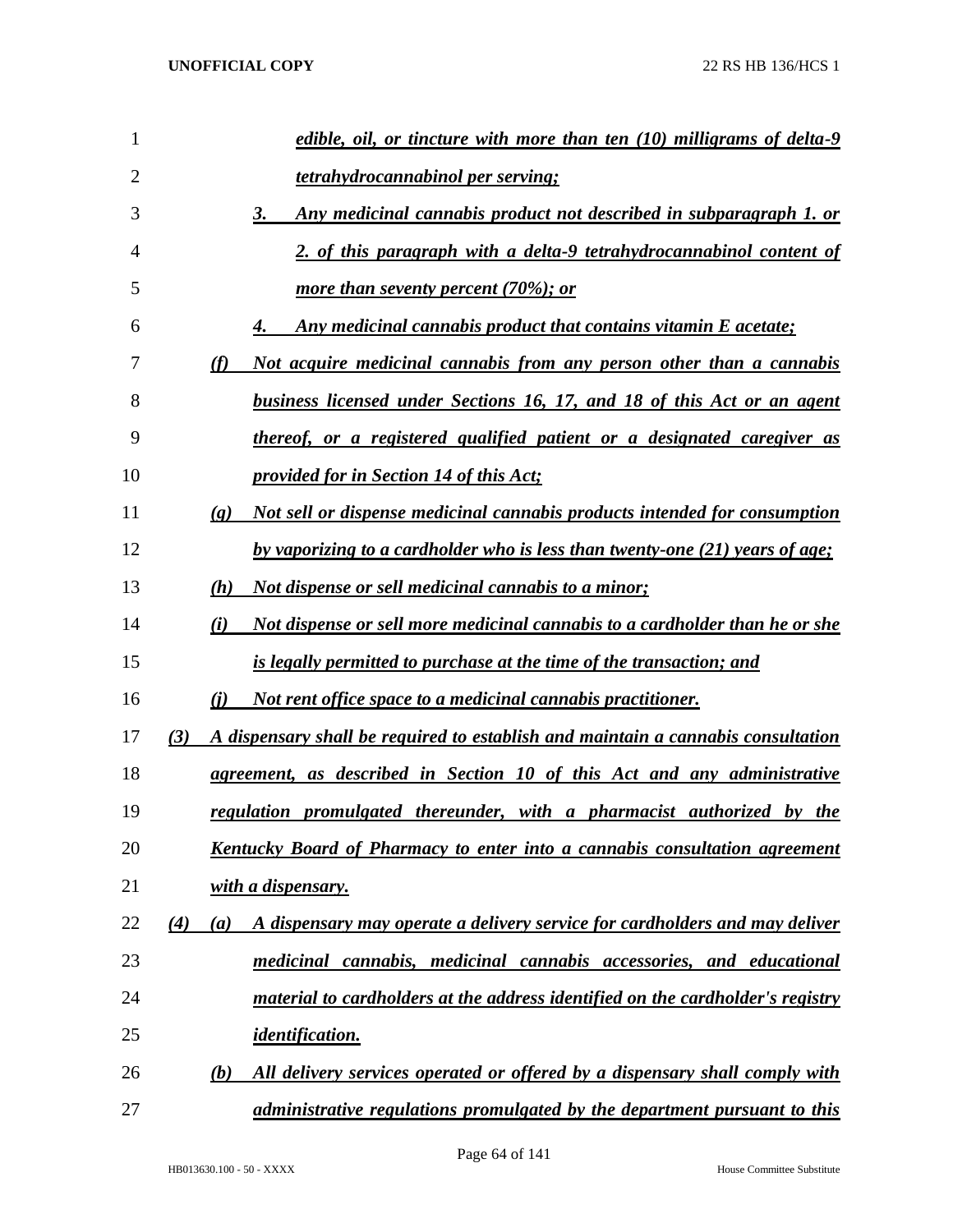| 1              | section and Section 28 of this Act.                                                                   |
|----------------|-------------------------------------------------------------------------------------------------------|
| $\overline{2}$ | If a dispensary fails to comply with subsection $(2)(c)$ of this section, the<br>(5)                  |
| 3              | department may issue the dispensary a civil fine of up to fifty thousand dollars                      |
| 4              | $($ \$50,000), except that the fine shall be one hundred thousand dollars $($ \$100,000)              |
| 5              | if the person purchasing or attempting to purchase medicinal cannabis is a                            |
| 6              | minor. All fines collected pursuant to this subsection shall be forwarded to the                      |
| 7              | medicinal cannabis trust fund established in Section 31 of this Act.                                  |
| 8              | If a dispensary or dispensary agent fails to comply with subsection $(2)(c)$ , $(d)$ , $(e)$ ,<br>(6) |
| 9              | (f), or $(g)$ of this section, the dispensary and dispensary agent are liable in a civil              |
| 10             | action for compensatory and punitive damages and reasonable attorney's fees to                        |
| 11             | any person or the representative of the estate of any person who sustains injury,                     |
| 12             | death, or loss to person or property as a result of the failure to comply. In any                     |
| 13             | action under this subsection, the court may also award any injunctive or                              |
| 14             | <i>equitable relief that the court considers appropriate.</i>                                         |
| 15             | $\rightarrow$ SECTION 23.<br>A NEW SECTION OF KRS CHAPTER 218A IS CREATED                             |
| 16             | TO READ AS FOLLOWS:                                                                                   |
| 17             | (1)<br>A processor or processor agent acting on behalf of a processor shall not be                    |
| 18             | subject to prosecution under state or local law, to search or inspection except by                    |
| 19             | the department pursuant to Section 20 of this Act, to seizure or penalty in any                       |
| 20             | manner, or be denied any right or privilege, including but not limited to civil                       |
| 21             | penalty or disciplinary action by a court or business licensing board, for acting                     |
| 22             | pursuant to Sections 1 to 30 of this Act and the department's administrative                          |
| 23             | regulations promulgated thereunder for:                                                               |
| 24             | Acquiring or purchasing raw plant material from a cultivator, processor, or<br>$\left(a\right)$       |
| 25             | <i><u><b>producer in this state;</b></u></i>                                                          |
| 26             | Possessing, processing, preparing, manufacturing, manipulating, blending,<br>(b)                      |
| 27             | <i><u><b>preparing, or packaging medicinal cannabis;</b></u></i>                                      |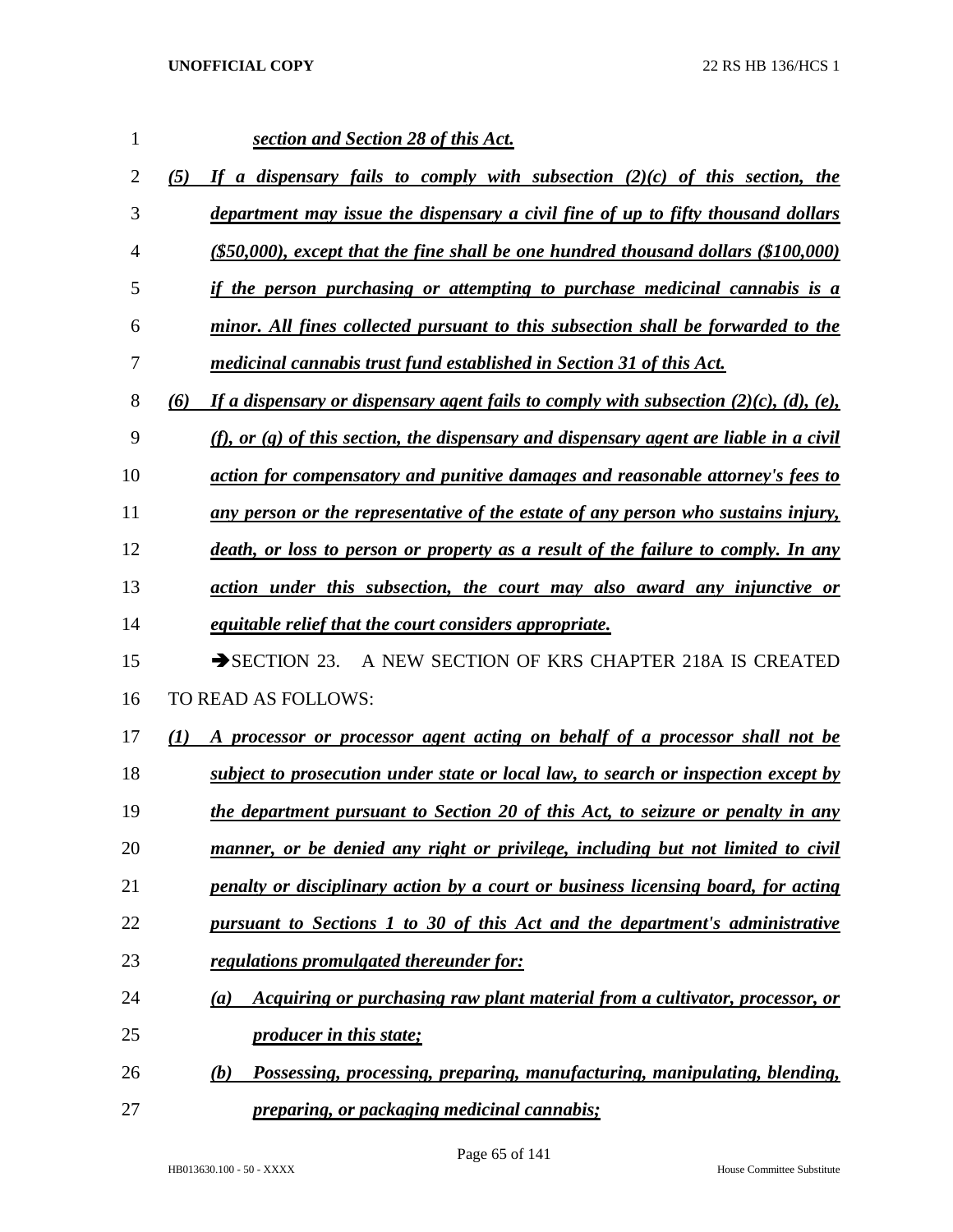| $\mathbf{1}$ | Transferring, transporting, supplying, or selling medicinal cannabis and<br>(c)                      |
|--------------|------------------------------------------------------------------------------------------------------|
| 2            | <u>related supplies to other cannabis businesses in this state; or</u>                               |
| 3            | (d)<br>Selling cannabis seeds or seedlings to similar entities that are licensed to                  |
| 4            | cultivate cannabis in this state or in any other jurisdiction.                                       |
| 5            | A processor licensed under this section shall not possess, process, produce, or<br>(2)               |
| 6            | manufacture:                                                                                         |
| 7            | Raw plant material with a delta-9 tetrahydrocannabinol content of more<br>(a)                        |
| 8            | <u>than thirty-five percent (35%);</u>                                                               |
| 9            | Medicinal cannabis products intended for oral consumption as an edible,<br>(b)                       |
| 10           | ten (10) milligrams of delta-9<br>tincture with more than<br>oil.<br>or                              |
| 11           | tetrahydrocannabinol per serving;                                                                    |
| 12           | Any medicinal cannabis product not described in paragraph (a) or (b) of<br>(c)                       |
| 13           | this subsection with a delta-9 tetrahydrocannabinol content of more than                             |
| 14           | seventy percent (70%); or                                                                            |
| 15           | (d)<br>Any medicinal cannabis product that contains vitamin E acetate.                               |
| 16           | A NEW SECTION OF KRS CHAPTER 218A IS CREATED<br>$\rightarrow$ SECTION 24.                            |
| 17           | <b>TO READ AS FOLLOWS:</b>                                                                           |
| 18           | A producer or producer agent acting on behalf of a producer shall not be subject<br>$\mathcal{L}(I)$ |
| 19           | to prosecution under state or local law, to search or inspection except by the                       |
| 20           | department pursuant to Section 20 of this Act, to seizure or penalty in any                          |
| 21           | manner, or be denied any right or privilege, including but not limited to civil                      |
| 22           | penalty or disciplinary action by a court or business licensing board, for acting                    |
| 23           | pursuant to Sections 1 to 30 of this Act and the department's administrative                         |
| 24           | regulations promulgated thereunder for:                                                              |
| 25           | <i>Acquiring, possessing, planting, cultivating, raising, harvesting, trimming,</i><br>(a)           |
| 26           | <u>or storing cannabis seeds, seedlings, plants, or raw plant material;</u>                          |
| 27           | Delivering, transporting, transferring, supplying, or selling raw plant<br>(b)                       |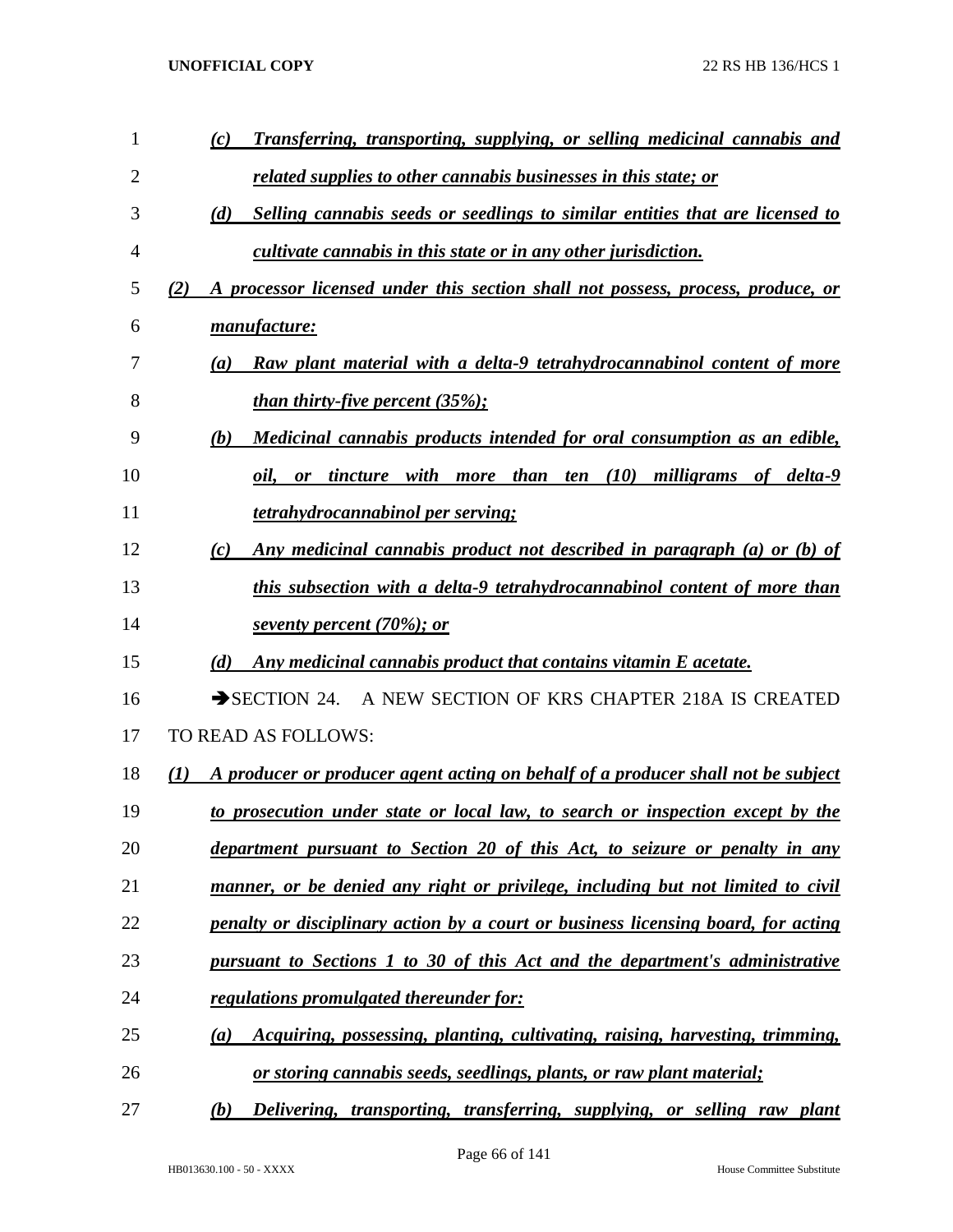| 1              | material, medicinal cannabis products, or related supplies to other licensed          |
|----------------|---------------------------------------------------------------------------------------|
| $\overline{2}$ | cannabis businesses in this state;                                                    |
| 3              | Selling cannabis seeds or seedlings to similar entities that are licensed to<br>(c)   |
| 4              | cultivate cannabis in this state or in any other jurisdiction;                        |
| 5              | Acquiring or purchasing raw plant material from a cultivator in this state;<br>(d)    |
| 6              | $\mathbf{r}$                                                                          |
| 7              | Possessing, processing, preparing, manufacturing, manipulating, blending,<br>(e)      |
| 8              | <i><u><b>preparing, or packaging medicinal cannabis;</b></u></i>                      |
| 9              | (2)<br><b>Producers and producer agents acting on behalf of a producer shall:</b>     |
| 10             | Only deliver raw plant material to a licensed processor, licensed producer,<br>(a)    |
| 11             | <i>licensed safety compliance facility, or licensed dispensary for fair market</i>    |
| 12             | <i>value</i> ;                                                                        |
| 13             | Only deliver raw plant material to a licensed dispensary, processor, or<br>(b)        |
| 14             | producer after it has been checked by a safety compliance facility agent for          |
| 15             | cannabinoid contents and contaminants in accordance with administrative               |
| 16             | regulations promulgated by the department;                                            |
| 17             | Not supply a dispensary with more than the amount of raw plant material<br>(c)        |
| 18             | reasonably required by a dispensary; and                                              |
| 19             | Be limited to an indoor cannabis growth area of fifty thousand (50,000)<br>(d)        |
| 20             | square feet.                                                                          |
| 21             | A producer licensed under this section shall not possess, process, produce, or<br>(3) |
| 22             | manufacture:                                                                          |
| 23             | Raw plant material with a delta-9 tetrahydrocannabinol content of more<br>(a)         |
| 24             | <i>than thirty-five percent <math>(35\%);</math></i>                                  |
| 25             | Medicinal cannabis products intended for oral consumption as an edible,<br>(b)        |
| 26             | tincture with more than ten (10) milligrams of delta-9<br>oil,<br>or                  |
| 27             | tetrahydrocannabinol per serving;                                                     |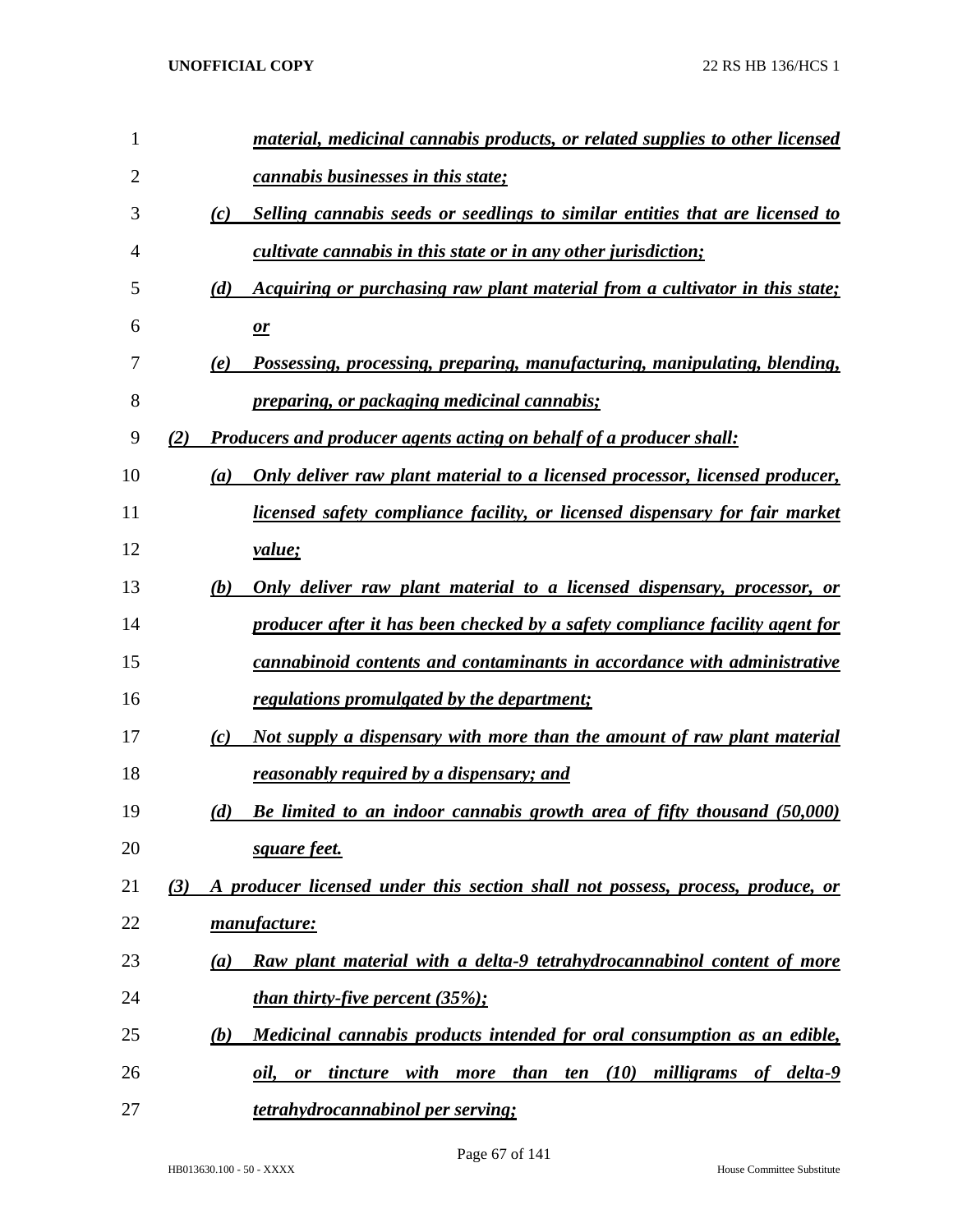| 1              | Any medicinal cannabis product not described in paragraph (a) or (b) of<br>(c)                |
|----------------|-----------------------------------------------------------------------------------------------|
| $\overline{2}$ | this subsection with a delta-9 tetrahydrocannabinol content of more than                      |
| 3              | seventy percent (70%); or                                                                     |
| 4              | Any medicinal cannabis product that contains vitamin E acetate.<br>(d)                        |
| 5              | SECTION 25. A NEW SECTION OF KRS CHAPTER 218A IS CREATED                                      |
| 6              | TO READ AS FOLLOWS:                                                                           |
| 7              | <u>A safety compliance facility or safety compliance facility agent acting on behalf of a</u> |
| 8              | safety compliance facility shall not be subject to prosecution, search except by the          |
| 9              | department pursuant to Section 20 of this Act, seizure, or penalty in any manner, or be       |
| 10             | denied any right or privilege, including but not limited to civil penalty or disciplinary     |
| 11             | action by a court or business licensing board, for acting in accordance with Sections 1       |
| 12             | to 30 of this Act and the department's administrative regulations promulgated                 |
| 13             | <i>thereunder to provide the following services:</i>                                          |
| 14             | Acquiring or possessing medicinal cannabis obtained from cardholders or<br>(I)                |
| 15             | <i>cannabis businesses in this state;</i>                                                     |
| 16             | Returning the medicinal cannabis to cardholders or cannabis businesses in this<br>(2)         |
| 17             | state;                                                                                        |
| 18             | Transporting medicinal cannabis that was produced by cannabis businesses in<br>(3)            |
| 19             | <i>this state;</i>                                                                            |
| 20             | The production or sale of approved educational materials related to the use of<br>(4)         |
| 21             | medicinal cannabis;                                                                           |
| 22             | (5)<br>The production, sale, or transportation of equipment or materials other than           |
| 23             | medicinal cannabis, including but not limited to lab equipment and packaging                  |
| 24             | materials that are used by cannabis businesses and cardholders, to cardholders or             |
| 25             | cannabis businesses licensed under this chapter;                                              |
| 26             | (6)<br>Testing of medicinal cannabis produced in this state, including testing for            |
| 27             | cannabinoid content, pesticides, mold, contamination, vitamin E acetate, and                  |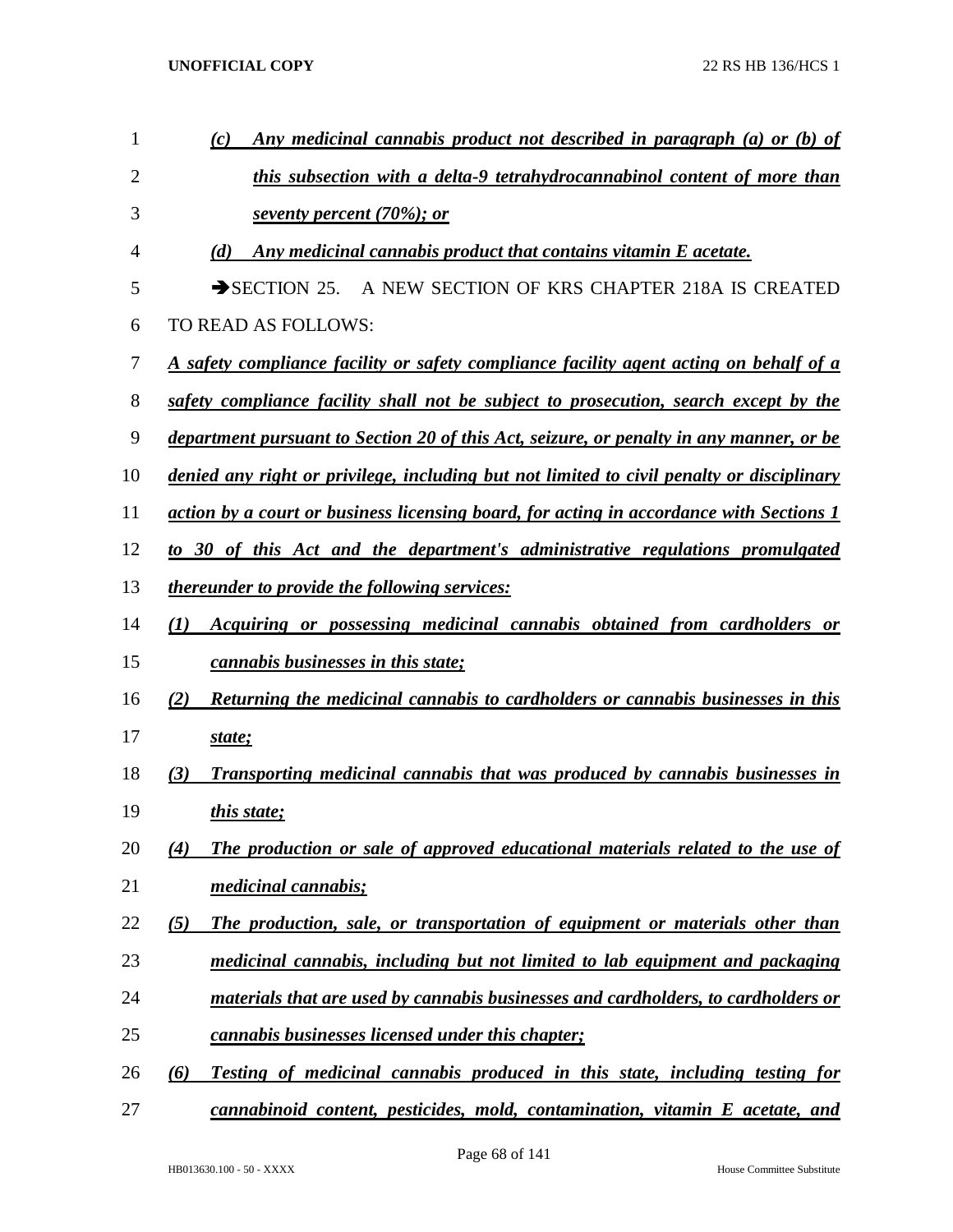| 1  | other prohibited additives;                                                                        |
|----|----------------------------------------------------------------------------------------------------|
| 2  | Training cardholders and cannabis business agents. Training may include but<br>(7)                 |
| 3  | need not be limited to:                                                                            |
| 4  | The safe and efficient cultivation, harvesting, packaging, labeling, and<br>(a)                    |
| 5  | distribution of medicinal cannabis;                                                                |
| 6  | (b)<br>Security and inventory accountability procedures; and                                       |
| 7  | Up-to-date scientific and medical research findings related to use of<br>(c)                       |
| 8  | <i>medicinal cannabis;</i>                                                                         |
| 9  | (8)<br><b>Receiving compensation for actions allowed under this section; and</b>                   |
| 10 | <b>Engaging in any non-cannabis-related business activities that are not otherwise</b><br>(9)      |
| 11 | prohibited or restricted by state law.                                                             |
| 12 | A NEW SECTION OF KRS CHAPTER 218A IS CREATED<br>$\rightarrow$ SECTION 26.                          |
| 13 | TO READ AS FOLLOWS:                                                                                |
| 14 | For the purposes of this section, "local government" means a city, county,<br>(I)                  |
| 15 | urban-county government, consolidated local government, charter<br>county                          |
| 16 | government, or unified local government.                                                           |
| 17 | (2)<br>A local government may:                                                                     |
| 18 | <b>Enact ordinances, not in conflict with Sections 1 to 30 of this Act or</b><br>(a)<br><i>I</i> . |
| 19 | with the department's administrative regulations, regulating the time,                             |
| 20 | place, and manner of cannabis business operations, except that a local                             |
| 21 | government shall not enact ordinances that impose an undue burden                                  |
| 22 | or make cannabis business operations unreasonable or impractical;                                  |
| 23 | <u>and</u>                                                                                         |
| 24 | <b>Enact an ordinance to assess a local fee on cannabis businesses</b><br>2.                       |
| 25 | <u>operating within the jurisdiction of the local government to</u>                                |
| 26 | <u>compensate the local government for any additional public safety</u>                            |
| 27 | impact caused by the operation of cannabis businesses within the                                   |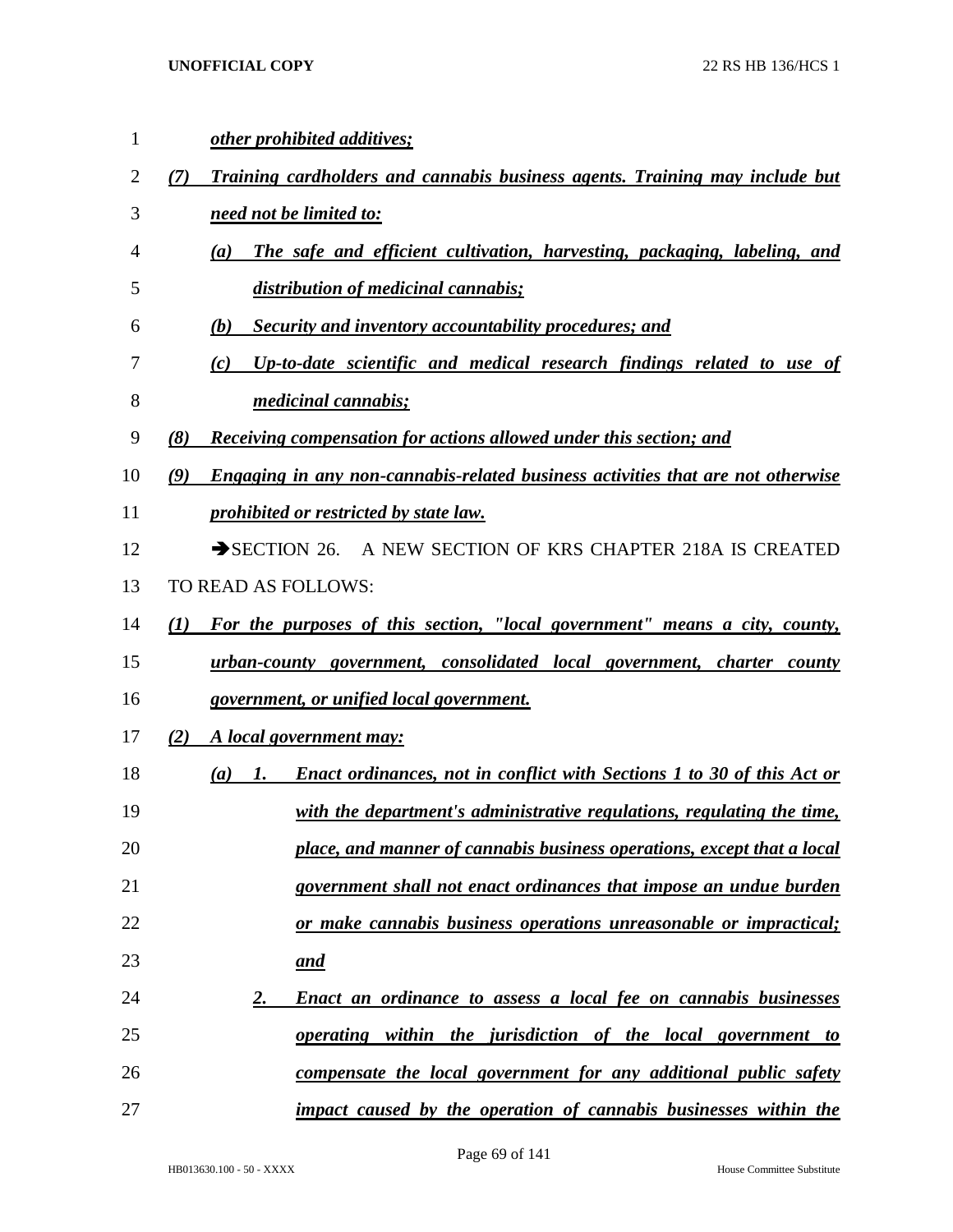| 1  |     | <i>jurisdiction of the local government. Any fee established pursuant to</i>          |
|----|-----|---------------------------------------------------------------------------------------|
| 2  |     | this paragraph shall not exceed the additional public safety impact                   |
| 3  |     | caused by the operation of cannabis businesses within the jurisdiction                |
| 4  |     | of the local government;                                                              |
| 5  |     | Prohibit all cannabis business operations within its territory through the<br>(b)     |
| 6  |     | passage of an ordinance; or                                                           |
| 7  |     | <b>Enact resolutions directing that the question of prohibiting cannabis</b><br>(c)   |
| 8  |     | businesses from operating within its territory be submitted to the voters of          |
| 9  |     | its territory at the next regular election pursuant to subsection (4) of this         |
| 10 |     | section.                                                                              |
| 11 | (3) | If a county, consolidated local government, charter county government, or             |
| 12 |     | <u>unified local government prohibits all cannabis business operations, the</u>       |
| 13 |     | legislative body of a city located within the county, consolidated local              |
| 14 |     | government, charter county government, or unified local government may:               |
| 15 |     | Approve cannabis business operations within the limits of the city through<br>(a)     |
| 16 |     | the passage of an ordinance; or                                                       |
| 17 |     | <b>Enact resolutions directing that the question of allowing cannabis</b><br>(b)      |
| 18 |     | <u>businesses to operate within the limits of the city be submitted to the voters</u> |
| 19 |     | who are eligible to vote in that city's elections at the next regular election        |
| 20 |     | pursuant to subsection (4) of this section.                                           |
| 21 | (4) | If, not later than the second Tuesday in August preceding the day established for     |
| 22 |     | a regular election, the county clerk has received a local government resolution       |
| 23 |     | pursuant to subsection (2) or (3) of this section, the county clerk shall have        |
| 24 |     | prepared to place before the voters of the affected territory at the next regular     |
| 25 |     | election the question, which shall be "Are you in favor of the sale of medicinal      |
| 26 |     | cannabis at a licensed dispensary and the operation of other cannabis businesses      |
| 27 |     | in (affected territory)? YesNo". The county clerk shall cause to be published         |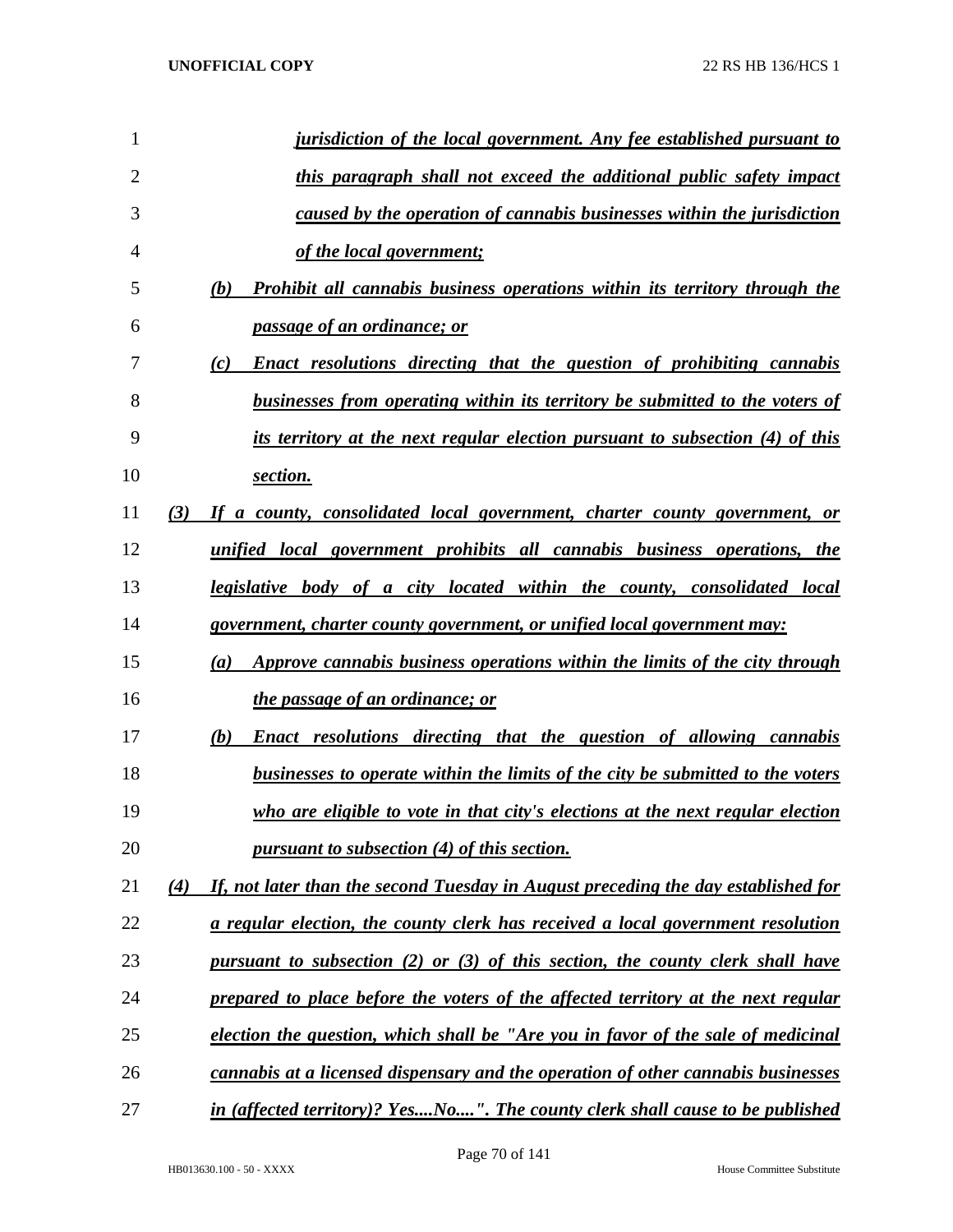| 1              |     | in accordance with KRS Chapter 424, at the same time as the remaining voter         |
|----------------|-----|-------------------------------------------------------------------------------------|
| $\overline{2}$ |     | information, the full text of the proposal. The county clerk shall cause to be      |
| 3              |     | posted in each polling place one $(1)$ copy of the full text of the proposal.       |
| 4              | (5) | If the question submitted to the voters fails to pass, three (3) years shall<br>(a) |
| 5              |     | elapse before the question of medicinal cannabis sales and cannabis                 |
| 6              |     | business operations may be included on a regular election ballot for the            |
| 7              |     | affected territory.                                                                 |
| 8              |     | If the question submitted to the voters passes, medicinal cannabis sales and<br>(b) |
| 9              |     | cannabis business operations may be conducted in the affected territory,            |
| 10             |     | notwithstanding any local government ordinances which prohibit all                  |
| 11             |     | cannabis business operations within its territory.                                  |
| 12             | (6) | In circumstances where a county, consolidated local government, charter county      |
| 13             |     | government, or unified local government prohibits cannabis business operations      |
| 14             |     | but a city within that county, consolidated local government, charter county        |
| 15             |     | government, or unified local government approves cannabis business operations       |
| 16             |     | either through the adoption of an ordinance or following the affirmative vote of a  |
| 17             |     | <i>public question allowing cannabis business operations, then:</i>                 |
| 18             |     | The cannabis business operations may proceed within the limits of the city;<br>(a)  |
| 19             |     | and                                                                                 |
| 20             |     | (b)<br>The county, consolidated local government, charter county government, or     |
| 21             |     | unified local government may assess an additional reasonable fee to                 |
| 22             |     | compensate for any additional public safety impact caused by the approval           |
| 23             |     | of cannabis business operations. Any additional fees collected pursuant to          |
| 24             |     | this subsection shall not exceed the additional public safety impact caused         |
| 25             |     | by the approval of cannabis business operations.                                    |
| 26             | (7) | In circumstances where both a city and the county, consolidated local               |
| 27             |     | government, charter county government, or unified local government in which         |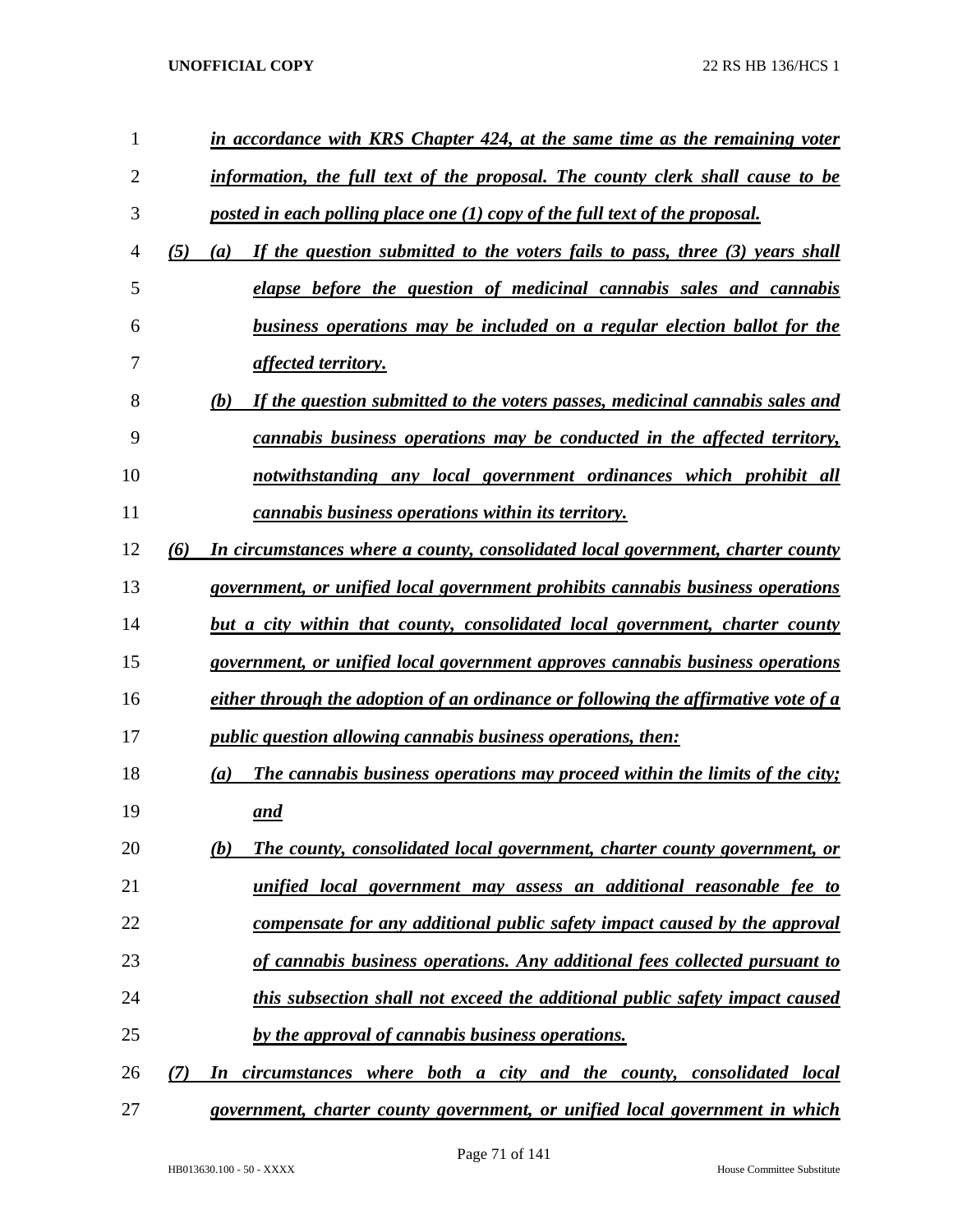| 1              |     | the city is located have assessed a local fee on cannabis businesses pursuant to          |
|----------------|-----|-------------------------------------------------------------------------------------------|
| $\overline{2}$ |     | subsection $(2)$ of this section, a cannabis business shall be allowed to credit any      |
| 3              |     | fee paid to the city against fees owed to the county, consolidated local                  |
| 4              |     | government, charter county government, or unified local government.                       |
| 5              | (8) | The provisions of general election law shall apply to public questions submitted to       |
| 6              |     | voters under this section.                                                                |
| 7              |     | A NEW SECTION OF KRS CHAPTER 218A IS CREATED<br>$\rightarrow$ SECTION 27.                 |
| 8              |     | TO READ AS FOLLOWS:                                                                       |
| 9              | (I) | The department shall maintain a confidential list of the persons to whom the              |
| 10             |     | department has issued registry identification cards and their addresses, telephone        |
| 11             |     | numbers, and registry identification numbers.                                             |
| 12             | (2) | The department shall, only at a cardholder's request, confirm his or her status as        |
| 13             |     | a registered qualified patient, visiting qualified patient, or designated caregiver to    |
| 14             |     | a third party, such as a landlord, employer, school, medical professional, or             |
| 15             |     | court.                                                                                    |
| 16             | (3) | <b>The following information received and records kept pursuant Sections 1 to 30 of</b>   |
| 17             |     | this Act and any administrative regulations promulgated thereunder shall be               |
| 18             |     | confidential and exempt from the Open Records Act, KRS 61.870 to 61.884, and              |
| 19             |     | shall not be subject to disclosure to any individual or public or private entity,         |
| 20             |     | except as necessary for authorized employees of the department to perform                 |
| 21             |     | official duties pursuant to Sections 1 to 30 of this Act:                                 |
| 22             |     | Applications and renewals, their contents, and supporting information<br>$\left(a\right)$ |
| 23             |     | submitted by qualified patients, visiting qualified patients, and designated              |
| 24             |     | caregivers in compliance with Section 11 of this Act, including information               |
| 25             |     | <u>regarding their designated caregivers and medicinal cannabis practitioners;</u>        |
| 26             |     | The individual names and other information identifying persons to whom<br>(b)             |
| 27             |     | <i>the department has issued registry identification cards;</i>                           |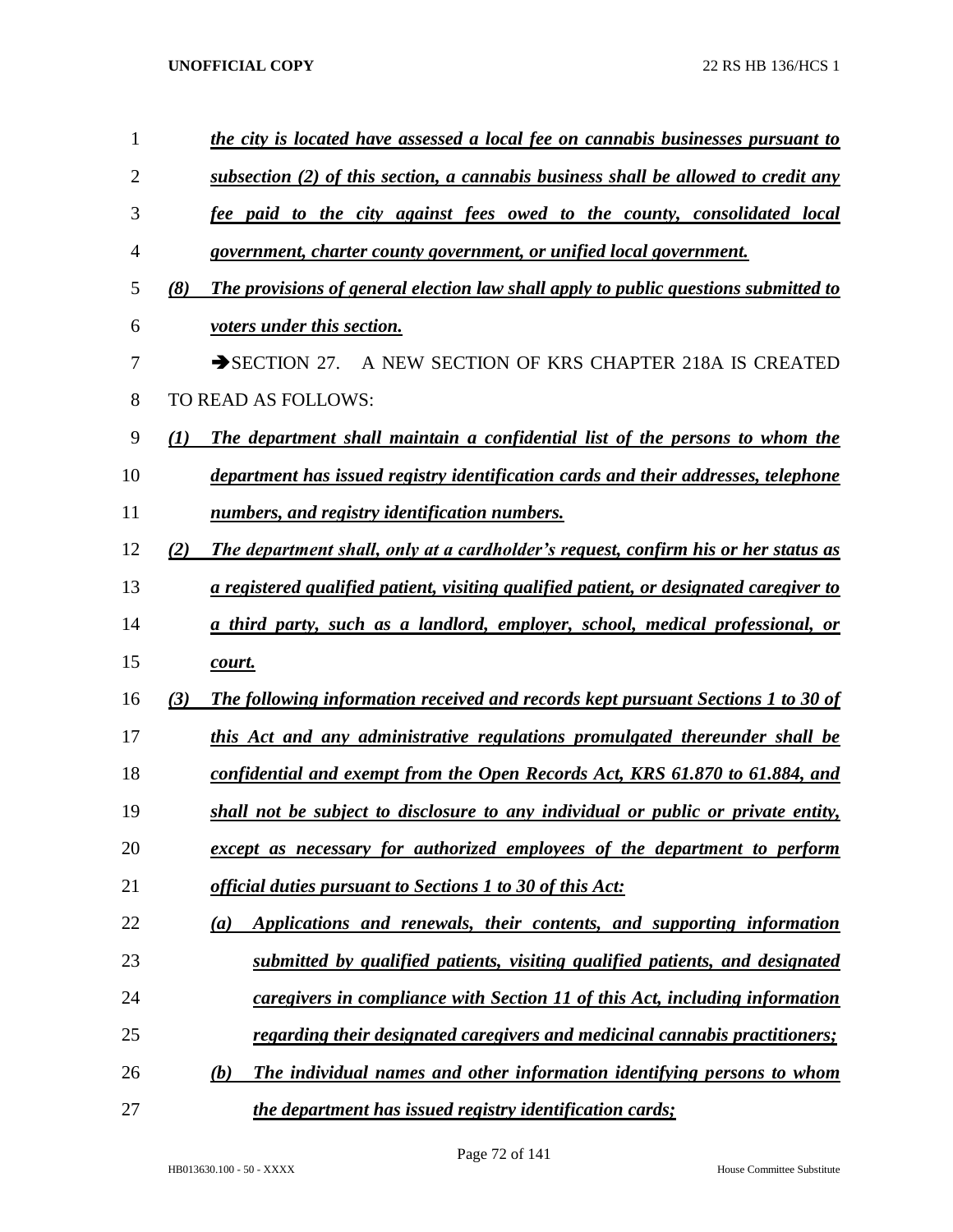| 1              | Any dispensing information required to be kept under Section 22 of this Act<br>(c)  |
|----------------|-------------------------------------------------------------------------------------|
| $\overline{2}$ | or the department's administrative regulations which shall only identify            |
| 3              | cardholders by their registry identification numbers and shall not contain          |
| 4              | names or other personal identifying information; and                                |
| 5              | Any department hard drives or other data-recording media that are no<br>(d)         |
| 6              | longer in use and that contain cardholder information. These hard drives            |
| 7              | and other media shall be destroyed after a reasonable time or after the data        |
| 8              | is otherwise stored.                                                                |
| 9              | Data subject to this section shall not be combined or linked in any manner with     |
| 10             | any other list or database maintained by the department or the Cabinet for Health   |
| 11             | and Family Services and shall not be used for any purpose not provided for in       |
| 12             | <b>Sections 1 to 30 of this Act.</b>                                                |
| 13             | (4)<br><i>Nothing in this section shall preclude:</i>                               |
| 14             | Notification by the department's employees to state or local law enforcement<br>(a) |
| 15             | about suspected falsified or fraudulent information submitted to the                |
| 16             | department or of other apparently criminal violations of Sections 1 to 30 of        |
| 17             | this Act;                                                                           |
| 18             | Notification by the department's employees to a state licensing board if the<br>(b) |
| 19             | department has reasonable suspicion to believe a medicinal cannabis                 |
| 20             | practitioner did not have a bona fide practitioner-patient relationship with a      |
| 21             | patient for whom he or she signed a written certification, that the medicinal       |
| 22             | cannabis practitioner violated the standard of care, or that the medicinal          |
| 23             | cannabis practitioner has violated any provision of Sections 1 to 30 of this        |
| 24             | <u>Act;</u>                                                                         |
| 25             | Notification by dispensary agents to the department of a suspected violation<br>(c) |
| 26             | or attempted violation of Sections 1 to 30 of this Act or the administrative        |
| 27             | regulations promulgated thereunder;                                                 |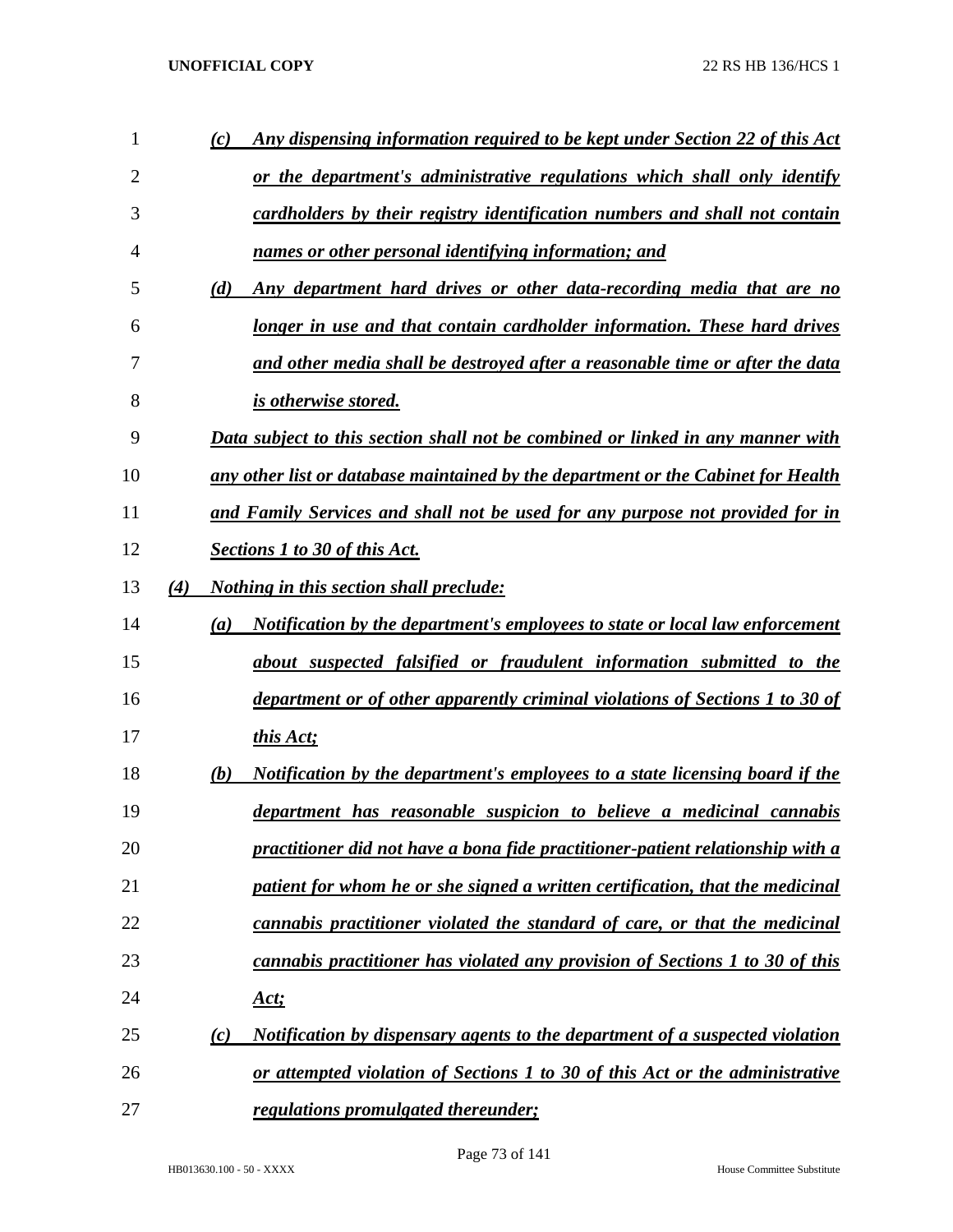| 1              | Verification by the department of registry identification cards issued<br>(d)      |
|----------------|------------------------------------------------------------------------------------|
| $\overline{2}$ | pursuant to Sections 11, 12, and 13 of this Act; and                               |
| 3              | The submission of the report required by Section 3 of this Act to the<br>(e)       |
| 4              | <b>General Assembly.</b>                                                           |
| 5              | It shall be a Class B misdemeanor for any person, including an employee or<br>(5)  |
| 6              | official of the department or another state agency or local government, to         |
| 7              | knowingly breach the confidentiality of information obtained pursuant to           |
| 8              | <b>Sections 1 to 30 of this Act.</b>                                               |
| 9              | SECTION 28. A NEW SECTION OF KRS CHAPTER 218A IS CREATED                           |
| 10             | TO READ AS FOLLOWS:                                                                |
| 11             | (I)<br>No later than January 1, 2023, the department shall:                        |
| 12             | Ensure that the electronic monitoring system established pursuant to<br>(a)        |
| 13             | Section 41 of this Act is designed to enable:                                      |
| 14             | Medicinal cannabis practitioners to record the issuance of written<br>1.           |
| 15             | <i>certifications to qualified patients, as required by Section 9 of this Act;</i> |
| 16             | 2.<br><b>Pharmacists to perform and record the completion of consultations</b>     |
| 17             | with cardholders as required under Section 10 of this Act;                         |
| 18             | The department and state licensing boards to monitor the issuance of<br>3.         |
| 19             | <i><u><b>written certifications by medicinal cannabis practitioners;</b></u></i>   |
| 20             | Department personnel, law enforcement personnel, and dispensary<br>4.              |
| 21             | agents to verify the validity of registry identification cards issued by           |
| 22             | the department by entering a registry identification number to                     |
| 23             | determine whether or not the identification number corresponds with                |
| 24             | <u>a current, valid registry identification card. The system shall only</u>        |
| 25             | disclose whether the identification card is valid and whether the                  |
| 26             | cardholder is a registered qualified patient, visiting qualified patient,          |
| 27             | or designated caregiver;                                                           |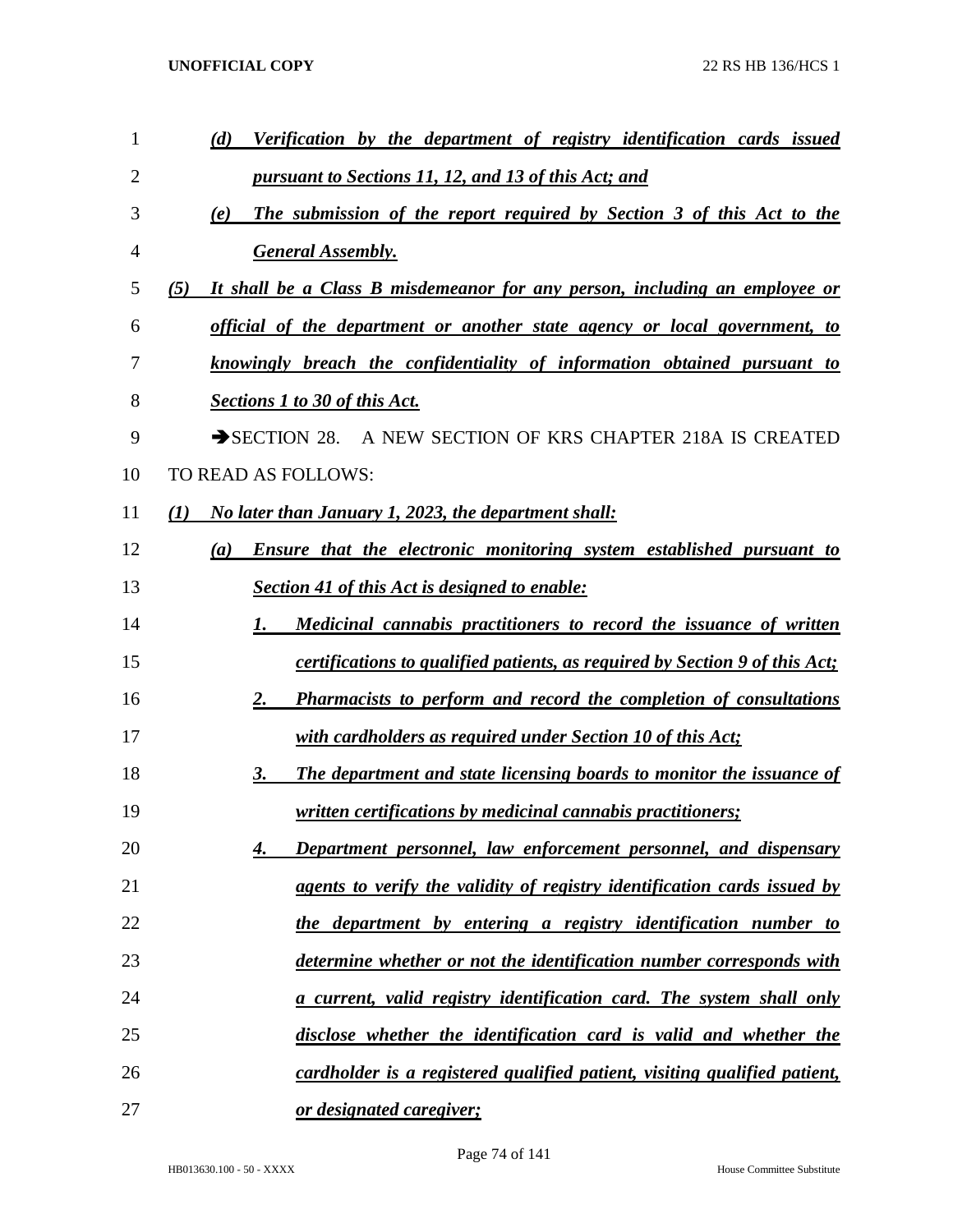| 1              | Law enforcement personnel and dispensary agents to access medicinal<br>5.          |
|----------------|------------------------------------------------------------------------------------|
| $\overline{2}$ | <i>cannabis sales data record by dispensary agents pursuant to Section</i>         |
| 3              | 22 of this Act;                                                                    |
| 4              | Dispensary agents to record the amount of medicinal cannabis that is<br>6.         |
| 5              | dispensed to a cardholder during each transaction as required by                   |
| 6              | <b>Section 22 of this Act; and</b>                                                 |
| 7              | 7.<br>The sharing of dispensing data recorded by dispensary agents                 |
| 8              | pursuant to Section 22 of this Act with all dispensaries in real time;             |
| 9              | (b)<br><b>Ensure that the electronic monitoring system established pursuant to</b> |
| 10             | Section 41 of this Act is designed to facilitate the tracking of medicinal         |
| 11             | cannabis from the point of cultivation to the point of sale to cardholders;        |
| 12             | Promulgate administrative regulations, in accordance with KRS Chapter<br>(c)       |
| 13             | 13A, to establish:                                                                 |
| 14             | A list of qualifying medical conditions for which medicinal cannabis<br>1.         |
| 15             | practitioners may provide a patient with a written certification for the           |
| 16             | use of medicinal cannabis. The list shall, at a minimum, include the               |
| 17             | following:                                                                         |
| 18             | Any type or form of cancer regardless of stage;<br>а.                              |
| 19             | <i>Chronic, severe, intractable, or debilitating pain;</i><br>b.                   |
| 20             | Epilepsy or any other intractable seizure disorder;<br>$\mathbf{c}$ .              |
| 21             | Multiple sclerosis, muscle spasms, or spasticity; and<br>$\boldsymbol{d}$ .        |
| 22             | <b>Nausea or vomiting;</b><br>e.                                                   |
| 23             | <b>Procedures for the issuance, renewal, suspension, and revocation of</b><br>2.   |
| 24             | registry identification cards, including the creation of a uniform                 |
| 25             | <i>written certification form and a uniform application form;</i>                  |
| 26             | <b>Procedures for the issuance, renewal, suspension, and revocation of</b><br>3.   |
| 27             | cannabis business licenses, including the creation of a uniform                    |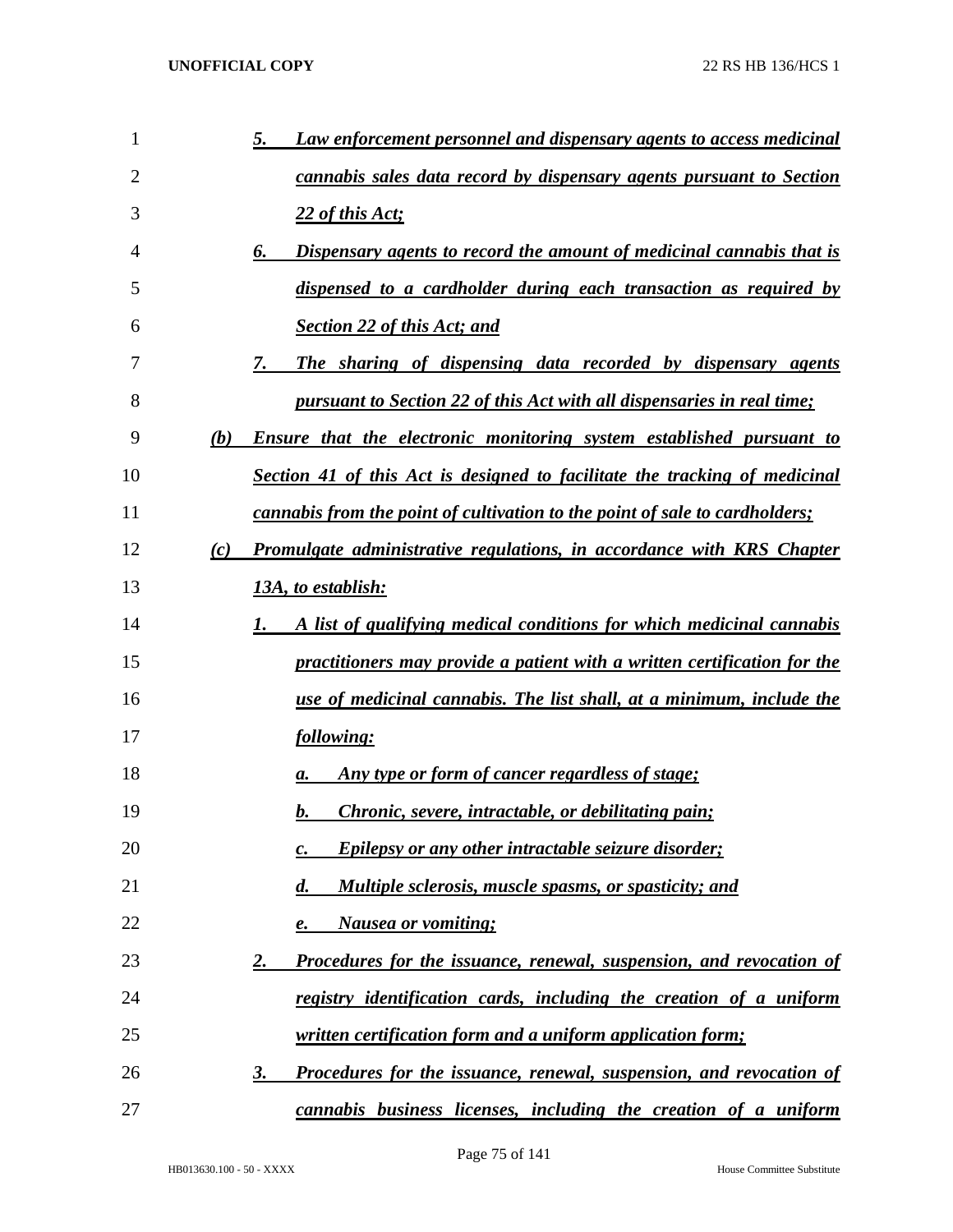| 1              | <i>licensure application form;</i>                                          |
|----------------|-----------------------------------------------------------------------------|
| $\overline{2}$ | 4.<br>A convenience fee to be assessed and collected by dispensaries for    |
| 3              | visiting qualified patients who do not possess a valid registry             |
| 4              | <i>identification card issued by the department and who purchase</i>        |
| 5              | medicinal cannabis with a valid out-of-state registry identification        |
| 6              | card. The convenience fee established pursuant to this subparagraph         |
| 7              | shall not exceed fifteen dollars (\$15) per transaction;                    |
| 8              | 5.<br>In collaboration with the Board of Physicians and Advisors, as        |
| 9              | required by Section 3 of this Act:                                          |
| 10             | A definition of the amount of medicinal cannabis or delta-9<br>а.           |
| 11             | <i>tetrahydrocannabinol that constitutes a ten (10) day maximum</i>         |
| 12             | allowance and a thirty (30) day maximum allowance of                        |
| 13             | medicinal cannabis for registered qualified patients who are over           |
| 14             | eighteen (18) years of age;                                                 |
| 15             | b.<br>A definition of the amount of medicinal cannabis or delta-9           |
| 16             | <i>tetrahydrocannabinol that constitutes a ten (10) day maximum</i>         |
| 17             | allowance and a thirty (30) day maximum allowance of                        |
| 18             | medicinal cannabis for registered qualified patients who are                |
| 19             | <u>under eighteen (18) years of age; and</u>                                |
| 20             | The amount of raw plant material that medicinal cannabis<br>$\mathcal{C}$ . |
| 21             | products are considered to be equivalent to;                                |
| 22             | <b>Provisions governing the following matters related to cannabis</b><br>6. |
| 23             | businesses with the goal of protecting against diversion and theft,         |
| 24             | without imposing any undue burden that would make cannabis                  |
| 25             | <b>business operations unreasonable or impractical or compromising the</b>  |
| 26             | confidentiality of cardholders:                                             |
| 27             | Record keeping and inventory control requirements that facilitate<br>а.     |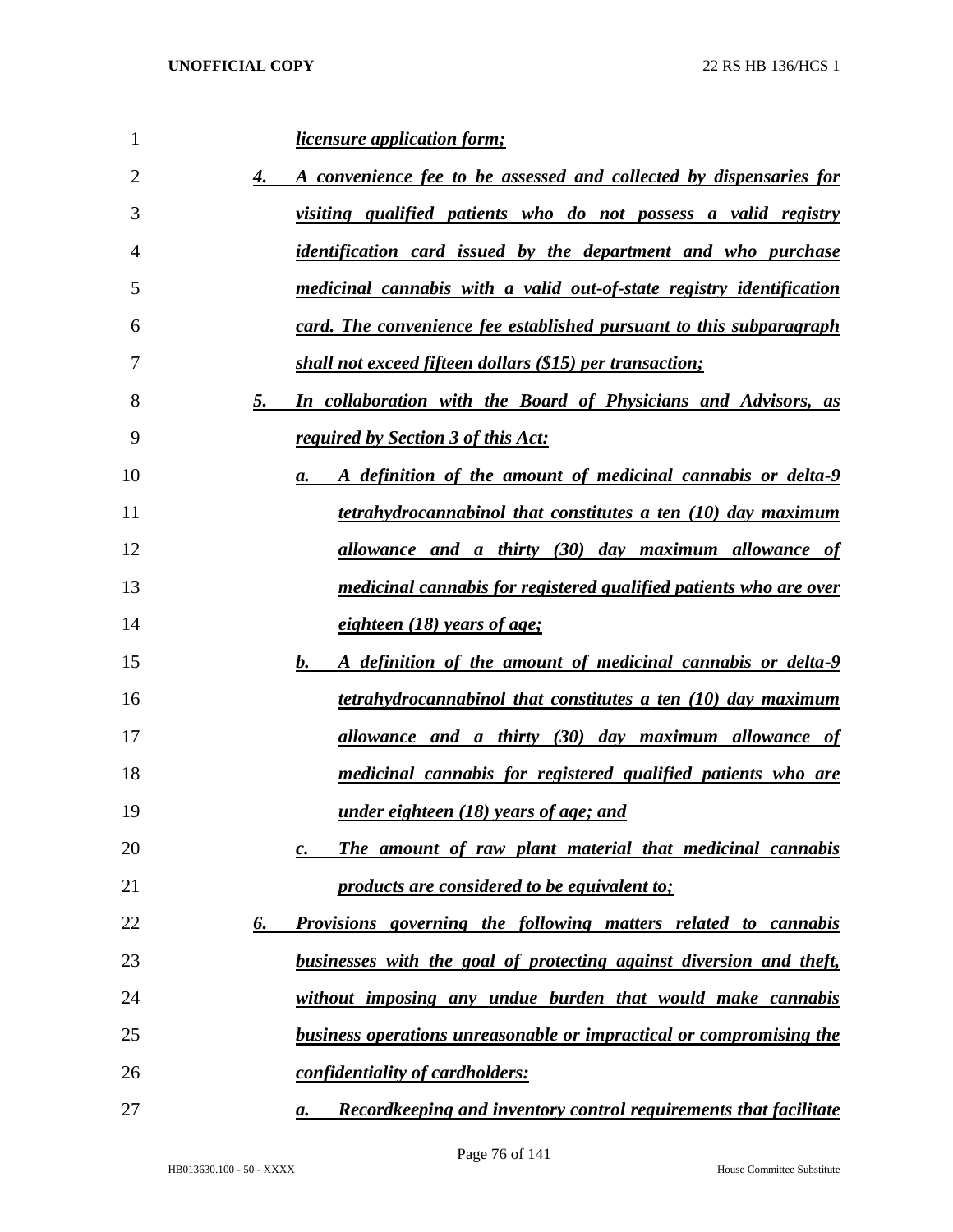| 1              | the tracking of medicinal cannabis from the point of cultivation                                                    |
|----------------|---------------------------------------------------------------------------------------------------------------------|
| $\overline{2}$ | to the point of sale to cardholders, including the use of the                                                       |
| 3              | electronic monitoring system established pursuant to Section 41                                                     |
| 4              | of this Act;                                                                                                        |
| 5              | <b>Procedures for the verification and validation of registry</b><br>$\mathbf{b}$ .                                 |
| 6              | <i>identification cards issued by the department and out-of-state</i>                                               |
| 7              | registry identification cards;                                                                                      |
| 8              | Security requirements for safety compliance facilities,<br>$\mathcal{C}$ .                                          |
| 9              | processors, producers, dispensaries, and cultivators, which shall                                                   |
| 10             | include at a minimum lighting, video security, alarm                                                                |
| 11             | <u>requirements, on-site parking, and measures to prevent loitering;</u>                                            |
| 12             | <b>Procedures for the secure transportation, including delivery</b><br>$\boldsymbol{d}$ .                           |
| 13             | services provided by dispensaries, and storage of medicinal                                                         |
| 14             | cannabis by cannabis business licensees and their employees or                                                      |
| 15             | <i>agents;</i>                                                                                                      |
| 16             | <b>Employment and training requirements for licensees and their</b><br>$\boldsymbol{\ell}$ .                        |
| 17             | agents, including requiring each licensee to create an                                                              |
| 18             | <i>identification badge for each of the licensee's agents or</i>                                                    |
| 19             | employees; and                                                                                                      |
| 20             | Restrictions on visits to licensed cultivation and processing                                                       |
| 21             | <i>facilities, including requiring the use of visitor logs;</i>                                                     |
| 22             | <b>Procedures to establish, publish, and annually update a list of varieties</b><br>7.                              |
| 23             | <i>cannabis</i><br>consist of less than<br><i>five</i><br>(5%)<br><i>that</i><br>$\boldsymbol{\theta}$ f<br>percent |
| 24             | tetrahydrocannabinol;                                                                                               |
| 25             | A rating system that tracks the terpene content of at least the twelve<br>8.                                        |
| 26             | (12) major terpenoids within each strain of cannabis available for                                                  |
| 27             | medicinal use within the Commonwealth;                                                                              |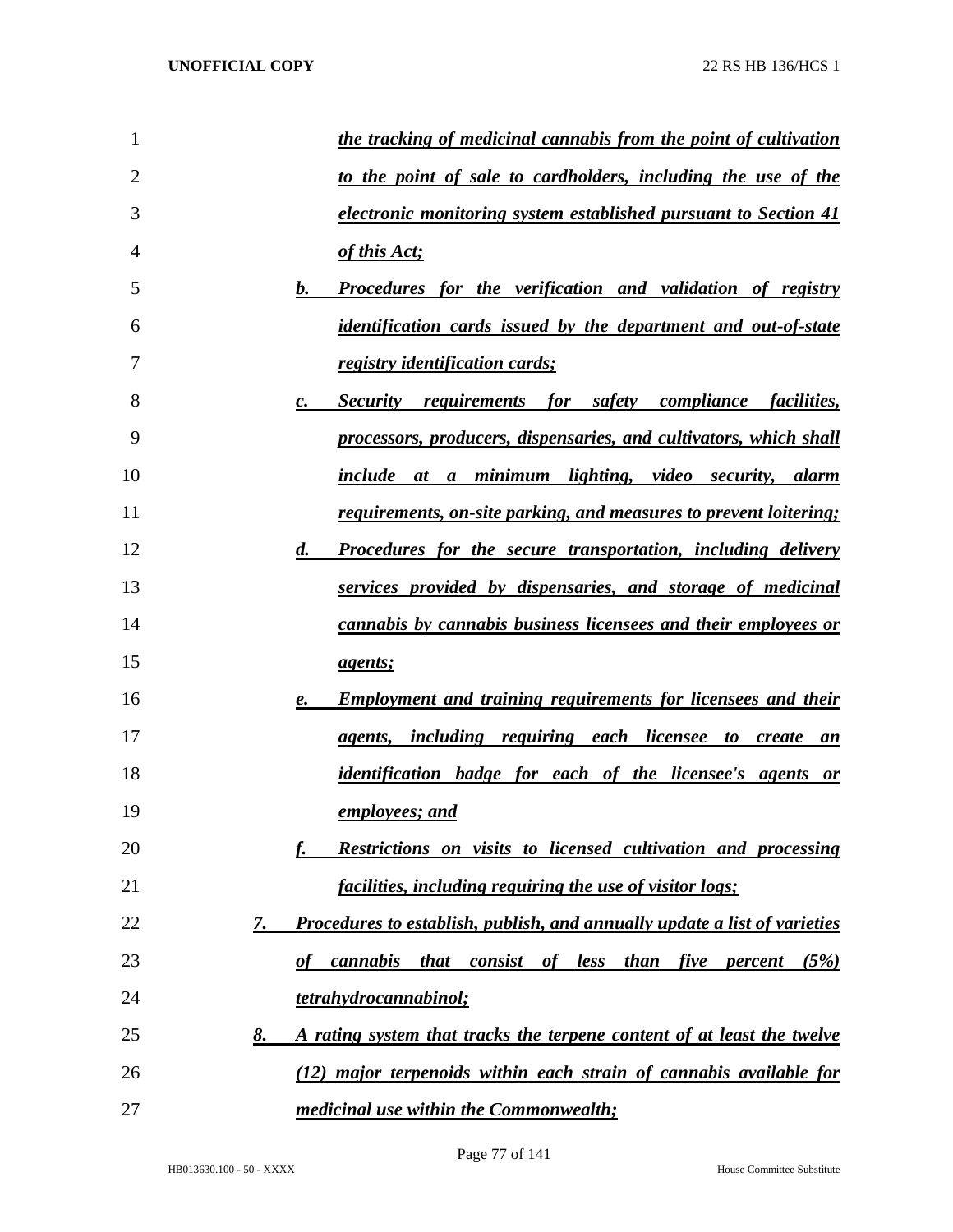| 1  | <u>9.</u><br><b>Requirements for random sample testing of medicinal cannabis to</b>      |
|----|------------------------------------------------------------------------------------------|
| 2  | <u>ensure quality control, including testing for cannabinoids, terpenoids,</u>           |
| 3  | residual solvents, pesticides, poisons, toxins, mold, mildew, insects,                   |
| 4  | <i>bacteria, and any other dangerous adulterant;</i>                                     |
| 5  | 10.<br><b>Requirements for licensed cultivators, producers, and processors to</b>        |
| 6  | contract with an independent safety compliance facility to test the                      |
| 7  | medicinal cannabis before it is sold at a dispensary. The department                     |
| 8  | <u>may approve the safety compliance facility chosen by a cultivator,</u>                |
| 9  | producer, or processor and require that the safety compliance facility                   |
| 10 | report test results for a designated quantity of medicinal cannabis to                   |
| 11 | <i>the cultivator, producer, or processor and department;</i>                            |
| 12 | 11.<br>Standards for the operation of safety compliance facilities which may             |
| 13 | <i>include:</i>                                                                          |
| 14 | <b>Requirements for equipment;</b><br>а.                                                 |
| 15 | b.<br><b>Personnel qualifications; and</b>                                               |
| 16 | <b>Requiring facilities to be accredited by a relevant certifying</b><br>$\mathcal{C}$ . |
| 17 | entity;                                                                                  |
| 18 | 12.<br>Standards for the packaging and labeling of medicinal cannabis sold               |
| 19 | <u>or distributed by cannabis businesses which shall comply with 15</u>                  |
| 20 | U.S.C. sec. 1471 to 1476 and shall include:                                              |
| 21 | Packaging that requires at least a two (2) step process of initial<br>а.                 |
| 22 | <i>opening</i> ;                                                                         |
| 23 | A warning label which may include the length of time it typically<br>b.                  |
| 24 | takes for the product to take effect, how long the effects of the                        |
| 25 | product typically last, and any other information deemed                                 |
| 26 | <i>appropriate or necessary by the department;</i>                                       |
| 27 | The amount of medicinal cannabis the product is considered the<br>$\mathbf{c}$ .         |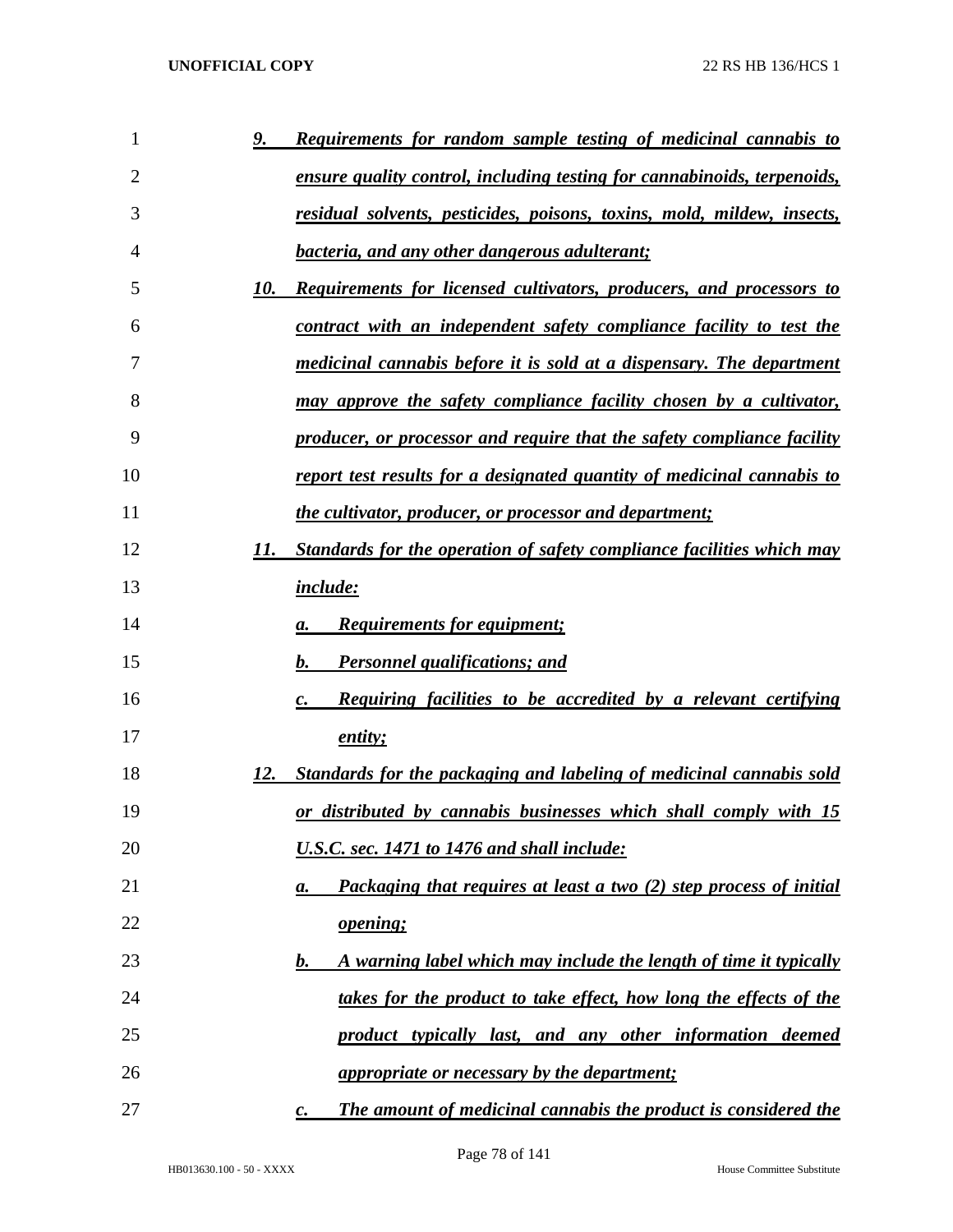| 1              | <i>equivalent to;</i>                                                                   |
|----------------|-----------------------------------------------------------------------------------------|
| $\overline{2}$ | $\boldsymbol{d}$ .<br>Disclosing ingredients, possible allergens, and certain bioactive |
| 3              | components, including cannabinoids and terpenoids,<br>as                                |
| 4              | <i>determined by the department;</i>                                                    |
| 5              | A nutritional fact panel;<br>e.                                                         |
| 6              | Opaque, child-resistant packaging;                                                      |
| 7              | A requirement that all raw plant material packaged or sold in<br>g.                     |
| 8              | this state be marked or labeled as "NOT INTENDED FOR                                    |
| 9              | <b>CONSUMPTION BY SMOKING";</b>                                                         |
| 10             | h.<br>A requirement that medicinal cannabis products be clearly                         |
| 11             | marked with an identifiable and standardized symbol indicating                          |
| 12             | <i>that the product contains cannabis;</i>                                              |
| 13             | A requirement that all medicinal cannabis product packaging<br>i.                       |
| 14             | include an expiration date; and                                                         |
| 15             | A requirement that medicinal cannabis products and their                                |
| 16             | packaging not be visually reminiscent of major brands of edible                         |
| 17             | noncannabis products or otherwise present an attractive                                 |
| 18             | nuisance to minors;                                                                     |
| 19             | Health and safety requirements for the processing of medicinal<br>13.                   |
| 20             | cannabis and the indoor cultivation of medicinal cannabis by                            |
| 21             | <u>licensees;</u>                                                                       |
| 22             | <b>Restrictions on:</b><br>14.                                                          |
| 23             | Additives to medicinal cannabis that are toxic, including vitamin<br>а.                 |
| 24             | <b>E</b> acetate, or increase the likelihood of addiction; and                          |
| 25             | Pesticides, fertilizers, and herbicides used during medicinal<br>$\mathbf{b}$ .         |
| 26             | cannabis cultivation which pose a threat to human health and                            |
| 27             | safety;                                                                                 |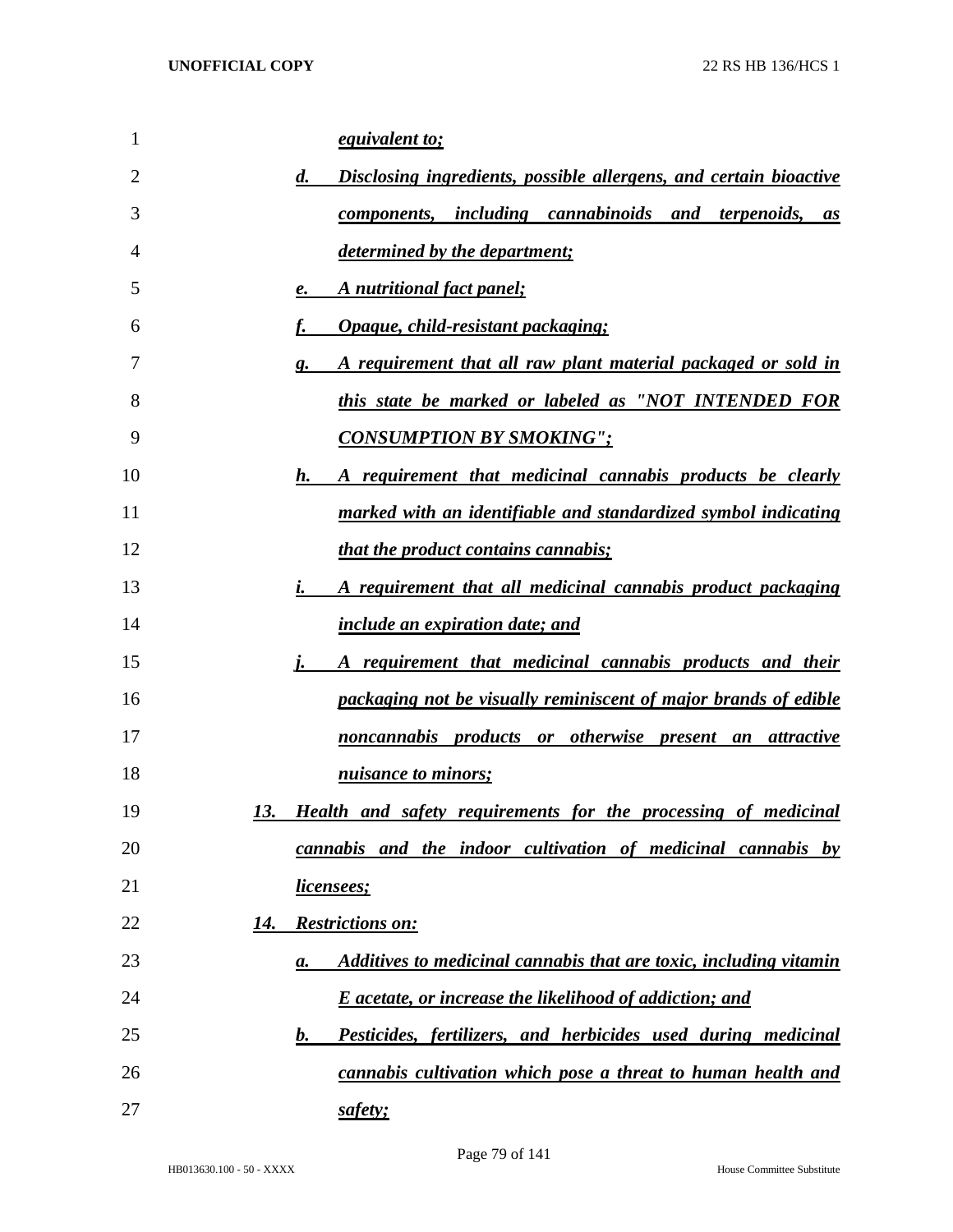| $\mathbf{1}$   | 15.<br>Standards for the safe processing of medicinal cannabis products        |
|----------------|--------------------------------------------------------------------------------|
| $\overline{2}$ | created by extracting or concentrating compounds from raw plant                |
| 3              | <u>material;</u>                                                               |
| 4              | 16.<br>Standards for determining the amount of unprocessed raw plant           |
| 5              | material that medicinal cannabis products are considered the                   |
| 6              | <i>equivalent to;</i>                                                          |
| 7              | 17.<br><u>Restrictions on advertising, marketing, and signage in regard to</u> |
| 8              | <i>operations or establishments owned by licensees necessary to prevent</i>    |
| 9              | <i>the targeting of minors;</i>                                                |
| 10             | 18.<br>The requirement that evidence-based educational materials regarding     |
| 11             | dosage and impairment be disseminated to cardholders who purchase              |
| 12             | <i>medicinal cannabis products;</i>                                            |
| 13             | 19.<br>Policies governing insurance requirements<br>for cultivators,           |
| 14             | dispensaries, processors, producers, and safety compliance facilities;         |
| 15             | 20.<br><b>The process by which the Board of Physicians and Advisors will</b>   |
| 16             | <u>recommend to the department the inclusion of additional diseases and</u>    |
| 17             | <u>medical conditions on the approved list of qualifying medical</u>           |
| 18             | conditions for which a medicinal cannabis practitioner may provide a           |
| 19             | patient with a written certification for the use of medicinal cannabis,        |
| 20             | including the process by which an individual may petition the board to         |
| 21             | recommend the inclusion of a disease or medical condition; and                 |
| 22             | A form to be signed by visiting qualified patients who use a valid out-<br>21. |
| 23             | of-state registry identification card to purchase medicinal cannabis in        |
| 24             | this state that indicates that the visiting qualified patient has been         |
| 25             | diagnosed with a disease or medical condition that is included on the          |
| 26             | list of qualifying medical conditions established by the department;           |
| 27             | and                                                                            |

Page 80 of 141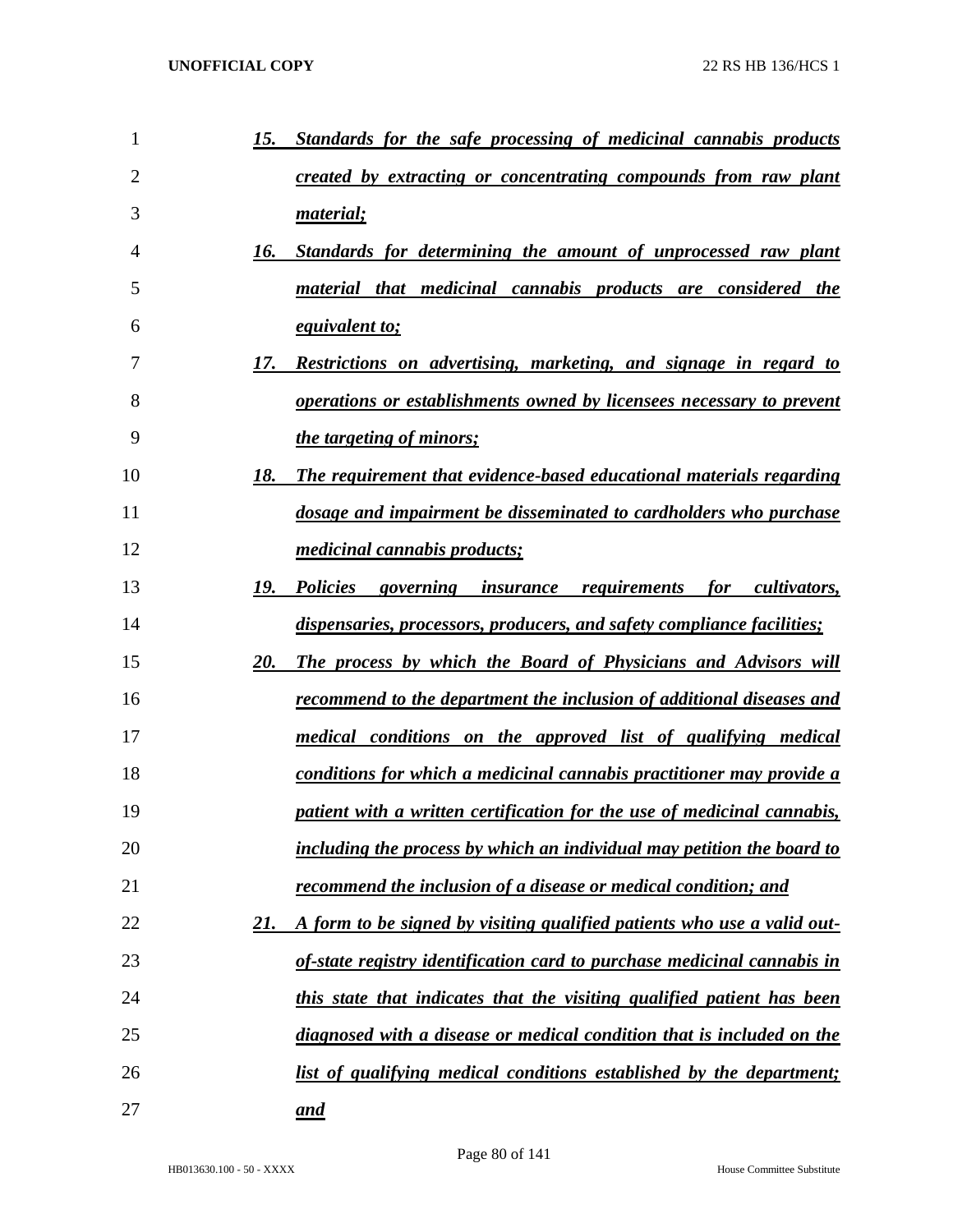| 1              | Standards, procedures, or restrictions that the department deems<br>22.                 |
|----------------|-----------------------------------------------------------------------------------------|
| $\overline{2}$ | necessary to ensure the efficient, transparent, and safe operation of                   |
| 3              | the medicinal cannabis program, including procedures for the                            |
| 4              | submission<br>complaints<br>from individual citizens<br>of<br>of the                    |
| 5              | <b>Commonwealth regarding potential or suspected violations of Sections</b>             |
| 6              | 1 to 30 of this Act or any administrative regulation promulgated                        |
| 7              | <i>thereunder by a licensed cannabis business.</i>                                      |
| 8              | When promulgating administrative regulations under Sections 1 to 30 of this Act,<br>(2) |
| 9              | the department:                                                                         |
| 10             | Shall consider standards, procedures, and restrictions that have been found<br>(a)      |
| 11             | to be best practices relative to the use and regulation of medicinal cannabis;          |
| 12             | and                                                                                     |
| 13             | (b)<br>Shall not promulgate any administrative regulation that would impose an          |
| 14             | undue burden or make cannabis business operations unreasonable or                       |
| 15             | <i>impractical.</i>                                                                     |
| 16             | No later than July 1, 2023, the department shall:<br>(3)                                |
| 17             | In collaboration with the Board of Physicians and Advisors established in<br>(a)        |
| 18             | Section 3 of this Act, develop medicinal cannabis dosing guidelines to be               |
| 19             | used by medicinal cannabis practitioners when providing patients with                   |
| 20             | cannabis dosing recommendations.<br><b>Guidelines</b><br>medicinal<br>developed         |
| 21             | <u>pursuant to this paragraph shall be:</u>                                             |
| 22             | <b>Regularly updated as additional scientific information on the use of</b><br>1.       |
| 23             | <i>medicinal cannabis become available;</i>                                             |
| 24             | Made publicly available on the department's Web site; and<br>2.                         |
| 25             | Distributed to all medicinal cannabis practitioners who are authorized<br>3.            |
| 26             | to provide written certifications for the use of medicinal cannabis; and                |
| 27             | Develop and implement a biennial accreditation process, including minimal<br>(b)        |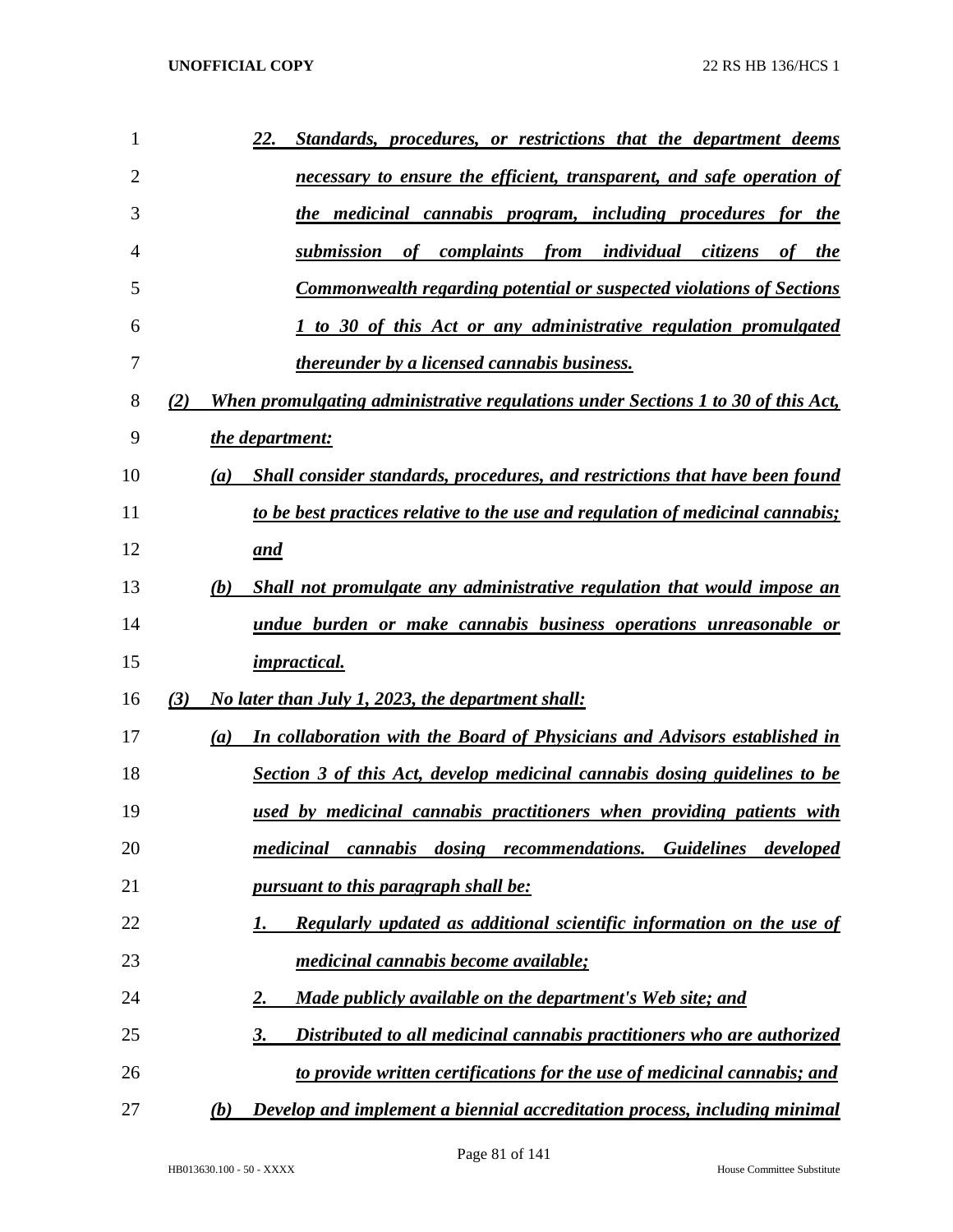| $\mathbf{1}$   | performance standards, based on evolving continuous quality improvement               |
|----------------|---------------------------------------------------------------------------------------|
| $\mathbf{2}$   | metrics to ensure best-practice standards. Pursuant to Section 16 of this             |
| 3              | Act, the renewal of cannabis business licenses shall be contingent upon               |
| $\overline{4}$ | successfully achievement of minimal performance standards established by              |
| 5              | the department.                                                                       |
| 6              | If a need for additional cannabis cultivation in this state is demonstrated by<br>(4) |
| $\overline{7}$ | cannabis businesses or the department's own analysis, the department may,             |
| 8              | through the promulgation of administrative regulations, increase the cultivation      |
| 9              | area square footage limits for either cultivators or producers, or both by up to      |
| 10             | three (3) times the limits established in Sections 21 and 24 of this Act. Any         |
| 11             | increase in the cultivation square footage limits adopted by the department           |
| 12             | pursuant to this section shall not result in an increase in the licensure application |
| 13             | <u>or renewal fees established in Section 16 of this Act.</u>                         |
| 14             | (5)<br>The department shall not restrict or limit methods of delivery, use, or        |
| 15             | <u>consumption of medicinal cannabis or the types of products that may be</u>         |
| 16             | acquired, produced, processed, possessed, sold, or distributed by a cannabis          |
| 17             |                                                                                       |
|                | <b>business except as provided in:</b>                                                |
| 18             | Subsection $(1)(g)$ of Section 6 of this Act;<br>(a)                                  |
| 19             | Subsection $(2)(b)$ of Section 19 of this Act;<br>(b)                                 |
| 20             | Subsection $(2)(e)$ of Section 22 of this Act;<br>(c)                                 |
| 21             | <b>Subsection (2) of Section 23 of this Act;</b><br>(d)                               |
| 22             | <b>Subsection (3) of Section 24 of this Act; and</b><br>(e)                           |
| 23             | Subsection $(1)(c)9$ , 12, 14, and 15, of this section.<br>(f)                        |
| 24             | $\rightarrow$ SECTION 29.<br>A NEW SECTION OF KRS CHAPTER 218A IS CREATED             |
| 25             | TO READ AS FOLLOWS:                                                                   |
| 26             | Nothing in Sections 1 to 30 of this Act shall require a government medical assistance |

*program, private health insurer or workers' compensation carrier, or self-funded*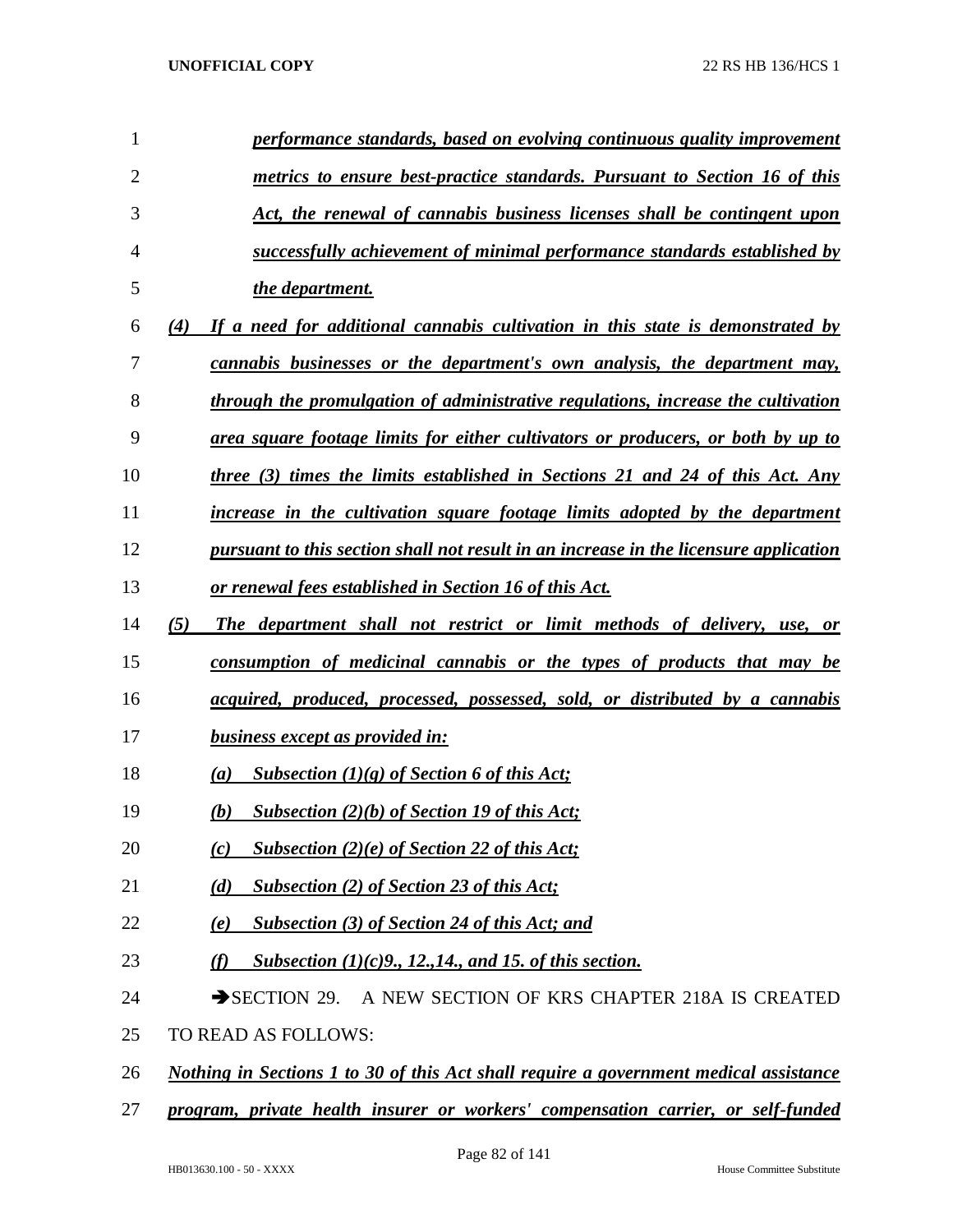| 1  | employer providing workers' compensation benefits to reimburse a person for costs           |
|----|---------------------------------------------------------------------------------------------|
| 2  | associated with the use of medicinal cannabis.                                              |
| 3  | A NEW SECTION OF KRS CHAPTER 218A IS CREATED<br>$\rightarrow$ SECTION 30.                   |
| 4  | TO READ AS FOLLOWS:                                                                         |
| 5  | <b>The provisions of KRS 138.870 to 138.889 shall not apply to any individual or entity</b> |
| 6  | <u>for:</u>                                                                                 |
| 7  | Any amount of medicinal cannabis that is necessary or reasonably necessary for<br>(I)       |
| 8  | use of a license or registry identification card issued pursuant to Sections 1 to 30        |
| 9  | of this Act; or                                                                             |
| 10 | Any use of medicinal cannabis that complies with Sections 1 to 30 of this Act and<br>(2)    |
| 11 | any administrative regulations promulgated thereunder.                                      |
| 12 | $\rightarrow$ SECTION 31.<br>A NEW SECTION OF KRS CHAPTER 218A IS CREATED                   |
| 13 | TO READ AS FOLLOWS:                                                                         |
| 14 | The medicinal cannabis trust fund is hereby created within the State Treasury.<br>(I)       |
| 15 | The fund shall consist of funds collected from registration fees, licensing fees,           |
| 16 | fines, and penalties established pursuant to Sections 1 to 30 of this Act, excluding        |
| 17 | Section 27 of this Act, and any administrative regulations promulgated                      |
| 18 | thereunder, a portion of the excise taxes imposed under Section 33 of this Act,             |
| 19 | and any proceeds from grants, contributions, appropriations, or other moneys                |
| 20 | made available for purposes of this fund.                                                   |
| 21 | The medicinal cannabis trust fund shall be administered by the Finance and<br>(2)           |
| 22 | <b>Administration Cabinet.</b>                                                              |
| 23 | The Finance and Administration Cabinet shall, no later than the fifteenth<br>(3)            |
| 24 | calendar day of each calendar quarter, distribute the funds deposited into the              |
| 25 | medicinal cannabis trust fund during the immediately preceding calendar                     |
| 26 | <i>guarter. Trust fund moneys shall be distributed as follows:</i>                          |
| 27 | Sixty percent (60%) shall be transferred to the Department for Public<br>(a)                |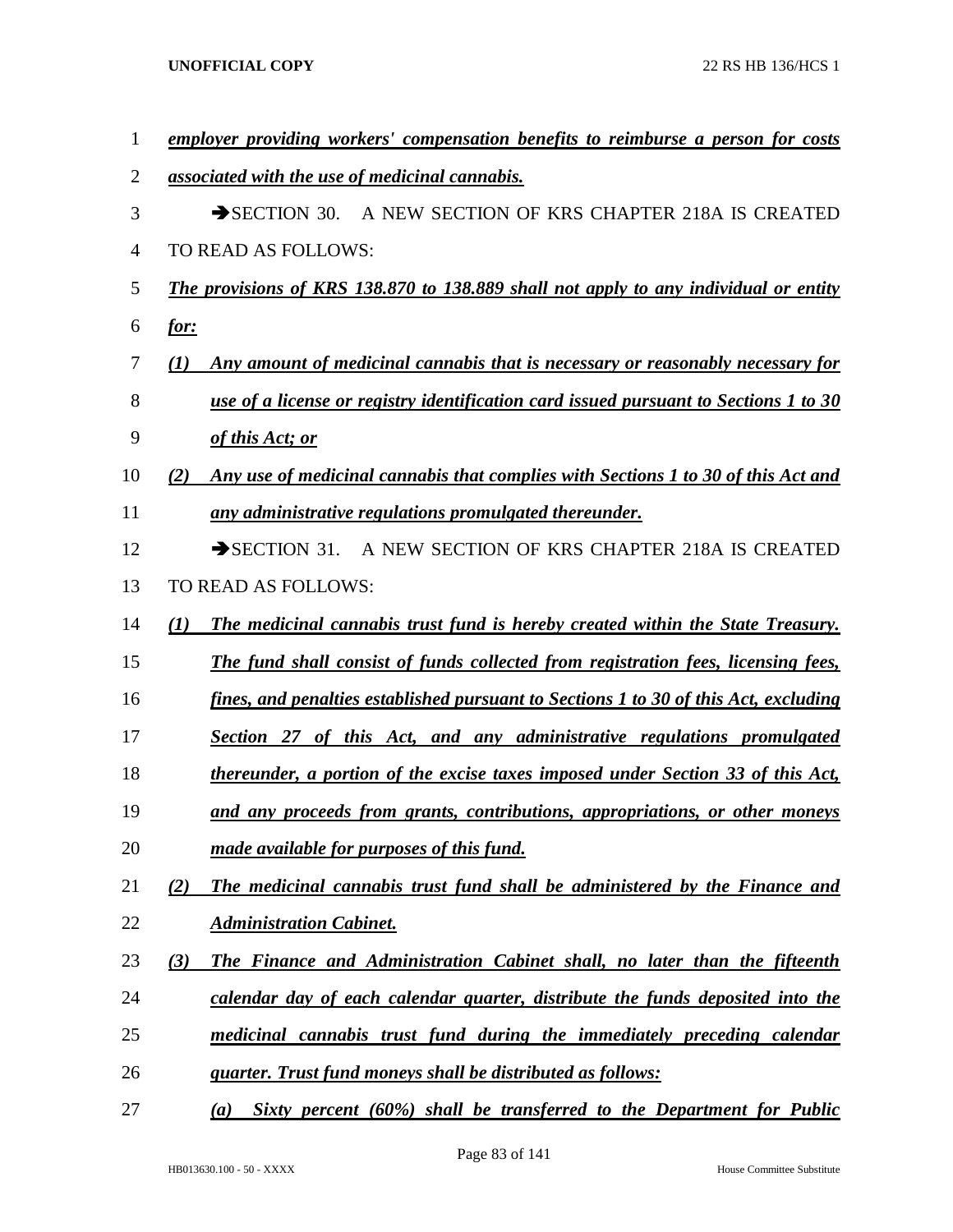| 1              |     | Health to offset the department's actual cost and expenses for operating the     |
|----------------|-----|----------------------------------------------------------------------------------|
| $\overline{2}$ |     | medicinal cannabis program and enforcement activities established in             |
| 3              |     | <b>Sections 1 to 30 of this Act;</b>                                             |
| 4              | (b) | <u>Two and one-half percent (2.5%) shall be transferred to the Department</u>    |
| 5              |     | For Public Health for the purpose of developing, implementing, and               |
| 6              |     | administering a grant program to further education and scientific and            |
| 7              |     | <i>clinical research on the use of medicinal cannabis;</i>                       |
| 8              | (c) | Thirteen and three-quarters percent (13.75%) shall be transferred to the         |
| 9              |     | Office of Drug Control Policy, as established in KRS 15A.020, for the            |
| 10             |     | purpose of developing, implementing, and administering a grant program           |
| 11             |     | for city and county law enforcement agencies to enforce medicinal cannabis       |
| 12             |     | laws, hire and train additional drug recognition experts (DRE), and provide      |
| 13             |     | advanced roadside impaired driving enforcement (ARIDE) training;                 |
| 14             | (d) | <b>Thirteen and three-quarters percent (13.75%) shall be returned equally to</b> |
| 15             |     | dispensaries for the use of indigent persons who are registered qualified        |
| 16             |     | patients enrolled in Medicaid, receiving Supplemental Security Income or         |
| 17             |     | Social Security disability insurance, or veterans of the United States Armed     |
| 18             |     | <b>Forces</b> ; and                                                              |
| 19             | (e) | The remaining ten percent $(10\%)$ shall be retained by the Finance and          |
| 20             |     | <u>Administration Cabinet in the fund to cover any additional administrative</u> |
| 21             |     | costs that the Department for Public Health may incur related to its             |
| 22             |     | operational and enforcement responsibilities as established in Sections 1 to     |
| 23             |     | 30 of this Act. If the department is able to demonstrate to the Finance and      |
| 24             |     | <u>Administration Cabinet a need for any portion of the retained funds, the</u>  |
| 25             |     | <b>Finance and Administration Cabinet shall distribute the additional funds</b>  |
| 26             |     | for which the department has demonstrated need no later than the fifteenth       |
| 27             |     | calendar day of the next calendar quarter. If the department cannot              |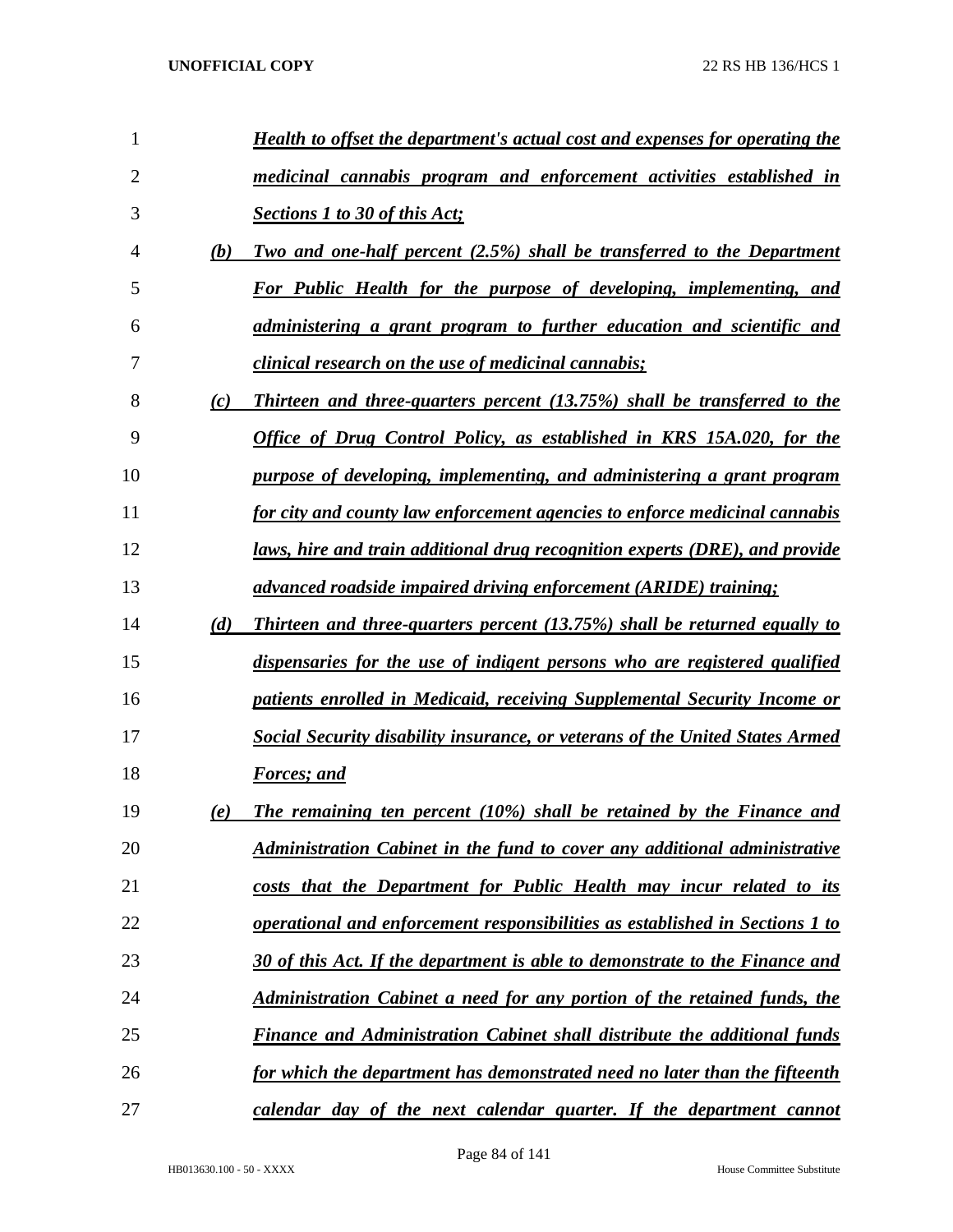| 1  | demonstrate a need for the additional funding described in this paragraph,                 |
|----|--------------------------------------------------------------------------------------------|
| 2  | the retained funds shall be equally divided between the grant programs and                 |
| 3  | the indigent patient program described in paragraphs $(b)$ , $(c)$ , and $(d)$ of this     |
| 4  | subsection at the close of each fiscal year.                                               |
| 5  | Notwithstanding KRS 45.229, moneys in the fund not expended at the close of the<br>(4)     |
| 6  | fiscal year shall not lapse but shall be equally divided between the grant                 |
| 7  | programs and the indigent patient program described in subsection $(3)(b)$ , $(c)$ ,       |
| 8  | and (d) of this section.                                                                   |
| 9  | (5)<br>Any interest earnings of the trust fund shall become part of the fund and shall     |
| 10 | not lapse.                                                                                 |
| 11 | Moneys transferred to the fund are hereby appropriated for the purposes set forth<br>(6)   |
| 12 | in this section.                                                                           |
| 13 | $\rightarrow$ SECTION 32.<br>A NEW SECTION OF KRS CHAPTER 218A IS CREATED                  |
| 14 | TO READ AS FOLLOWS:                                                                        |
| 15 | (I)<br>The local medicinal cannabis trust fund is hereby created within the State          |
| 16 | <b>Treasury. The fund shall consist of funds collected from a portion of the excise</b>    |
| 17 | taxes imposed under Section 33 of this Act.                                                |
| 18 | The local medicinal cannabis trust fund shall be administered by the Finance<br>(2)        |
| 19 | and Administration Cabinet.                                                                |
| 20 | The Finance and Administration Cabinet shall, no later than the fifteenth<br>(3)           |
| 21 | calendar day of each calendar quarter, distribute the funds deposited into the             |
| 22 | local medicinal cannabis trust fund during the calendar quarter immediately                |
| 23 | preceding the most recent calendar quarter. Funds shall be distributed among               |
| 24 | <u>those cities and counties in which at least one (1) cannabis business licensed as a</u> |
| 25 | <u>cultivator, dispensary, processor, or producer operated during the calendar</u>         |
| 26 | quarter immediately preceding the most recent calendar quarter as follows:                 |
| 27 | The funds deposited into the local medicinal cannabis trust fund during the<br>(a)         |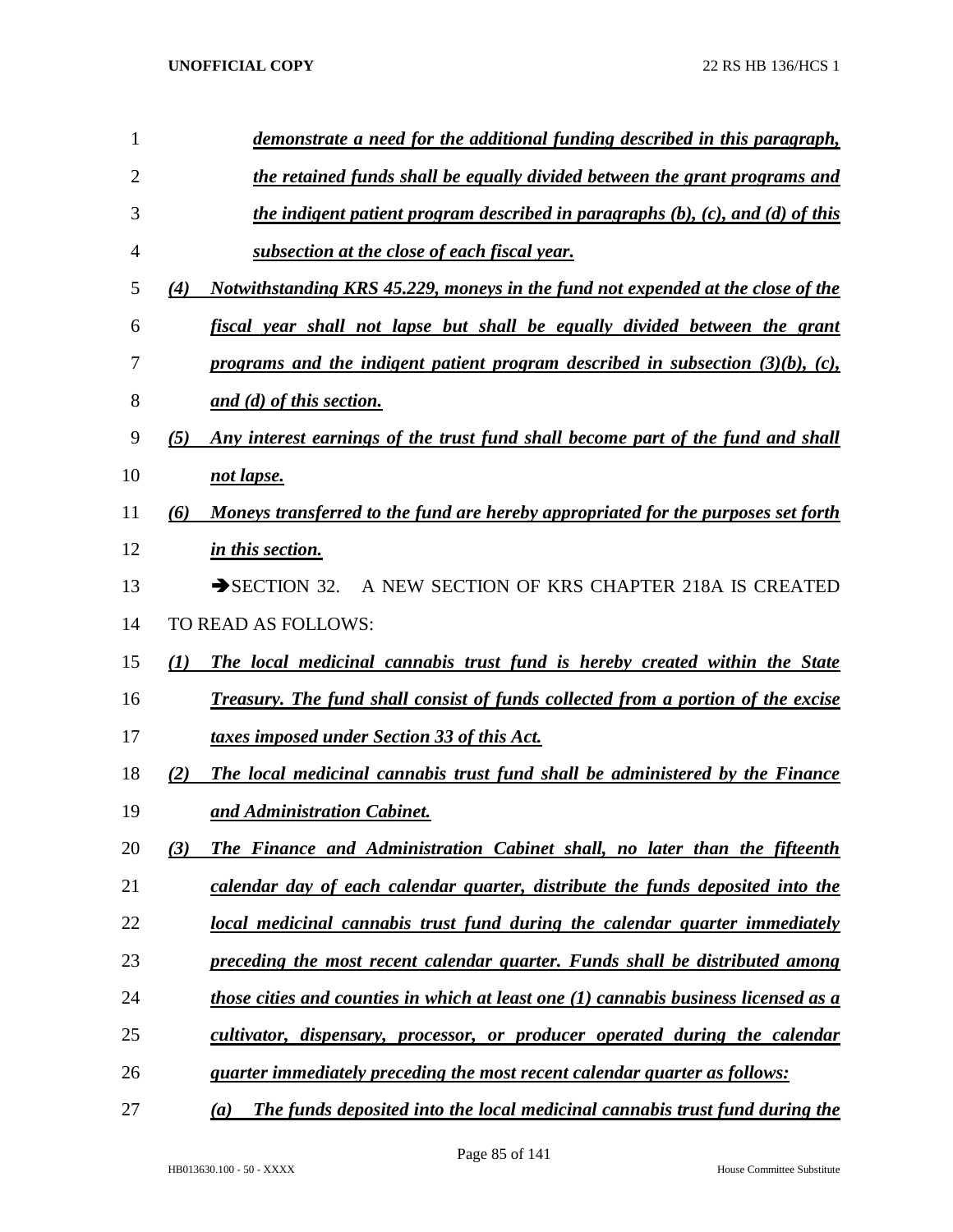| 1              | calendar quarter immediately preceding the most recent calendar quarter                     |
|----------------|---------------------------------------------------------------------------------------------|
| $\overline{2}$ | shall be divided into two (2) equal parts;                                                  |
| 3              | (b)<br><u>One-half (1/2) of the funds deposited into the local medicinal cannabis trust</u> |
| 4              | fund during the calendar quarter immediately preceding the most recent                      |
| 5              | calendar quarter shall be distributed to cities and counties in which at least              |
| 6              | <u>one (1) cannabis business licensed as a cultivator, processor, or producer</u>           |
| 7              | operated during the calendar quarter immediately preceding the most recent                  |
| 8              | calendar quarter as follows:                                                                |
| 9              | A city in which at least one (1) cannabis business licensed as a<br>а.                      |
| 10             | cultivator, processor, or producer operated during the calendar                             |
| 11             | <i>quarter immediately preceding the most recent calendar quarter</i>                       |
| 12             | shall receive an amount equal to seven and one-half percent                                 |
| 13             | (7.5%) of the total excise tax revenue collected from all cannabis                          |
| 14             | <u>businesses licensed to operate inside the territory of the city</u>                      |
| 15             | during the calendar quarter immediately preceding the most                                  |
| 16             | <u>recent calendar quarter; or</u>                                                          |
| 17             | b.<br>If the county in which the city is located has prohibited the                         |
| 18             | operation of cannabis businesses, then the city shall receive an                            |
| 19             | <u>amount equal to ten percent (10%) of the total excise tax revenue</u>                    |
| 20             | collected from all cannabis businesses licensed to operate inside                           |
| 21             | the territory of the city during the calendar quarter immediately                           |
| 22             | <u>preceding the most recent calendar quarter; and</u>                                      |
| 23             | A county that has not prohibited the operation of cannabis businesses,<br><u>2.</u>         |
| 24             | <u>pursuant to Section 26 of this Act, and in which at least one (1)</u>                    |
| 25             | <u>cannabis business licensed as a cultivator, processor, or producer</u>                   |
| 26             | operated during the calendar quarter immediately preceding the most                         |
| 27             | <u>recent calendar quarter shall receive an amount equal to:</u>                            |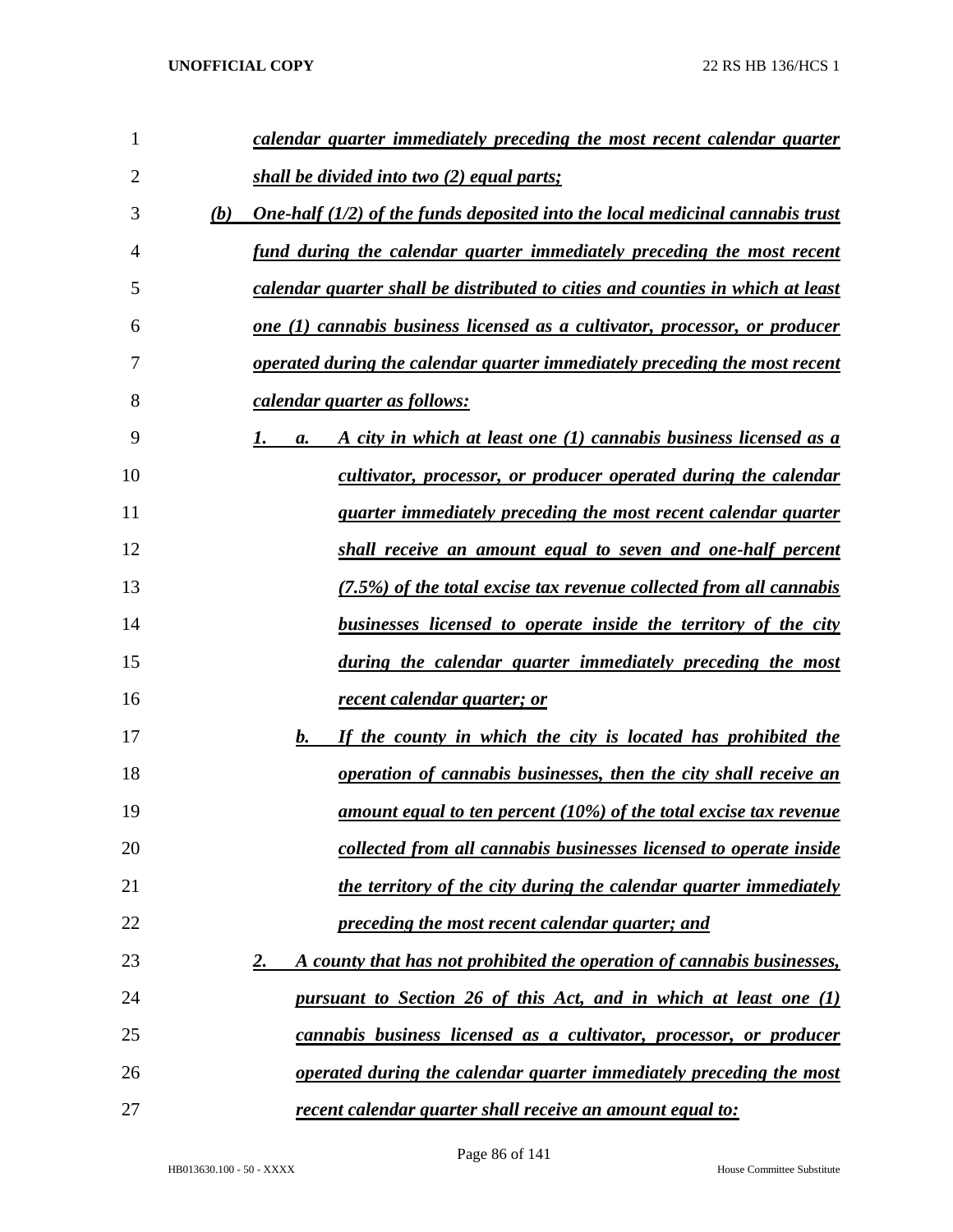| 1              |     | $\mathbf{a}$ . | <b>Ten percent (10%) of the total excise tax revenue collected from</b>     |
|----------------|-----|----------------|-----------------------------------------------------------------------------|
| $\overline{2}$ |     |                | <u>all cannabis businesses licensed to operate within the territory of</u>  |
| 3              |     |                | the county, but outside the territory of any city in that county,           |
| 4              |     |                | during the calendar quarter immediately preceding the most                  |
| 5              |     |                | <u>recent calendar quarter; and</u>                                         |
| 6              |     | b.             | <b>Two and one-half percent (2.5%) of the total excise tax revenue</b>      |
| 7              |     |                | collected from all cannabis businesses licensed to operate inside           |
| 8              |     |                | the territory of an incorporated municipality inside the territory          |
| 9              |     |                | of the county during the calendar quarter immediately preceding             |
| 10             |     |                | the most recent calendar quarter; and                                       |
| 11             | (c) |                | The other one-half $(1/2)$ of the funds deposited into the local medicinal  |
| 12             |     |                | cannabis trust fund during the calendar quarter immediately preceding the   |
| 13             |     |                | most recent calendar quarter shall be distributed to cities and counties in |
| 14             |     |                | $which$ at least one (1) cannabis business licensed as a dispensary was     |
| 15             |     |                | operated during the calendar quarter immediately preceding the most recent  |
| 16             |     |                | calendar quarter as follows:                                                |
| 17             |     | I.<br>a.       | A city in which at least one (1) cannabis business licensed as a            |
| 18             |     |                | dispensary operated during the calendar quarter immediately                 |
| 19             |     |                | preceding the most recent calendar quarter shall receive a                  |
| 20             |     |                | percentage of the funds described in this subparagraph equal to             |
| 21             |     |                | seventy-five percent (75%) of the city's proportionate share of             |
| 22             |     |                | gross receipts derived from the retail sales of medicinal cannabis          |
| 23             |     |                | products by licensed dispensaries in the territory of that city             |
| 24             |     |                | divided by the total statewide retail sales of medicinal cannabis           |
| 25             |     |                | products by all licensed dispensaries in the state during the               |
| 26             |     |                | calendar quarter immediately preceding the most recent                      |
| 27             |     |                | calendar quarter; or                                                        |

Page 87 of 141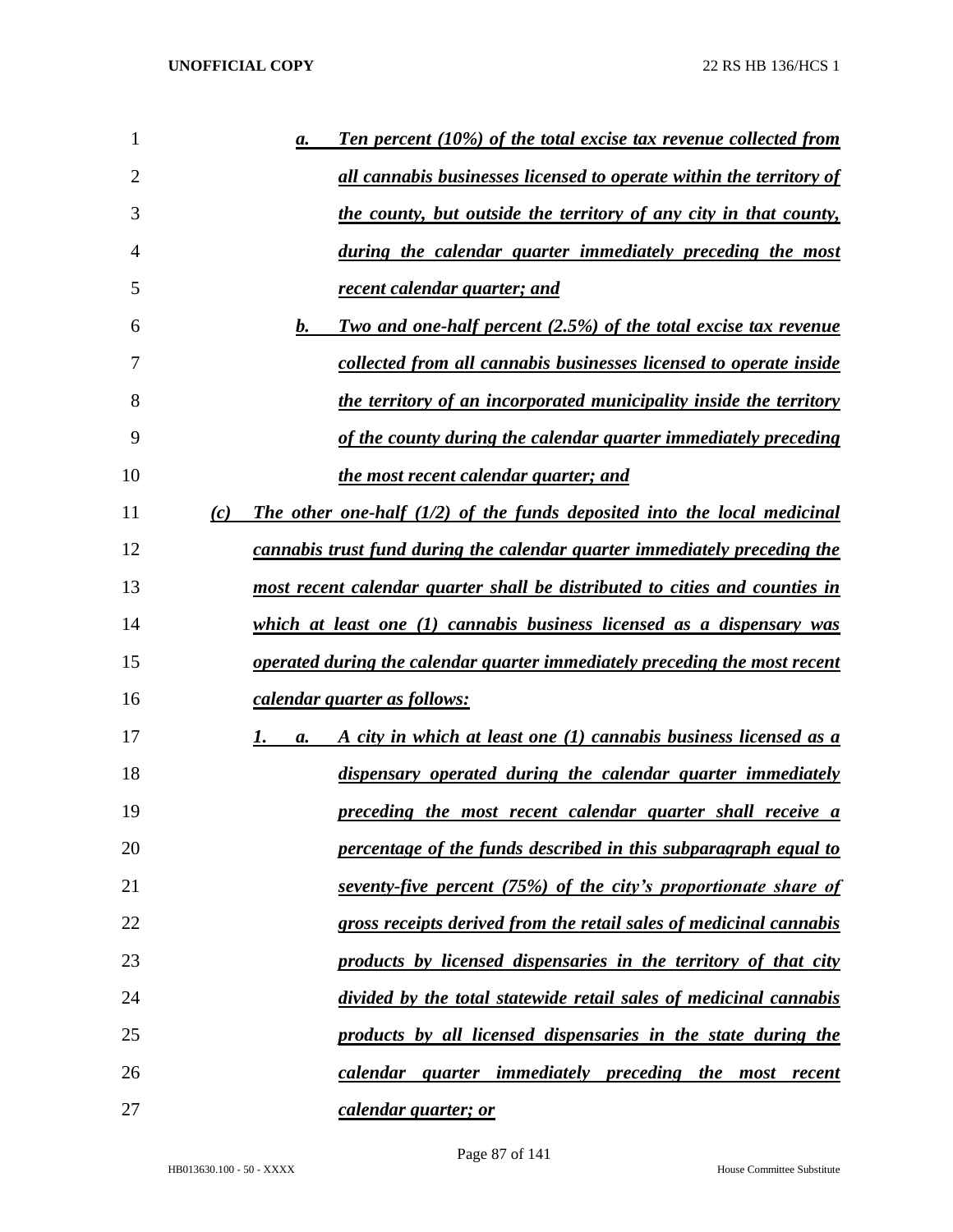| 1  | If the county in which the city is located has prohibited the<br>$\mathbf b$ . |
|----|--------------------------------------------------------------------------------|
| 2  | <u>operation of cannabis businesses, then the city shall receive a</u>         |
| 3  | percentage of the funds described in this subparagraph equal to                |
| 4  | <u>one hundred percent (100%) of the city's proportionate share of</u>         |
| 5  | gross receipts derived from the retail sales of medicinal cannabis             |
| 6  | products by licensed dispensaries in the territory of that city                |
| 7  | divided by the total statewide retail sales of medicinal cannabis              |
| 8  | products by all licensed dispensaries in the state during the                  |
| 9  | calendar quarter immediately preceding the most recent                         |
| 10 | calendar quarter; and                                                          |
| 11 | 2.<br>A county that has not prohibited the operation of cannabis businesses,   |
| 12 | <u>pursuant to Section 26 of this Act, and in which at least one (1)</u>       |
| 13 | <u>cannabis business licensed as a dispensary operated during the</u>          |
| 14 | calendar quarter immediately preceding the most recent calendar                |
| 15 | quarter shall receive a percentage of the funds described in this              |
| 16 | <u>subparagraph equal to:</u>                                                  |
| 17 | <b>One hundred percent (100%) of the county's proportionate share</b><br>а.    |
| 18 | of gross receipts derived from the retail sales of medicinal                   |
| 19 | cannabis products by licensed dispensaries within the territory of             |
| 20 | that county, but outside the territory of any city in that county,             |
| 21 | divided by the total statewide retail sales of medicinal cannabis              |
| 22 | products by all licensed dispensaries in the state during the                  |
| 23 | calendar quarter immediately preceding the most recent                         |
| 24 | calendar quarter; and                                                          |
| 25 | A percentage of the funds described in this subparagraph equal<br>b.           |
| 26 | to twenty-five percent (25%) of the proportionate share of gross               |
| 27 | <i>receipts derived from the retail sales of medicinal cannabis</i>            |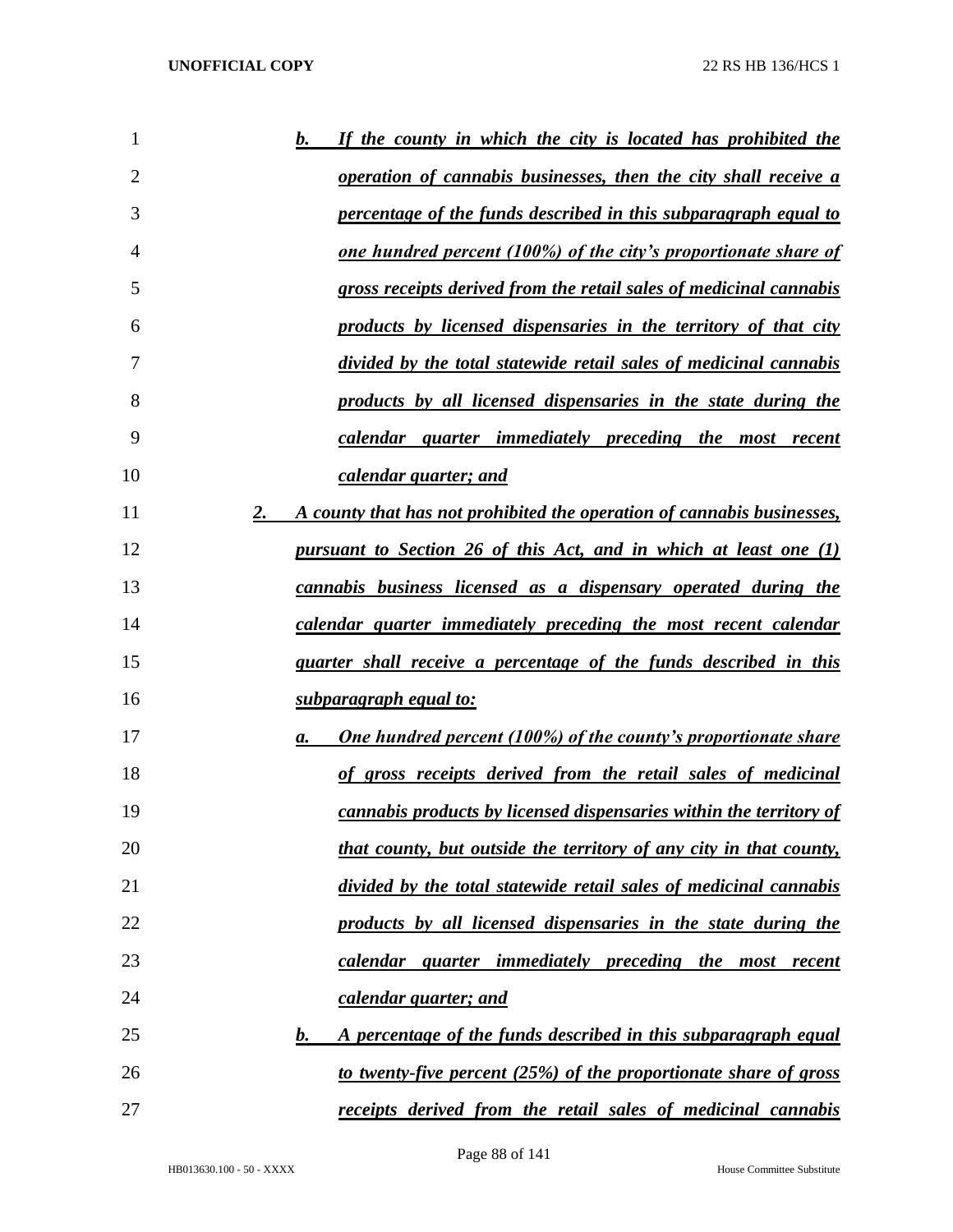| products by licensed dispensaries within the territory of all cities                          |
|-----------------------------------------------------------------------------------------------|
|                                                                                               |
| in the county divided by the total statewide retail sales of                                  |
| medicinal cannabis products by all licensed dispensaries in the                               |
| state during the calendar quarter immediately preceding the                                   |
| most recent calendar quarter.                                                                 |
| (4)<br>Trust fund moneys may be used for the purposes of local enforcement of                 |
| medicinal cannabis laws by local law enforcement agencies, local medicinal                    |
| <u>cannabis licensing, the hiring or training of additional drug recognition experts</u>      |
| <u>(DRE), advanced roadside impaired driving enforcement (ARIDE) training, local</u>          |
| evidence-based drug addiction rehabilitation projects, or educational activities              |
| <u>within local jails.</u>                                                                    |
| <u>Notwithstanding KRS 45.229, moneys in the fund not expended at the close of the</u><br>(5) |
| <u>fiscal year shall not lapse but shall be carried forward to the next fiscal year.</u>      |
| Any interest earnings of the trust fund shall become part of the fund and shall<br>(6)        |
| not lapse.                                                                                    |
| Moneys transferred to the fund are hereby appropriated for the purposes set forth<br>(7)      |
| in this section.                                                                              |
| (8)<br>As used in this section, "county" has the same meaning as in KRS 65A.010.              |
| A NEW SECTION OF KRS CHAPTER 138 IS CREATED TO<br>$\rightarrow$ SECTION 33.                   |
| <b>READ AS FOLLOWS:</b>                                                                       |
| (1)<br>As used in this section:                                                               |
| "Cultivator" has the same meaning as in Section 1 of this Act;<br>(a)                         |
| "Department" means the Department of Revenue;<br>(b)                                          |
| "Dispensary" has the same meaning as in Section 1 of this $Act;$<br>(c)                       |
| "Medicinal cannabis" has the same meaning as in Section 1 of this Act;<br>(d)                 |
| "Processor" has the same meaning as in Section 1 of this Act; and<br>(e)                      |
| "Producer" has the same meaning as in Section 1 of this Act.<br>(f)                           |
|                                                                                               |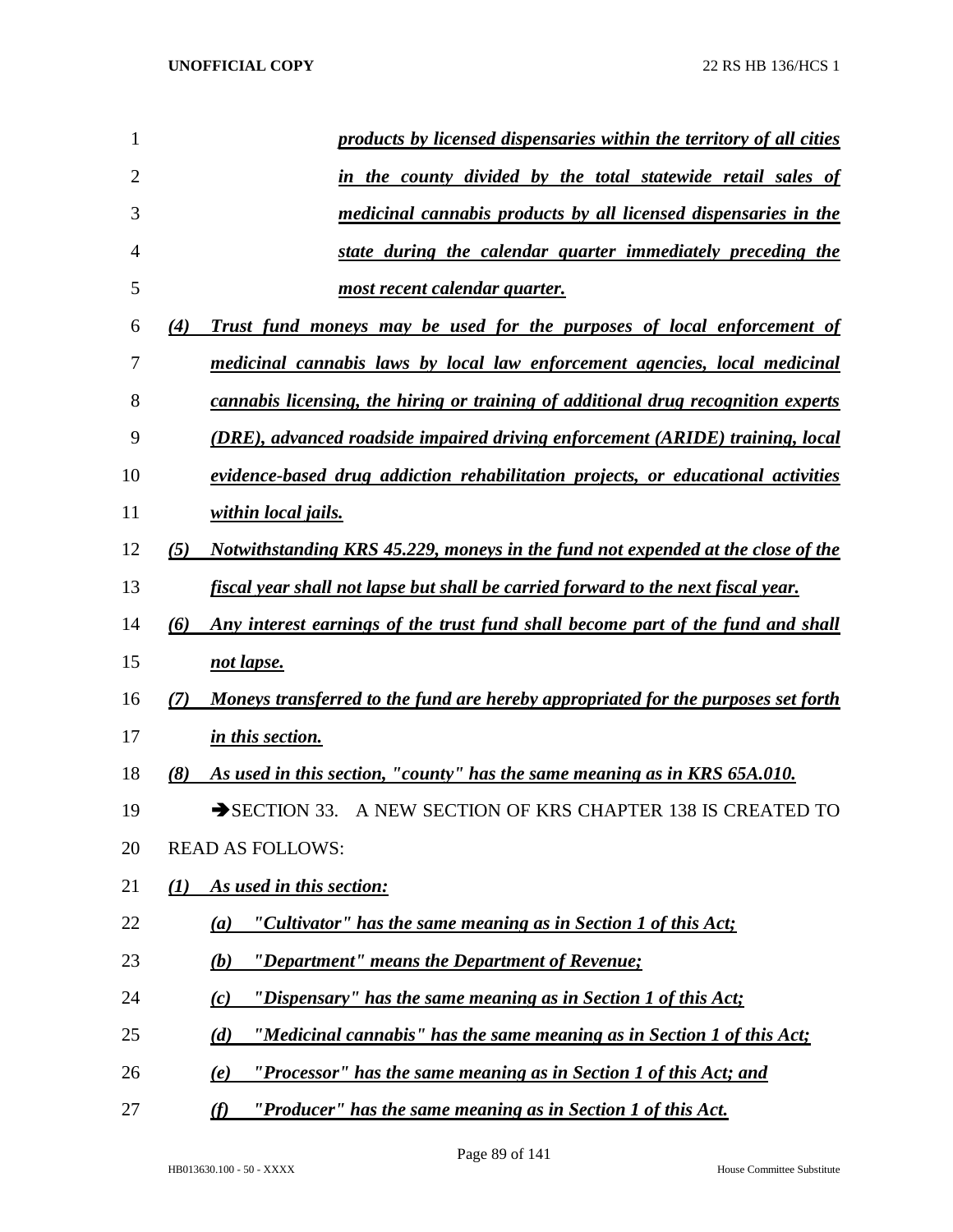# *(2) Effective January 1, 2023:*

| $\overline{2}$ |     | $\left(a\right)$ | An excise tax is hereby imposed on the gross receipts of a cultivator,             |
|----------------|-----|------------------|------------------------------------------------------------------------------------|
| 3              |     |                  | processor, or producer received from the sale of medicinal cannabis by a           |
| 4              |     |                  | cultivator, processor, or producer to a dispensary, to be paid by the              |
| 5              |     |                  | cultivator, processor, or producer at a rate of twelve percent (12%) of the        |
| 6              |     |                  | actual price for which a cultivator, processor, or producer sells medicinal        |
| 7              |     |                  | cannabis to a dispensary in this state; and                                        |
| 8              |     | (b)              | The tax shall be charged against and be paid by the cultivator, processor, or      |
| 9              |     |                  | producer and shall not be added as a separate charge or line item on any           |
| 10             |     |                  | sales slip, invoice, receipt, or other statement or memorandum of the price        |
| 11             |     |                  | paid by the dispensary.                                                            |
| 12             | (3) | $\left(a\right)$ | Eighty percent (80%) of the revenue from the excise tax established in this        |
| 13             |     |                  | section shall be deposited in the medicinal cannabis trust fund established        |
| 14             |     |                  | in Section 31 of this Act for the purpose of administration of the medicinal       |
| 15             |     |                  | cannabis program and for the purposes established in that section.                 |
| 16             |     | (b)              | <b>Twenty percent (20%) of the revenue from the excise tax established in this</b> |
| 17             |     |                  | section shall be deposited in the local medicinal cannabis trust fund              |
| 18             |     |                  | established in Section 32 of this Act for the purposes of distributing tax         |
| 19             |     |                  | proceeds among participating local governments and for the purposes                |
| 20             |     |                  | established in that section.                                                       |
| 21             | (4) |                  | Cultivators, processors, and producers licensed under KRS Chapter 218A shall:      |
| 22             |     | (a)              | <b>Register with the department;</b>                                               |
| 23             |     | (b)              | Report and pay the tax levied under this section on or before the twentieth        |
| 24             |     |                  | day of the calendar month immediately following the month in which the             |
| 25             |     |                  | medicinal cannabis was sold. A tax return shall be filed for each reporting        |
| 26             |     |                  | period whether or not tax is due; and                                              |
| 27             |     | (c)              | <u>Identify the county and city, if any, in which the medicinal cannabis</u>       |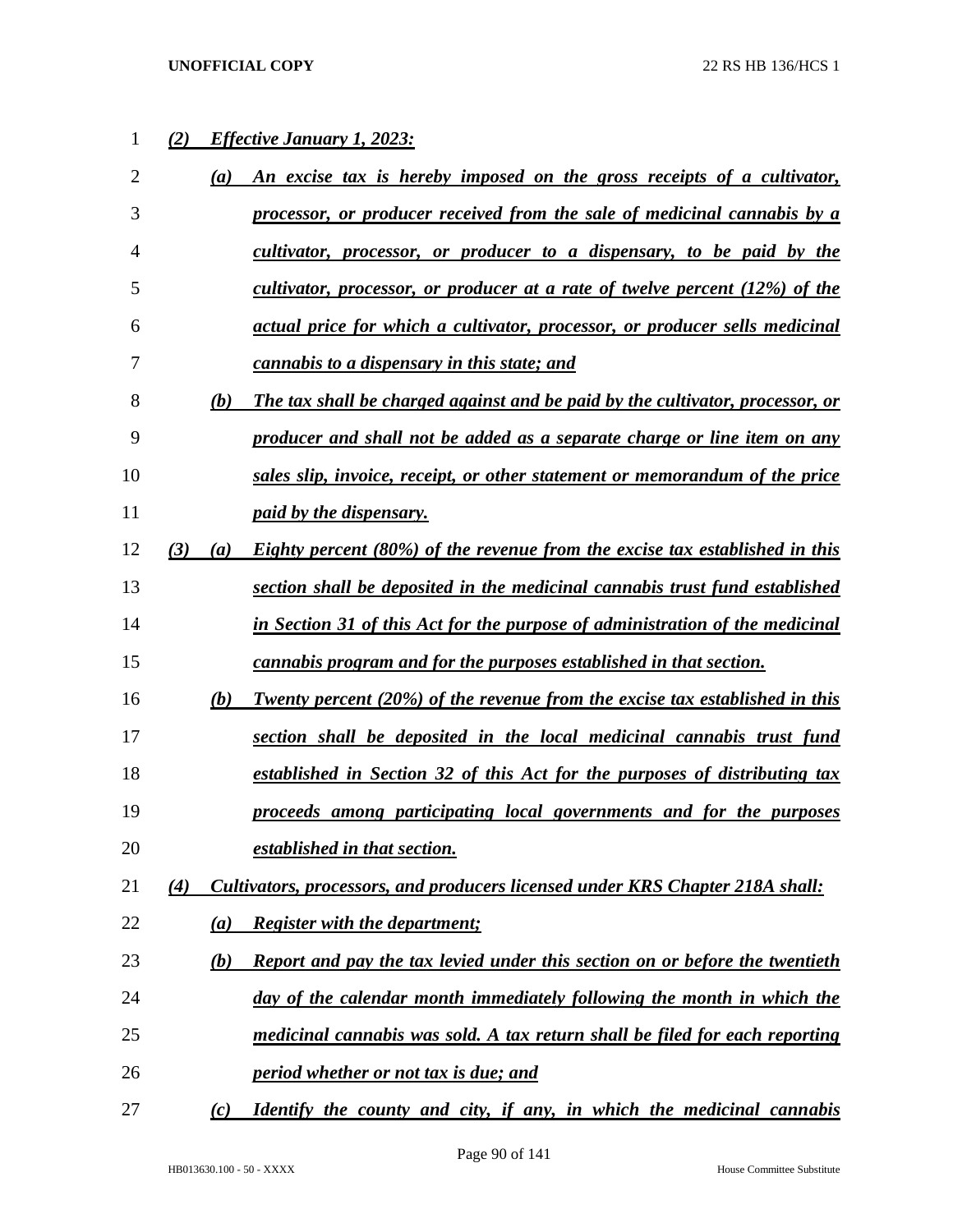| 1              |     |     | <b>business is located.</b>                                                          |
|----------------|-----|-----|--------------------------------------------------------------------------------------|
| $\overline{2}$ | (5) |     | Any person who violates any provision of this section shall be subject to the        |
| 3              |     |     | uniform civil penalties imposed pursuant to KRS 131.180 and interest at the tax      |
| 4              |     |     | interest rate as defined in KRS 131.010 from the date due until the date of          |
| 5              |     |     | <i>payment.</i>                                                                      |
| 6              | (6) | (a) | Notwithstanding any other provision of this section, the president, vice             |
| 7              |     |     | <u>president, secretary, treasurer, or any other person holding any equivalent</u>   |
| 8              |     |     | corporate office of any corporation subject to this section shall be                 |
| 9              |     |     | personally and individually liable, both jointly and severally, for the taxes        |
| 10             |     |     | imposed under this section.                                                          |
| 11             |     | (b) | Corporate dissolution, withdrawal of the corporation from the state, or the          |
| 12             |     |     | cessation of holding any corporate office shall not discharge the liability of       |
| 13             |     |     | any person. The personal and individual liability shall apply to every person        |
| 14             |     |     | holding a corporate office at the time the tax becomes or became due.                |
| 15             |     | (c) | <i>Notwithstanding any other provision of this chapter, KRS 275.150, 362.1-</i>      |
| 16             |     |     | $306(3)$ or predecessor law, or $362.2 - 404(3)$ to the contrary, the managers of    |
| 17             |     |     | <u>a limited liability company, the partners of a limited liability partnership,</u> |
| 18             |     |     | and the general partners of a limited liability limited partnership, or any          |
| 19             |     |     | other person holding any equivalent office of a limited liability company,           |
| 20             |     |     | limited liability partnership, or limited liability limited partnership subject to   |
| 21             |     |     | the provisions of this section shall be personally and individually liable,          |
| 22             |     |     | <u>both jointly and severally, for the tax imposed under this section.</u>           |
| 23             |     | (d) | Dissolution, withdrawal of the limited liability company, limited liability          |
| 24             |     |     | partnership, or limited liability limited partnership from the state, or the         |
| 25             |     |     | cessation of holding any office shall not discharge the liability of any             |
| 26             |     |     | <u>person. The personal and individual liability shall apply to every manager</u>    |
| 27             |     |     | of a limited liability company, partner of a limited liability partnership, or       |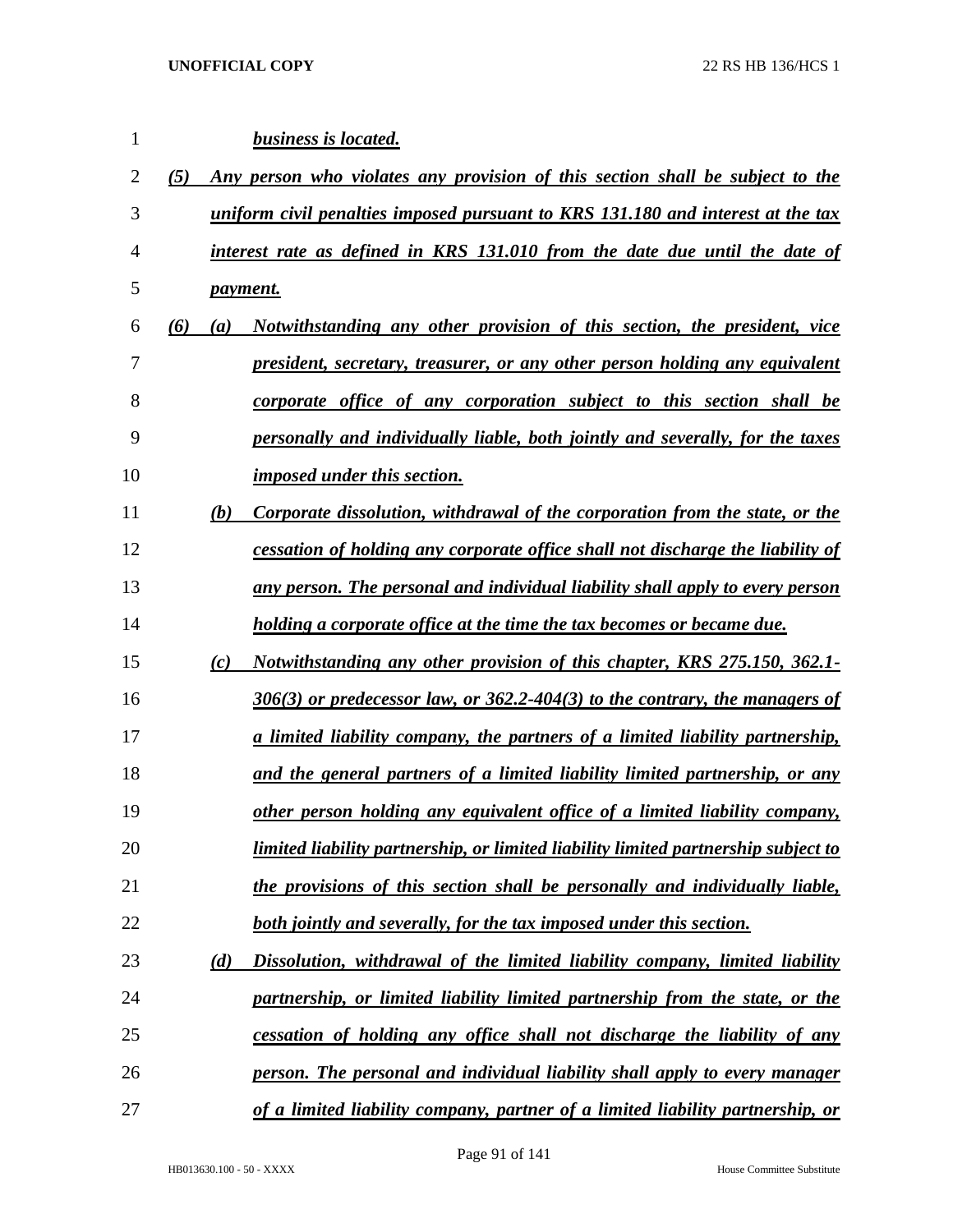| 1              |     | general partner of a limited liability limited partnership at the time the tax           |
|----------------|-----|------------------------------------------------------------------------------------------|
| $\overline{2}$ |     | <b>becomes or became due.</b>                                                            |
| 3              |     | No person shall be personally and individually liable under this section who<br>(e)      |
| 4              |     | had no authority to truthfully account for, or pay over, any tax imposed by              |
| 5              |     | this section at the time the tax imposed becomes or became due.                          |
| 6              |     | "Taxes" as used in this section includes interest accrued at the rate<br>(f)             |
| 7              |     | provided by KRS 131.183, all applicable penalties imposed under the                      |
| 8              |     | provisions of this chapter, and all applicable penalties imposed under KRS               |
| 9              |     | 131.180, 131.410 to 131.445, and 131.990.                                                |
| 10             |     | The department shall administer the provisions of this section and shall have all        |
| 11             |     | of the powers, rights, duties, and authority with respect to the assessment,             |
| 12             |     | collection, refunding, and administration of the taxes levied by this section,           |
| 13             |     | conferred generally upon the department by the Kentucky Revised Statutes,                |
| 14             |     | including KRS Chapters 131, 134, and 135.                                                |
| 15             | (8) | Every cultivator, processor, and producer shall keep records, receipts, invoices,        |
| 16             |     | and other pertinent papers in such form as the department may require for not            |
| 17             |     | <u>less than four (4) years from the making of such records, receipts, invoices, and</u> |
| 18             |     | other pertinent papers.                                                                  |
| 19             |     | Section 34. KRS 139.470 is amended to read as follows:                                   |
| 20             |     | There are excluded from the computation of the amount of taxes imposed by this chapter:  |
| 21             | (1) | Gross receipts from the sale of, and the storage, use, or other consumption in this      |
| 22             |     | state of, tangible personal property or digital property which this state is prohibited  |
| 23             |     | from taxing under the Constitution or laws of the United States, or under the            |
| 24             |     | Constitution of this state;                                                              |
| 25             | (2) | Gross receipts from sales of, and the storage, use, or other consumption in this state   |
| 26             |     | of:                                                                                      |
| 27             |     | Nonreturnable and returnable containers when sold without the contents to<br>(a)         |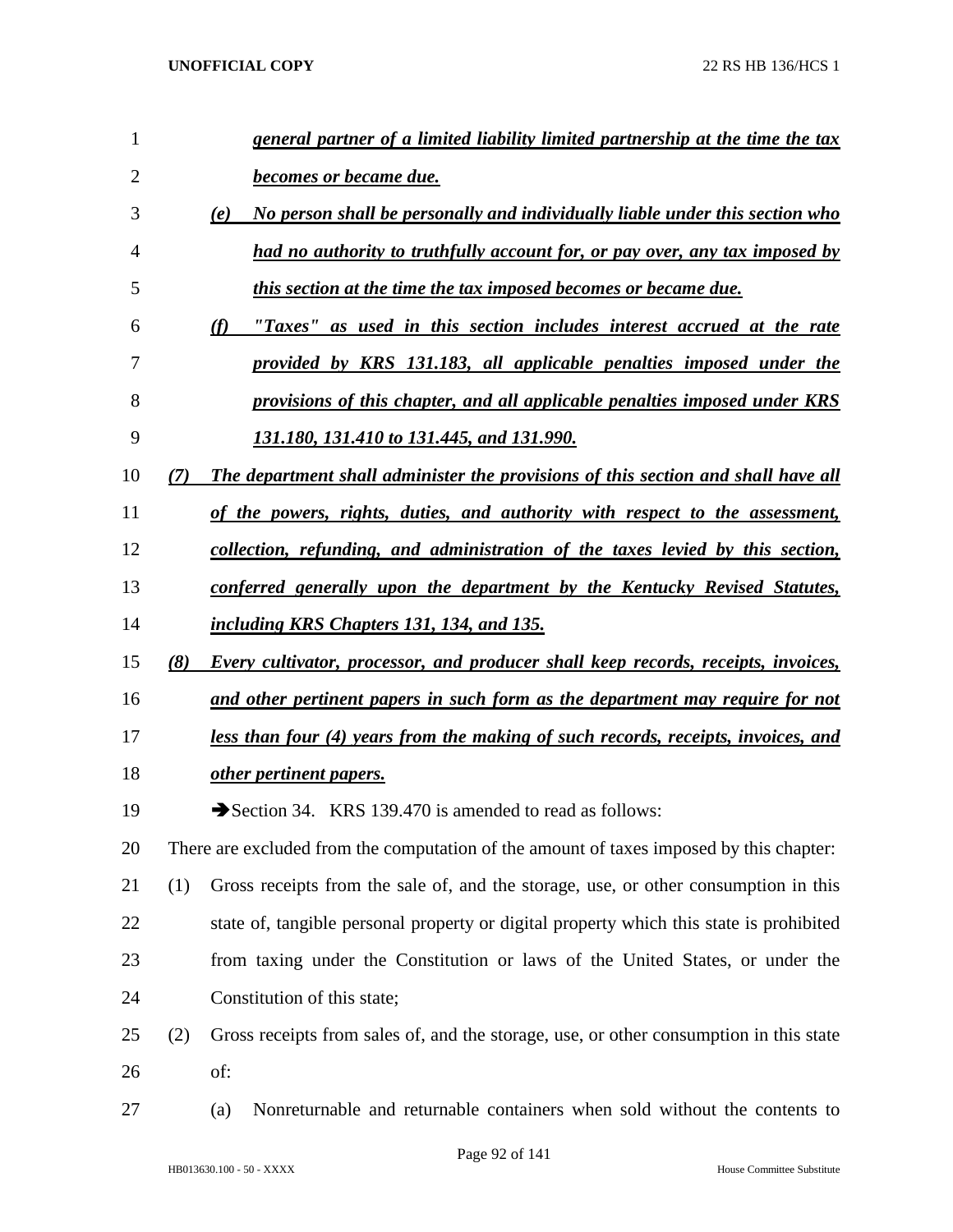- persons who place the contents in the container and sell the contents together with the container; and
- (b) Returnable containers when sold with the contents in connection with a retail sale of the contents or when resold for refilling;

 As used in this section the term "returnable containers" means containers of a kind customarily returned by the buyer of the contents for reuse. All other containers are "nonreturnable containers";

 (3) Gross receipts from occasional sales of tangible personal property or digital property and the storage, use, or other consumption in this state of tangible personal property or digital property, the transfer of which to the purchaser is an occasional sale;

 (4) Gross receipts from sales of tangible personal property to a common carrier, shipped by the retailer via the purchasing carrier under a bill of lading, whether the freight is paid in advance or the shipment is made freight charges collect, to a point outside this state and the property is actually transported to the out-of-state destination for use by the carrier in the conduct of its business as a common carrier;

 (5) Gross receipts from sales of tangible personal property sold through coin-operated bulk vending machines, if the sale amounts to fifty cents (\$0.50) or less, if the retailer is primarily engaged in making the sales and maintains records satisfactory to the department. As used in this subsection, "bulk vending machine" means a vending machine containing unsorted merchandise which, upon insertion of a coin, dispenses the same in approximately equal portions, at random and without selection by the customer;

 (6) Gross receipts from sales to any cabinet, department, bureau, commission, board, or other statutory or constitutional agency of the state and gross receipts from sales to counties, cities, or special districts as defined in KRS 65.005. This exemption shall apply only to purchases of tangible personal property, digital property, or services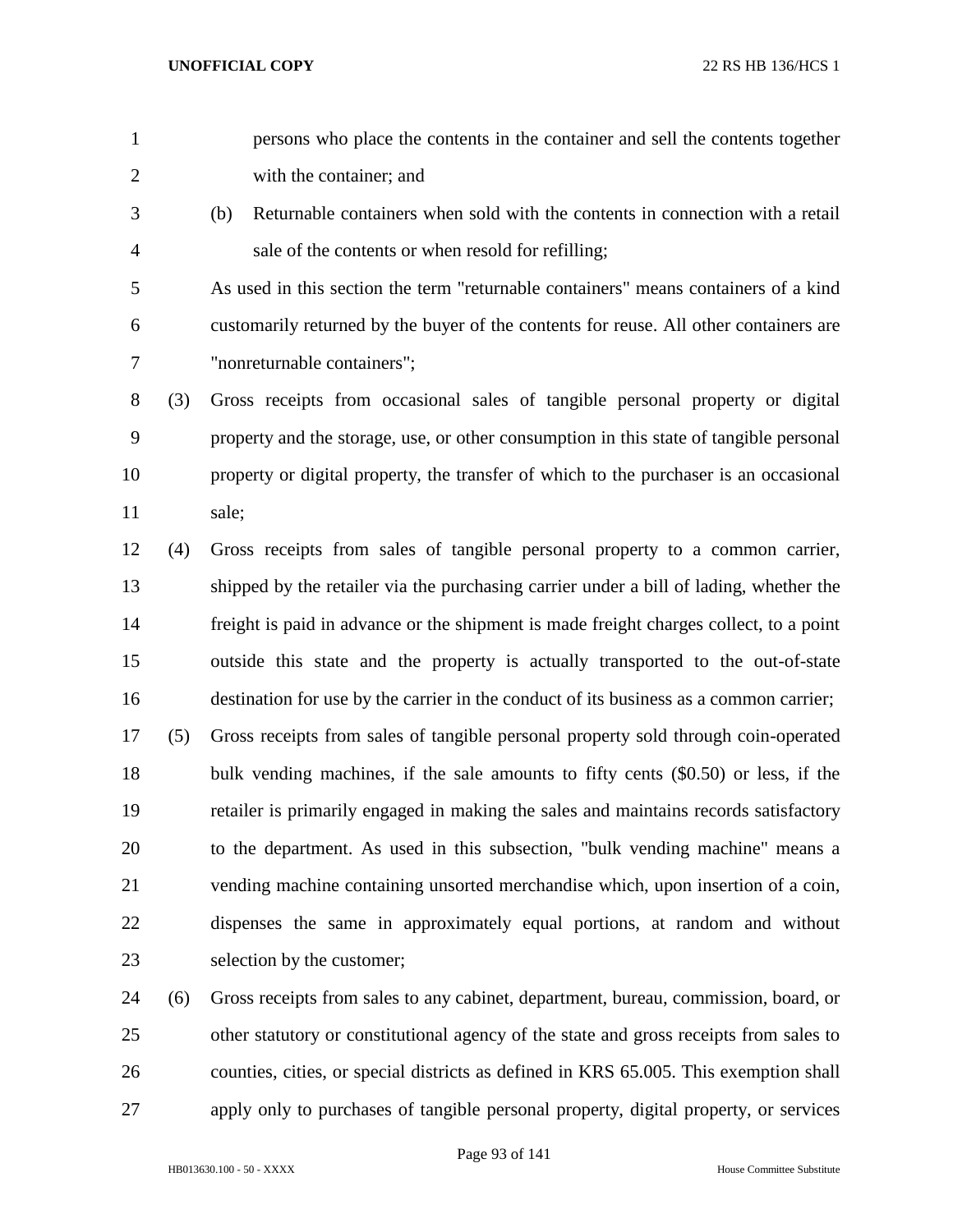for use solely in the government function. A purchaser not qualifying as a governmental agency or unit shall not be entitled to the exemption even though the purchaser may be the recipient of public funds or grants; (7) (a) Gross receipts from the sale of sewer services, water, and fuel to Kentucky residents for use in heating, water heating, cooking, lighting, and other residential uses. As used in this subsection, "fuel" shall include but not be limited to natural gas, electricity, fuel oil, bottled gas, coal, coke, and wood. Determinations of eligibility for the exemption shall be made by the department; (b) In making the determinations of eligibility, the department shall exempt from taxation all gross receipts derived from sales: 1. Classified as "residential" by a utility company as defined by applicable tariffs filed with and accepted by the Public Service Commission; 2. Classified as "residential" by a municipally owned electric distributor which purchases its power at wholesale from the Tennessee Valley Authority; 3. Classified as "residential" by the governing body of a municipally owned electric distributor which does not purchase its power from the Tennessee Valley Authority, if the "residential" classification is reasonably consistent with the definitions of "residential" contained in tariff filings accepted and approved by the Public Service Commission with respect to utilities which are subject to Public Service Commission regulation. If the service is classified as residential, use other than for "residential" purposes by the customer shall not negate the exemption; (c) The exemption shall not apply if charges for sewer service, water, and fuel are billed to an owner or operator of a multi-unit residential rental facility or

Page 94 of 141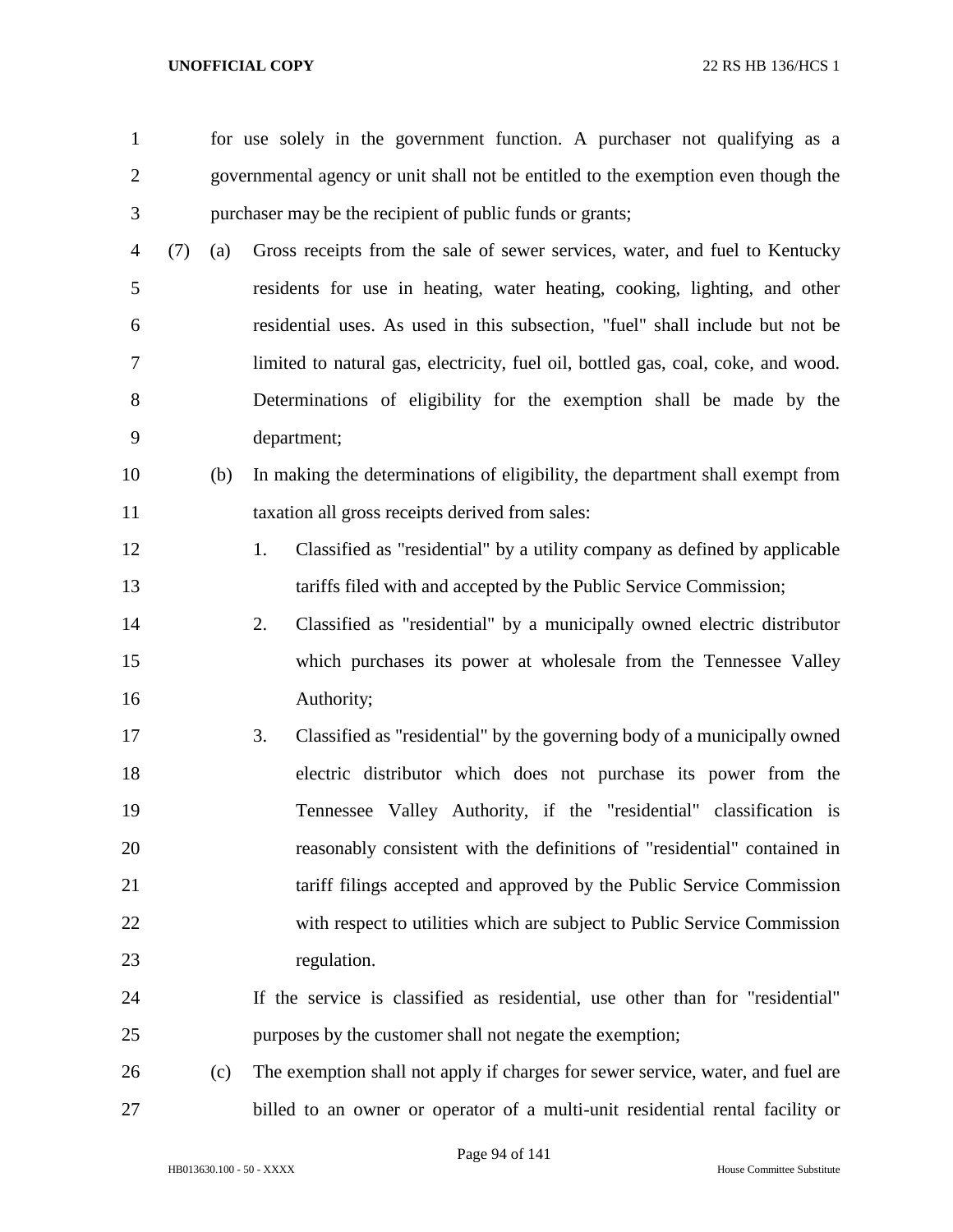| $\overline{2}$ |     |     | classification; and                                                                       |
|----------------|-----|-----|-------------------------------------------------------------------------------------------|
| 3              |     | (d) | The exemption shall apply also to residential property which may be held by               |
| 4              |     |     | legal or equitable title, by the entireties, jointly, in common, as a                     |
| 5              |     |     | condominium, or indirectly by the stock ownership or membership                           |
| 6              |     |     | representing the owner's or member's proprietary interest in a corporation                |
| 7              |     |     | owning a fee or a leasehold initially in excess of ninety-eight (98) years;               |
| 8              | (8) |     | Gross receipts from sales to an out-of-state agency, organization, or institution         |
| 9              |     |     | exempt from sales and use tax in its state of residence when that agency,                 |
| 10             |     |     | organization, or institution gives proof of its tax-exempt status to the retailer and the |
| 11             |     |     | retailer maintains a file of the proof;                                                   |
| 12             | (9) | (a) | Gross receipts derived from the sale of tangible personal property, as provided           |
| 13             |     |     | in paragraph (b) of this subsection, to a manufacturer or industrial processor if         |
| 14             |     |     | the property is to be directly used in the manufacturing or industrial                    |
| 15             |     |     | processing process of:                                                                    |
| 16             |     |     | Tangible personal property at a plant facility;<br>1.                                     |
| 17             |     |     | 2.<br>Distilled spirits or wine at a plant facility or on the premises of a               |
| 18             |     |     | distiller, rectifier, winery, or small farm winery licensed under KRS                     |
| 19             |     |     | 243.030 that includes a retail establishment on the premises; or                          |
| 20             |     |     | 3.<br>Malt beverages at a plant facility or on the premises of a brewer or                |
| 21             |     |     | microbrewery licensed under KRS 243.040 that includes a retail                            |
| 22             |     |     | establishment;                                                                            |
| 23             |     |     | and which will be for sale.                                                               |
| 24             |     | (b) | The following tangible personal property shall qualify for exemption under                |
| 25             |     |     | this subsection:                                                                          |
| 26             |     |     | Materials which enter into and become an ingredient or component part<br>1.               |
| 27             |     |     | of the manufactured product;                                                              |
|                |     |     |                                                                                           |

mobile home and recreational vehicle park other than residential

Page 95 of 141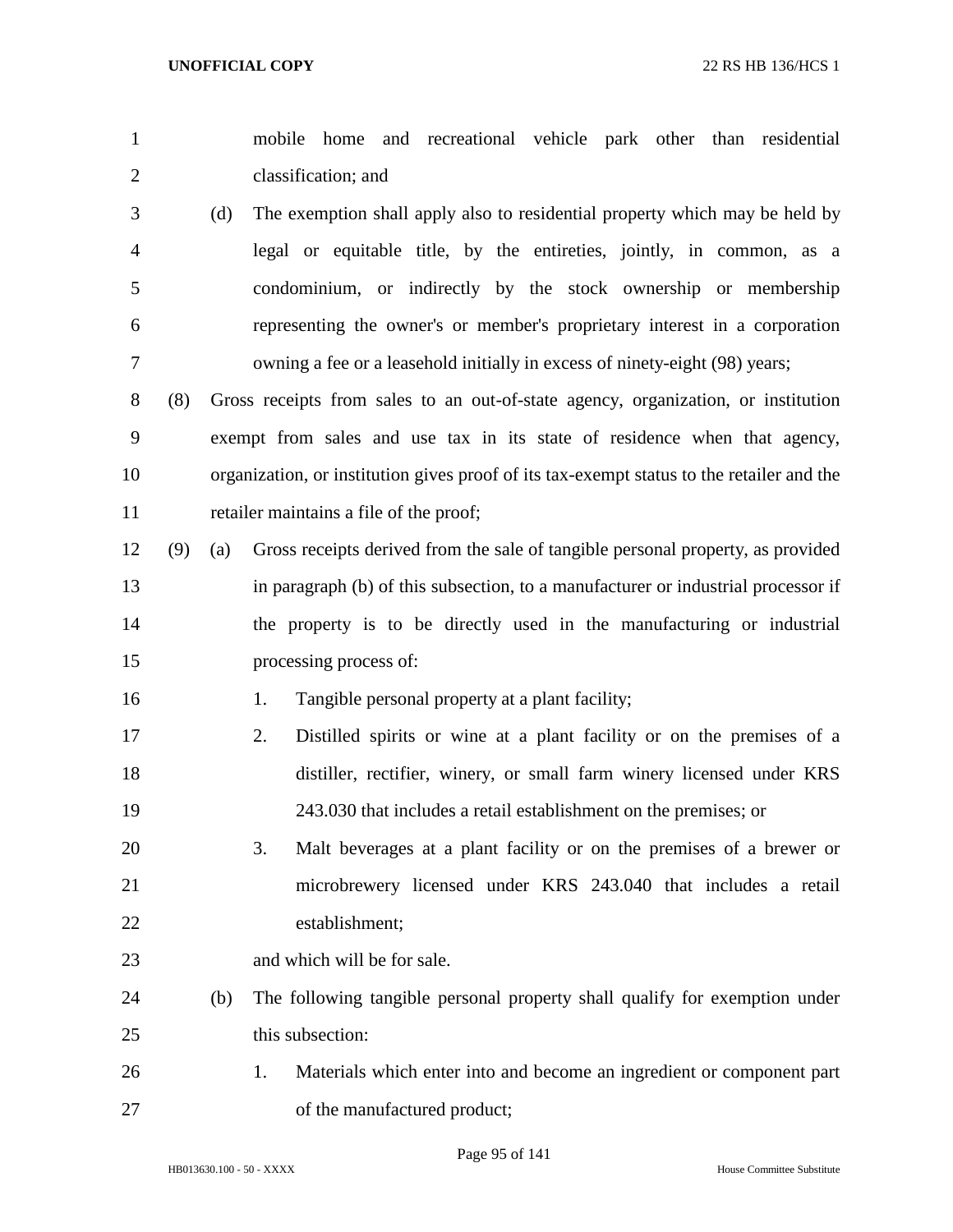- 2. Other tangible personal property which is directly used in the manufacturing or industrial processing process, if the property has a useful life of less than one (1) year. Specifically these items are categorized as follows:
- a. Materials. This refers to the raw materials which become an ingredient or component part of supplies or industrial tools exempt under subdivisions b. and c. below;
- b. Supplies. This category includes supplies such as lubricating and compounding oils, grease, machine waste, abrasives, chemicals, solvents, fluxes, anodes, filtering materials, fire brick, catalysts, dyes, refrigerants, and explosives. The supplies indicated above need not come in direct contact with a manufactured product to be exempt. "Supplies" does not include repair, replacement, or spare **parts of any kind; and**
- c. Industrial tools. This group is limited to hand tools such as jigs, dies, drills, cutters, rolls, reamers, chucks, saws, and spray guns and to tools attached to a machine such as molds, grinding balls, grinding wheels, dies, bits, and cutting blades. Normally, for industrial tools to be considered directly used in the manufacturing or industrial processing process, they shall come into direct contact with the product being manufactured or processed; and
- 3. Materials and supplies that are not reusable in the same manufacturing or industrial processing process at the completion of a single manufacturing or processing cycle. A single manufacturing cycle shall be considered to be the period elapsing from the time the raw materials enter into the manufacturing process until the finished product emerges at the end of the manufacturing process.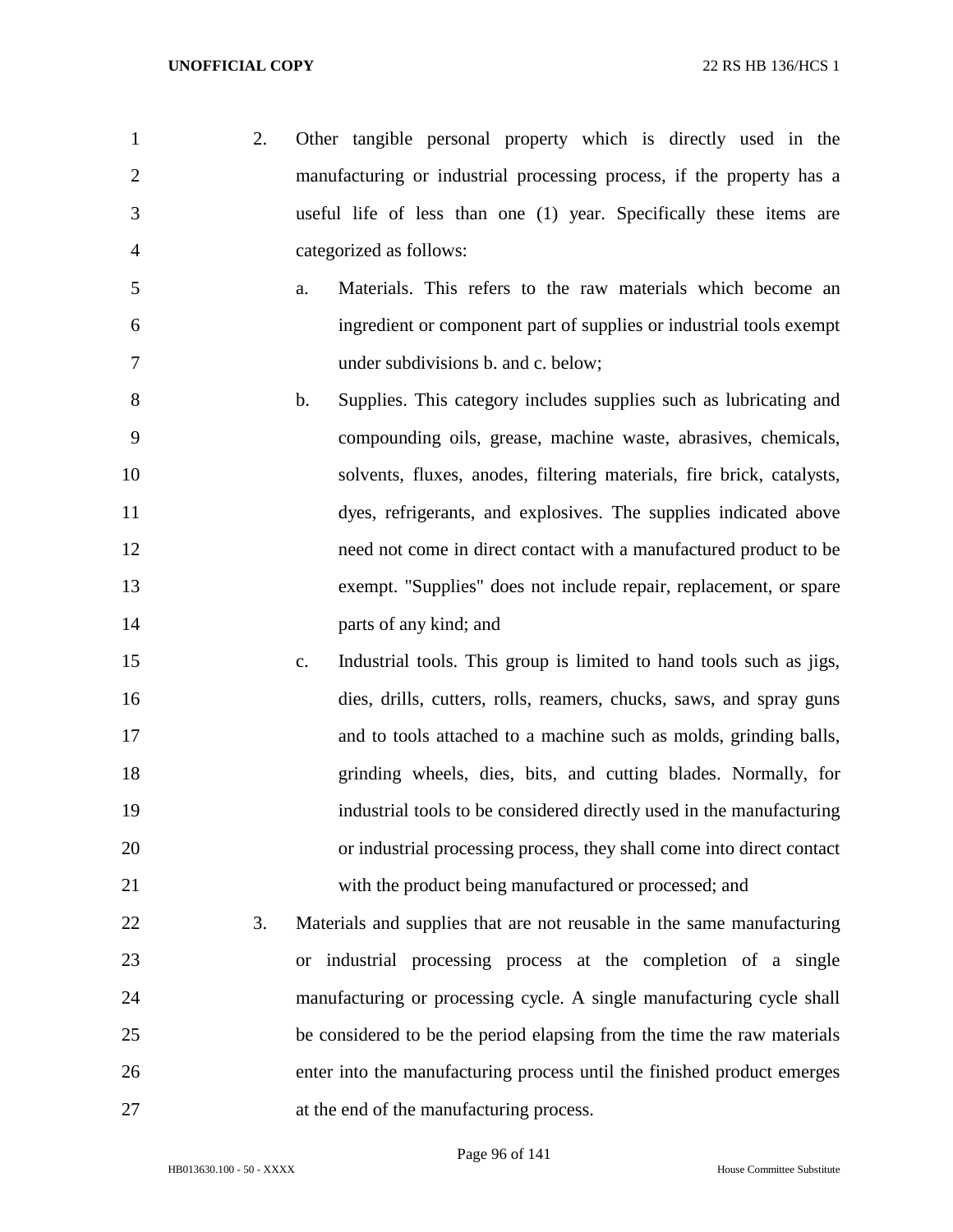- 
- (c) The property described in paragraph (b) of this subsection shall be regarded as having been purchased for resale.
- (d) For purposes of this subsection, a manufacturer or industrial processor includes an individual or business entity that performs only part of the manufacturing or industrial processing activity, and the person or business entity need not take title to tangible personal property that is incorporated into, or becomes the product of, the activity.
- (e) The exemption provided in this subsection does not include repair, replacement, or spare parts;
- (10) Any water use fee paid or passed through to the Kentucky River Authority by facilities using water from the Kentucky River basin to the Kentucky River Authority in accordance with KRS 151.700 to 151.730 and administrative regulations promulgated by the authority;
- (11) Gross receipts from the sale of newspaper inserts or catalogs purchased for storage, use, or other consumption outside this state and delivered by the retailer's own vehicle to a location outside this state, or delivered to the United States Postal Service, a common carrier, or a contract carrier for delivery outside this state, regardless of whether the carrier is selected by the purchaser or retailer or an agent or representative of the purchaser or retailer, or whether the F.O.B. is retailer's shipping point or purchaser's destination.
- (a) As used in this subsection:
- 1. "Catalogs" means tangible personal property that is printed to the special order of the purchaser and composed substantially of information regarding goods and services offered for sale; and
	- 2. "Newspaper inserts" means printed materials that are placed in or distributed with a newspaper of general circulation.
	-

(b) The retailer shall be responsible for establishing that delivery was made to a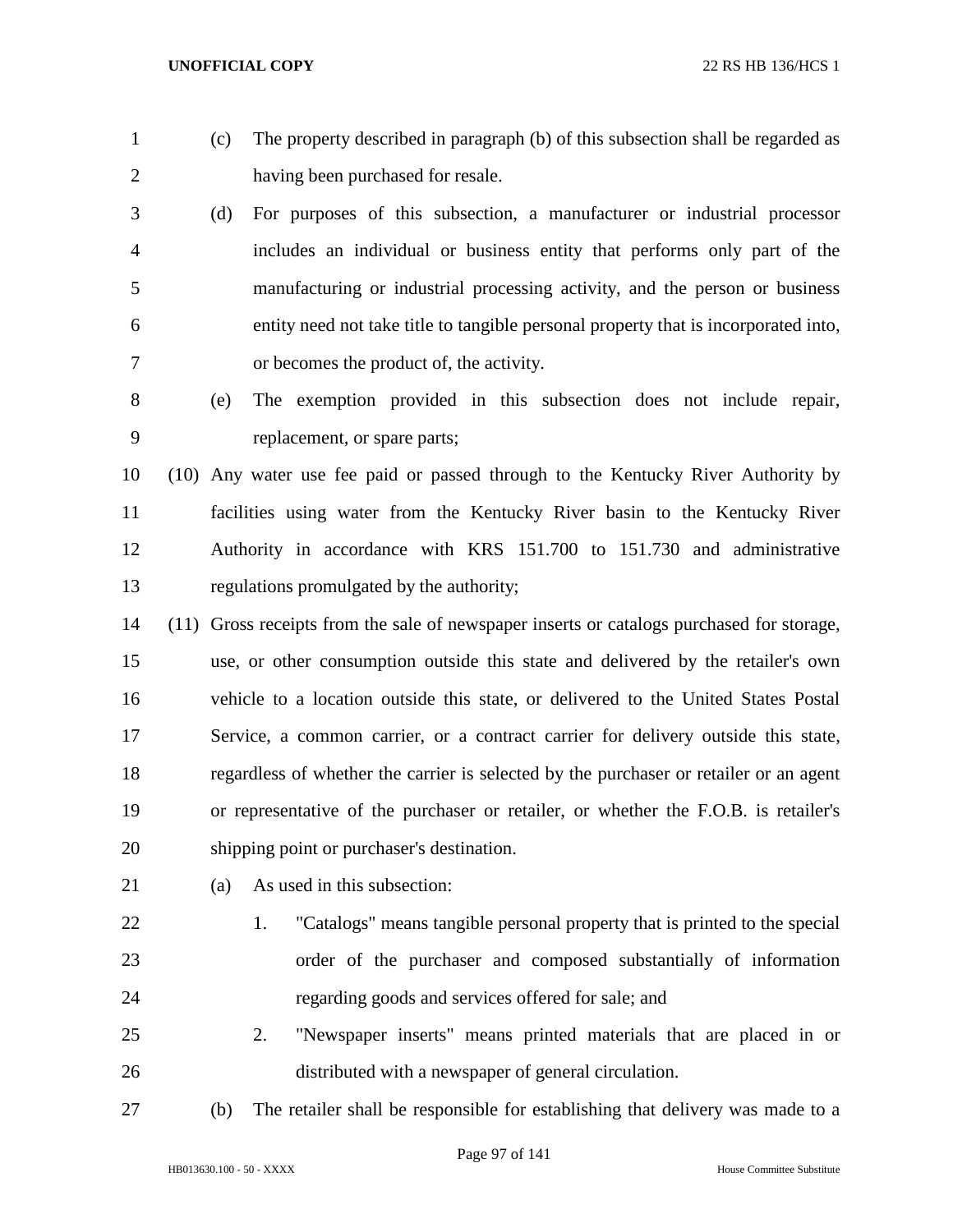non-Kentucky location through shipping documents or other credible evidence as determined by the department;

(12) Gross receipts from the sale of water used in the raising of equine as a business;

 (13) Gross receipts from the sale of metal retail fixtures manufactured in this state and purchased for storage, use, or other consumption outside this state and delivered by the retailer's own vehicle to a location outside this state, or delivered to the United States Postal Service, a common carrier, or a contract carrier for delivery outside this state, regardless of whether the carrier is selected by the purchaser or retailer or an agent or representative of the purchaser or retailer, or whether the F.O.B. is the retailer's shipping point or the purchaser's destination.

- (a) As used in this subsection, "metal retail fixtures" means check stands and belted and nonbelted checkout counters, whether made in bulk or pursuant to specific purchaser specifications, that are to be used directly by the purchaser or to be distributed by the purchaser.
- (b) The retailer shall be responsible for establishing that delivery was made to a non-Kentucky location through shipping documents or other credible evidence as determined by the department;

 (14) Gross receipts from the sale of unenriched or enriched uranium purchased for ultimate storage, use, or other consumption outside this state and delivered to a common carrier in this state for delivery outside this state, regardless of whether the carrier is selected by the purchaser or retailer, or is an agent or representative of the purchaser or retailer, or whether the F.O.B. is the retailer's shipping point or purchaser's destination;

 (15) Amounts received from a tobacco buydown. As used in this subsection, "buydown" means an agreement whereby an amount, whether paid in money, credit, or otherwise, is received by a retailer from a manufacturer or wholesaler based upon the quantity and unit price of tobacco products sold at retail that requires the retailer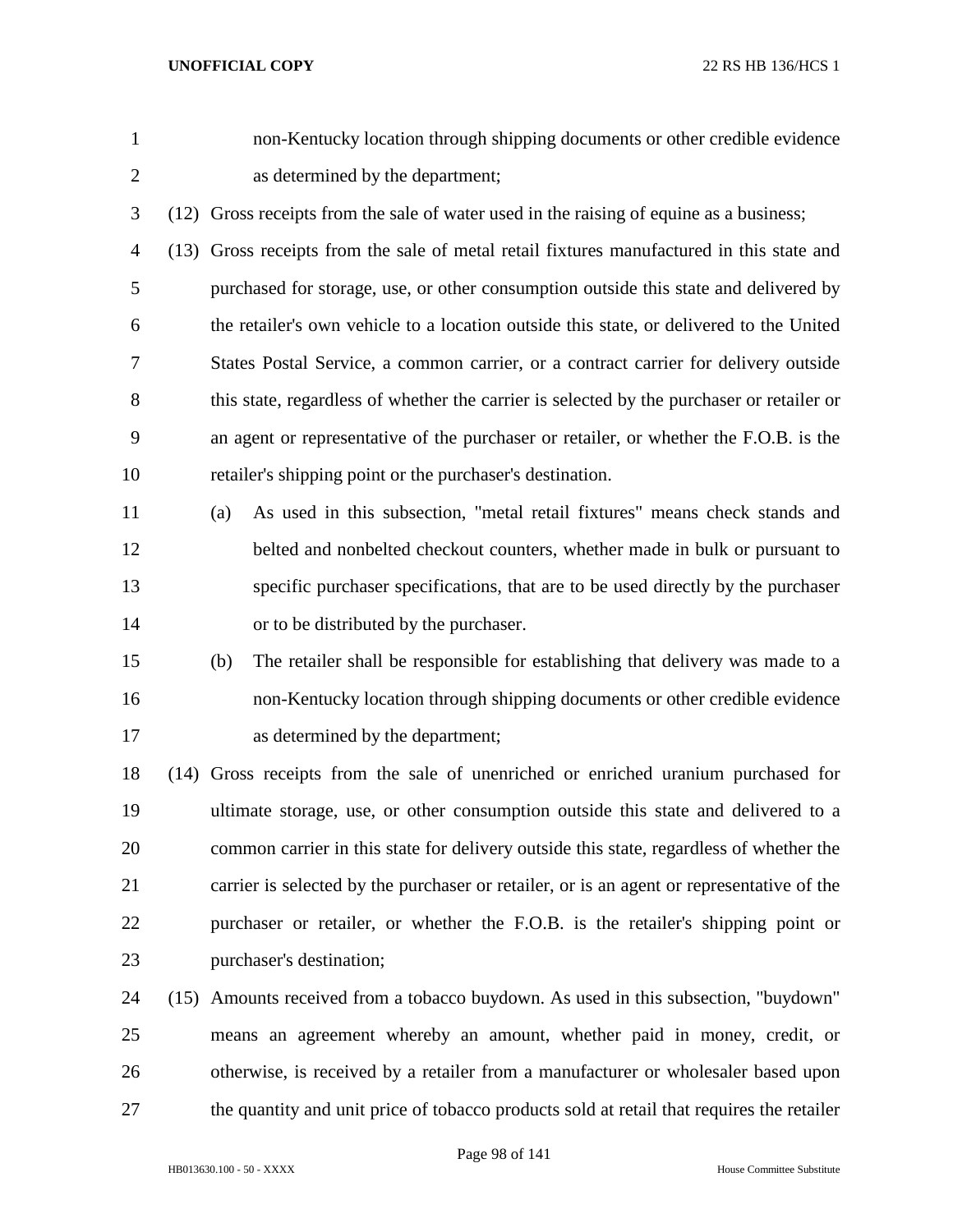| $\mathbf{1}$   | to reduce the selling price of the product to the purchaser without the use of a          |
|----------------|-------------------------------------------------------------------------------------------|
| $\overline{2}$ | manufacturer's or wholesaler's coupon or redemption certificate;                          |
| 3              | (16) Gross receipts from the sale of tangible personal property or digital property       |
| $\overline{4}$ | returned by a purchaser when the full sales price is refunded either in cash or credit.   |
| 5              | This exclusion shall not apply if the purchaser, in order to obtain the refund, is        |
| 6              | required to purchase other tangible personal property or digital property at a price      |
| 7              | greater than the amount charged for the property that is returned;                        |
| $8\,$          | (17) Gross receipts from the sales of gasoline and special fuels subject to tax under KRS |
| 9              | Chapter 138;                                                                              |
| 10             | (18) The amount of any tax imposed by the United States upon or with respect to retail    |
| 11             | sales, whether imposed on the retailer or the consumer, not including any                 |
| 12             | manufacturer's excise or import duty;                                                     |
| 13             | (19) Gross receipts from the sale of any motor vehicle as defined in KRS 138.450 which    |
| 14             | is:                                                                                       |
| 15             | Sold to a Kentucky resident, registered for use on the public highways, and<br>(a)        |
| 16             | upon which any applicable tax levied by KRS 138.460 has been paid; or                     |
| 17             | Sold to a nonresident of Kentucky if the nonresident registers the motor<br>(b)           |
| 18             | vehicle in a state that:                                                                  |
| 19             | Allows residents of Kentucky to purchase motor vehicles without<br>1.                     |
| 20             | payment of that state's sales tax at the time of sale; or                                 |
| 21             | 2.<br>Allows residents of Kentucky to remove the vehicle from that state                  |
| 22             | within a specific period for subsequent registration and use in Kentucky                  |
| 23             | without payment of that state's sales tax;                                                |
| 24             | (20) Gross receipts from the sale of a semi-trailer as defined in KRS 189.010(12) and     |
| 25             | trailer as defined in KRS $189.010(17)$ ;                                                 |
| 26             | (21) Gross receipts from the collection of:                                               |
| 27             | Any fee or charge levied by a local government pursuant to KRS 65.760;<br>(a)             |

Page 99 of 141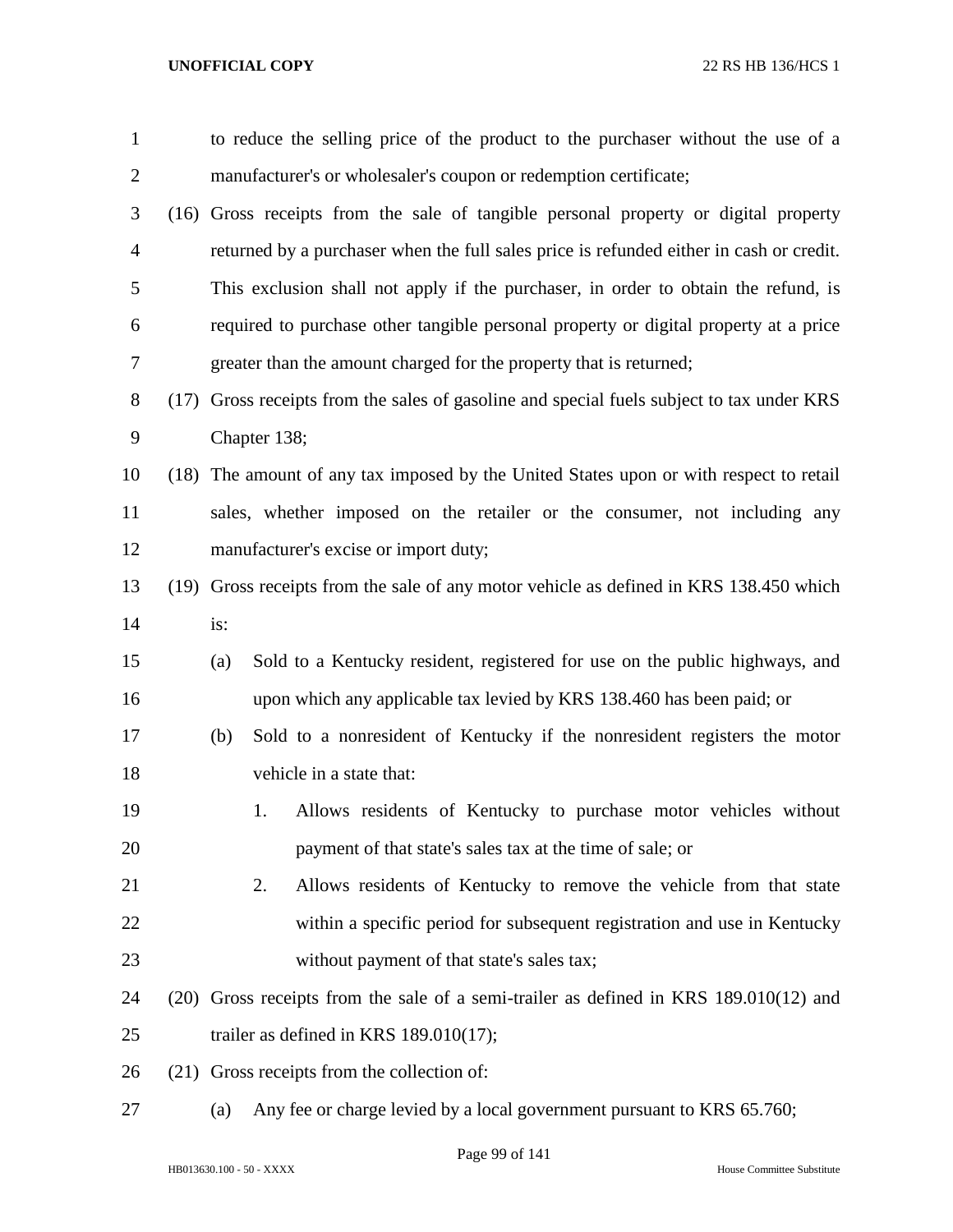| $\mathbf{1}$   |            | (b) | The charge imposed by KRS $65.7629(3)$ ;                                                |
|----------------|------------|-----|-----------------------------------------------------------------------------------------|
| $\overline{2}$ |            | (c) | The fee imposed by KRS 65.7634; and                                                     |
| 3              |            | (d) | The service charge imposed by KRS 65.7636;                                              |
| $\overline{4}$ | (22)       |     | Gross receipts derived from charges for labor or services to apply, install, repair, or |
| 5              |            |     | maintain tangible personal property directly used in manufacturing or industrial        |
| 6              |            |     | processing process of:                                                                  |
| 7              |            | (a) | Tangible personal property at a plant facility;                                         |
| 8              |            | (b) | Distilled spirits or wine at a plant facility or on the premises of a distiller,        |
| 9              |            |     | rectifier, winery, or small farm winery licensed under KRS 243.030; or                  |
| 10             |            | (c) | Malt beverages at a plant facility or on the premises of a brewer or                    |
| 11             |            |     | microbrewery licensed under KRS 243.040                                                 |
| 12             |            |     | that is not otherwise exempt under subsection (9) of this section or KRS                |
| 13             |            |     | 139.480(10), if the charges for labor or services are separately stated on the invoice, |
| 14             |            |     | bill of sale, or similar document given to purchaser;                                   |
| 15             | $(23)$ (a) |     | For persons selling services included in KRS $139.200(2)(g)$ to (q) prior to            |
| 16             |            |     | January 1, 2019, gross receipts derived from the sale of those services if the          |
| 17             |            |     | gross receipts were less than six thousand dollars (\$6,000) during calendar            |
| 18             |            |     | year 2018. When gross receipts from these services exceed six thousand                  |
| 19             |            |     | dollars (\$6,000) in a calendar year:                                                   |
| 20             |            |     | All gross receipts over six thousand dollars (\$6,000) are taxable in that<br>1.        |
| 21             |            |     | calendar year; and                                                                      |
| 22             |            |     | All gross receipts are subject to tax in subsequent calendar years.<br>2.               |
| 23             |            | (b) | The exemption provided in this subsection shall not apply to a person also              |
| 24             |            |     | engaged in the business of selling tangible personal property, digital property,        |
| 25             |            |     | or services included in KRS 139.200(2)(a) to (f); $\frac{1}{2}$ and $\frac{1}{2}$       |
| 26             | $(24)$ (a) |     | For persons that first begin making sales of services included in KRS                   |
| 27             |            |     | $139.200(2)(g)$ to (q) on or after January 1, 2019, gross receipts derived from         |

Page 100 of 141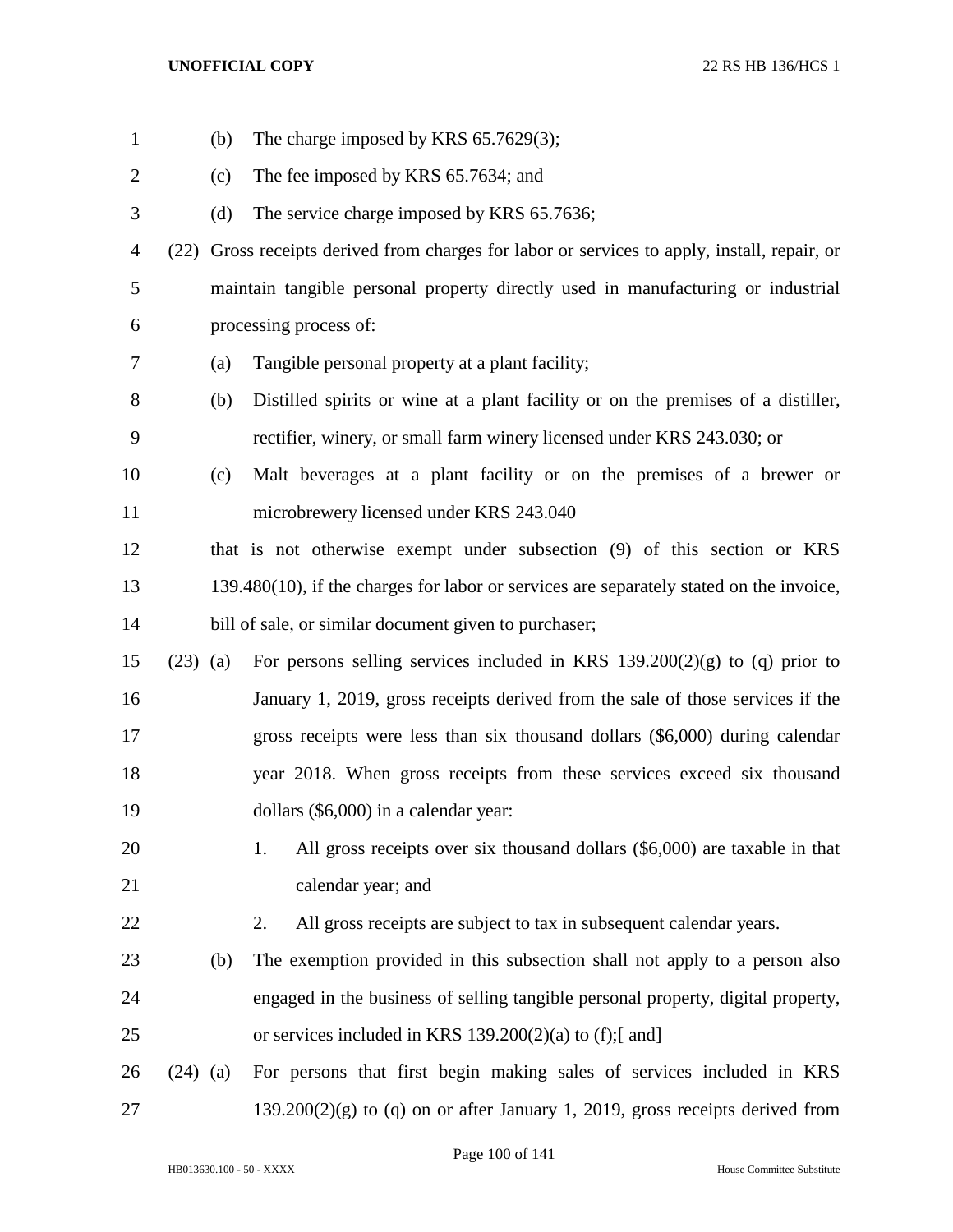| $\mathbf{1}$   |     |      | the sale of those services if the gross receipts are less than six thousand dollars      |
|----------------|-----|------|------------------------------------------------------------------------------------------|
| $\overline{2}$ |     |      | (\$6,000) within the first calendar year of operation. When gross receipts from          |
| 3              |     |      | these services exceed six thousand dollars (\$6,000) in a calendar year:                 |
| $\overline{4}$ |     | 1.   | All gross receipts over six thousand dollars (\$6,000) are taxable in that               |
| 5              |     |      | calendar year; and                                                                       |
| 6              |     | 2.   | All gross receipts are subject to tax in subsequent calendar years.                      |
| 7              |     | (b)  | The exemption provided in this subsection shall not apply to a person that is            |
| 8              |     |      | also engaged in the business of selling tangible personal property, digital              |
| 9              |     |      | property, or services included in KRS 139.200(2)(a) to (f); and                          |
| 10             |     |      | (25) Gross receipts from the sale of medicinal cannabis as defined in Section 1 of this  |
| 11             |     |      | Act and subject to tax under Section 33 of this Act.                                     |
| 12             |     |      | Section 35. KRS 138.870 is amended to read as follows:                                   |
| 13             |     |      | As used in KRS 138.870 to 138.889, unless the context requires otherwise:                |
| 14             | (1) |      | "Marijuana" means marijuana, whether real or counterfeit, as defined in KRS              |
| 15             |     |      | 218A.010 and does not include medicinal cannabis as defined in Section 1 of this         |
| 16             |     | Act. |                                                                                          |
| 17             | (2) |      | "Controlled substance" means any controlled substance, whether real or counterfeit,      |
| 18             |     |      | as defined in KRS 218A.010 or any regulation promulgated thereunder, except that         |
| 19             |     |      | it shall not include marijuana.                                                          |
| 20             | (3) |      | "Offender" means a person who engages in this state in a taxable activity as defined     |
| 21             |     |      | in subsection $(4)$ of this section.                                                     |
| 22             | (4) |      | "Taxable activity" means producing, cultivating, manufacturing, importing,               |
| 23             |     |      | transporting, distributing, acquiring, purchasing, storing, selling, using, or otherwise |
| 24             |     |      | possessing, in violation of KRS Chapter 218A, more than five (5) marijuana plants        |
| 25             |     |      | with foliation, 42.5 grams of marijuana which has been detached from the plant on        |
| 26             |     |      | which it grew, seven $(7)$ grams of any controlled substance, or fifty $(50)$ or more    |
| 27             |     |      | dosage units of any controlled substance which is not sold by weight. The weight or      |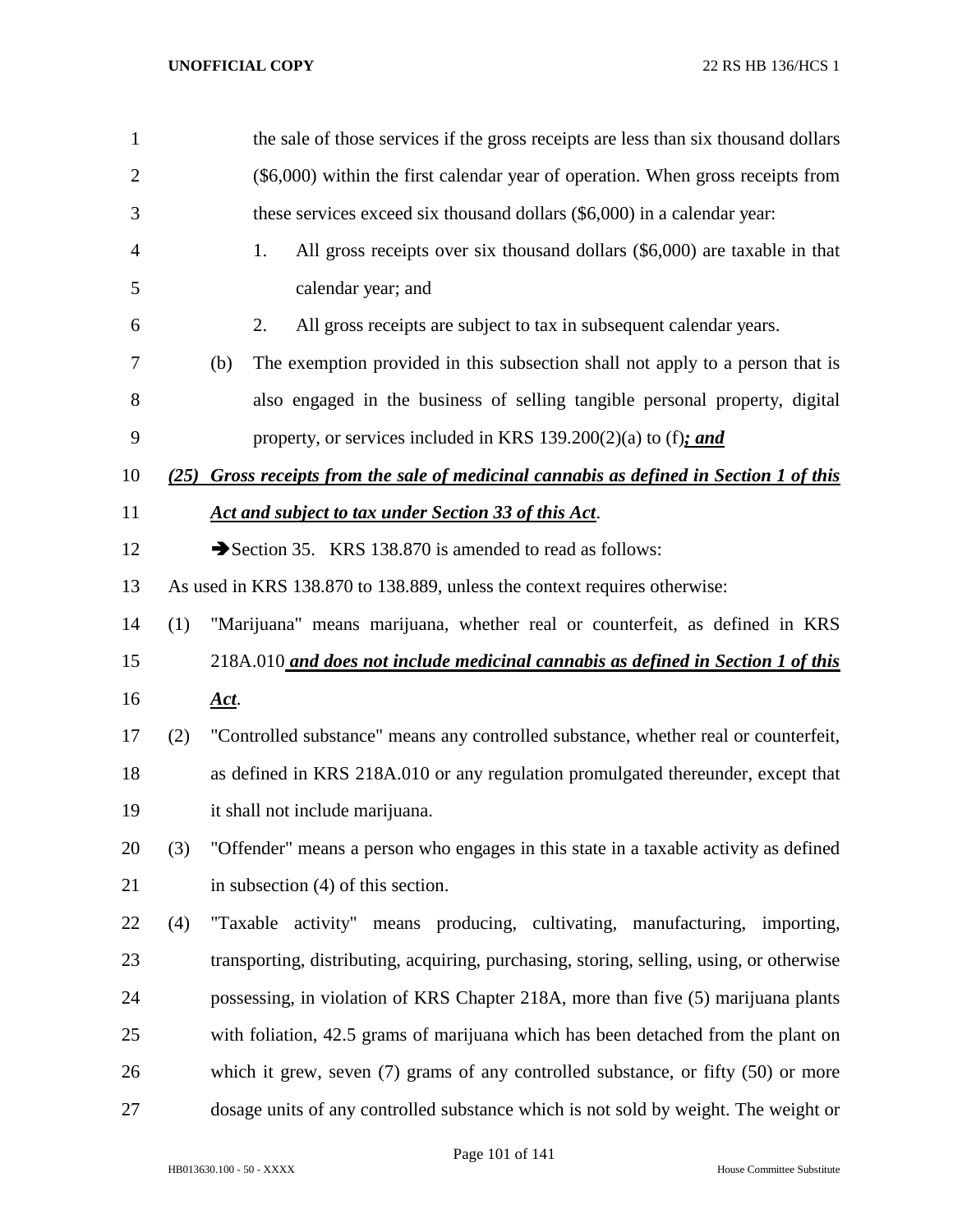dosage units in this subsection shall include the weight of marijuana or the weight or dosage units of the controlled substance, whether pure, impure, or diluted. A quantity of a controlled substance is diluted if it consists of a detectable quantity of a pure controlled substance and any excipients or fillers.

 (5) "Dosage unit" means a tablet, capsule, vial, or ampule of a controlled substance or, in cases of mass volume or diluted quantities, the proper dose or quantity of a controlled substance to be taken all at one (1) time or in fractional amounts within a given period, as defined and adopted by the United States Pharmacopeia.

 (6) "Possessing" includes either actual possession or constructive possession, or a combination of both actual and constructive possession. Mere possession or ownership of real estate or an interest therein does not establish constructive possession.

13 Section 36. KRS 216B.402 is amended to read as follows:

- *(1)* When a person is admitted to a hospital emergency department or hospital emergency room for treatment of a drug overdose:
- *(a)*[(1)] The person shall be informed of available substance use disorder treatment services known to the hospital that are provided by that hospital, other local hospitals, the local community mental health center, and any other local treatment programs licensed pursuant to KRS 222.231;
- *(b)*[(2)] The hospital may obtain permission from the person when stabilized, or the person's legal representative, to contact any available substance use disorder treatment programs offered by that hospital, other local hospitals, the local community mental health center, or any other local treatment programs licensed pursuant to KRS 222.231, on behalf of the person to connect him or her to treatment; and
- *(c)*[(3)] The local community mental health center may provide an on-call service in the hospital emergency department or hospital emergency room for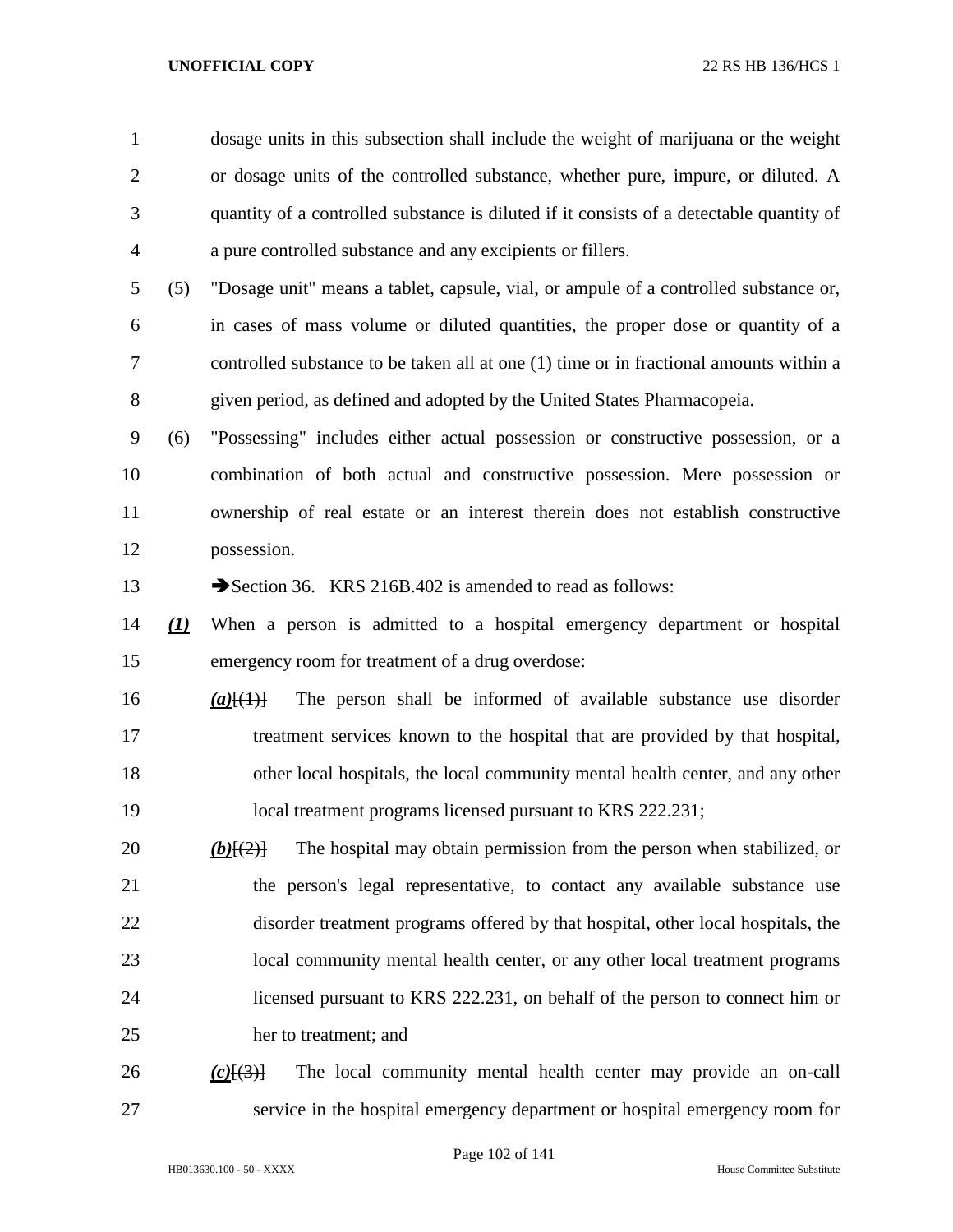| $\mathbf{1}$   |     | the person who was treated for a drug overdose to provide information about           |  |  |  |
|----------------|-----|---------------------------------------------------------------------------------------|--|--|--|
| $\overline{2}$ |     | services and connect the person to substance use disorder treatment, as funds         |  |  |  |
| 3              |     | are available. These services, when provided on the grounds of a hospital,            |  |  |  |
| 4              |     | shall be coordinated with appropriate hospital staff.                                 |  |  |  |
| 5              | (2) | When a person who is a registered qualified patient or a visiting qualified patient   |  |  |  |
| 6              |     | as defined in Section 1 of this Act is admitted to a hospital emergency department    |  |  |  |
| 7              |     | or a hospital emergency room for treatment of cannabinoid hyperemesis                 |  |  |  |
| 8              |     | syndrome, the hospital shall notify the Department for Public Health within           |  |  |  |
| 9              |     | forty-eight (48) hours. Notification shall include the registered qualified patient's |  |  |  |
| 10             |     | or a visiting qualified patient's name and registry identification card number, if    |  |  |  |
| 11             |     | <i>available. The department shall record all cases of cannabinoid hyperemesis</i>    |  |  |  |
| 12             |     | syndrome in the electronic monitoring system established pursuant to Section 41       |  |  |  |
| 13             |     | of this Act.                                                                          |  |  |  |
| 14             |     | Section 37. KRS 218A.010 is amended to read as follows:                               |  |  |  |
| 15             |     | As used in this chapter:                                                              |  |  |  |
| 16             | (1) | "Administer" means the direct application of a controlled substance, whether by       |  |  |  |
| 17             |     | injection, inhalation, ingestion, or any other means, to the body of a patient or     |  |  |  |
| 18             |     | research subject by:                                                                  |  |  |  |
| 19             |     | A practitioner or by his or her authorized agent under his or her immediate<br>(a)    |  |  |  |
| 20             |     | supervision and pursuant to his or her order; or                                      |  |  |  |
| 21             |     | (b)<br>The patient or research subject at the direction and in the presence of the    |  |  |  |
| 22             |     | practitioner;                                                                         |  |  |  |
| 23             | (2) | "Anabolic steroid" means any drug or hormonal substance chemically and                |  |  |  |
| 24             |     | pharmacologically related to testosterone that promotes muscle growth and includes    |  |  |  |
| 25             |     | those substances classified as Schedule III controlled substances pursuant to KRS     |  |  |  |
| 26             |     | 218A.020 but does not include estrogens, progestins, and anticosteroids;              |  |  |  |
|                |     |                                                                                       |  |  |  |

(3) "Cabinet" means the Cabinet for Health and Family Services;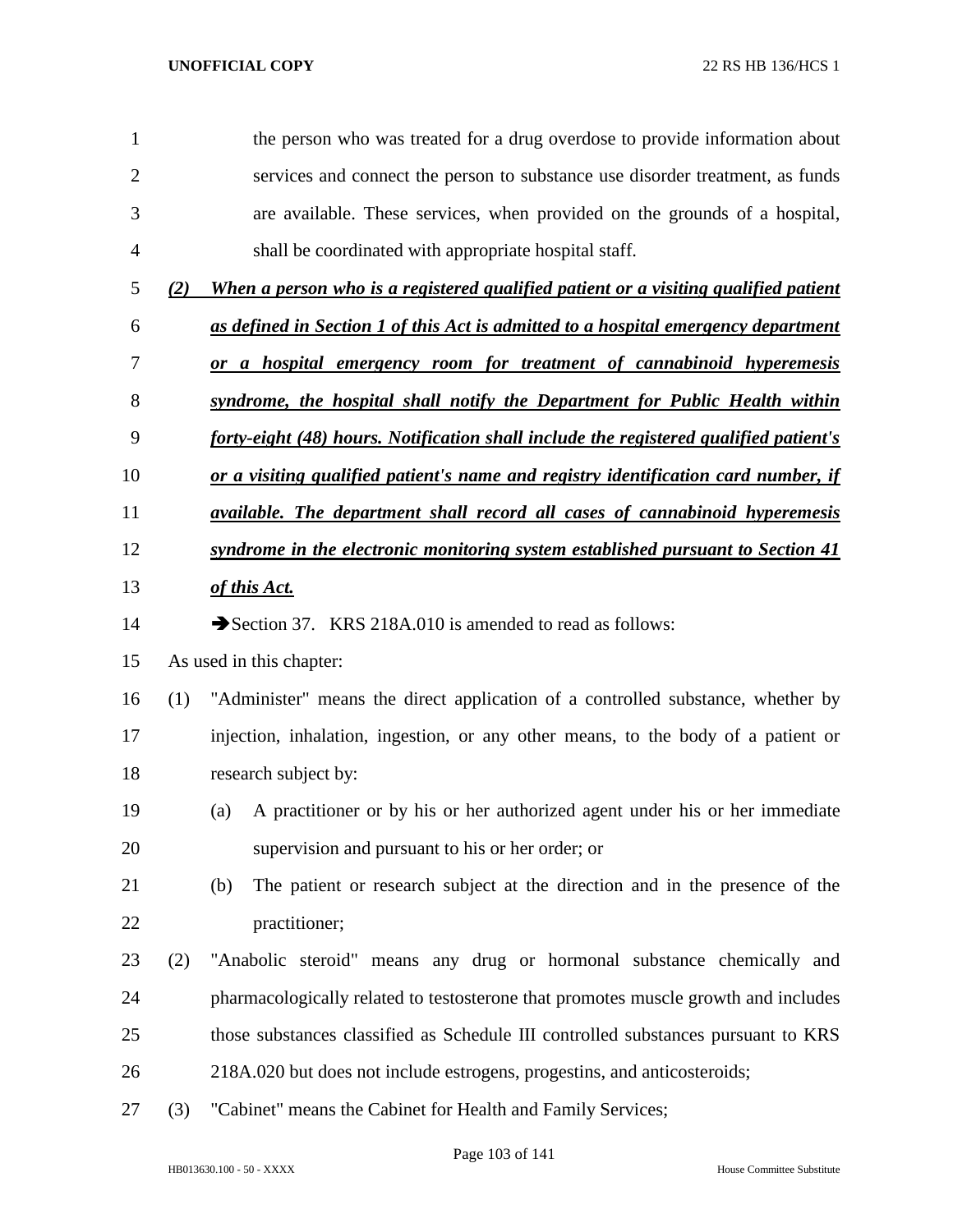| $\mathbf{1}$   | (4) |     |           | "Carfentanil" means any substance containing any quantity of carfentanil, or any of |
|----------------|-----|-----|-----------|-------------------------------------------------------------------------------------|
| $\overline{2}$ |     |     |           | its salts, isomers, or salts of isomers;                                            |
| 3              | (5) |     |           | "Certified community based palliative care program" means a palliative care         |
| $\overline{4}$ |     |     |           | program which has received certification from the Joint Commission;                 |
| 5              | (6) |     |           | "Child" means any person under the age of majority as specified in KRS 2.015;       |
| 6              | (7) |     |           | "Cocaine" means a substance containing any quantity of cocaine, its salts, optical  |
| 7              |     |     |           | and geometric isomers, and salts of isomers;                                        |
| 8              | (8) |     |           | "Controlled substance" means methamphetamine, or a drug, substance, or              |
| 9              |     |     |           | immediate precursor in Schedules I through V and includes a controlled substance    |
| 10             |     |     | analogue; |                                                                                     |
| 11             | (9) | (a) |           | "Controlled substance analogue," except as provided in paragraph (b) of this        |
| 12             |     |     |           | subsection, means a substance:                                                      |
| 13             |     |     | 1.        | The chemical structure of which is substantially similar to the structure           |
| 14             |     |     |           | of a controlled substance in Schedule I or II; and                                  |
| 15             |     |     | 2.        | Which has a stimulant, depressant, or hallucinogenic effect on the                  |
| 16             |     |     |           | central nervous system that is substantially similar to or greater than the         |
| 17             |     |     |           | stimulant, depressant, or hallucinogenic effect on the central nervous              |
| 18             |     |     |           | system of a controlled substance in Schedule I or II; or                            |
| 19             |     |     | 3.        | With respect to a particular person, which such person represents or                |
| 20             |     |     |           | intends to have a stimulant, depressant, or hallucinogenic effect on the            |
| 21             |     |     |           | central nervous system that is substantially similar to or greater than the         |
| 22             |     |     |           | stimulant, depressant, or hallucinogenic effect on the central nervous              |
| 23             |     |     |           | system of a controlled substance in Schedule I or II.                               |
| 24             |     | (b) |           | Such term does not include:                                                         |
| 25             |     |     | 1.        | Any substance for which there is an approved new drug application;                  |
| 26             |     |     | 2.        | With respect to a particular person, any substance if an exemption is in            |
| 27             |     |     |           | effect for investigational use for that person pursuant to federal law to           |
|                |     |     |           |                                                                                     |

Page 104 of 141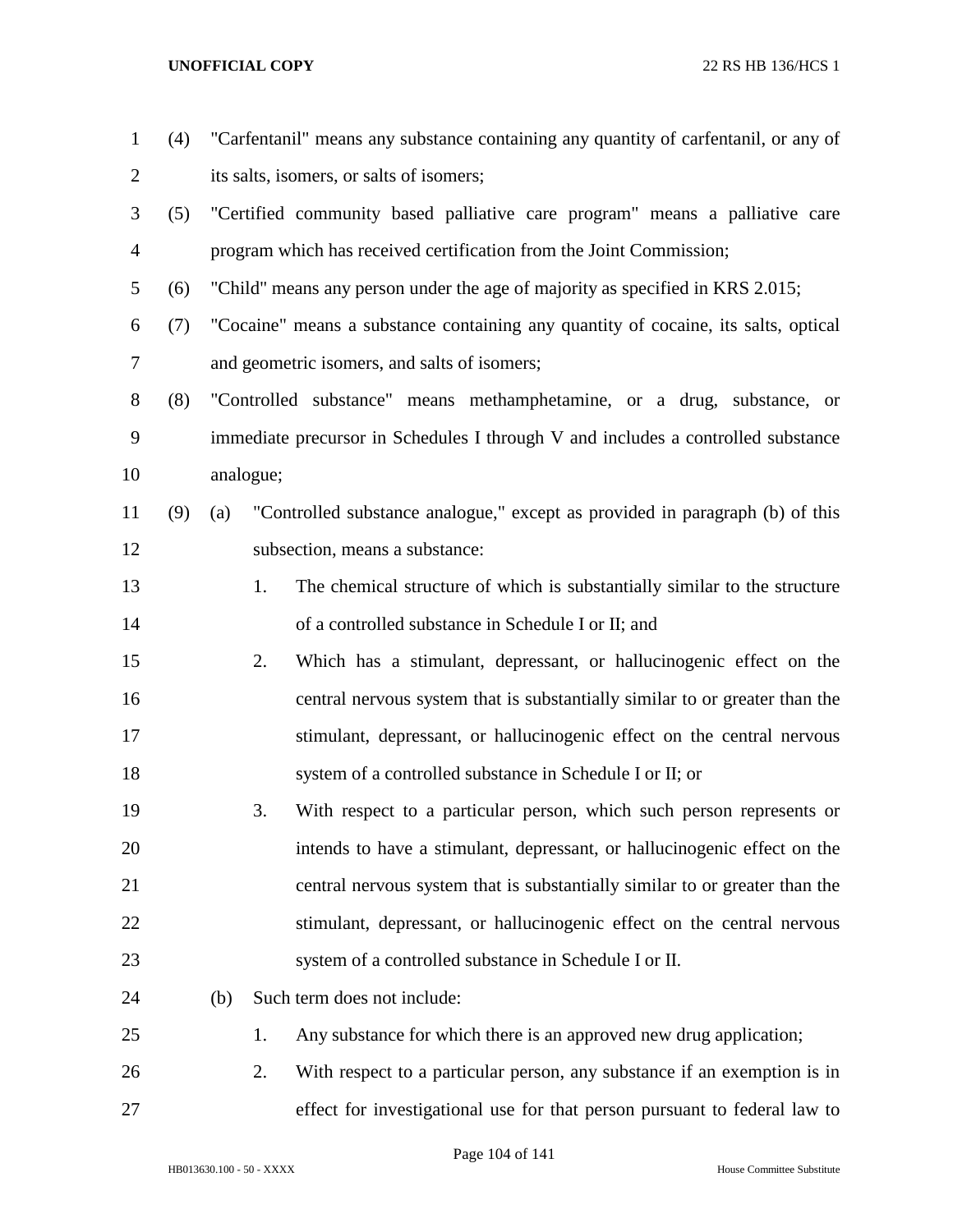- 1 the extent conduct with respect to such substance is pursuant to such exemption; or
- 3. Any substance to the extent not intended for human consumption before the exemption described in subparagraph 2. of this paragraph takes effect with respect to that substance;

 (10) "Counterfeit substance" means a controlled substance which, or the container or labeling of which, without authorization, bears the trademark, trade name, or other identifying mark, imprint, number, or device, or any likeness thereof, of a manufacturer, distributor, or dispenser other than the person who in fact manufactured, distributed, or dispensed the substance;

- (11) "Dispense" means to deliver a controlled substance to an ultimate user or research subject by or pursuant to the lawful order of a practitioner, including the packaging, labeling, or compounding necessary to prepare the substance for that delivery;
- (12) "Dispenser" means a person who lawfully dispenses a Schedule II, III, IV, or V controlled substance to or for the use of an ultimate user;
- (13) "Distribute" means to deliver other than by administering or dispensing a controlled substance;
- (14) "Dosage unit" means a single pill, capsule, ampule, liquid, or other form of administration available as a single unit;
- (15) "Drug" means:
- (a) Substances recognized as drugs in the official United States Pharmacopoeia, official Homeopathic Pharmacopoeia of the United States, or official National Formulary, or any supplement to any of them;
- (b) Substances intended for use in the diagnosis, care, mitigation, treatment, or prevention of disease in man or animals;
- (c) Substances (other than food) intended to affect the structure or any function of the body of man or animals; and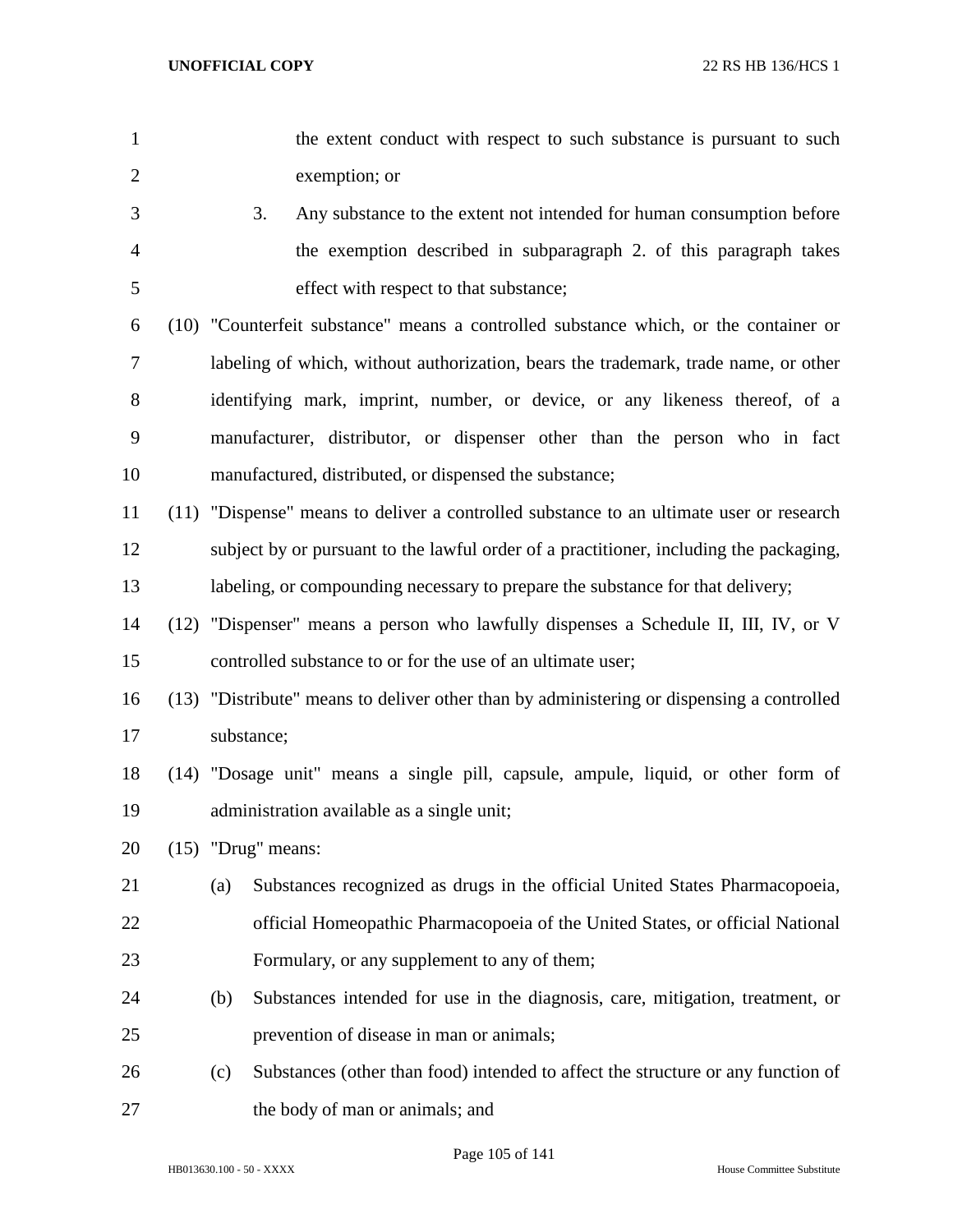| $\mathbf{1}$   |      | (d) |    | Substances intended for use as a component of any article specified in this                 |
|----------------|------|-----|----|---------------------------------------------------------------------------------------------|
| $\overline{2}$ |      |     |    | subsection.                                                                                 |
| 3              |      |     |    | It does not include devices or their components, parts, or accessories;                     |
| 4              |      |     |    | (16) "Fentanyl" means a substance containing any quantity of fentanyl, or any of its salts, |
| 5              |      |     |    | isomers, or salts of isomers;                                                               |
| 6              | (17) |     |    | "Fentanyl derivative" means a substance containing any quantity of any chemical             |
| 7              |      |     |    | compound, except compounds specifically scheduled as controlled substances by               |
| 8              |      |     |    | statute or by administrative regulation pursuant to this chapter, which is structurally     |
| 9              |      |     |    | derived from 1-ethyl-4-(N-phenylamido) piperadine:                                          |
| 10             |      | (a) |    | By substitution:                                                                            |
| 11             |      |     | 1. | At the 2-position of the 1-ethyl group with a phenyl, furan, thiophene, or                  |
| 12             |      |     |    | ethyloxotetrazole ring system; and                                                          |
| 13             |      |     | 2. | Of the terminal amido hydrogen atom with an alkyl, alkoxy, cycloalkyl,                      |
| 14             |      |     |    | or furanyl group; and                                                                       |
| 15             |      | (b) |    | Which may be further modified in one $(1)$ or more of the following ways:                   |
| 16             |      |     | 1. | By substitution on the N-phenyl ring to any extent with alkyl, alkoxy,                      |
| 17             |      |     |    | haloalkyl, hydroxyl, or halide substituents;                                                |
| 18             |      |     | 2. | By substitution on the piperadine ring to any extent with alkyl, allyl,                     |
| 19             |      |     |    | alkoxy, hydroxy, or halide substituents at the 2-, 3-, 5-, and/or 6-                        |
| 20             |      |     |    | positions;                                                                                  |
| 21             |      |     | 3. | By substitution on the piperadine ring to any extent with a phenyl,                         |
| 22             |      |     |    | alkoxy, or carboxylate ester substituent at the 4- position; or                             |
| 23             |      |     | 4. | By substitution on the 1-ethyl group to any extent with alkyl, alkoxy, or                   |
| 24             |      |     |    | hydroxy substituents;                                                                       |
| 25             |      |     |    | (18) "Good faith prior examination," as used in KRS Chapter 218A and for criminal           |
| 26             |      |     |    | prosecution only, means an in-person medical examination of the patient conducted           |
| 27             |      |     |    | by the prescribing practitioner or other health-care professional routinely relied          |

Page 106 of 141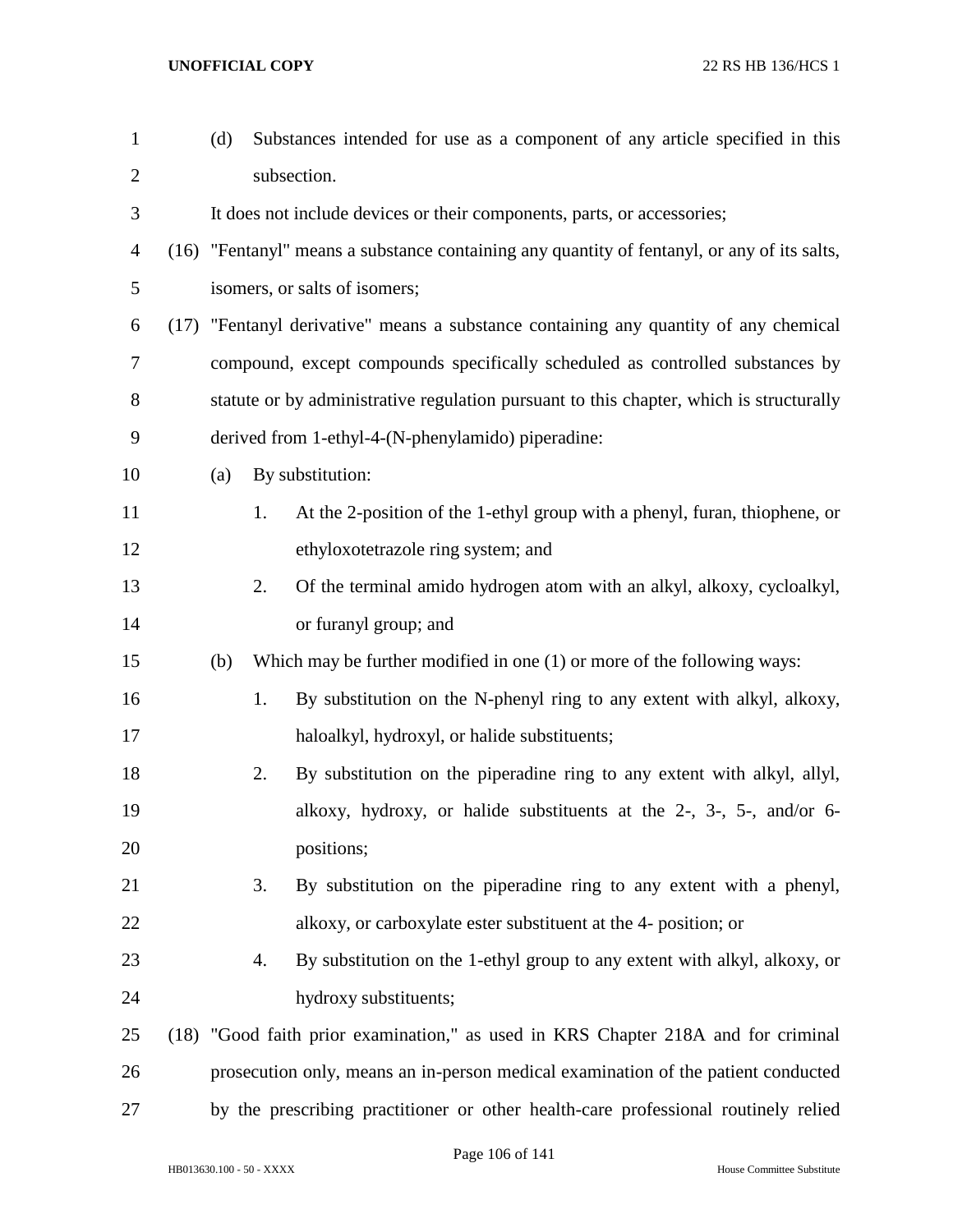| $\mathbf{1}$   |      |                                                                                         | upon in the ordinary course of his or her practice, at which time the patient is    |  |
|----------------|------|-----------------------------------------------------------------------------------------|-------------------------------------------------------------------------------------|--|
| $\overline{2}$ |      | physically examined and a medical history of the patient is obtained. "In-person"       |                                                                                     |  |
| 3              |      | includes telehealth examinations. This subsection shall not be applicable to hospice    |                                                                                     |  |
| 4              |      |                                                                                         | providers licensed pursuant to KRS Chapter 216B;                                    |  |
| 5              |      | (19) "Hazardous chemical substance" includes any chemical substance used or intended    |                                                                                     |  |
| 6              |      | for use in the illegal manufacture of a controlled substance as defined in this section |                                                                                     |  |
| 7              |      | or the illegal manufacture of methamphetamine as defined in KRS 218A.1431,              |                                                                                     |  |
| 8              |      | which:                                                                                  |                                                                                     |  |
| 9              |      | (a)                                                                                     | Poses an explosion hazard;                                                          |  |
| 10             |      | (b)                                                                                     | Poses a fire hazard; or                                                             |  |
| 11             |      | (c)                                                                                     | Is poisonous or injurious if handled, swallowed, or inhaled;                        |  |
| 12             | (20) |                                                                                         | "Heroin" means a substance containing any quantity of heroin, or any of its salts,  |  |
| 13             |      |                                                                                         | isomers, or salts of isomers;                                                       |  |
| 14             | (21) |                                                                                         | "Hydrocodone combination product" means a drug with:                                |  |
| 15             |      | (a)                                                                                     | Not more than three hundred (300) milligrams of dihydrocodeinone, or any of         |  |
| 16             |      |                                                                                         | its salts, per one hundred (100) milliliters or not more than fifteen (15)          |  |
| 17             |      |                                                                                         | milligrams per dosage unit, with a fourfold or greater quantity of an               |  |
| 18             |      |                                                                                         | isoquinoline alkaloid of opium; or                                                  |  |
| 19             |      | (b)                                                                                     | Not more than three hundred (300) milligrams of dihydrocodeinone, or any of         |  |
| 20             |      |                                                                                         | its salts, per one hundred (100) milliliters or not more than fifteen (15)          |  |
| 21             |      |                                                                                         | milligrams per dosage unit, with one (1) or more active, nonnarcotic                |  |
| 22             |      |                                                                                         | ingredients in recognized therapeutic amounts;                                      |  |
| 23             |      |                                                                                         | (22) "Immediate precursor" means a substance which is the principal compound        |  |
| 24             |      |                                                                                         | commonly used or produced primarily for use, and which is an immediate chemical     |  |
| 25             |      |                                                                                         | intermediary used or likely to be used in the manufacture of a controlled substance |  |
| 26             |      |                                                                                         | or methamphetamine, the control of which is necessary to prevent, curtail, or limit |  |
| 27             |      |                                                                                         | manufacture;                                                                        |  |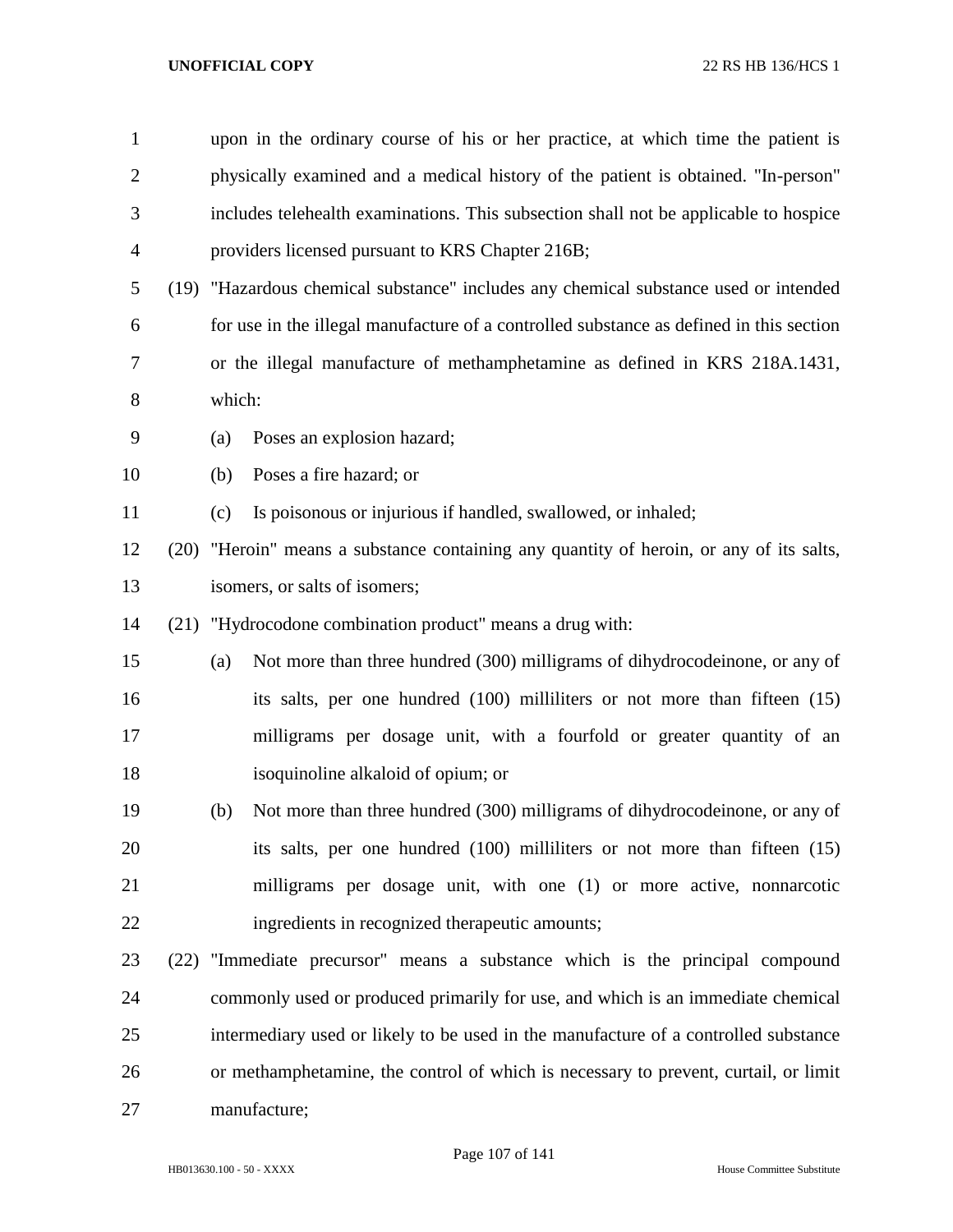- (23) "Industrial hemp" has the same meaning as in KRS 260.850;
- (24) "Industrial hemp products" has the same meaning as in KRS 260.850;
- (25) "Intent to manufacture" means any evidence which demonstrates a person's conscious objective to manufacture a controlled substance or methamphetamine. Such evidence includes but is not limited to statements and a chemical substance's usage, quantity, manner of storage, or proximity to other chemical substances or equipment used to manufacture a controlled substance or methamphetamine;
- (26) "Isomer" means the optical isomer, except the Cabinet for Health and Family Services may include the optical, positional, or geometric isomer to classify any substance pursuant to KRS 218A.020;
- (27) "Manufacture," except as provided in KRS 218A.1431, means the production, preparation, propagation, compounding, conversion, or processing of a controlled substance, either directly or indirectly by extraction from substances of natural origin or independently by means of chemical synthesis, or by a combination of extraction and chemical synthesis, and includes any packaging or repackaging of the substance or labeling or relabeling of its container except that this term does not include activities:
- (a) By a practitioner as an incident to his or her administering or dispensing of a controlled substance in the course of his or her professional practice;
- (b) By a practitioner, or by his or her authorized agent under his supervision, for the purpose of, or as an incident to, research, teaching, or chemical analysis and not for sale; or
- (c) By a pharmacist as an incident to his or her dispensing of a controlled substance in the course of his or her professional practice;
- (28) "Marijuana" means all parts of the plant Cannabis sp., whether growing or not; the seeds thereof; the resin extracted from any part of the plant; and every compound, manufacture, salt, derivative, mixture, or preparation of the plant, its seeds or resin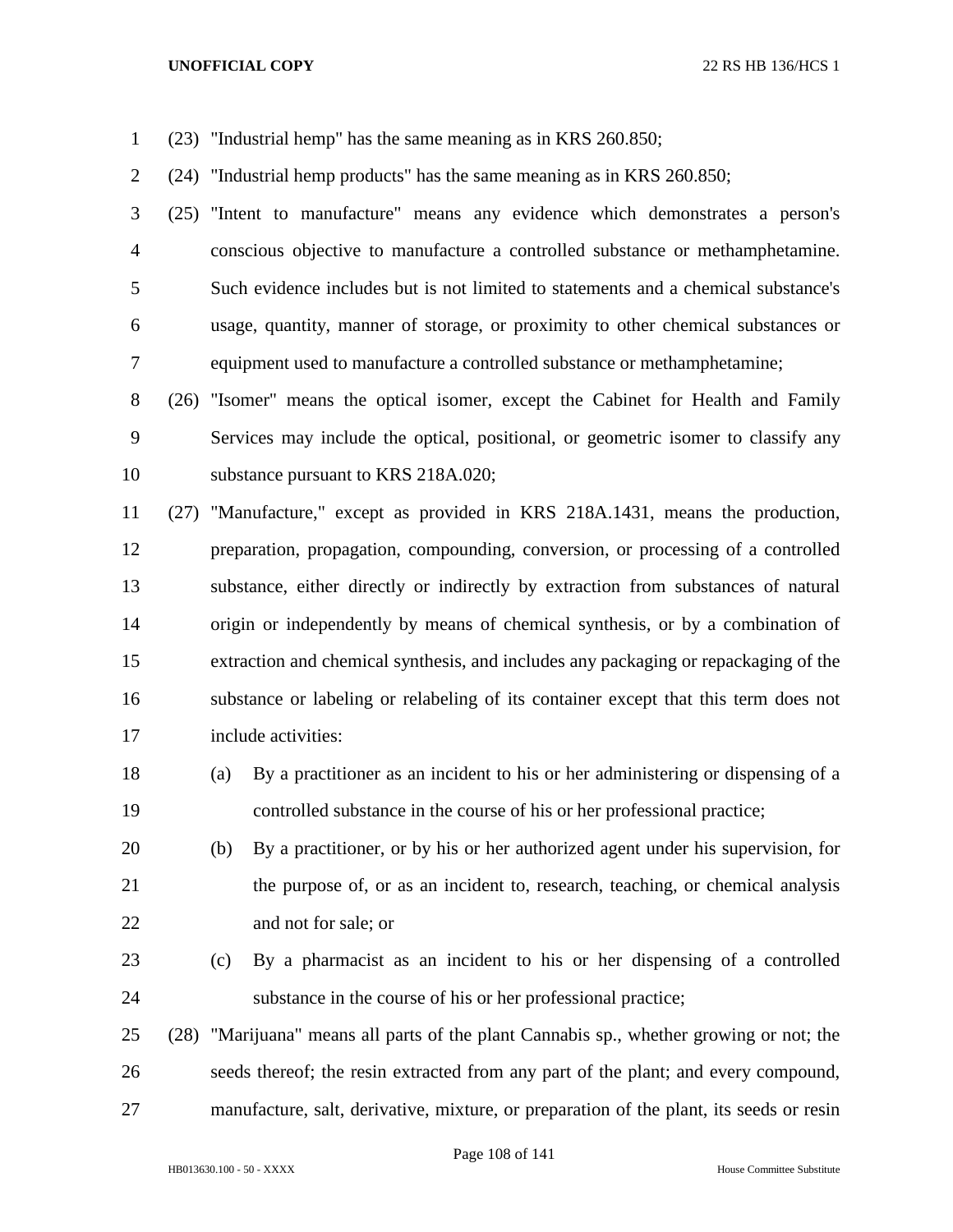| $\mathbf{1}$   |     | or any compound, mixture, or preparation which contains any quantity of these          |
|----------------|-----|----------------------------------------------------------------------------------------|
| $\overline{2}$ |     | substances. The term "marijuana" does not include:                                     |
| 3              | (a) | Industrial hemp that is in the possession, custody, or control of a person who         |
| $\overline{4}$ |     | holds a license issued by the Department of Agriculture permitting that person         |
| 5              |     | to cultivate, handle, or process industrial hemp;                                      |
| 6              | (b) | Industrial hemp products that do not include any living plants, viable seeds,          |
| 7              |     | leaf materials, or floral materials;                                                   |
| 8              | (c) | The substance cannabidiol, when transferred, dispensed, or administered                |
| 9              |     | pursuant to the written order of a physician practicing at a hospital or               |
| 10             |     | associated clinic affiliated with a Kentucky public university having a college        |
| 11             |     | or school of medicine;                                                                 |
| 12             | (d) | For persons participating in a clinical trial or in an expanded access program,        |
| 13             |     | a drug or substance approved for the use of those participants by the United           |
| 14             |     | <b>States Food and Drug Administration;</b>                                            |
| 15             | (e) | A cannabidiol product derived from industrial hemp, as defined in KRS                  |
| 16             |     | 260.850;                                                                               |
| 17             | (f) | For the purpose of conducting scientific research, a cannabinoid product               |
| 18             |     | derived from industrial hemp, as defined in KRS $260.850;$ $\rightarrow$               |
| 19             | (g) | A cannabinoid product approved as a prescription medication by the United              |
| 20             |     | States Food and Drug Administration; or                                                |
| 21             | (h) | <b>Medicinal cannabis as defined in Section 1 of this Act;</b>                         |
| 22             |     | (29) "Medical history," as used in KRS Chapter 218A and for criminal prosecution only, |
| 23             |     | means an accounting of a patient's medical background, including but not limited to    |
| 24             |     | prior medical conditions, prescriptions, and family background;                        |
| 25             |     | (30) "Medical order," as used in KRS Chapter 218A and for criminal prosecution only,   |
| 26             |     | means a lawful order of a specifically identified practitioner for a specifically      |
| 27             |     | identified patient for the patient's health-care needs. "Medical order" may or may     |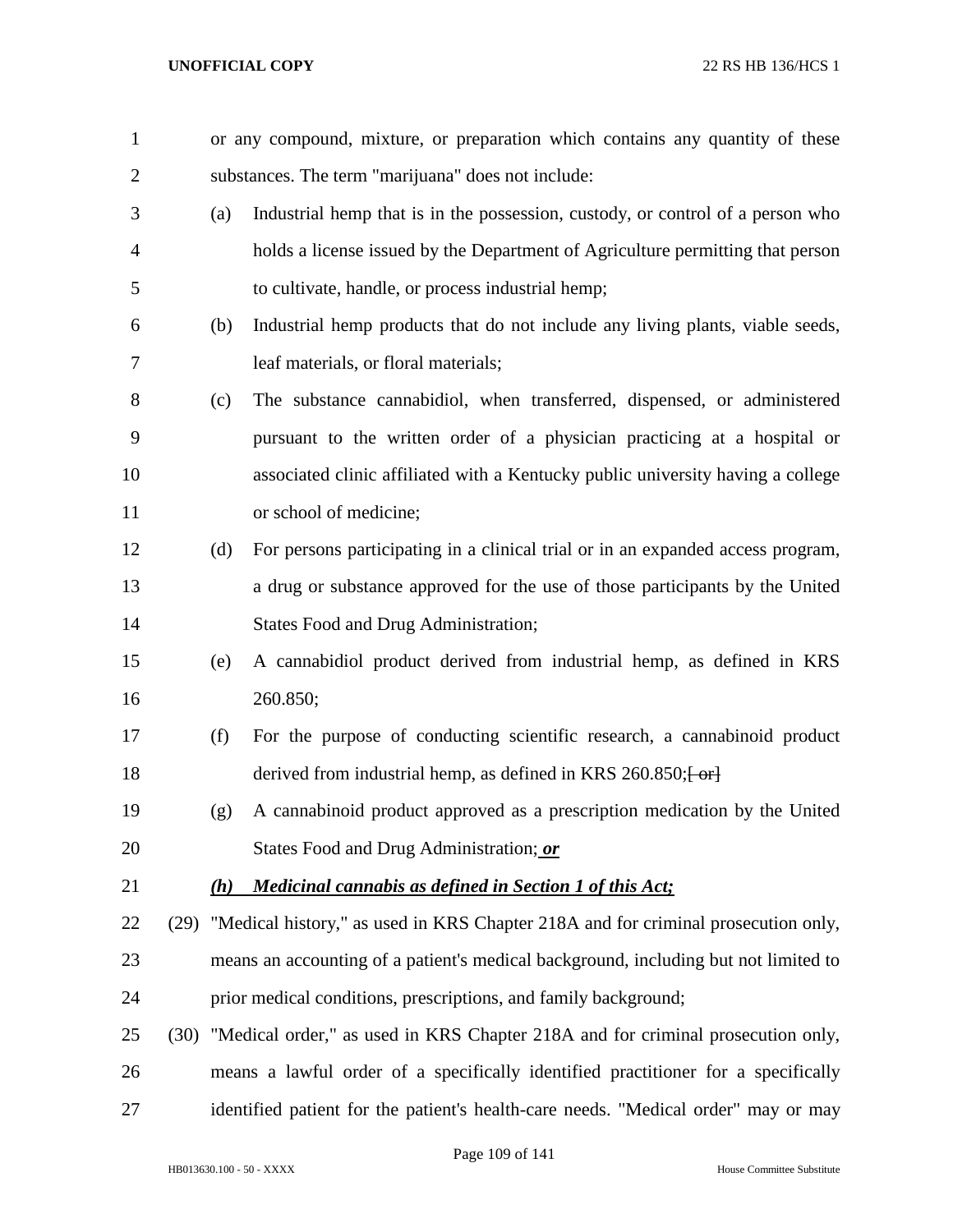not include a prescription drug order; (31) "Medical record," as used in KRS Chapter 218A and for criminal prosecution only, means a record, other than for financial or billing purposes, relating to a patient, kept by a practitioner as a result of the practitioner-patient relationship; (32) "Methamphetamine" means any substance that contains any quantity of methamphetamine, or any of its salts, isomers, or salts of isomers; (33) "Narcotic drug" means any of the following, whether produced directly or indirectly by extraction from substances of vegetable origin, or independently by means of chemical synthesis, or by a combination of extraction and chemical synthesis: (a) Opium and opiate, and any salt, compound, derivative, or preparation of opium or opiate; (b) Any salt, compound, isomer, derivative, or preparation thereof which is chemically equivalent or identical with any of the substances referred to in paragraph (a) of this subsection, but not including the isoquinoline alkaloids of opium; (c) Opium poppy and poppy straw; (d) Coca leaves, except coca leaves and extracts of coca leaves from which cocaine, ecgonine, and derivatives of ecgonine or their salts have been removed; (e) Cocaine, its salts, optical and geometric isomers, and salts of isomers; (f) Ecgonine, its derivatives, their salts, isomers, and salts of isomers; and (g) Any compound, mixture, or preparation which contains any quantity of any of the substances referred to in paragraphs (a) to (f) of this subsection; (34) "Opiate" means any substance having an addiction-forming or addiction-sustaining liability similar to morphine or being capable of conversion into a drug having addiction-forming or addiction-sustaining liability. It does not include, unless specifically designated as controlled under KRS 218A.020, the dextrorotatory

## Page 110 of 141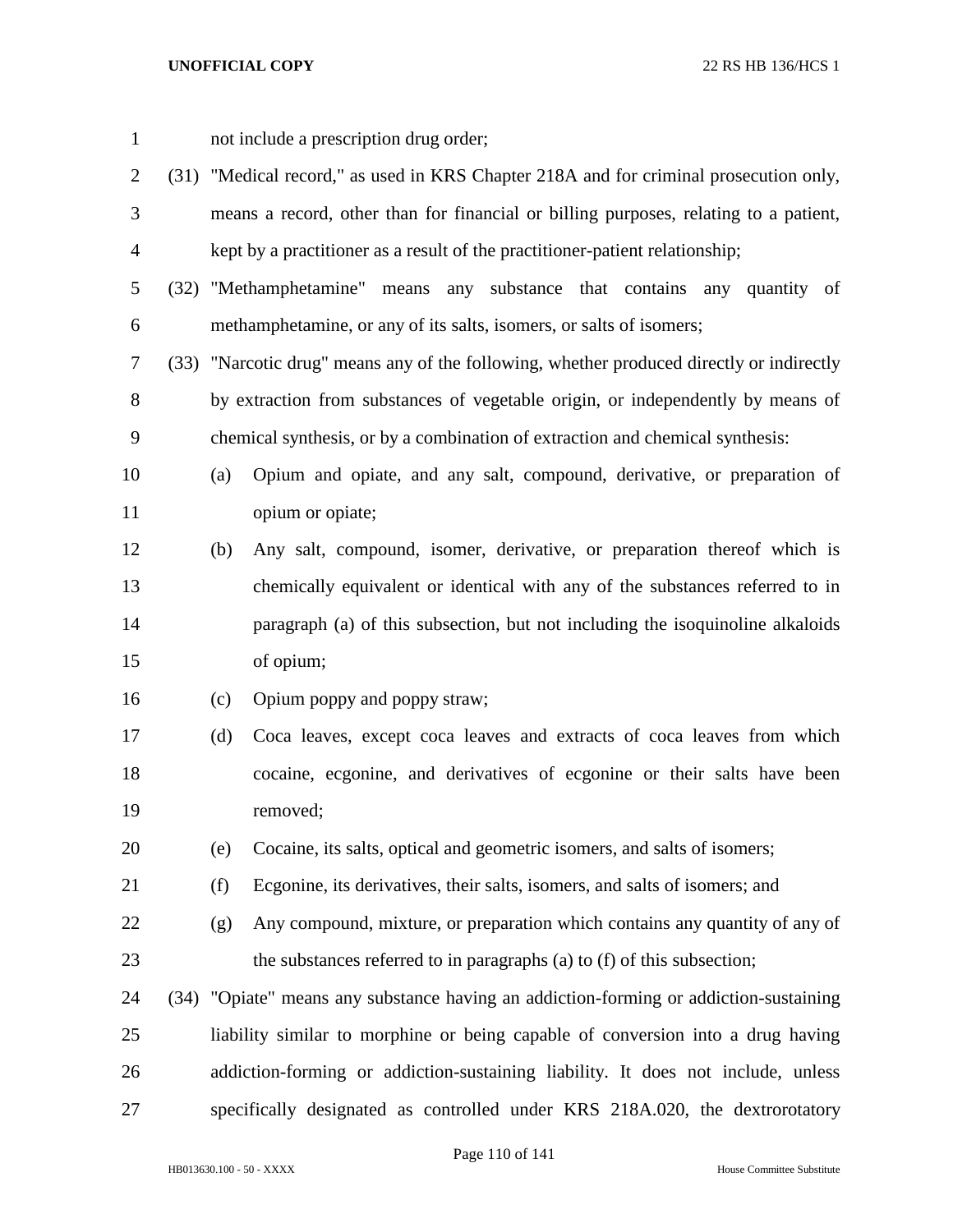| $\mathbf{1}$   | isomer of 3-methoxy-n-methylmorphinan and its salts (dextromethorphan). It does           |
|----------------|-------------------------------------------------------------------------------------------|
| $\overline{2}$ | include its racemic and levorotatory forms;                                               |
| 3              | (35) "Opium poppy" means the plant of the species papaver somniferum L., except its       |
| 4              | seeds;                                                                                    |
| 5              | (36) "Person" means individual, corporation, government or governmental subdivision       |
| 6              | or agency, business trust, estate, trust, partnership or association, or any other legal  |
| 7              | entity;                                                                                   |
| 8              | (37) "Physical injury" has the same meaning it has in KRS 500.080;                        |
| 9              | (38) "Poppy straw" means all parts, except the seeds, of the opium poppy, after mowing;   |
| 10             | (39) "Pharmacist" means a natural person licensed by this state to engage in the practice |
| 11             | of the profession of pharmacy;                                                            |
| 12             | (40) "Practitioner" means a physician, dentist, podiatrist, veterinarian, scientific      |
| 13             | investigator, optometrist as authorized in KRS 320.240, advanced practice                 |
| 14             | registered nurse as authorized under KRS 314.011, physician assistant as authorized       |
| 15             | under KRS 311.858, or other person licensed, registered, or otherwise permitted by        |
| 16             | state or federal law to acquire, distribute, dispense, conduct research with respect to,  |
| 17             | or to administer a controlled substance in the course of professional practice or         |
| 18             | research in this state. "Practitioner" also includes a physician, dentist, podiatrist,    |
| 19             | veterinarian, or advanced practice registered nurse authorized under KRS 314.011          |
| 20             | who is a resident of and actively practicing in a state other than Kentucky and who       |
| 21             | is licensed and has prescriptive authority for controlled substances under the            |
| 22             | professional licensing laws of another state, unless the person's Kentucky license        |
| 23             | has been revoked, suspended, restricted, or probated, in which case the terms of the      |
| 24             | Kentucky license shall prevail;                                                           |
|                |                                                                                           |

 (41) "Practitioner-patient relationship," as used in KRS Chapter 218A and for criminal prosecution only, means a medical relationship that exists between a patient and a practitioner or the practitioner's designee, after the practitioner or his or her

Page 111 of 141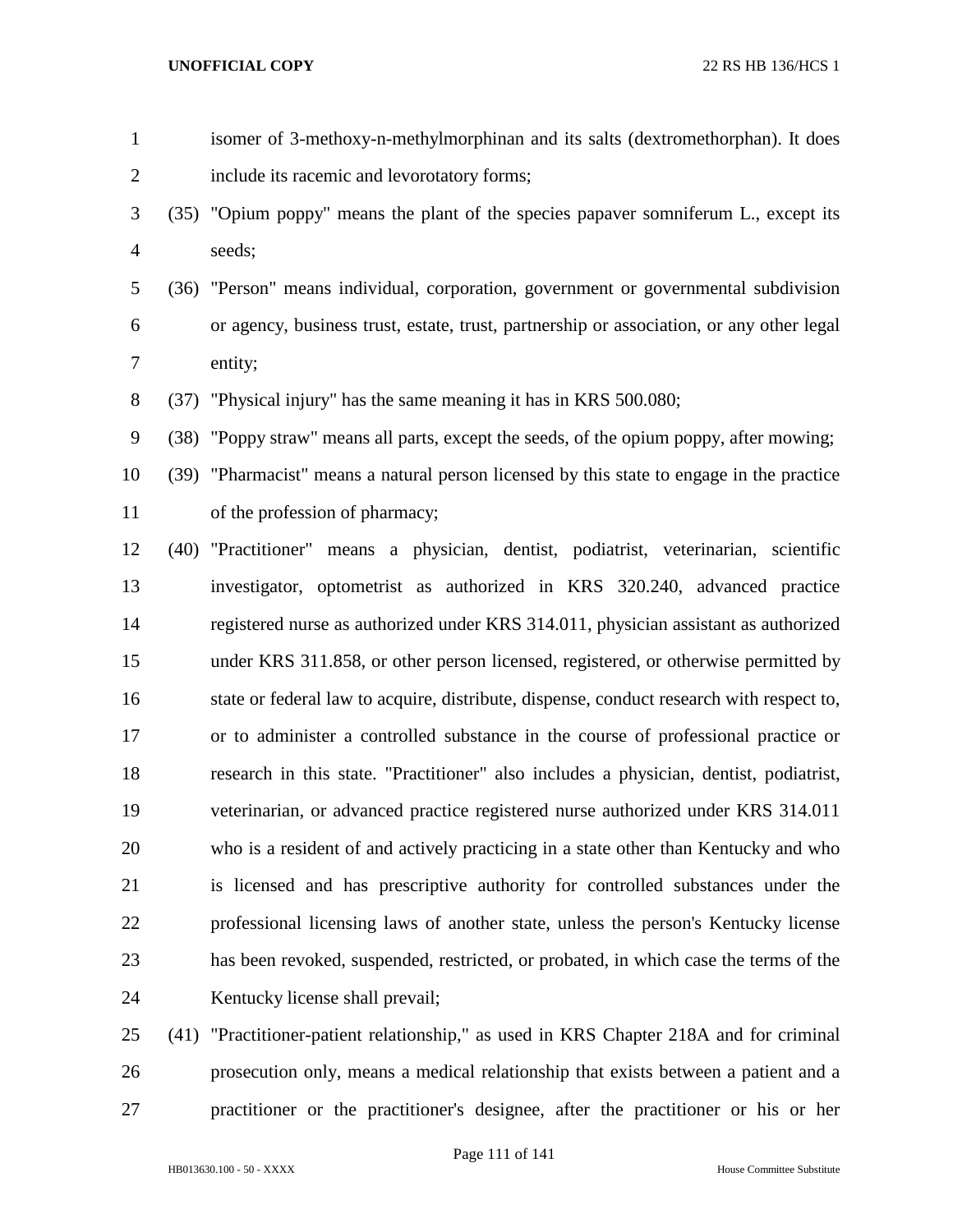designee has conducted at least one (1) good faith prior examination; (42) "Prescription" means a written, electronic, or oral order for a drug or medicine, or combination or mixture of drugs or medicines, or proprietary preparation, signed or given or authorized by a medical, dental, chiropody, veterinarian, optometric practitioner, or advanced practice registered nurse, and intended for use in the diagnosis, cure, mitigation, treatment, or prevention of disease in man or other animals; (43) "Prescription blank," with reference to a controlled substance, means a document that meets the requirements of KRS 218A.204 and 217.216; (44) "Presumptive probation" means a sentence of probation not to exceed the maximum term specified for the offense, subject to conditions otherwise authorized by law, that is presumed to be the appropriate sentence for certain offenses designated in this chapter, notwithstanding contrary provisions of KRS Chapter 533. That presumption shall only be overcome by a finding on the record by the sentencing court of substantial and compelling reasons why the defendant cannot be safely and effectively supervised in the community, is not amenable to community-based 17 treatment, or poses a significant risk to public safety;

 (45) "Production" includes the manufacture, planting, cultivation, growing, or harvesting of a controlled substance;

 (46) "Recovery program" means an evidence-based, nonclinical service that assists individuals and families working toward sustained recovery from substance use and other criminal risk factors. This can be done through an array of support programs and services that are delivered through residential and nonresidential means;

 (47) "Salvia" means Salvia divinorum or Salvinorin A and includes all parts of the plant presently classified botanically as Salvia divinorum, whether growing or not, the seeds thereof, any extract from any part of that plant, and every compound, manufacture, derivative, mixture, or preparation of that plant, its seeds, or its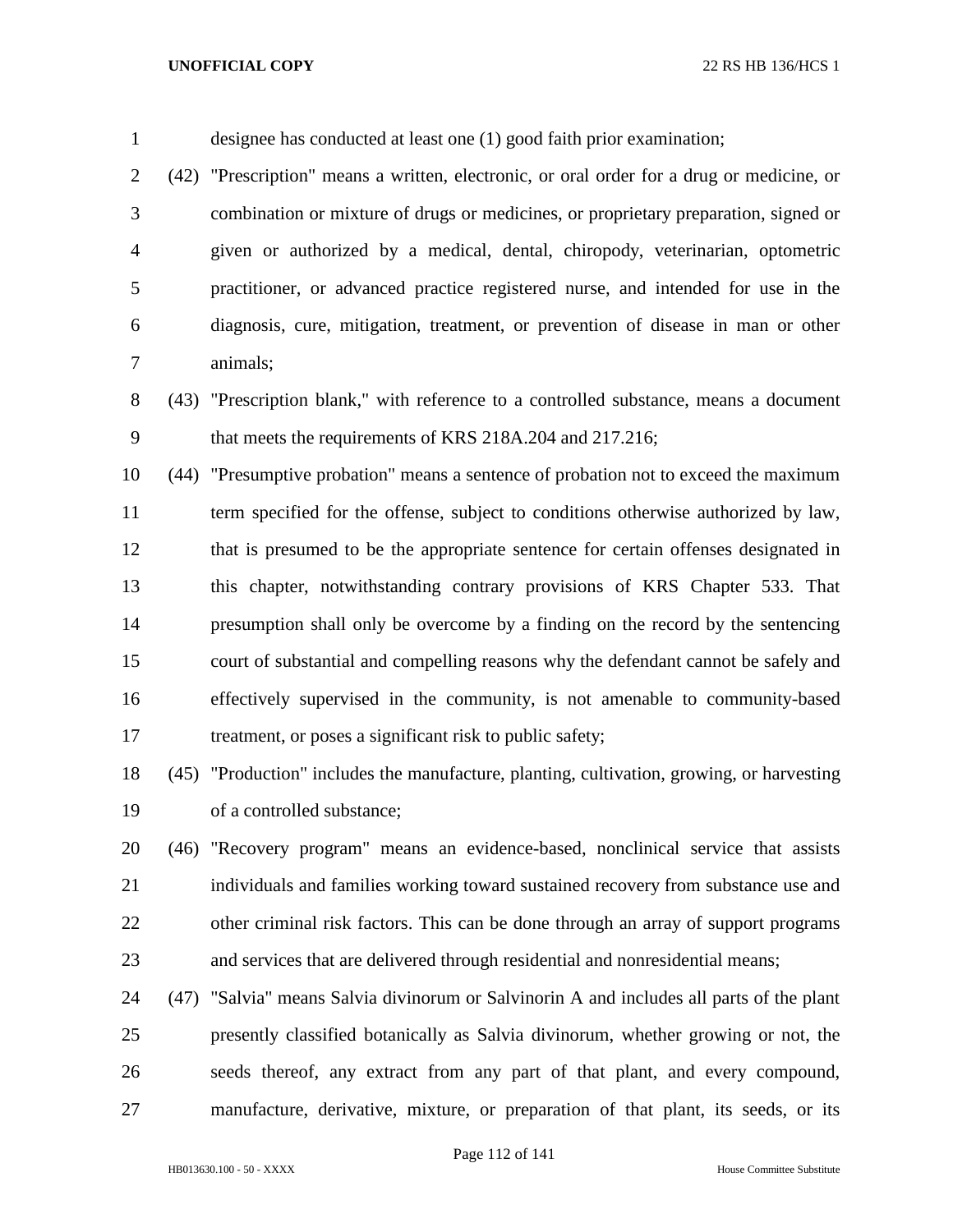extracts, including salts, isomers, and salts of isomers whenever the existence of such salts, isomers, and salts of isomers is possible within the specific chemical designation of that plant, its seeds, or extracts. The term shall not include any other species in the genus salvia;

 (48) "Second or subsequent offense" means that for the purposes of this chapter an offense is considered as a second or subsequent offense, if, prior to his or her conviction of the offense, the offender has at any time been convicted under this chapter, or under any statute of the United States, or of any state relating to substances classified as controlled substances or counterfeit substances, except that a prior conviction for a nontrafficking offense shall be treated as a prior offense only when the subsequent offense is a nontrafficking offense. For the purposes of this section, a conviction voided under KRS 218A.275 or 218A.276 shall not constitute a conviction under this chapter;

 (49) "Sell" means to dispose of a controlled substance to another person for consideration or in furtherance of commercial distribution;

(50) "Serious physical injury" has the same meaning it has in KRS 500.080;

 (51) "Synthetic cannabinoids or piperazines" means any chemical compound which is not approved by the United States Food and Drug Administration or, if approved, which is not dispensed or possessed in accordance with state and federal law, that contains Benzylpiperazine (BZP); Trifluoromethylphenylpiperazine (TFMPP); 1,1- Dimethylheptyl-11-hydroxytetrahydrocannabinol (HU-210); 1-Butyl-3-(1- naphthoyl)indole; 1-Pentyl-3-(1-naphthoyl)indole; dexanabinol (HU-211); or any compound in the following structural classes:

 (a) Naphthoylindoles: Any compound containing a 3-(1-naphthoyl)indole structure with substitution at the nitrogen atom of the indole ring by an alkyl, haloalkyl, alkenyl, cycloalkylmethyl, cycloalkylethyl, 1-(N-methyl-2- piperidinyl)methyl, or 2-(4-morpholinyl)ethyl group, whether or not further

Page 113 of 141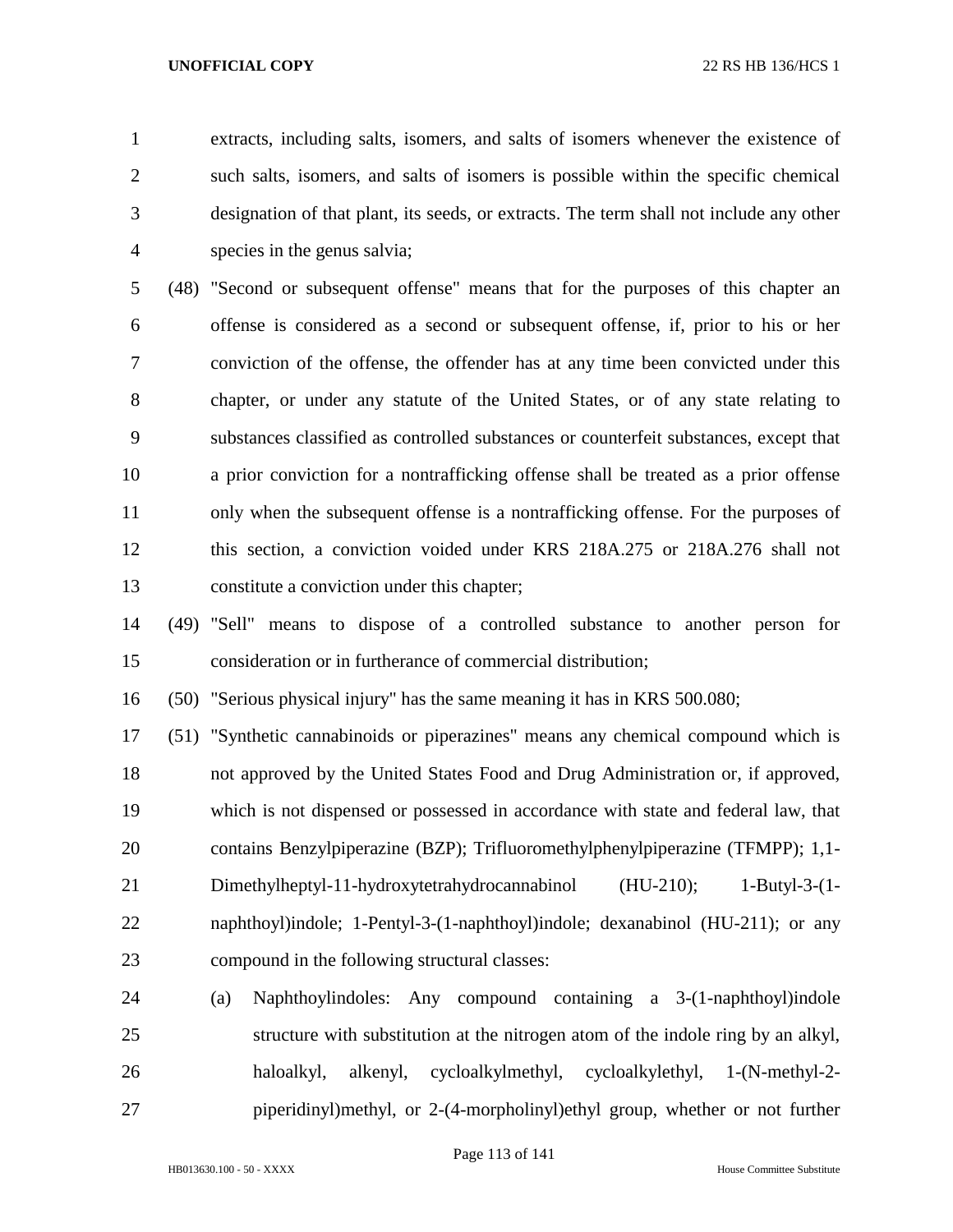- substituted in the indole ring to any extent and whether or not substituted in the naphthyl ring to any extent. Examples of this structural class include but are not limited to JWH-015, JWH-018, JWH-019, JWH-073, JWH-081, JWH-122, JWH-200, and AM-2201;
- (b) Phenylacetylindoles: Any compound containing a 3-phenylacetylindole structure with substitution at the nitrogen atom of the indole ring by an alkyl, haloalkyl, alkenyl, cycloalkylmethyl, cycloalkylethyl, 1-(N-methyl-2- piperidinyl)methyl, or 2-(4-morpholinyl)ethyl group whether or not further substituted in the indole ring to any extent and whether or not substituted in the phenyl ring to any extent. Examples of this structural class include but are 11 not limited to JWH-167, JWH-250, JWH-251, and RCS-8;
- (c) Benzoylindoles: Any compound containing a 3-(benzoyl)indole structure with substitution at the nitrogen atom of the indole ring by an alkyl, haloalkyl, alkenyl, cycloalkylmethyl, cycloalkylethyl, 1-(N-methyl-2-piperidinyl)methyl, or 2-(4-morpholinyl)ethyl group whether or not further substituted in the indole ring to any extent and whether or not substituted in the phenyl ring to any extent. Examples of this structural class include but are not limited to AM-630, AM-2233, AM-694, Pravadoline (WIN 48,098), and RCS-4;
- (d) Cyclohexylphenols: Any compound containing a 2-(3- hydroxycyclohexyl)phenol structure with substitution at the 5-position of the phenolic ring by an alkyl, haloalkyl, alkenyl, cycloalkylmethyl, cycloalkylethyl, 1-(N-methyl-2-piperidinyl)methyl, or 2-(4-morpholinyl)ethyl group whether or not substituted in the cyclohexyl ring to any extent. Examples of this structural class include but are not limited to CP 47,497 and its C8 homologue (cannabicyclohexanol);
- (e) Naphthylmethylindoles: Any compound containing a 1H-indol-3-yl-(1- naphthyl)methane structure with substitution at the nitrogen atom of the indole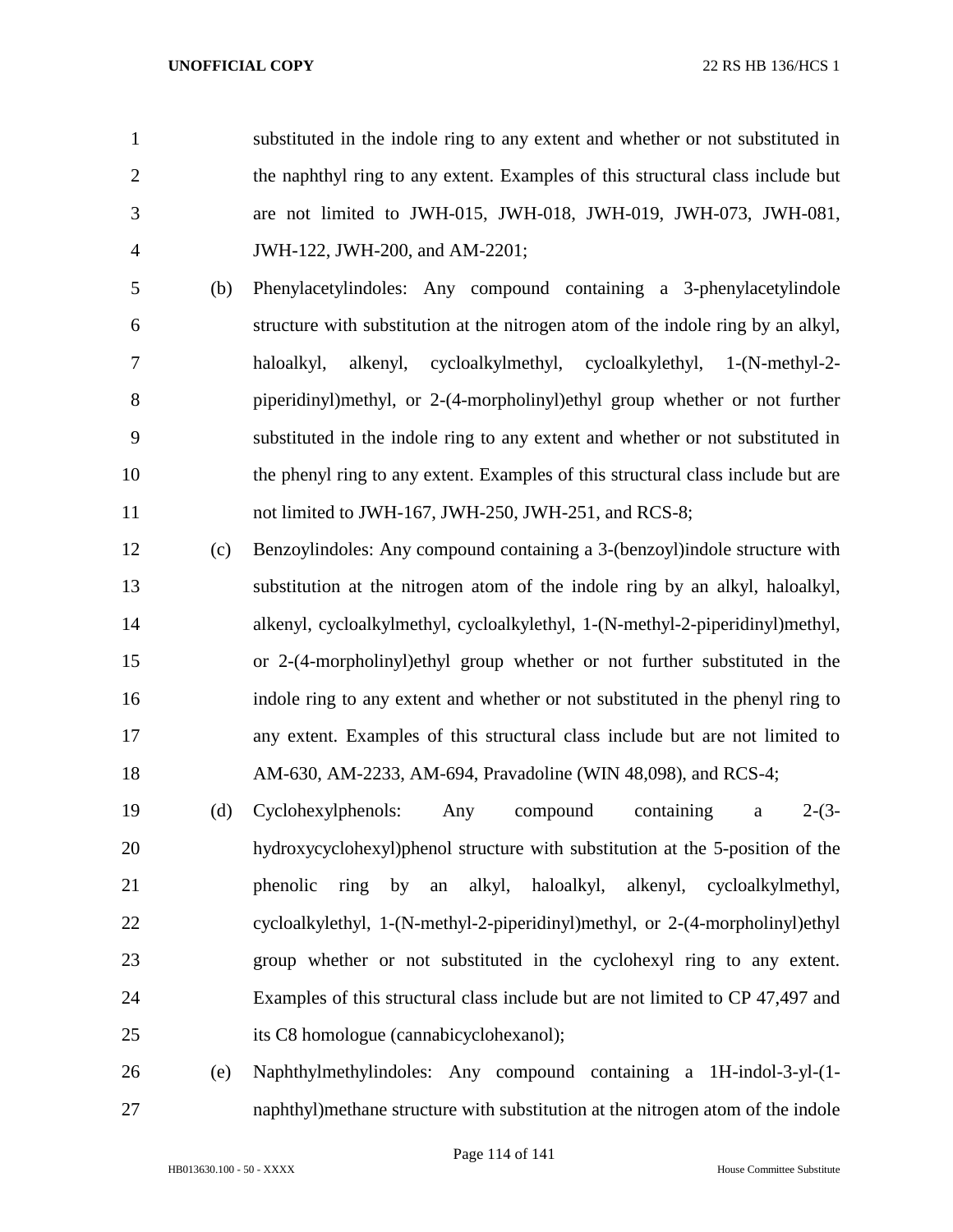ring by an alkyl, haloalkyl, alkenyl, cycloalkylmethyl, cycloalkylethyl, 1-(N- methyl-2-piperidinyl)methyl, or 2-(4-morpholinyl)ethyl group whether or not further substituted in the indole ring to any extent and whether or not substituted in the naphthyl ring to any extent. Examples of this structural class include but are not limited to JWH-175, JWH-184, and JWH-185;

- (f) Naphthoylpyrroles: Any compound containing a 3-(1-naphthoyl)pyrrole structure with substitution at the nitrogen atom of the pyrrole ring by an alkyl, haloalkyl, alkenyl, cycloalkylmethyl, cycloalkylethyl, 1-(N-methyl-2- piperidinyl)methyl, or 2-(4-morpholinyl)ethyl group whether or not further substituted in the pyrrole ring to any extent and whether or not substituted in the naphthyl ring to any extent. Examples of this structural class include but are not limited to JWH-030, JWH-145, JWH-146, JWH-307, and JWH-368;
- (g) Naphthylmethylindenes: Any compound containing a 1-(1- naphthylmethyl)indene structure with substitution at the 3-position of the indene ring by an alkyl, haloalkyl, alkenyl, cycloalkylmethyl, cycloalkylethyl, 1-(N-methyl-2-piperidinyl)methyl, or 2-(4-morpholinyl)ethyl group whether or not further substituted in the indene ring to any extent and whether or not substituted in the naphthyl ring to any extent. Examples of this structural class include but are not limited to JWH-176;
- (h) Tetramethylcyclopropanoylindoles: Any compound containing a 3-(1- tetramethylcyclopropoyl)indole structure with substitution at the nitrogen atom of the indole ring by an alkyl, haloalkyl, cycloalkylmethyl, cycloalkylethyl, 1-(N-methyl-2-piperidinyl)methyl, or 2-(4-morpholinyl)ethyl group, whether or not further substituted in the indole ring to any extent and whether or not further substituted in the tetramethylcyclopropyl ring to any extent. Examples of this structural class include but are not limited to UR-144 and XLR-11;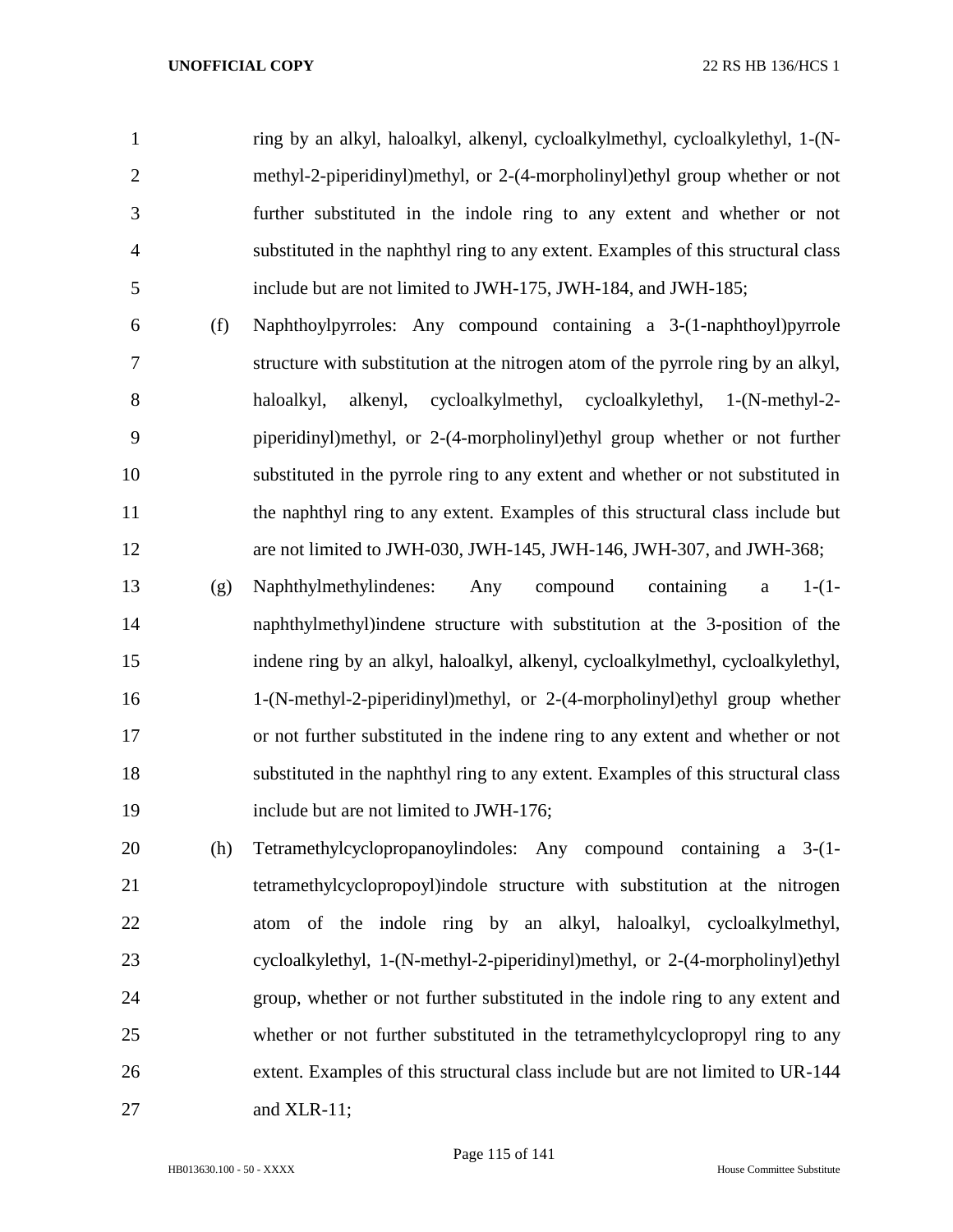- (i) Adamantoylindoles: Any compound containing a 3-(1-adamantoyl)indole structure with substitution at the nitrogen atom of the indole ring by an alkyl, haloalkyl, alkenyl, cycloalkylmethyl, cycloalkylethyl, 1-(N-methyl-2- piperidinyl)methyl, or 2-(4-morpholinyl)ethyl group, whether or not further substituted in the indole ring to any extent and whether or not substituted in the adamantyl ring system to any extent. Examples of this structural class include but are not limited to AB-001 and AM-1248; or
- (j) Any other synthetic cannabinoid or piperazine which is not approved by the United States Food and Drug Administration or, if approved, which is not dispensed or possessed in accordance with state and federal law;

 (52) "Synthetic cathinones" means any chemical compound which is not approved by the United States Food and Drug Administration or, if approved, which is not dispensed or possessed in accordance with state and federal law (not including bupropion or compounds listed under a different schedule) structurally derived from 2- aminopropan-1-one by substitution at the 1-position with either phenyl, naphthyl, or thiophene ring systems, whether or not the compound is further modified in one (1) or more of the following ways:

- (a) By substitution in the ring system to any extent with alkyl, alkylenedioxy, alkoxy, haloalkyl, hydroxyl, or halide substituents, whether or not further substituted in the ring system by one (1) or more other univalent substituents. Examples of this class include but are not limited to 3,4- Methylenedioxycathinone (bk-MDA);
- (b) By substitution at the 3-position with an acyclic alkyl substituent. Examples of this class include but are not limited to 2-methylamino-1-phenylbutan-1-one (buphedrone);
- (c) By substitution at the 2-amino nitrogen atom with alkyl, dialkyl, benzyl, or methoxybenzyl groups, or by inclusion of the 2-amino nitrogen atom in a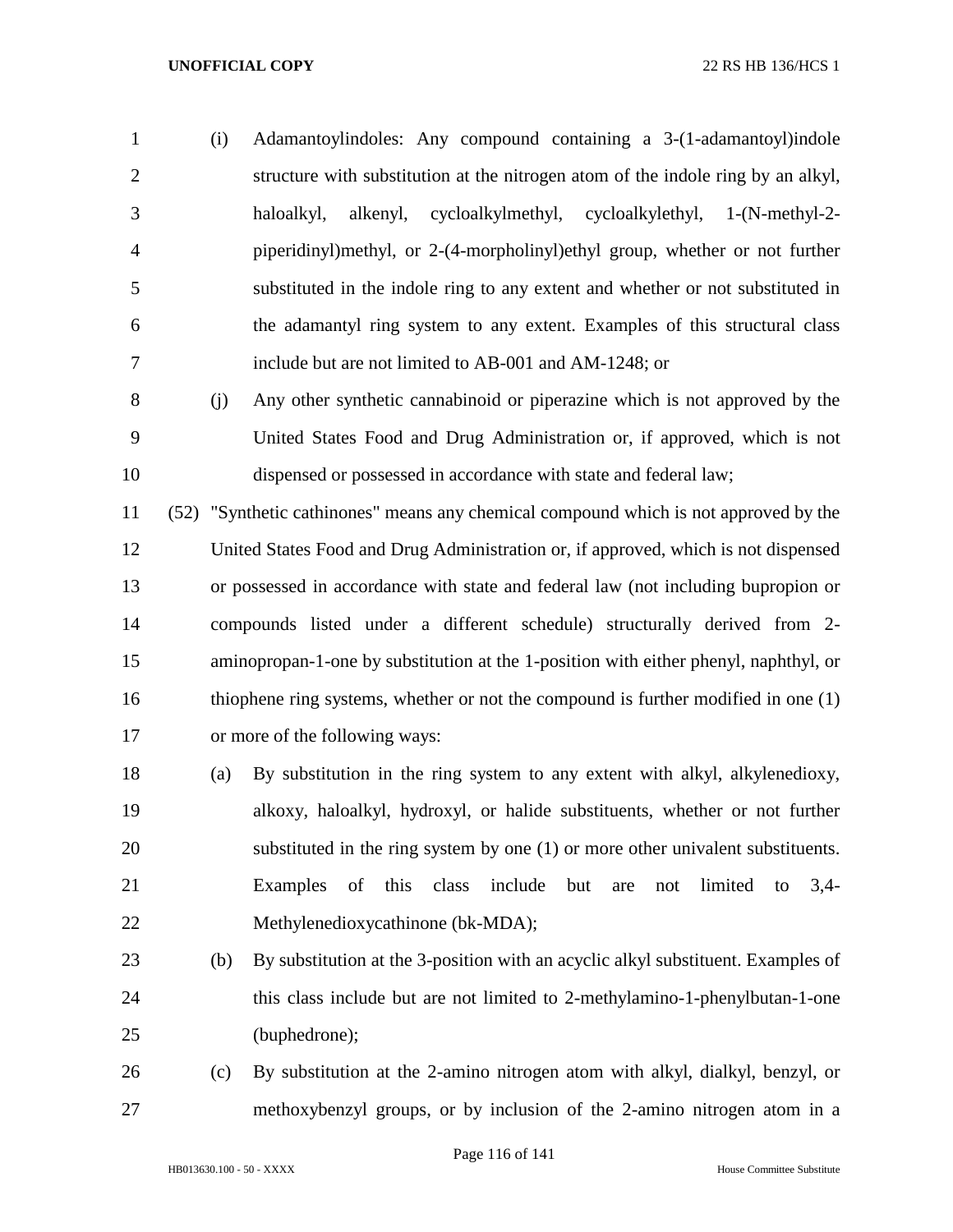| $\mathbf{1}$   |      |            | cyclic structure. Examples of this class include but are not limited to                   |
|----------------|------|------------|-------------------------------------------------------------------------------------------|
| $\overline{2}$ |      |            | Dimethylcathinone, Ethcathinone, and $\alpha$ -Pyrrolidinopropiophenone ( $\alpha$ -PPP); |
| 3              |      |            | <b>or</b>                                                                                 |
| 4              |      | (d)        | Any other synthetic cathinone which is not approved by the United States                  |
| 5              |      |            | Food and Drug Administration or, if approved, is not dispensed or possessed               |
| 6              |      |            | in accordance with state or federal law;                                                  |
| 7              |      |            | (53) "Synthetic drugs" means any synthetic cannabinoids or piperazines or any synthetic   |
| 8              |      |            | cathinones;                                                                               |
| 9              | (54) |            | "Telehealth" has the same meaning it has in KRS 311.550;                                  |
| 10             | (55) |            | "Tetrahydrocannabinols" means synthetic equivalents of the substances contained in        |
| 11             |      |            | the plant, or in the resinous extractives of the plant Cannabis, sp. or synthetic         |
| 12             |      |            | substances, derivatives, and their isomers with similar chemical structure and            |
| 13             |      |            | pharmacological activity such as the following:                                           |
| 14             |      | (a)        | Delta 1 cis or trans tetrahydrocannabinol, and their optical isomers;                     |
| 15             |      | (b)        | Delta 6 cis or trans tetrahydrocannabinol, and their optical isomers; and                 |
| 16             |      | (c)        | Delta 3, 4 cis or trans tetrahydrocannabinol, and its optical isomers;                    |
| 17             | (56) |            | "Traffic," except as provided in KRS 218A.1431, means to manufacture, distribute,         |
| 18             |      |            | dispense, sell, transfer, or possess with intent to manufacture, distribute, dispense,    |
| 19             |      |            | or sell a controlled substance;                                                           |
| 20             |      |            | (57) "Transfer" means to dispose of a controlled substance to another person without      |
| 21             |      |            | consideration and not in furtherance of commercial distribution; and                      |
| 22             |      |            | (58) "Ultimate user" means a person who lawfully possesses a controlled substance for     |
| 23             |      |            | his or her own use or for the use of a member of his or her household or for              |
| 24             |      |            | administering to an animal owned by him or her or by a member of his or her               |
| 25             |      | household. |                                                                                           |
| 26             |      |            | Section 38. KRS 218A.1421 is amended to read as follows:                                  |
|                |      |            |                                                                                           |

(1) A person is guilty of trafficking in marijuana when he *or she* knowingly and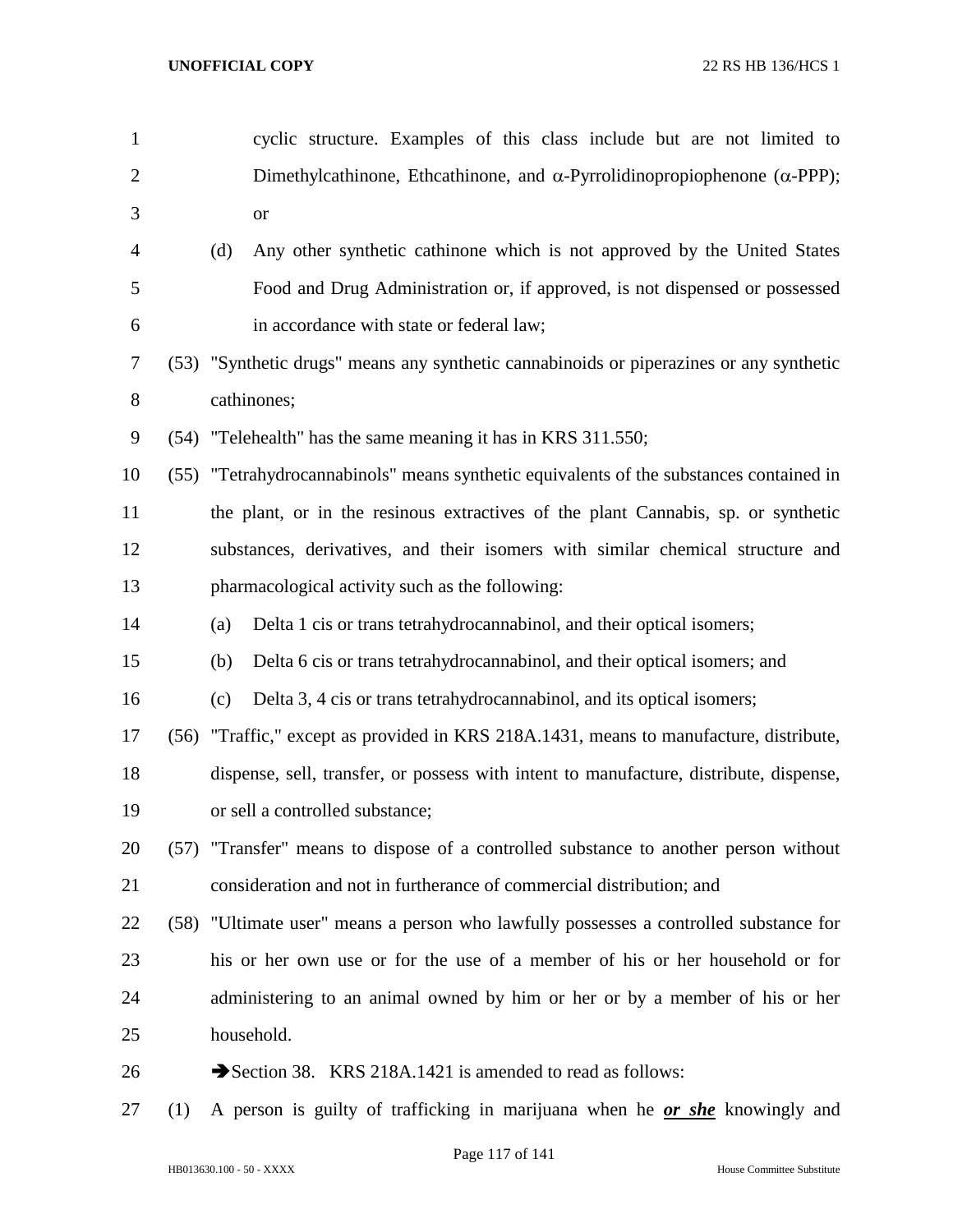- unlawfully traffics in marijuana*, and the trafficking is not in compliance with, or otherwise authorized by, Sections 1 to 30 of this Act*. (2) *Unless authorized by Sections 1 to 30 of this Act,* trafficking in less than eight (8) ounces of marijuana is: (a) For a first offense a Class A misdemeanor. (b) For a second or subsequent offense a Class D felony. (3) *Unless authorized by Sections 1 to 30 of this Act,* trafficking in eight (8) or more ounces but less than five (5) pounds of marijuana is: (a) For a first offense a Class D felony. (b) For a second or subsequent offense a Class C felony. (4) *Unless authorized by Sections 1 to 30 of this Act,* trafficking in five (5) or more pounds of marijuana is: (a) For a first offense a Class C felony. (b) For a second or subsequent offense a Class B felony. (5) *Unless authorized by Sections 1 to 30 of this Act,* the unlawful possession by any person of eight (8) or more ounces of marijuana shall be prima facie evidence that the person possessed the marijuana with the intent to sell or transfer it. *(6) This section does not apply to: (a) A cannabis business or a cannabis business agent, as defined in Section 1 of this Act, when acting in compliance with Sections 1 to 30 of this Act; or (b) A cardholder, as defined in Section 1 of this Act, whose use of medicinal cannabis is in compliance with Sections 1 to 30 of this Act.* 23 Section 39. KRS 218A.1422 is amended to read as follows: (1) A person is guilty of possession of marijuana when he or she knowingly and unlawfully possesses marijuana*, and the possession is not in compliance with, or otherwise authorized by, Sections 1 to 30 of this Act*.
- (2) Possession of marijuana is a Class B misdemeanor, except that, KRS Chapter 532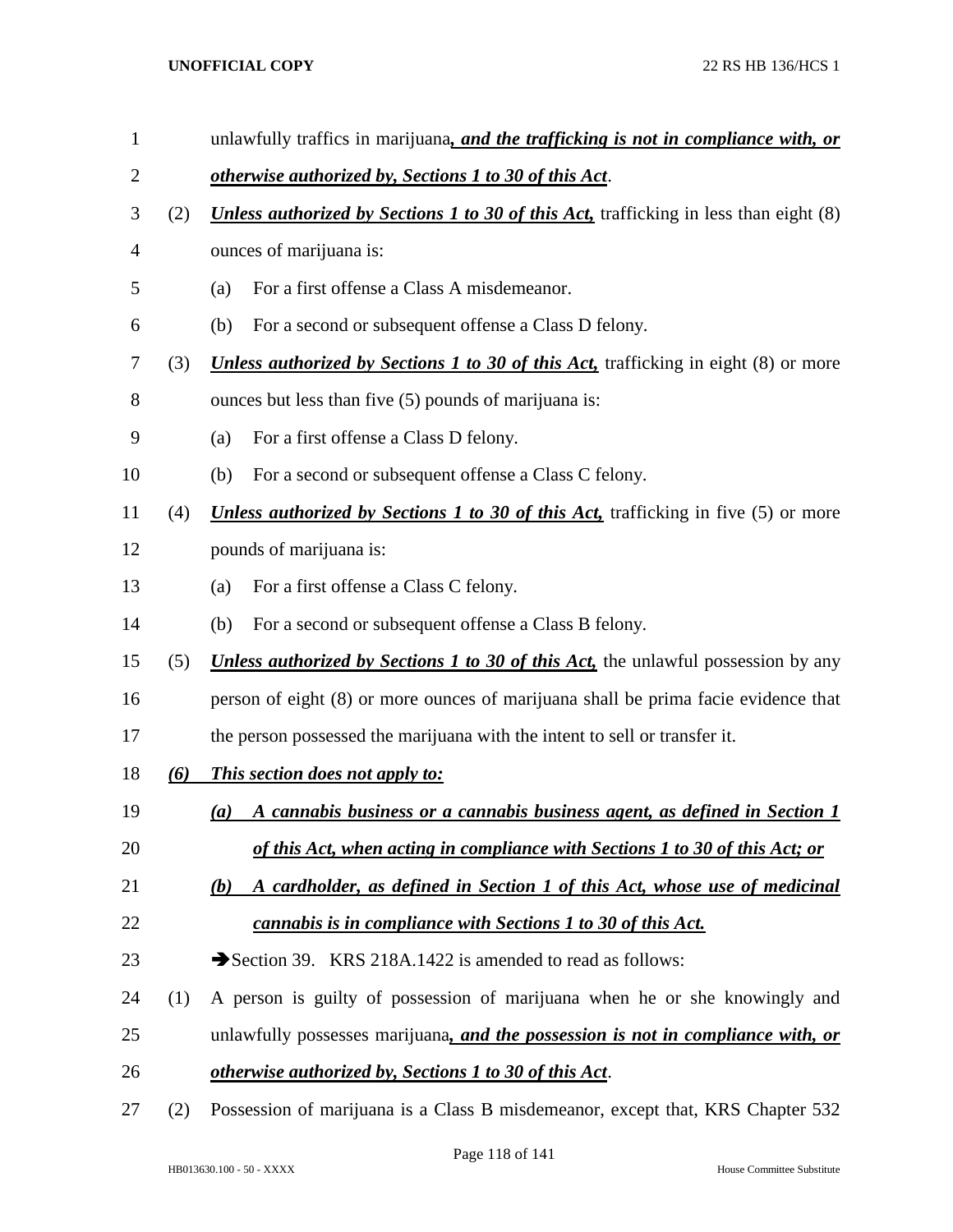| $\mathbf{1}$   |     | to the contrary notwithstanding, the maximum term of incarceration shall be no              |
|----------------|-----|---------------------------------------------------------------------------------------------|
| $\overline{2}$ |     | greater than forty-five (45) days.                                                          |
| 3              | (3) | <i>This section does not apply to:</i>                                                      |
| 4              |     | A cannabis business or a cannabis business agent, as defined in Section 1<br>(a)            |
| 5              |     | of this Act, when acting in compliance with Sections 1 to 30 of this Act; or                |
| 6              |     | A cardholder, as defined in Section 1 of this Act, whose use of medicinal<br>(b)            |
| 7              |     | cannabis is in compliance with Sections 1 to 30 of this Act.                                |
| $8\,$          |     | Section 40. KRS 218A.1423 is amended to read as follows:                                    |
| 9              | (1) | A person is guilty of marijuana cultivation when he or she knowingly and                    |
| 10             |     | unlawfully plants, cultivates, or harvests marijuana with the intent to sell or transfer    |
| 11             |     | it, and the cultivation is not in compliance with, or otherwise authorized by,              |
| 12             |     | <b>Sections 1 to 30 of this Act.</b>                                                        |
| 13             | (2) | <b>Unless authorized by Sections 1 to 30 of this Act, marijuana cultivation of five (5)</b> |
| 14             |     | or more plants of marijuana is:                                                             |
| 15             |     | For a first offense a Class D felony.<br>(a)                                                |
| 16             |     | For a second or subsequent offense a Class C felony.<br>(b)                                 |
| 17             | (3) | <b>Unless authorized by Sections 1 to 30 of this Act, marijuana cultivation of fewer</b>    |
| 18             |     | than five $(5)$ plants is:                                                                  |
| 19             |     | For a first offense a Class A misdemeanor.<br>(a)                                           |
| 20             |     | For a second or subsequent offense a Class D felony.<br>(b)                                 |
| 21             | (4) | <b>Unless authorized by Sections 1 to 30 of this Act,</b> the planting, cultivating, or     |
| 22             |     | harvesting of five (5) or more marijuana plants shall be prima facie evidence that          |
| 23             |     | the marijuana plants were planted, cultivated, or harvested for the purpose of sale or      |
| 24             |     | transfer.                                                                                   |
| 25             | (5) | This section does not apply to a cannabis business or a cannabis business agent,            |
| 26             |     | as defined in Section 1 of this Act, when acting in compliance with Sections 1 to           |
| 27             |     | 30 of this Act.                                                                             |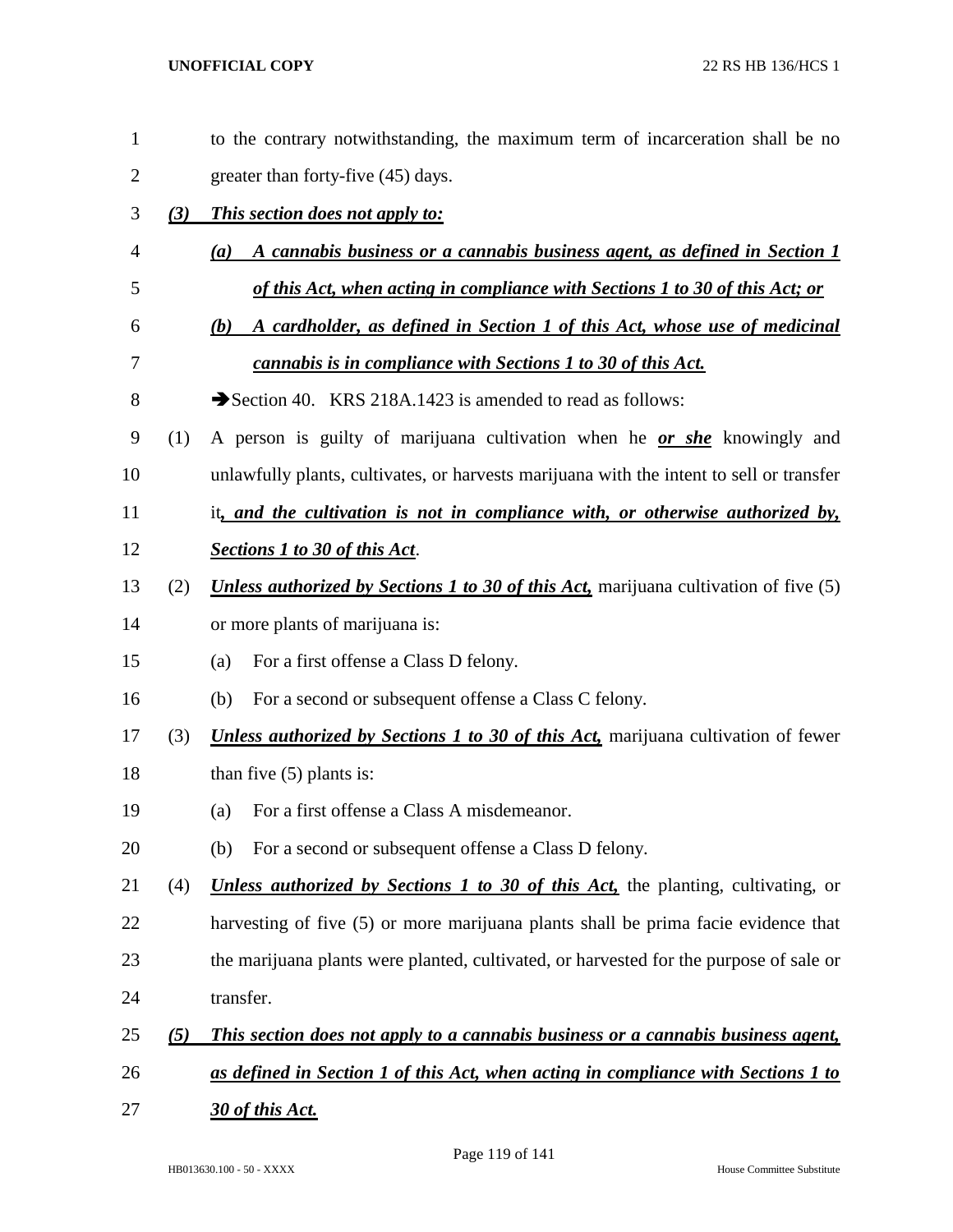| 1  |     | Section 41. KRS 218A.202 is amended to read as follows:                                               |
|----|-----|-------------------------------------------------------------------------------------------------------|
| 2  | (1) | As used in this section:                                                                              |
| 3  |     | "Cabinet" means the cabinet for Health and Family Services;<br>(a)                                    |
| 4  |     | "Cannabis business" has the same meaning as in Section 1 of this Act;<br>(b)                          |
| 5  |     | "Controlled substance" means Schedules II, III, IV, and V controlled<br>(c)                           |
| 6  |     | substances and does not include medicinal cannabis;                                                   |
| 7  |     | "Dispensary" has the same meaning as in Section 1 of this Act;<br>(d)                                 |
| 8  |     | "Dispensary agent" has the same meaning as in Section 1 of this Act;<br>(e)                           |
| 9  |     | "Disqualifying felony offense" has the same meaning as in Section 1 of this<br>(f)                    |
| 10 |     | <u>Act;</u>                                                                                           |
| 11 |     | "Medicinal cannabis" has the same meaning as in Section 1 of this Act;<br>$\left( \mathbf{g} \right)$ |
| 12 |     | "Medical cannabis practitioner" has the same meaning as in Section 1 of<br>(h)                        |
| 13 |     | this Act;                                                                                             |
| 14 |     | "Registry identification card" has the same meaning as in Section 1 of this<br>(i)                    |
| 15 |     | <u>Act;</u>                                                                                           |
| 16 |     | "State licensing board" has the same meaning as in Section 1 of this Act;<br><u>(i)</u>               |
| 17 |     | "Use of medicinal cannabis" has the same meaning as in Section 1 of this<br>$\left( k\right)$         |
| 18 |     | <u>Act; and</u>                                                                                       |
| 19 |     | "Written certification" has the same meaning as in Section 1 of this Act.<br>$\mathcal{L}$            |
| 20 | (2) | The cabinet for Health and Family Services shall establish and maintain an                            |
| 21 |     | electronic system for monitoring Schedules II, III, IV, and V controlled substances                   |
| 22 |     | and medicinal cannabis as defined in Section 1 of this Act. The cabinet may                           |
| 23 |     | contract for the design, upgrade, or operation of this system if the contract preserves               |
| 24 |     | all of the rights, privileges, and protections guaranteed to Kentucky citizens under                  |
| 25 |     | this chapter and the contract requires that all other aspects of the system be operated               |
| 26 |     | in conformity with the requirements of this or any other applicable state or federal                  |
| 27 |     | law.                                                                                                  |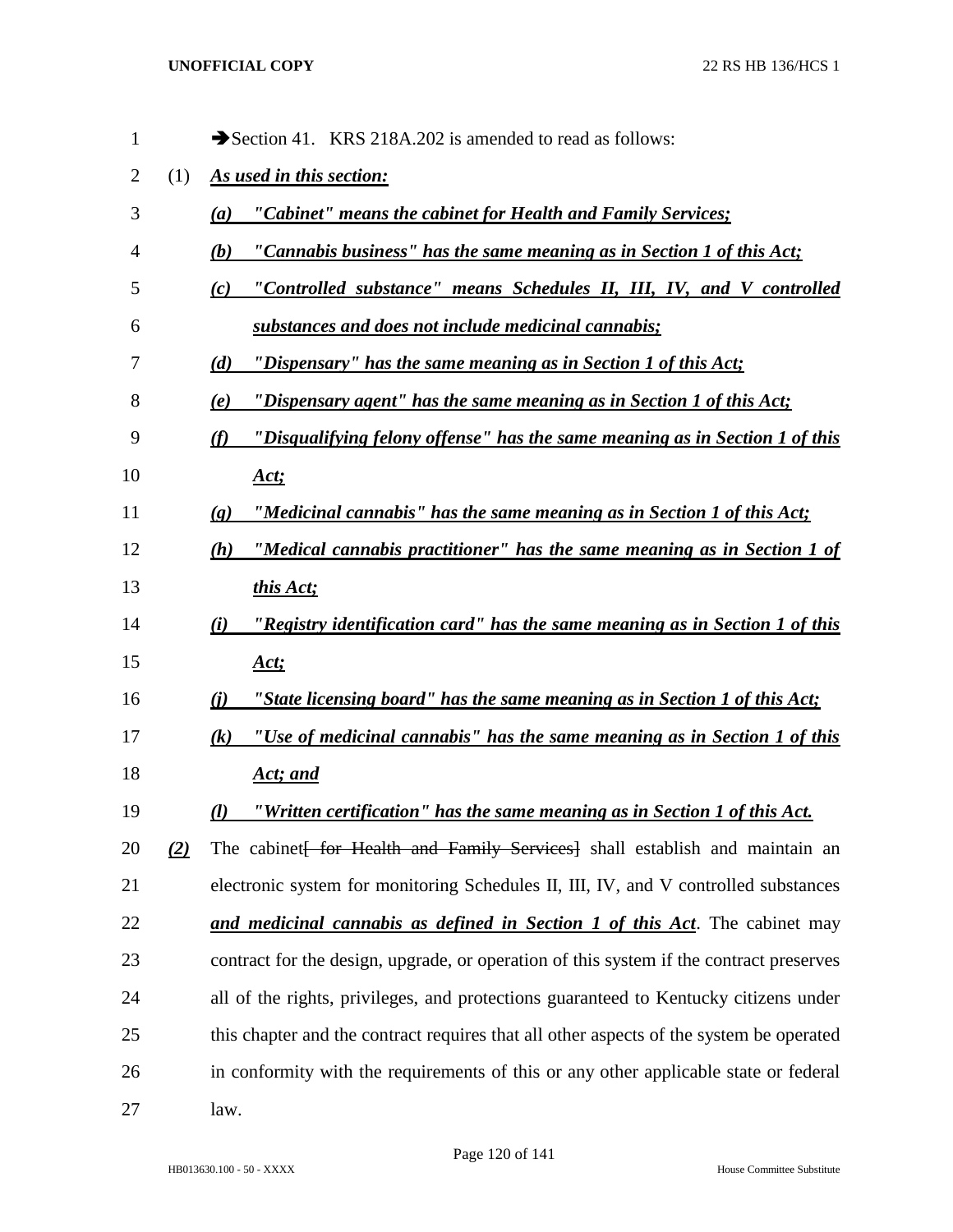# *(3)*[(2)] *For the purpose of monitoring the prescribing and dispensing of Schedules II, III, IV, and V controlled substances:*

- *(a)* A practitioner or a pharmacist authorized to prescribe or dispense controlled substances to humans shall register with the cabinet to use the system provided for in this section and shall maintain such registration continuously during the practitioner's or pharmacist's term of licensure and shall not have to pay a fee or tax specifically dedicated to the operation of the system*;*[.]
- *(b)*[(3)] Every practitioner or pharmacy which dispenses a controlled substance to a person in Kentucky, or to a person at an address in Kentucky, shall report 10 to the cabinet for Health and Family Services the data required by this section, which includes the reporting of any Schedule II controlled substance dispensed at a facility licensed by the cabinet and a Schedule II through Schedule V controlled substance regardless of dosage when dispensed by the emergency department of a hospital to an emergency department patient. Reporting shall not be required for:
- 16 16 *1.*<sup>[(a)]</sup> A drug administered directly to a patient in a hospital, a resident of a health care facility licensed under KRS Chapter 216B, a resident of a child-caring facility as defined by KRS 199.011, or an individual in a *jail, correctional facility, or juvenile detention facility;*
- **2.** [(b)] A Schedule III through Schedule V controlled substance dispensed by a facility licensed by the cabinet provided that the quantity dispensed 22 is limited to an amount adequate to treat the patient for a maximum of forty-eight (48) hours and is not dispensed by the emergency department of a hospital; or
- 25 3.<del>[(e)]</del> A drug administered or dispensed to a research subject enrolled in a research protocol approved by an institutional review board that has an active federalwide assurance number from the United States Department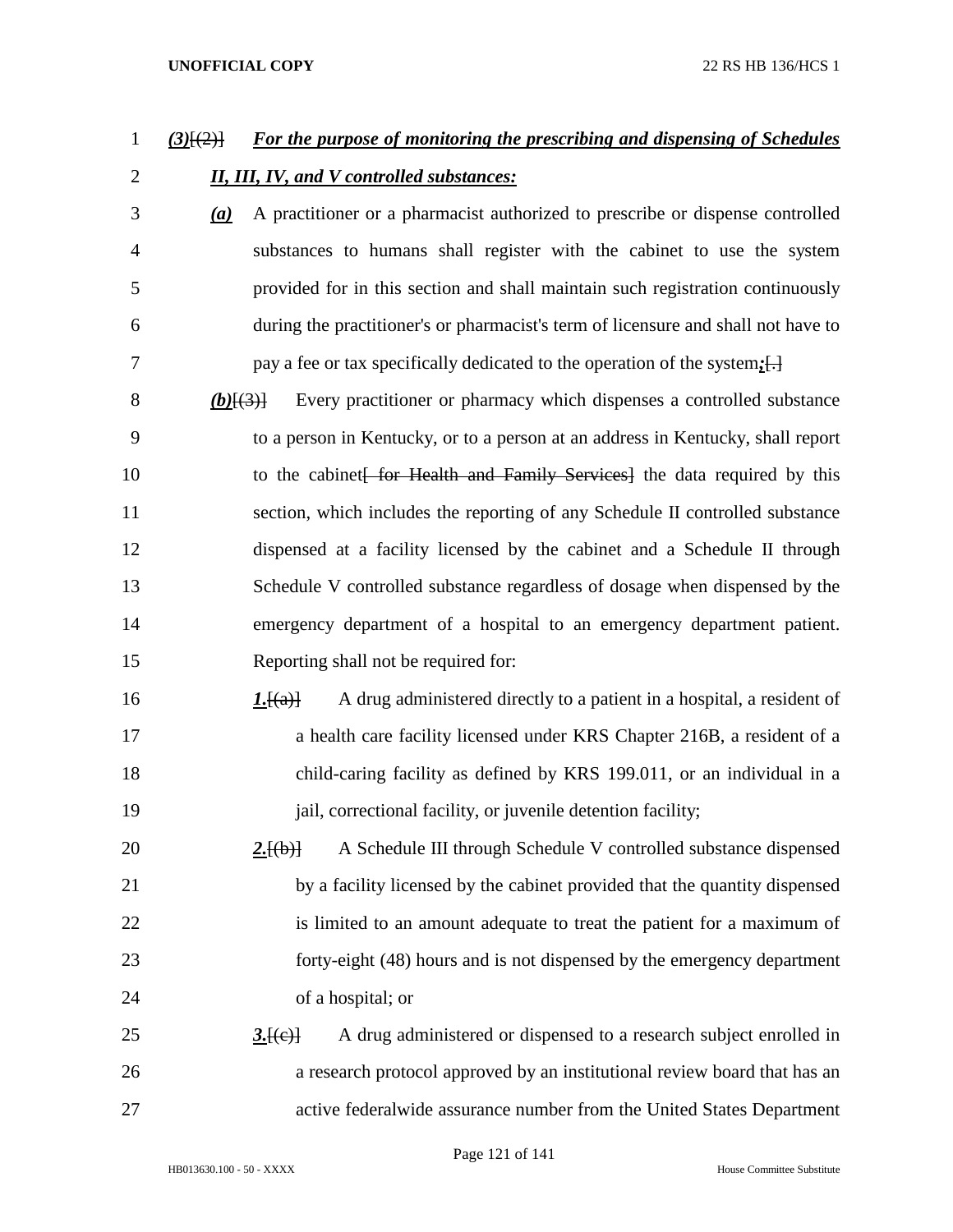| $\mathbf{1}$   | of Health and Human Services, Office for Human Research Protections,                                                 |
|----------------|----------------------------------------------------------------------------------------------------------------------|
| $\overline{2}$ | where the research involves single, double, or triple blind drug                                                     |
| 3              | administration or is additionally covered by a certificate of                                                        |
| 4              | confidentiality from the National Institutes of Health: [-]                                                          |
| 5              | In addition to the data required by <b>paragraph</b> (d) of this subsection $\overline{(5)}$<br>$(c)$ $\{4\}$        |
| 6              | of this section], a Kentucky-licensed acute care hospital or critical access                                         |
| 7              | hospital shall report to the cabinet all positive toxicology screens that were                                       |
| 8              | performed by the hospital's emergency department to evaluate the patient's                                           |
| 9              | suspected drug overdose; $\left\{ \cdot \right\}$                                                                    |
| 10             | Data for each controlled substance that is reported shall include but not<br>$(d)$ [(5)]                             |
| 11             | be limited to the following:                                                                                         |
| 12             | Patient identifier;<br><u><i>I.</i></u> [(a)]                                                                        |
| 13             | National drug code of the drug dispensed;<br>2.[(b)]                                                                 |
| 14             | Date of dispensing;<br>3.[(e)]                                                                                       |
| 15             | Quantity dispensed;<br>4.[(d)]                                                                                       |
| 16             | Prescriber; and<br>5.[(e)]                                                                                           |
| 17             | <u>6. <math>[(f)]</math></u><br>Dispenser $:$ $\left\{ \cdot \right\}$                                               |
| 18             | The data shall be provided in the electronic format specified by the<br>$(e)$ [(6)]                                  |
| 19             | cabinet For Health and Family Services ] unless a waiver has been granted by                                         |
| 20             | the cabinet to an individual dispenser. The cabinet shall establish acceptable                                       |
| 21             | error tolerance rates for data. Dispensers shall ensure that reports fall within                                     |
| 22             | these tolerances. Incomplete or inaccurate data shall be corrected upon                                              |
| 23             | notification by the cabinet if the dispenser exceeds these error tolerance                                           |
| 24             | rates $:$ $\Box$                                                                                                     |
| 25             | The cabinet <del> for Health and Family Services</del> shall only disclose data to<br>$\langle f(E, \theta) \rangle$ |
| 26             | entities<br>authorized to receive that data under this<br>and<br>persons                                             |
| 27             | subsection [section]. Disclosure to any other person or entity, including                                            |

Page 122 of 141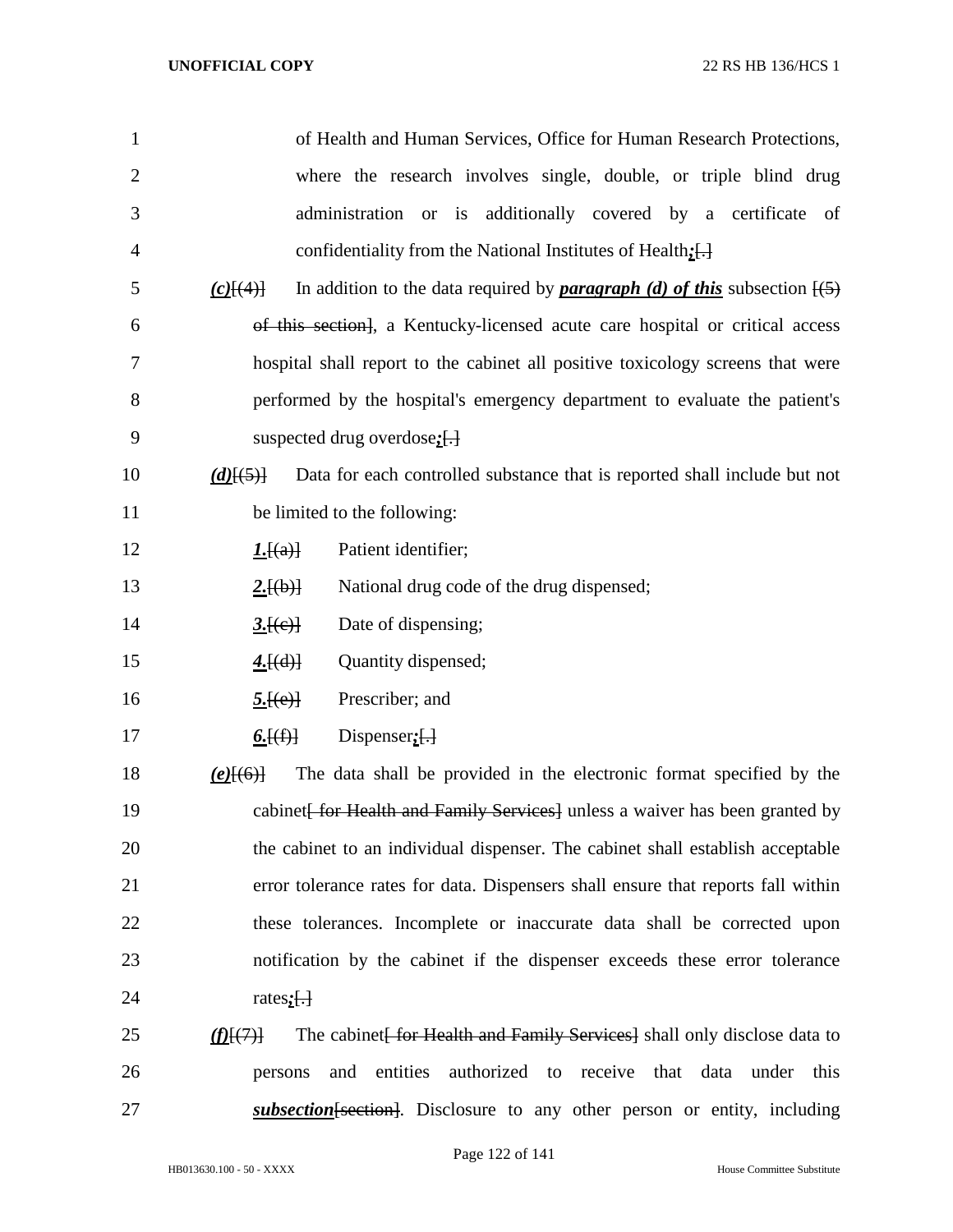disclosure in the context of a civil action where the disclosure is sought either for the purpose of discovery or for evidence, is prohibited unless specifically 3 authorized by this section. The cabinet for Health and Family Services shall be authorized to provide data to: *1.*[(a)] A designated representative of a board responsible for the licensure, regulation, or discipline of practitioners, pharmacists, or other person who is authorized to prescribe, administer, or dispense controlled substances and who is involved in a bona fide specific investigation involving a designated person; **2. 2. Employees of the Office of the Inspector General of the cabinet**  for Health and Family Services] who have successfully completed 12 training for the electronic system and who have been approved to use the system, federal prosecutors, Kentucky Commonwealth's attorneys and assistant Commonwealth's attorneys, county attorneys and assistant county attorneys, a peace officer certified pursuant to KRS 15.380 to 15.404, a certified or full-time peace officer of another state, or a federal agent whose duty is to enforce the laws of this Commonwealth, of another state, or of the United States relating to drugs and who is

person;

# *3.*[(c)] A state-operated Medicaid program in conformity with subsection (8) of this section;

engaged in a bona fide specific investigation involving a designated

- **4.**[(d)] A properly convened grand jury pursuant to a subpoena properly 24 issued for the records:
- **5.**[(e)] A practitioner or pharmacist, or employee of the practitioner's or pharmacist's practice acting under the specific direction of the practitioner or pharmacist, who certifies that the requested information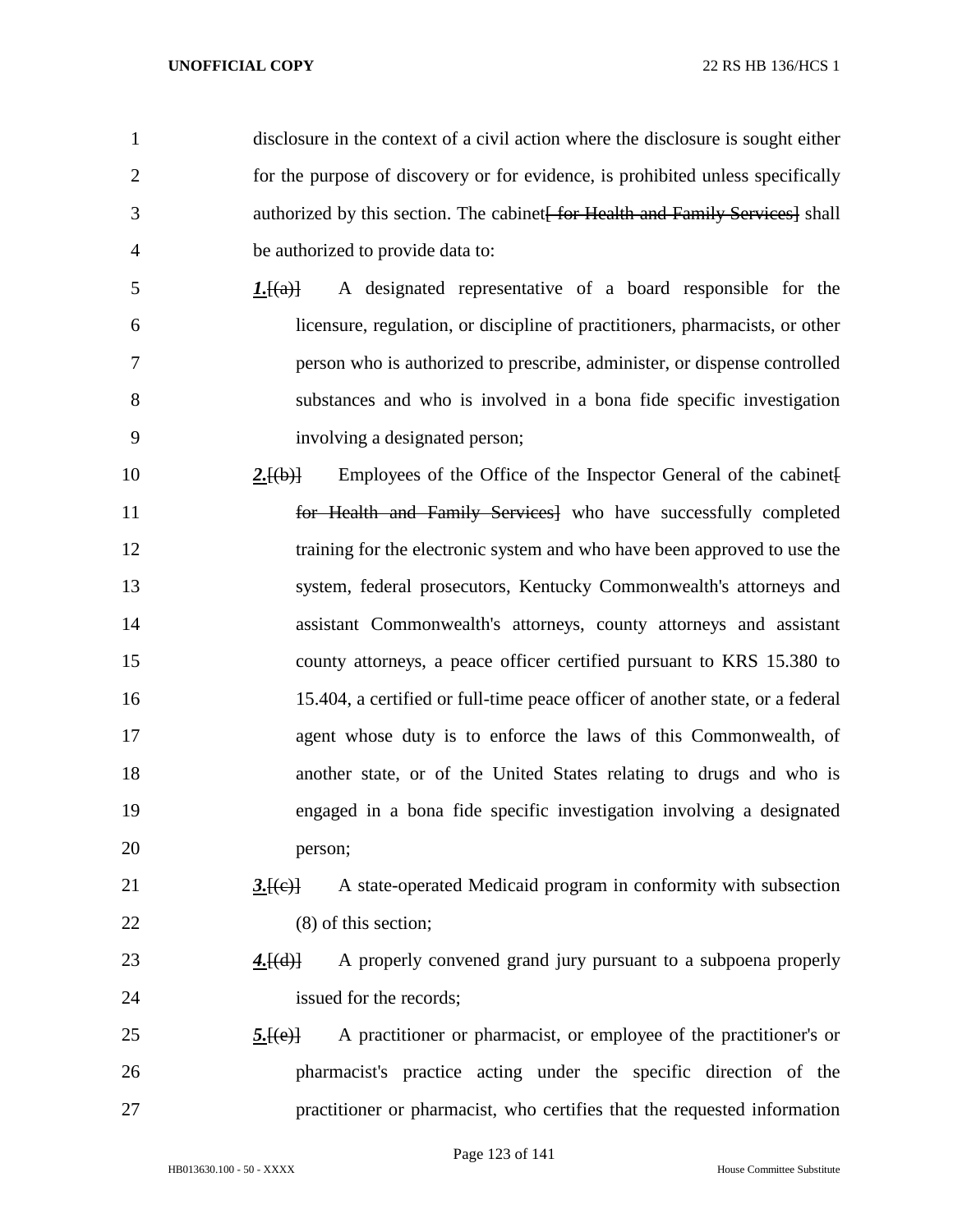- is for the purpose of:
- 2 *a*<sub>[1]</sub>. Providing medical or pharmaceutical treatment to a bona fide current or prospective patient;
- **b**[2]. Reviewing data on controlled substances that have been reported for the birth mother of an infant who is currently being treated by the practitioner for neonatal abstinence syndrome, or has symptoms that suggest prenatal drug exposure; or
- *c*[3]. Reviewing and assessing the individual prescribing or dispensing patterns of the practitioner or pharmacist or to determine the accuracy and completeness of information contained in the 11 monitoring system;
- **6.** [(f)] The chief medical officer of a hospital or long-term-care facility, an employee of the hospital or long-term-care facility as designated by 14 the chief medical officer and who is working under his or her specific direction, or a physician designee if the hospital or facility has no chief medical officer, if the officer, employee, or designee certifies that the requested information is for the purpose of providing medical or pharmaceutical treatment to a bona fide current or prospective patient or resident in the hospital or facility;
- **7.** *7. 7.* **In** addition to the purposes authorized under *subparagraph 1. of* 21 *this* paragraph  $\overline{a}$  of this subsection, the Kentucky Board of Medical Licensure, for any physician who is:
- *a*[1]. Associated in a partnership or other business entity with a physician who is already under investigation by the Board of Medical Licensure for improper prescribing or dispensing 26 practices:
- 
- $b$ <sup>[2]</sup>. In a designated geographic area for which a trend report indicates a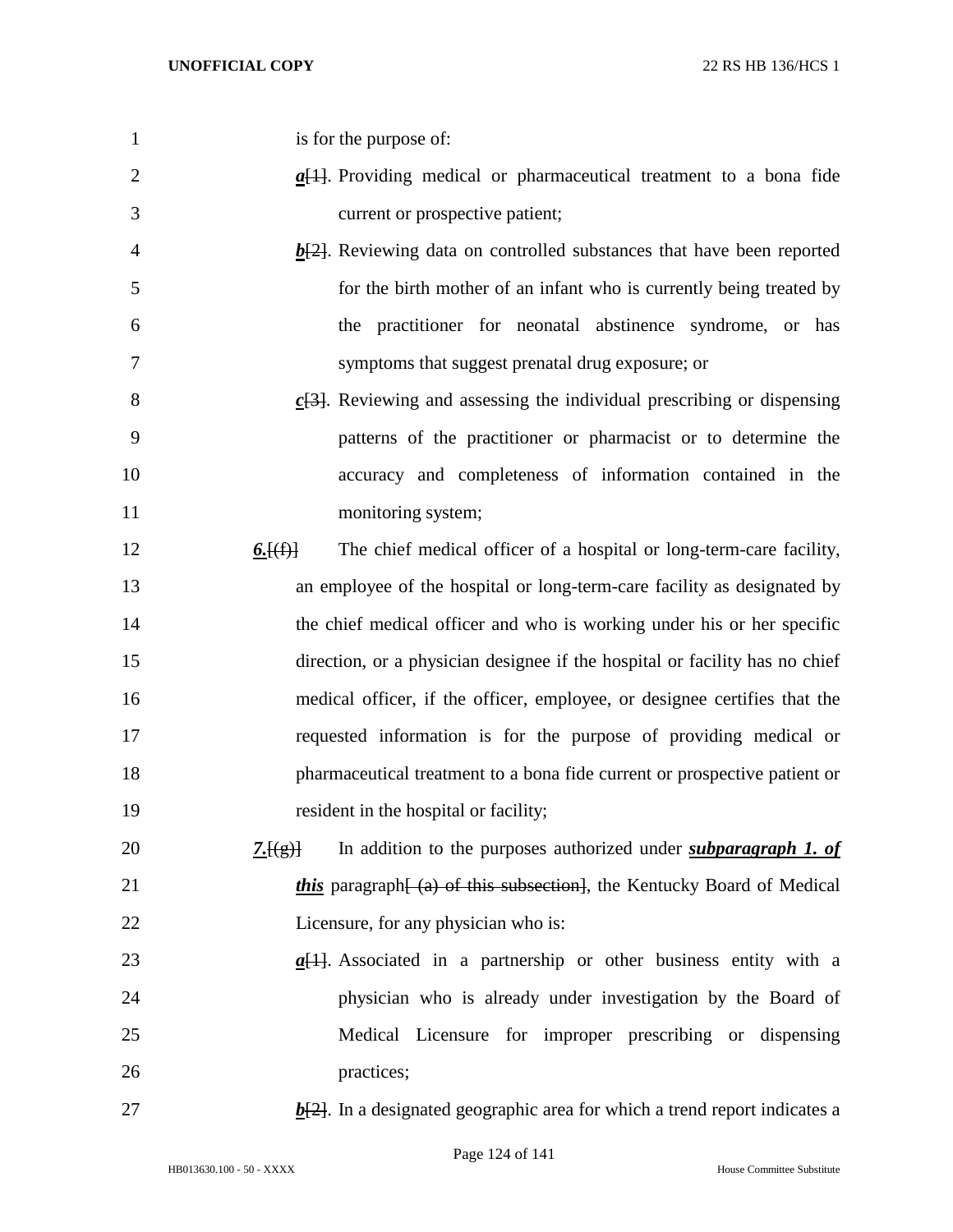| $\mathbf{1}$   |                                         | substantial likelihood that inappropriate prescribing or dispensing                    |
|----------------|-----------------------------------------|----------------------------------------------------------------------------------------|
| $\overline{2}$ |                                         | may be occurring; or                                                                   |
| 3              |                                         | $\underline{c[3]}$ . In a designated geographic area for which a report on another     |
| $\overline{4}$ |                                         | physician in that area indicates a substantial likelihood that                         |
| 5              |                                         | inappropriate prescribing or dispensing may be occurring in that                       |
| 6              |                                         | area;                                                                                  |
| 7              | 8.[(h)]                                 | In addition to the purposes authorized under <i>subparagraph 1. of</i>                 |
| 8              |                                         | <i>this</i> paragraph (a) of this subsection, the Kentucky Board of Nursing,           |
| 9              |                                         | for any advanced practice registered nurse who is:                                     |
| 10             |                                         | $\underline{a}[1]$ . Associated in a partnership or other business entity with a       |
| 11             |                                         | physician who is already under investigation by the Kentucky                           |
| 12             |                                         | Board of Medical Licensure for improper prescribing or dispensing                      |
| 13             |                                         | practices;                                                                             |
| 14             |                                         | $\underline{b[2]}$ . Associated in a partnership or other business entity with an      |
| 15             |                                         | advanced practice registered nurse who is already under                                |
| 16             |                                         | investigation by the Board of Nursing for improper prescribing                         |
| 17             |                                         | practices;                                                                             |
| 18             |                                         | $c$ [3]. In a designated geographic area for which a trend report indicates a          |
| 19             |                                         | substantial likelihood that inappropriate prescribing or dispensing                    |
| 20             |                                         | may be occurring; or                                                                   |
| 21             |                                         | $\underline{d[4]}$ . In a designated geographic area for which a report on a physician |
| 22             |                                         | or another advanced practice registered nurse in that area indicates                   |
| 23             |                                         | substantial<br>likelihood that inappropriate prescribing<br>a<br><sub>or</sub>         |
| 24             |                                         | dispensing may be occurring in that area;                                              |
| 25             | <u>2. <math>\{(\mathbf{i})\}</math></u> | A judge or a probation or parole officer administering a diversion                     |
| 26             |                                         | or probation program of a criminal defendant arising out of a violation                |
| 27             |                                         | of this chapter or of a criminal defendant who is documented by the                    |

Page 125 of 141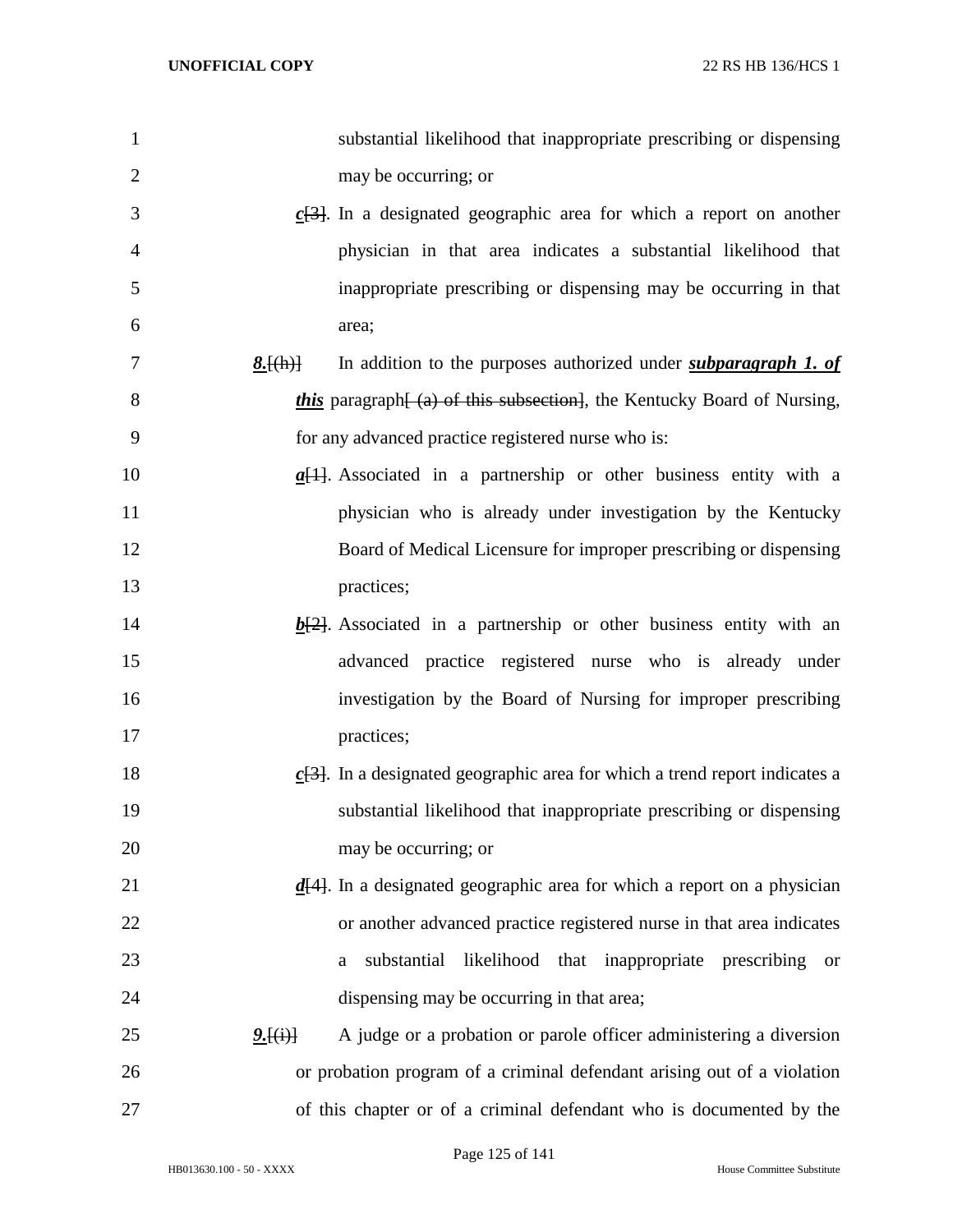| 1              | court as a substance abuser who is eligible to participate in a court-                         |
|----------------|------------------------------------------------------------------------------------------------|
| $\overline{2}$ | ordered drug diversion or probation program; or                                                |
| 3              | A medical examiner engaged in a death investigation pursuant to<br>$10.$ $\{(\cdot)\}$         |
| $\overline{4}$ | KRS 72.026 $:$ $\left\{ \cdot \right\}$                                                        |
| 5              | The Department for Medicaid Services shall use any data or reports from<br>(g)(8)              |
| 6              | the system for the purpose of identifying Medicaid providers or recipients                     |
| 7              | whose prescribing, dispensing, or usage of controlled substances may be:                       |
| 8              | Appropriately managed by a single outpatient pharmacy or primary<br>1.[(a)]                    |
| 9              | care physician; or                                                                             |
| 10             | Indicative of improper, inappropriate, or illegal prescribing or<br>2.[(b)]                    |
| 11             | dispensing practices by a practitioner or drug seeking by a Medicaid                           |
| 12             | recipient; $\left[\cdot\right]$                                                                |
| 13             | A person who receives data or any report of the system from the cabinet<br>$(h)$ [(9)]         |
| 14             | shall not provide it to any other person or entity except as provided in this                  |
| 15             | subsection [section], in another statute, or by order of a court of competent                  |
| 16             | jurisdiction and only to a person or entity authorized to receive the data or the              |
| 17             | report under this section, except that:                                                        |
| 18             | A person specified in <b>paragraph</b> (f)2. of this subsection $\frac{7}{2}$ (b) of<br>L[(a)] |
| 19             | this section] who is authorized to receive data or a report may share that                     |
| 20             | information with any other persons specified in <b>paragraph</b> $(f)$ 2. of this              |
| 21             | subsection $\frac{1}{7}(7)(b)$ of this section lauthorized to receive data or a report if      |
| 22             | the persons specified in <b>paragraph</b> (f)2. of this subsection $\frac{7}{2}$ (b) of this   |
| 23             | section, are working on a bona fide specific investigation involving a                         |
| 24             | designated person. Both the person providing and the person receiving                          |
| 25             | the data or report under this <i>subparagraph</i> [paragraph] shall document in                |
| 26             | writing each person to whom the data or report has been given or                               |
| 27             | received and the day, month, and year that the data or report has been                         |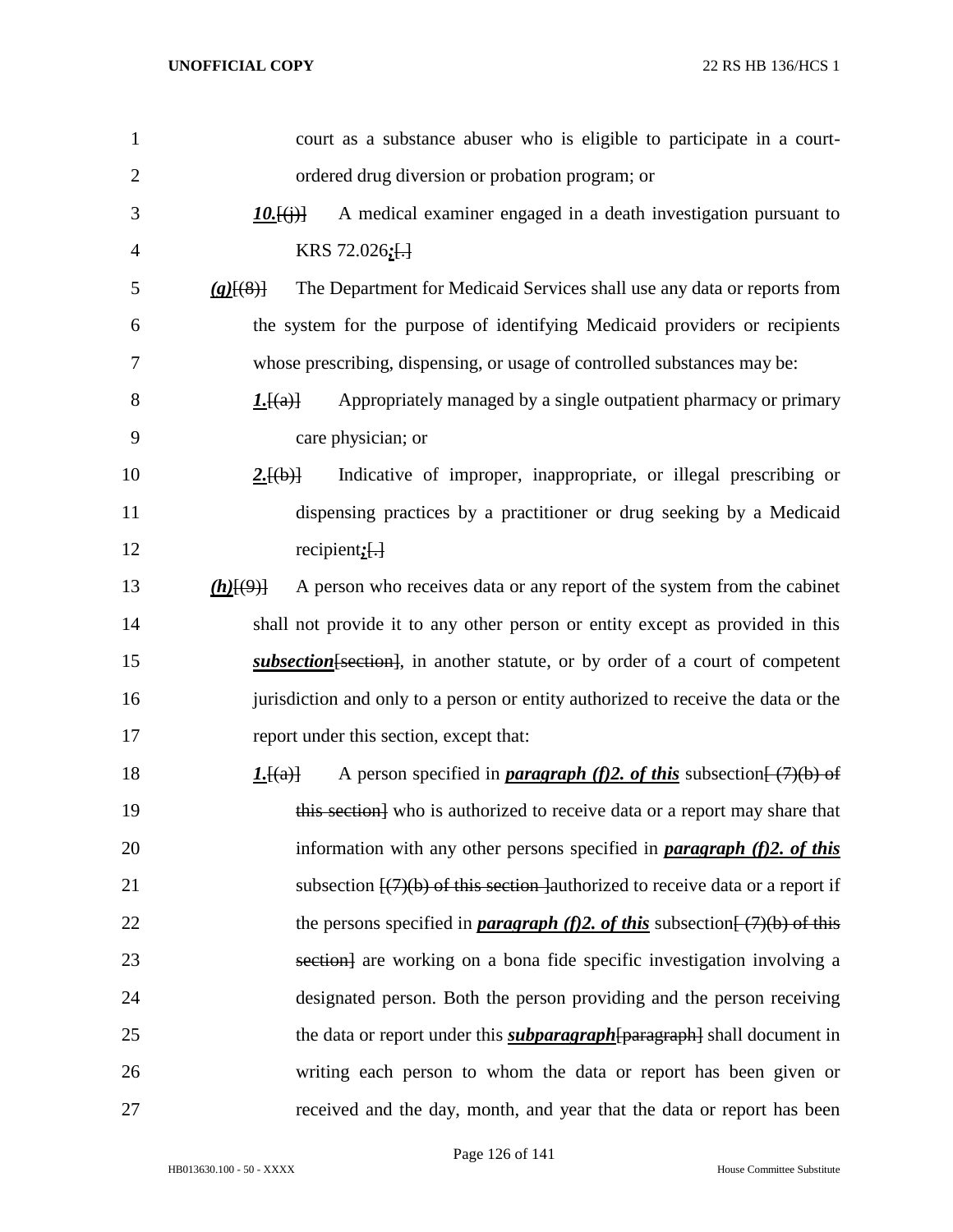| $\mathbf{1}$   | given or received. This document shall be maintained in a file by each                                    |
|----------------|-----------------------------------------------------------------------------------------------------------|
| $\overline{2}$ | agency engaged in the investigation;                                                                      |
| 3              | A representative of the Department for Medicaid Services may<br>2.[(b)]                                   |
| 4              | share data or reports regarding overutilization by Medicaid recipients                                    |
| 5              | with a board designated in <b>paragraph</b> (f)1. of this subsection $\frac{(\frac{7}{4})}{4}$ of         |
| 6              | this section], or with a law enforcement officer designated in <i>paragraph</i>                           |
| 7              | (f)2. of this subsection $\frac{7}{12}$ of this section,                                                  |
| 8              | The Department for Medicaid Services may submit the data as<br>3.[(e)]                                    |
| 9              | evidence in an administrative hearing held in accordance with KRS                                         |
| 10             | Chapter 13B;                                                                                              |
| 11             | If a state licensing board as defined in KRS 218A.205 initiates<br>4.[(d)]                                |
| 12             | formal disciplinary proceedings against a licensee, and data obtained by                                  |
| 13             | the board is relevant to the charges, the board may provide the data to                                   |
| 14             | the licensee and his or her counsel, as part of the notice process required                               |
| 15             | by KRS 13B.050, and admit the data as evidence in an administrative                                       |
| 16             | hearing conducted pursuant to KRS Chapter 13B, with the board and                                         |
| 17             | licensee taking all necessary steps to prevent further disclosure of the                                  |
| 18             | data; and                                                                                                 |
| 19             | A practitioner, pharmacist, or employee who obtains data under<br>5.[(e)]                                 |
| 20             | <b><i>paragraph (f)5. of this</i></b> subsection $\left(\frac{7}{e}\right)$ of this section may share the |
| 21             | report with the patient or person authorized to act on the patient's behalf.                              |
| 22             | Any practitioner, pharmacist, or employee who obtains data under                                          |
| 23             | <i>paragraph (f)5. of this subsection</i> $\frac{1}{7}(7)(e)$ of this section may place the               |
| 24             | report in the patient's medical record, in which case the individual report                               |
| 25             | shall then be deemed a medical record subject to disclosure on the same                                   |
| 26             | terms and conditions as an ordinary medical record in lieu of the                                         |
| 27             | disclosure restrictions otherwise imposed by this section. $\left[\cdot\right]$                           |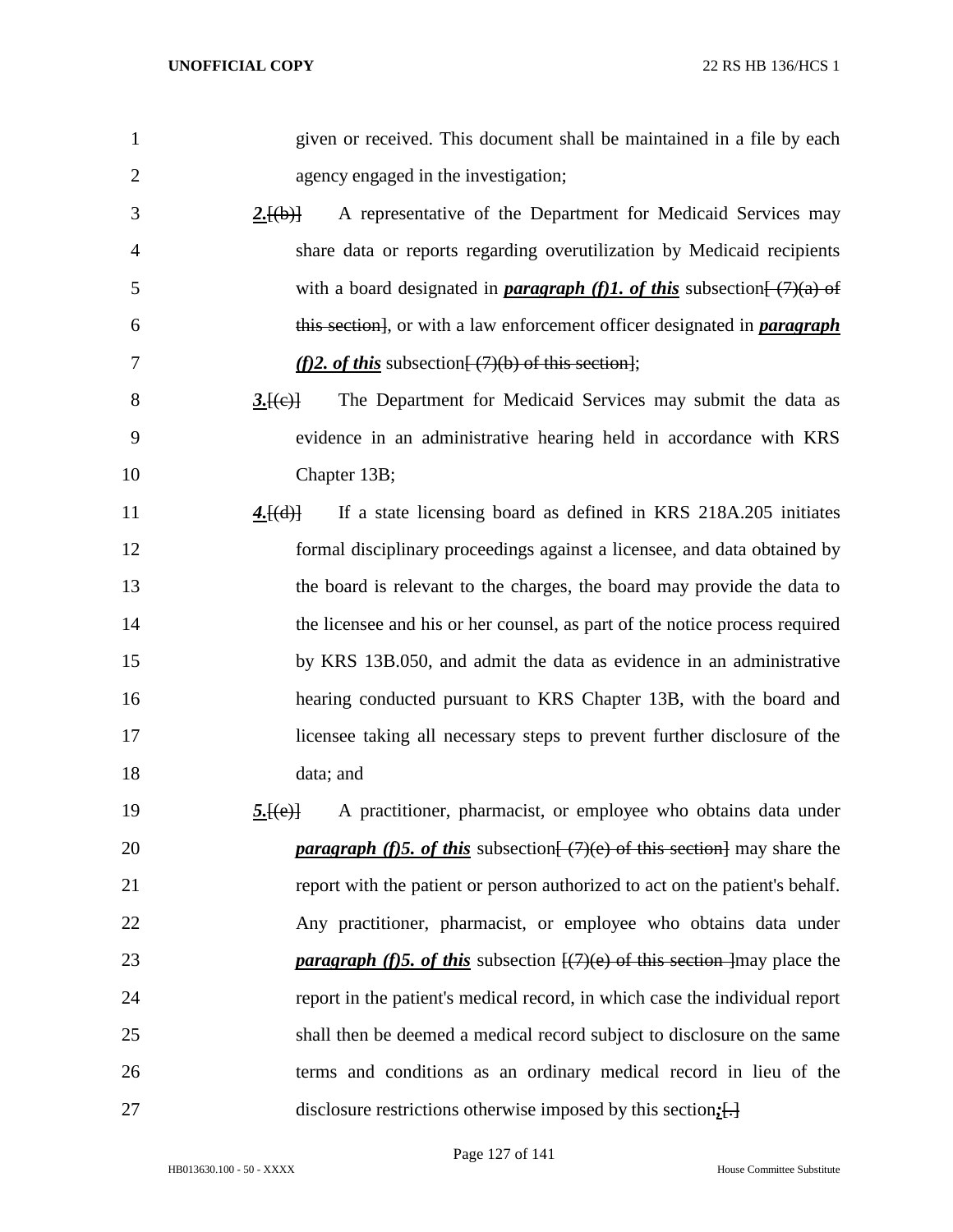| $\mathbf{1}$   | The cabinet for Health and Family Services, all peace officers<br>$(i)$ $(10)$                         |
|----------------|--------------------------------------------------------------------------------------------------------|
| $\overline{2}$ | specified in <b>paragraph</b> (f)2. of this subsection $\left(\frac{7}{6}\right)$ of this section, all |
| 3              | officers of the court, and all regulatory agencies and officers, in using the data                     |
| 4              | for investigative or prosecution purposes, shall consider the nature of the                            |
| 5              | prescriber's and dispenser's practice and the condition for which the patient is                       |
| 6              | being treated; $\left\{ \cdot \right\}$                                                                |
| 7              | $(i)$ $\{ (11)$ The data and any report obtained therefrom shall not be a public record,               |
| 8              | except that the Department for Medicaid Services may submit the data as                                |
| 9              | evidence in an administrative hearing held in accordance with KRS Chapter                              |
| 10             | 13B.                                                                                                   |
| 11             | $(12)$ ] Intentional failure to comply with the reporting requirements of this                         |
| 12             | subsection [section] shall be a Class B misdemeanor for the first offense and a                        |
| 13             | Class A misdemeanor for each subsequent offense; and $\left\{\cdot\right\}$                            |
| 14             | $(k)$ If the cabinet becomes aware of a prescriber's or dispenser's failure to                         |
| 15             | comply with this section, the cabinet shall notify the licensing board or                              |
| 16             | agency responsible for licensing the prescriber or dispenser. The licensing                            |
| 17             | board shall treat the notification as a complaint against the licensee.                                |
| 18             | For the purpose of monitoring the cultivation, processing, production,<br>(4)                          |
| 19             | <u>recommending, and dispensing of medical cannabis:</u>                                               |
| 20             | Every medicinal cannabis practitioner who is authorized, pursuant to<br>(a)                            |
| 21             | Section 9 of this Act, to provide written certifications for the use of                                |
| 22             | medicinal cannabis and every cannabis business licensed under Sections                                 |
| 23             | 16, 17, and 18 of this Act shall register with the cabinet to use the system                           |
| 24             | provided for in this section and shall maintain such registration                                      |
| 25             | continuously during the medicinal practitioner's authorization to provide                              |
| 26             | written certifications or a cannabis business's term of licensure and shall                            |
| 27             | not have to pay a fee or tax specifically dedicated to the operation of the                            |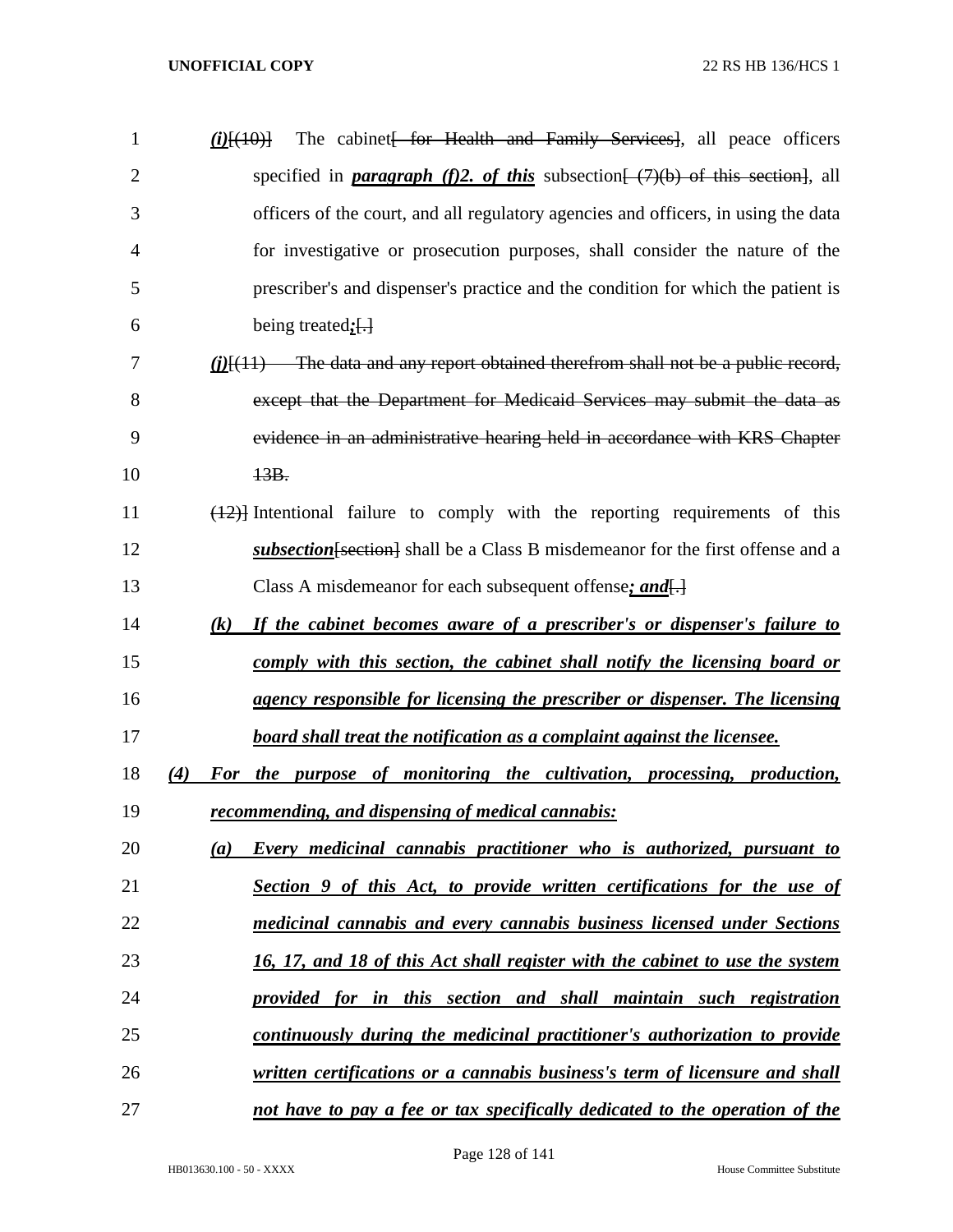| 1  |     | system.                                                                                    |
|----|-----|--------------------------------------------------------------------------------------------|
| 2  | (b) | No later than January 1, 2023, the cabinet shall ensure that the system                    |
| 3  |     | <i>provided for in this section allows:</i>                                                |
| 4  |     | Medicinal cannabis practitioners to record the issuance of written<br>1.                   |
| 5  |     | <i>certifications to a patient as required by Section 9 of this Act;</i>                   |
| 6  |     | Pharmacists to record the completion of consultations with<br>2.                           |
| 7  |     | cardholders as required by Section 10 of this Act;                                         |
| 8  |     | The cabinet, law enforcement personnel, and dispensary agents to<br>3.                     |
| 9  |     | verify the validity of registry identification cards issued by the                         |
| 10 |     | Department for Public Health. When verifying the validity of an                            |
| 11 |     | identification card, system shall only disclose whether the                                |
| 12 |     | identification card is valid and whether the cardholder is a registered                    |
| 13 |     | qualified patient, visiting qualified patient, or designated caregiver;                    |
| 14 |     | Dispensary agents to record the amount of medicinal cannabis that is<br>4.                 |
| 15 |     | dispensed to a cardholder during each transaction, as required by                          |
| 16 |     | <b>Section 22 of this Act;</b>                                                             |
| 17 |     | Law enforcement personnel and dispensary agents to access medicinal<br>5.                  |
| 18 |     | cannabis sales data recorded by dispensary agents pursuant to Section                      |
| 19 |     | 22 of this Act;                                                                            |
| 20 |     | The sharing of dispensing data recorded by dispensary agents,<br>6.                        |
| 21 |     | pursuant to Section 22 of this Act, with all licensed dispensaries in                      |
| 22 |     | real time;                                                                                 |
| 23 |     | cannabis<br>businesses<br>7.<br><b>Licensed</b><br>to record<br>data<br><i>required</i> by |
| 24 |     | administrative regulations promulgated pursuant to with Section 28 of                      |
| 25 |     | this Act to facilitate the tracking of medicinal cannabis from the point                   |
| 26 |     | of cultivation to the point of sale to cardholders; and                                    |
| 27 |     | The cabinet to track all medicinal cannabis in the state from the point<br>8.              |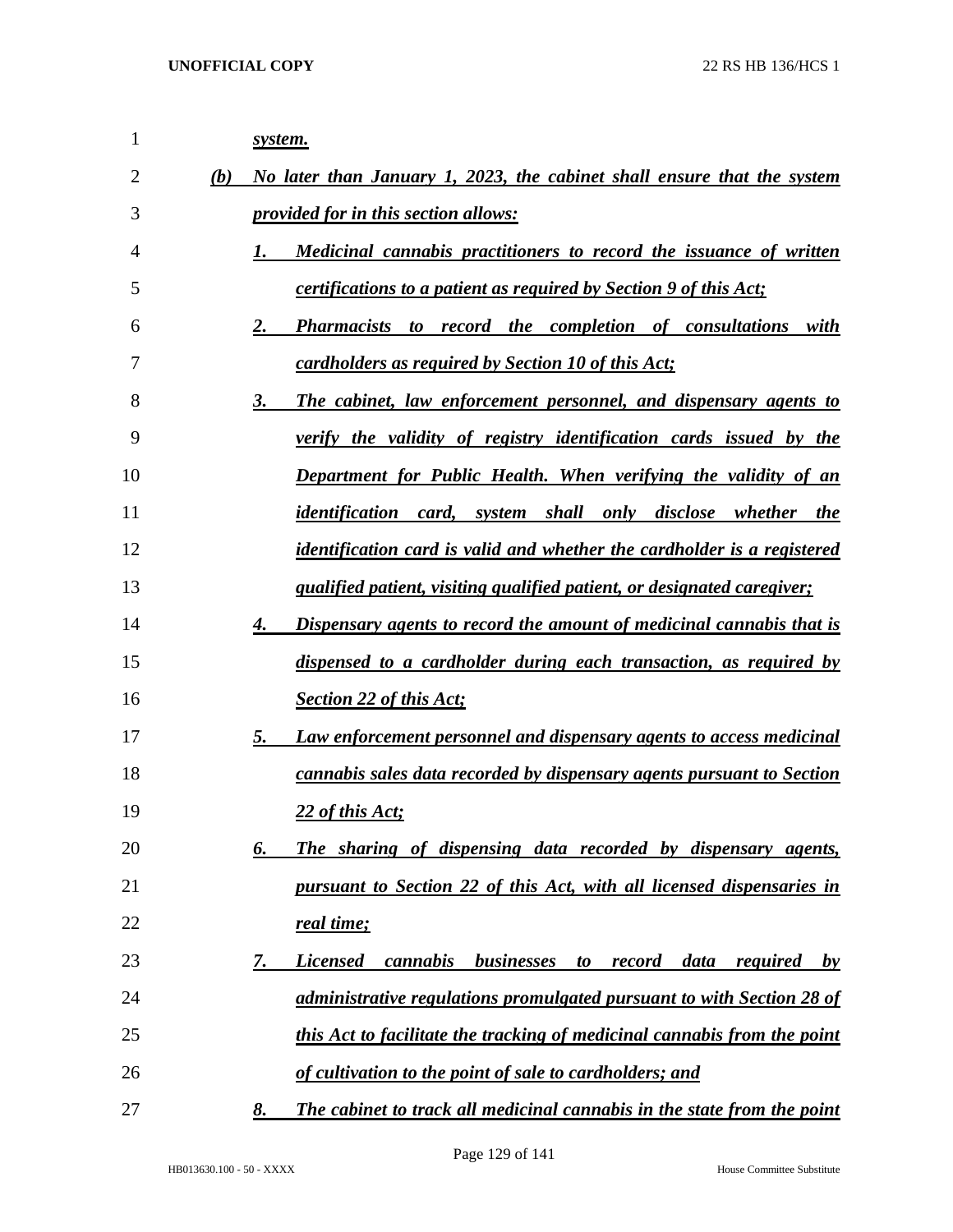| 1              |     | of cultivation to the point of sale to a cardholder.                             |
|----------------|-----|----------------------------------------------------------------------------------|
| $\overline{2}$ | (c) | The cabinet shall only disclose data related to the cultivation, production,     |
| 3              |     | recommending, and dispensing of medical cannabis to persons and entities         |
| 4              |     | <i>authorized to receive that data under this subsection. Disclosure to any</i>  |
| 5              |     | other person or entity, including disclosure in the context of a civil action    |
| 6              |     | where the disclosure is sought either for the purpose of discovery or for        |
| 7              |     | evidence, is prohibited unless specifically authorized by this subsection. The   |
| 8              |     | cabinet shall be authorized to provide data to:                                  |
| 9              |     | Any person or entity authorized to receive data pursuant to paragraph            |
| 10             |     | $(b)$ of this subsection;                                                        |
| 11             |     | 2.<br>A designated representative of a state licensing board responsible for     |
| 12             |     | the licensure, regulation, or discipline of medicinal cannabis                   |
| 13             |     | practitioners and who is involved in a bona fide specific investigation          |
| 14             |     | <i>involving a designated person;</i>                                            |
| 15             |     | 3.<br><b>Employees of the Office of the Inspector General of the cabinet who</b> |
| 16             |     | have successfully completed training for the electronic system and               |
| 17             |     | who have been approved to use the system, Kentucky Commonwealth's                |
| 18             |     | <u>attorneys</u> and assistant Commonwealth's attorneys, and county              |
| 19             |     | <u>attorneys and assistant county attorneys who are engaged in a bona</u>        |
| 20             |     | fide specific investigation involving a designated person;                       |
| 21             |     | A properly convened grand jury pursuant to a subpoena properly<br>4.             |
| 22             |     | <i><u><b>issued for the records;</b></u></i>                                     |
| 23             |     | A medicinal cannabis practitioner or an employee of a medicinal<br><u>5.</u>     |
| 24             |     | cannabis practitioner's practice acting under the specific direction of          |
| 25             |     | the medicinal cannabis practitioner, who certifies that the request for          |
| 26             |     | information is for the purpose of complying with subsection $(4)(c)$ of          |
| 27             |     | <b>Section 9 of this Act;</b>                                                    |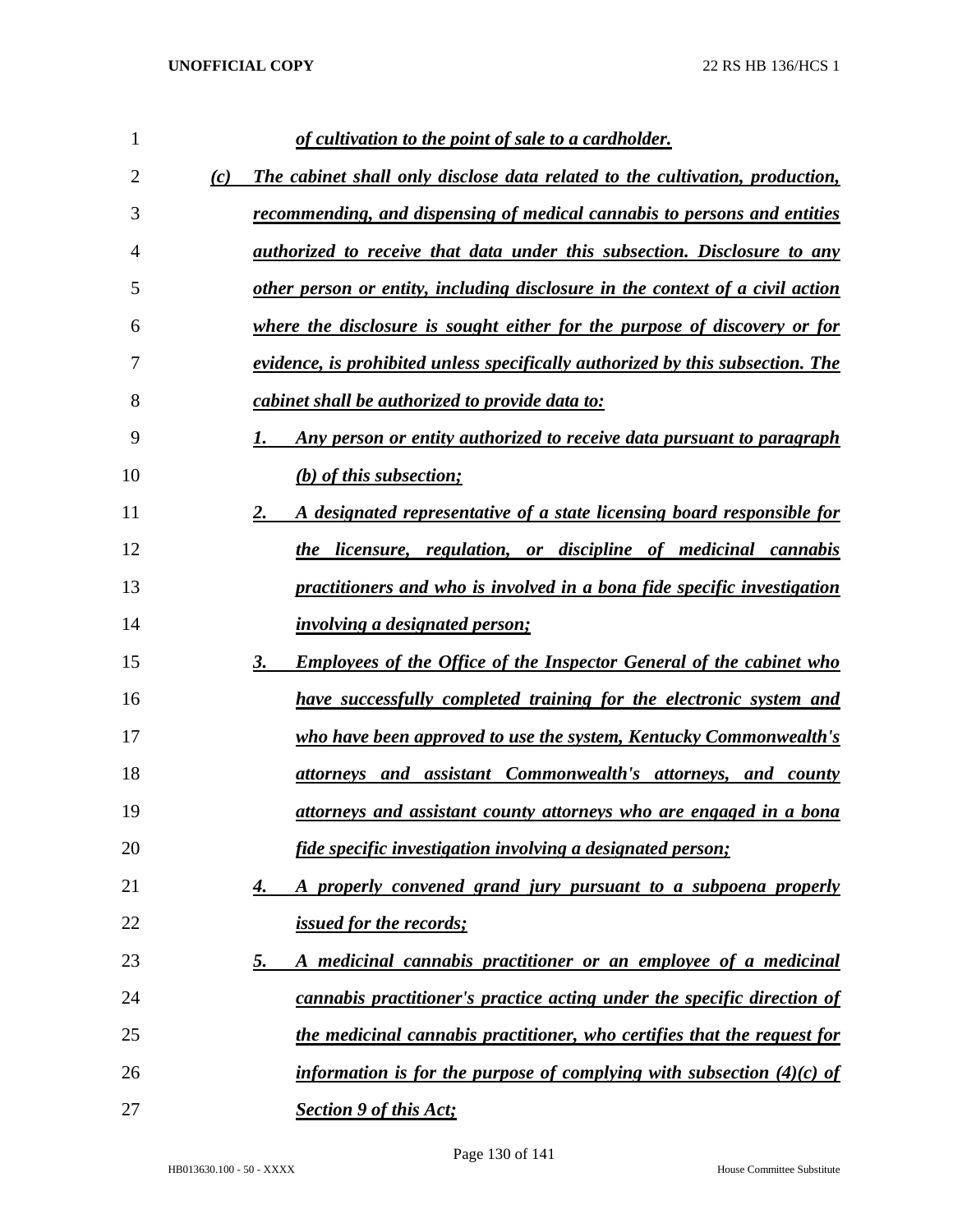| 1  | The chief medical officer of a hospital or long-term-care facility, an<br><u>6.</u> |
|----|-------------------------------------------------------------------------------------|
| 2  | employee of the hospital or long-term-care facility as designated by the            |
| 3  | chief medical officer and who is working under his or her specific                  |
| 4  | <u>direction, or a physician designee if the hospital or facility has no</u>        |
| 5  | chief medical officer, if the officer, employee, or designee certifies that         |
| 6  | the requested information is for the purpose of providing medical or                |
| 7  | <i>pharmaceutical treatment to a bona fide current or prospective patient</i>       |
| 8  | <u>or resident in the hospital or facility;</u>                                     |
| 9  | 7.<br>In addition to the purposes authorized under subparagraph 2. of this          |
| 10 | <u>paragraph, the Kentucky Board of Medical Licensure, for any</u>                  |
| 11 | <i>physician or physician assistant who is:</i>                                     |
| 12 | Associated in a partnership, other business entity, or supervision<br>а.            |
| 13 | agreement established pursuant to KRS 311.854 with a physician                      |
| 14 | <u>or physician assistant who is already under investigation by the</u>             |
| 15 | <b>Board of Medical Licensure for improper issuance of written</b>                  |
| 16 | certifications;                                                                     |
| 17 | Associated in a partnership or other business entity with an<br>b.                  |
| 18 | <u>advanced practice registered nurse who is already under</u>                      |
| 19 | investigation by the Board of Nursing for improper issuance of                      |
| 20 | written certifications;                                                             |
| 21 | In a designated geographic area for which a trend report<br>$\mathbf{c}$ .          |
| 22 | indicates a substantial likelihood that inappropriate issuance of                   |
| 23 | written certifications may be occurring; or                                         |
| 24 | In a designated geographic area for which a report on another<br>$\boldsymbol{d}$ . |
| 25 | physician or physician assistant in that area indicates a                           |
| 26 | substantial likelihood that inappropriate issuance of written                       |
| 27 | <i>certifications may be occurring in that area;</i>                                |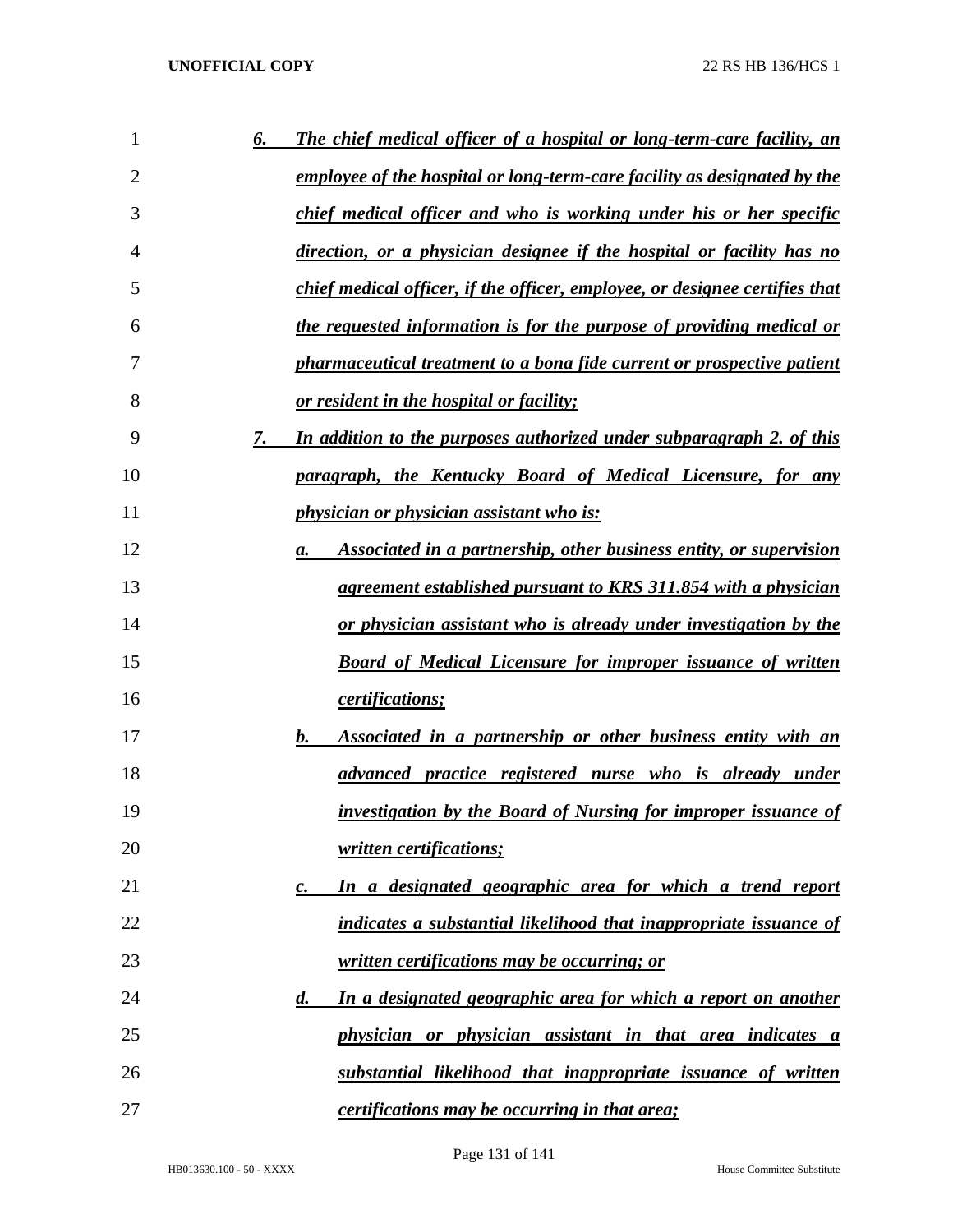| 1  | In addition to the purposes authorized under subparagraph 2. of this<br>8.         |
|----|------------------------------------------------------------------------------------|
| 2  | paragraph, the Kentucky Board of Nursing, for any advanced practice                |
| 3  | registered nurse who is:                                                           |
| 4  | Associated in a partnership or other business entity with a<br>а.                  |
| 5  | physician or physician assistant who is already under                              |
| 6  | investigation by the Kentucky Board of Medical Licensure for                       |
| 7  | <i>improper issuance of written certifications;</i>                                |
| 8  | Associated in a partnership or other business entity with an<br>$\bm{b}$ .         |
| 9  | advanced practice registered nurse who is already under                            |
| 10 | <i>investigation by the Board of Nursing for improper issuance of</i>              |
| 11 | written certifications;                                                            |
| 12 | In a designated geographic area for which a trend report<br>$\mathbf{c}$ .         |
| 13 | indicates a substantial likelihood that inappropriate issuance of                  |
| 14 | written certifications may be occurring; or                                        |
| 15 | In a designated geographic area for which a report on a<br>$\boldsymbol{d.}$       |
| 16 | physician, physician assistant, or another advanced practice                       |
| 17 | <u>registered nurse in that area indicates a substantial likelihood</u>            |
| 18 | that inappropriate issuance of written certifications may be                       |
| 19 | <i><u><b>occurring in that area;</b></u></i>                                       |
| 20 | A judge or a probation or parole officer administering a diversion or<br><u>9.</u> |
| 21 | probation program of a criminal defendant arising out of a violation               |
| 22 | of this chapter or of a criminal defendant who is documented by the                |
| 23 | court as a substance abuser who is eligible to participate in a court-             |
| 24 | <i><u><b>ordered drug diversion or probation program;</b></u></i>                  |
| 25 | A medical examiner engaged in a death investigation pursuant to KRS<br>10.         |
| 26 | 72.026; or                                                                         |
| 27 | The Legislative Research Commission or the University of Kentucky<br>11.           |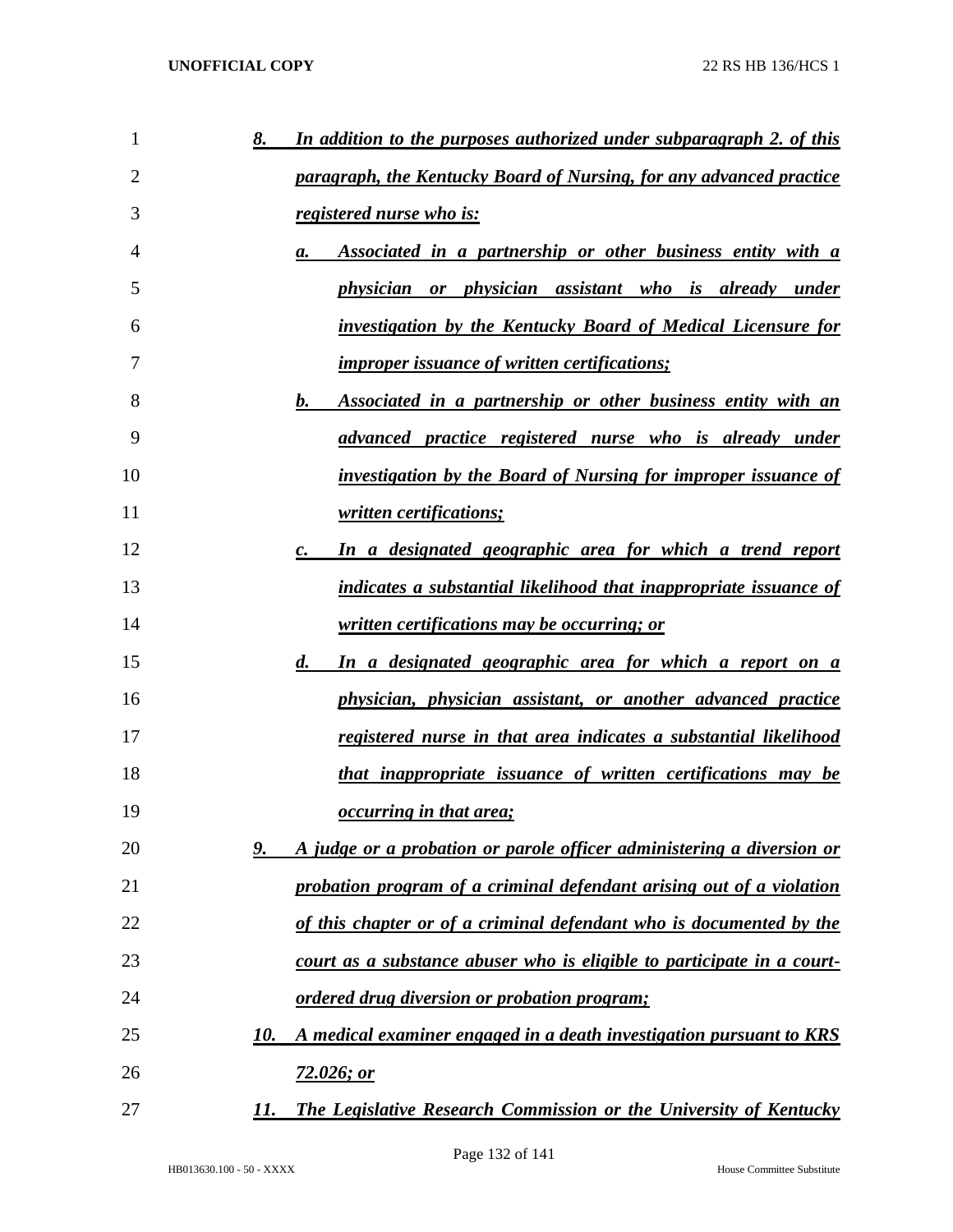| 1              | <b>College of Medicine if the cabinet determines that disclosing data</b>            |
|----------------|--------------------------------------------------------------------------------------|
| $\overline{2}$ | related to the cultivation, production, recommending, and dispensing                 |
| 3              | of medical cannabis to the Legislative Research Commission or the                    |
| 4              | University of Kentucky College of Medicine is necessary to comply                    |
| 5              | with the reporting requirements established in subsection (8) of                     |
| 6              | <b>Section 3 of this Act.</b>                                                        |
| 7              | (d)<br>A person who receives data or any report of the system from the cabinet       |
| 8              | shall not provide it to any other person or entity except as provided in this        |
| 9              | section, in another statute, or by order of a court of competent jurisdiction        |
| 10             | and only to a person or entity authorized to receive the data or the report          |
| 11             | <i><u>under this section, except that:</u></i>                                       |
| 12             | A person specified in paragraph (c)3. of this subsection who is                      |
| 13             | <i>authorized to receive data or a report may share that information with</i>        |
| 14             | <u>any other persons specified in paragraph (c)3, of this subsection</u>             |
| 15             | <i>authorized to receive data or a report if the persons specified in</i>            |
| 16             | $\frac{b}{c}$ paragraph (c)3. of this subsection are working on a bona fide specific |
| 17             | investigation involving a designated person. Both the person providing               |
| 18             | and the person receiving the data or report under this subparagraph                  |
| 19             | shall document in writing each person to whom the data or report has                 |
| 20             | been given or received and the day, month, and year that the data or                 |
| 21             | report has been given or received. This document shall be maintained                 |
| 22             | in a file by each agency engaged in the investigation;                               |
| 23             | If a state licensing board initiates formal disciplinary proceedings<br>2.           |
| 24             | against a licensee, and data obtained by the board is relevant to the                |
| 25             | charges, the board may provide the data to the licensee and his or her               |
| 26             | counsel, as part of the notice process required by KRS 13B.050, and                  |
| 27             | admit the data as evidence in an administrative hearing conducted                    |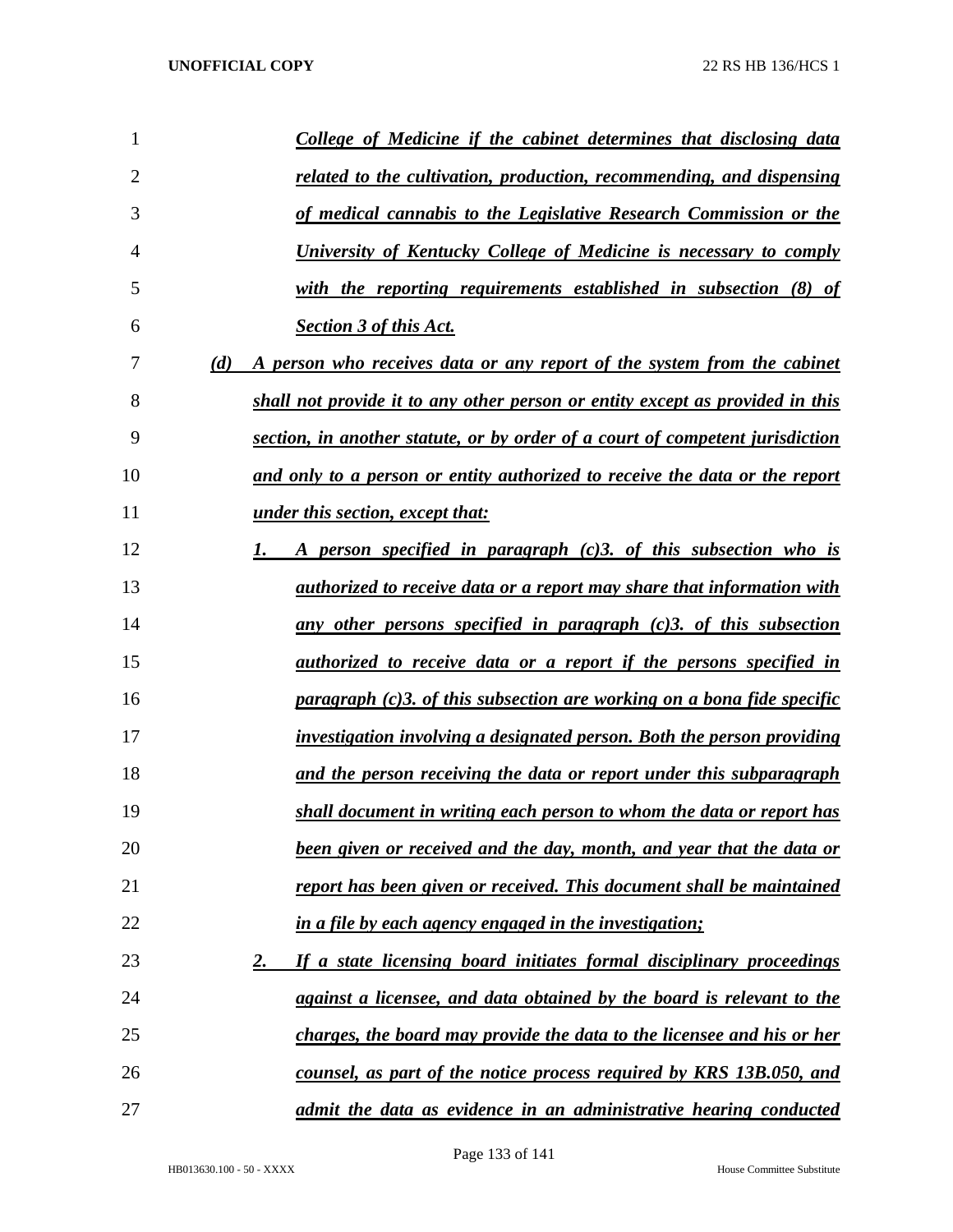| $\mathbf{1}$   | <u>pursuant to KRS Chapter 13B, with the board and licensee taking all</u>               |
|----------------|------------------------------------------------------------------------------------------|
| $\overline{2}$ | <u>necessary steps to prevent further disclosure of the data; and</u>                    |
| 3              | A medicinal cannabis practitioner or an employee of a medicinal<br>3.                    |
| 4              | <u>cannabis practitioner's practice acting under the specific direction of</u>           |
| 5              | the medicinal cannabis practitioner who obtains data under                               |
| 6              | paragraph (c)5. of this subsection may share the report with the                         |
| 7              | patient or person authorized to act on the patient's behalf. Any                         |
| 8              | <u>medicinal cannabis practitioner or employee who obtains data under</u>                |
| 9              | <u>paragraph (c)5, of this subsection may place the report in the patient's</u>          |
| 10             | medical record, in which case the individual report shall then be                        |
| 11             | <u>deemed a medical record subject to disclosure on the same terms and</u>               |
| 12             | <u>conditions as an ordinary medical record in lieu of the disclosure</u>                |
| 13             | restrictions otherwise imposed by this section.                                          |
|                |                                                                                          |
|                | The data contained in, and any report obtained from, the electronic system for<br>(5)    |
| 14<br>15       | <u>monitoring established pursuant to this section shall not be a public record,</u>     |
| 16             | except that the Department for Medicaid Services may submit the data as                  |
| 17             | evidence in an administrative hearing held in accordance with KRS Chapter 13B.           |
| 18             | Intentional disclosure of transmitted data to a person not authorized by<br>$(6)$ $(13)$ |
| 19             | subsection (3)(f) to (h) or subsection (4)(c) and (d) [subsections (7) to (9) ] of this  |
| 20             | section or authorized by KRS 315.121, or obtaining information under this section        |
| 21             | not relating to a bona fide current or prospective patient or a bona fide specific       |
| 22             | investigation, shall be a Class B misdemeanor for the first offense and a Class A        |
| 23             | misdemeanor for each subsequent offense.                                                 |
| 24             | The cabinet for Health and Family Services may, by promulgating an<br>$(7)$ [(14)]       |
| 25             | administrative regulation, limit the length of time that data remain in the electronic   |

within a reasonable time after a request from a person authorized to review data

HB013630.100 - 50 - XXXX House Committee Substitute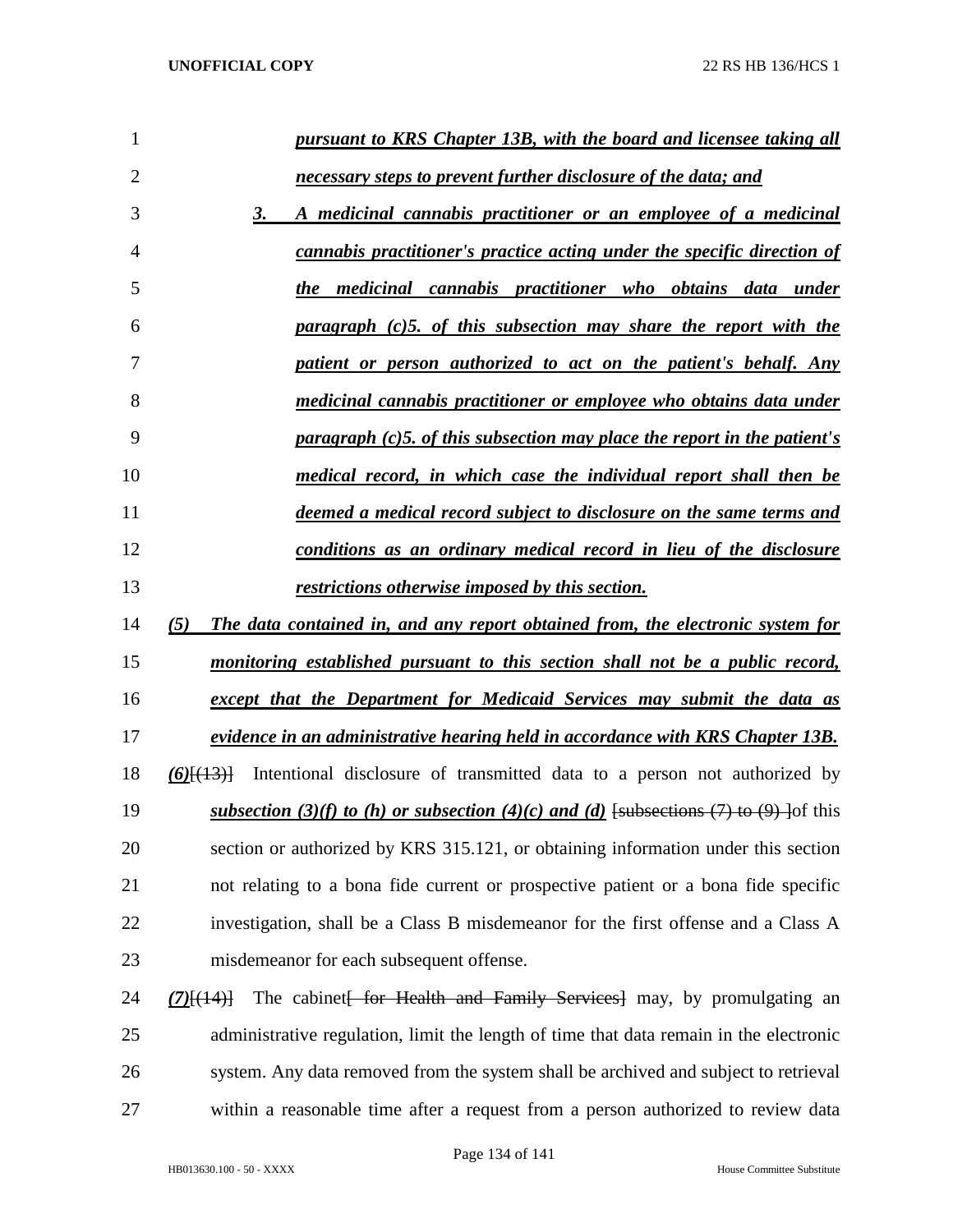- 
- under this section.
- 2 *(8)*<sup>[(15)]</sup> (a) The cabinet for Health and Family Services as shall work with each board responsible for the licensure, regulation, or discipline of practitioners, pharmacists, or other persons who are authorized to prescribe, administer, or dispense controlled substances for the development of a continuing education program about the purposes and uses of the electronic system for monitoring established in this section.
- *(b) The cabinet shall work with each board responsible for the licensure, regulation, or discipline of medicinal cannabis practitioners, as defined in Section 1 of this Act, who are authorized to provider written certifications*
- *for the use of medicinal cannabis for the development of a continuing education program about the purposes and uses of the electronic system for*
- *monitoring established in this section.*
- *(c)*[(b)] The cabinet shall work with the Kentucky Bar Association for the development of a continuing education program for attorneys about the purposes and uses of the electronic system for monitoring established in this section.
- 18 *(d)* $\{(\text{c})\}$  The cabinet shall work with the Justice and Public Safety Cabinet for the development of a continuing education program for law enforcement officers about the purposes and uses of the electronic system for monitoring established in this section.
- *(e) The cabinet shall work with the Department for Public Health for the development of a training program for cannabis business agents about the purposes and uses of the electronic system for monitoring established in this*
- *section.*
- 26 [(16) If the cabinet becomes aware of a prescriber's or dispenser's failure to comply with this section, the cabinet shall notify the licensing board or agency responsible for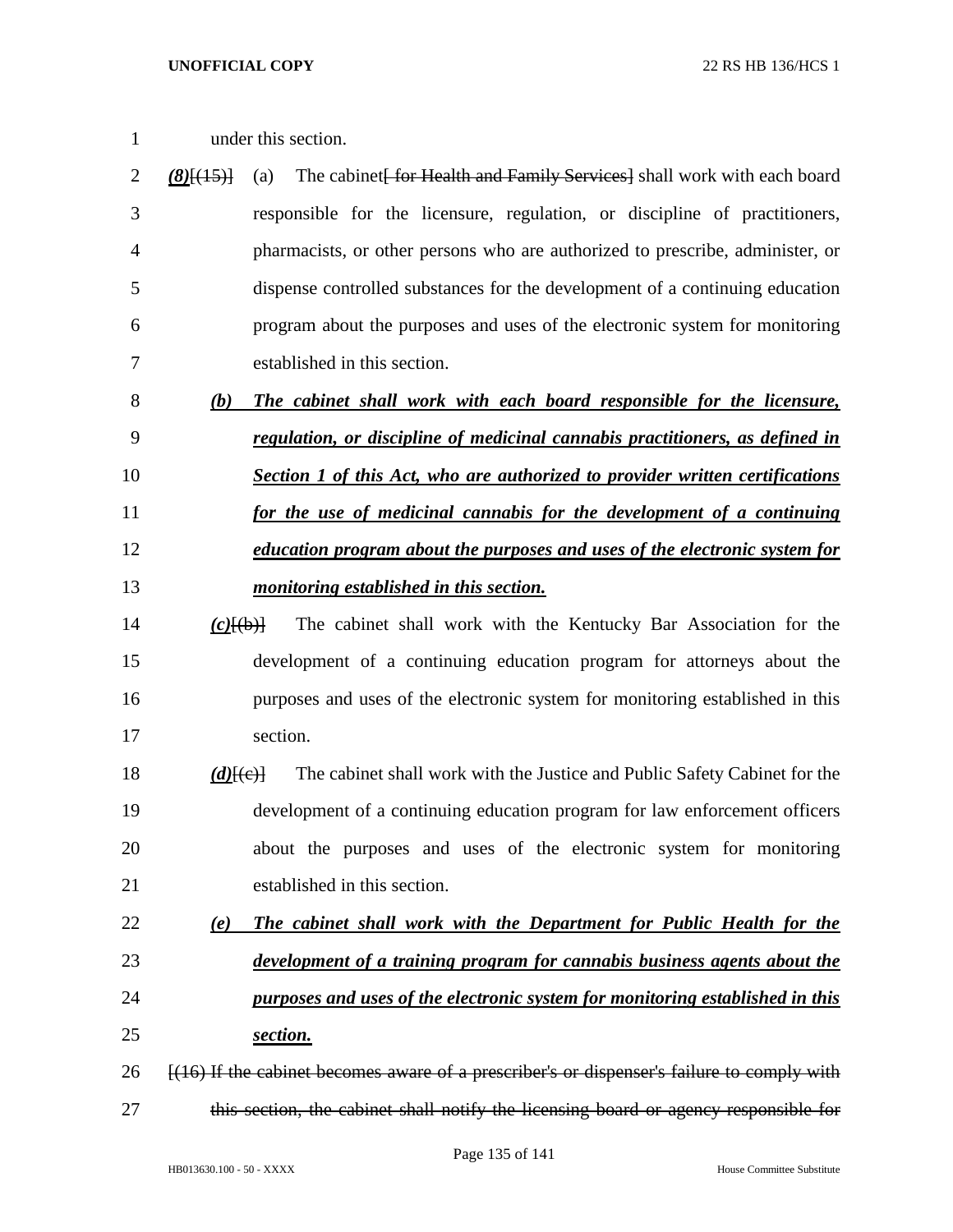| $\mathbf{1}$   |              | licensing the prescriber or dispenser. The licensing board shall treat the notification    |
|----------------|--------------|--------------------------------------------------------------------------------------------|
| $\overline{2}$ |              | as a complaint against the licensee.                                                       |
| 3              | $(9)$ $(17)$ | The cabinet for Health and Family Services, Office of Inspector General,                   |
| $\overline{4}$ |              | shall conduct quarterly reviews to identify patterns of potential improper,                |
| 5              |              | inappropriate, or illegal prescribing or dispensing of a controlled substance,             |
| 6              |              | <i>issuance of written certifications, or cultivation, processing, or dispensing of</i>    |
| 7              |              | <i>medical cannabis</i> . The Office of Inspector General may independently investigate    |
| 8              |              | and submit findings and recommendations to the appropriate boards of licensure or          |
| 9              |              | other reporting agencies.                                                                  |
| 10             |              | $(10)$ [ $(18)$ ] The cabinet shall promulgate administrative regulations to implement the |
| 11             |              | provisions of this section. Included in these administrative regulations shall be:         |
| 12             | (a)          | An error resolution process allowing a patient to whom a report had been                   |
| 13             |              | disclosed under <i>subsections</i> (3) and (4) [subsection $(9)$ ] of this section to      |
| 14             |              | request the correction of inaccurate information contained in the system                   |
| 15             |              | relating to that patient; and                                                              |
| 16             | (b)          | A requirement that data be reported to the system under subsection $(3)(b)$ of             |
| 17             |              | this section within one (1) day of dispensing.                                             |
| 18             |              | $(11)$ $(19)$ $(a)$ Before July 1, 2018, the Administrative Office of the Courts shall     |
| 19             |              | forward data regarding any felony or Class A misdemeanor conviction that                   |
| 20             |              | involves the trafficking or possession of a controlled substance or other                  |
| 21             |              | prohibited acts under KRS Chapter 218A for the previous five (5) calendar                  |
| 22             |              | years to the cabinet for inclusion in the electronic monitoring system                     |
| 23             |              | established under this section. On or after July 1, 2018, such data shall be               |
| 24             |              | forwarded by the Administrative Office of the Courts to the cabinet on a                   |
| 25             |              | continuing basis. The cabinet shall incorporate the data received into the                 |
| 26             |              | system so that a query by patient name indicates any prior drug conviction.                |
|                |              |                                                                                            |

*(b) Before January 1, 2023, the Administrative Office of the Courts shall*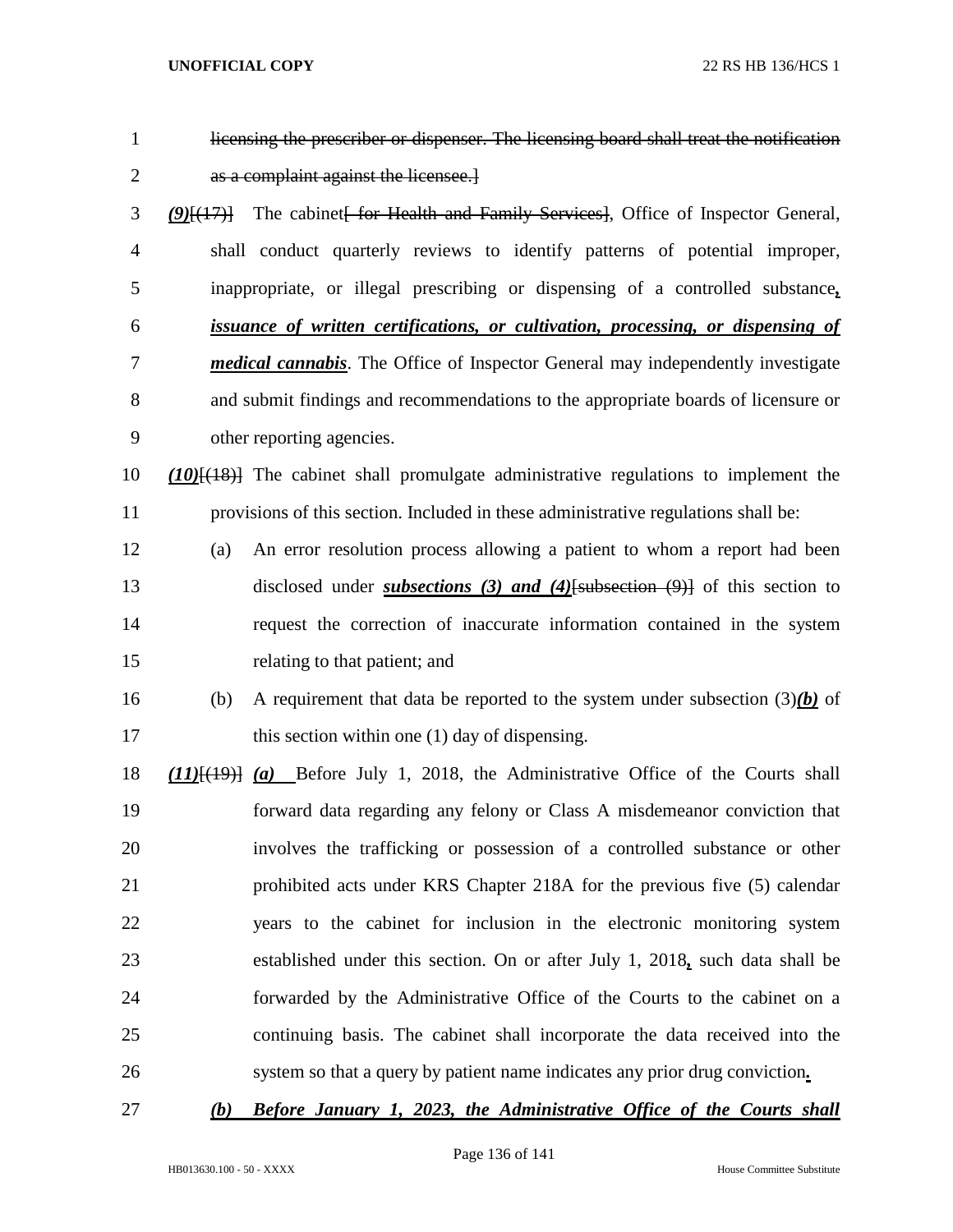| $\mathbf{1}$   |     | forward data regarding any disqualifying felony offense for the previous             |
|----------------|-----|--------------------------------------------------------------------------------------|
| $\mathbf{2}$   |     | five (5) calendar years to the cabinet for inclusion in the electronic               |
| 3              |     | monitoring system established under this section. On or after January 1,             |
| $\overline{4}$ |     | 2023, such data shall be forwarded by the Administrative Office of the               |
| 5              |     | Courts to the cabinet on a continuing basis. The cabinet shall incorporate           |
| 6              |     | the data received into the system so that a query by patient name indicates          |
| 7              |     | <u>any prior disqualifying felony conviction.</u>                                    |
| $8\,$          |     | Section 42. KRS 218A.500 is amended to read as follows:                              |
| 9              |     | As used in this section and KRS 218A.510:                                            |
| 10             | (1) | "Drug paraphernalia" means all equipment, products and materials of any kind         |
| 11             |     | which are used, intended for use, or designed for use in planting, propagating,      |
| 12             |     | cultivating, growing, harvesting, manufacturing, compounding, converting,            |
| 13             |     | producing, processing, preparing, testing, analyzing, packaging, repackaging,        |
| 14             |     | storing, containing, concealing, injecting, ingesting, inhaling, or otherwise        |
| 15             |     | introducing into the human body a controlled substance in violation of this chapter. |
| 16             |     | The term "drug paraphernalia" does not include medicinal cannabis accessories        |
| 17             |     | as defined in Section 1 of this Act. It includes but is not limited to:              |
| 18             | (a) | Kits used, intended for use, or designed for use in planting, propagating,           |
| 19             |     | cultivating, growing, or harvesting of any species of plant which is a               |
| 20             |     | controlled substance or from which a controlled substance can be derived;            |
| 21             | (b) | Kits used, intended for use, or designed for use in manufacturing,                   |
| 22             |     | compounding, converting, producing, processing, or preparing controlled              |
| 23             |     | substances;                                                                          |
| 24             | (c) | Isomerization devices used, intended for use, or designed for use in increasing      |
| 25             |     | the potency of any species of plant which is a controlled substance;                 |
| 26             | (d) | Testing equipment used, intended for use, or designed for use in identifying,        |
| 27             |     | or in analyzing the strength, effectiveness or purity of controlled substances;      |

Page 137 of 141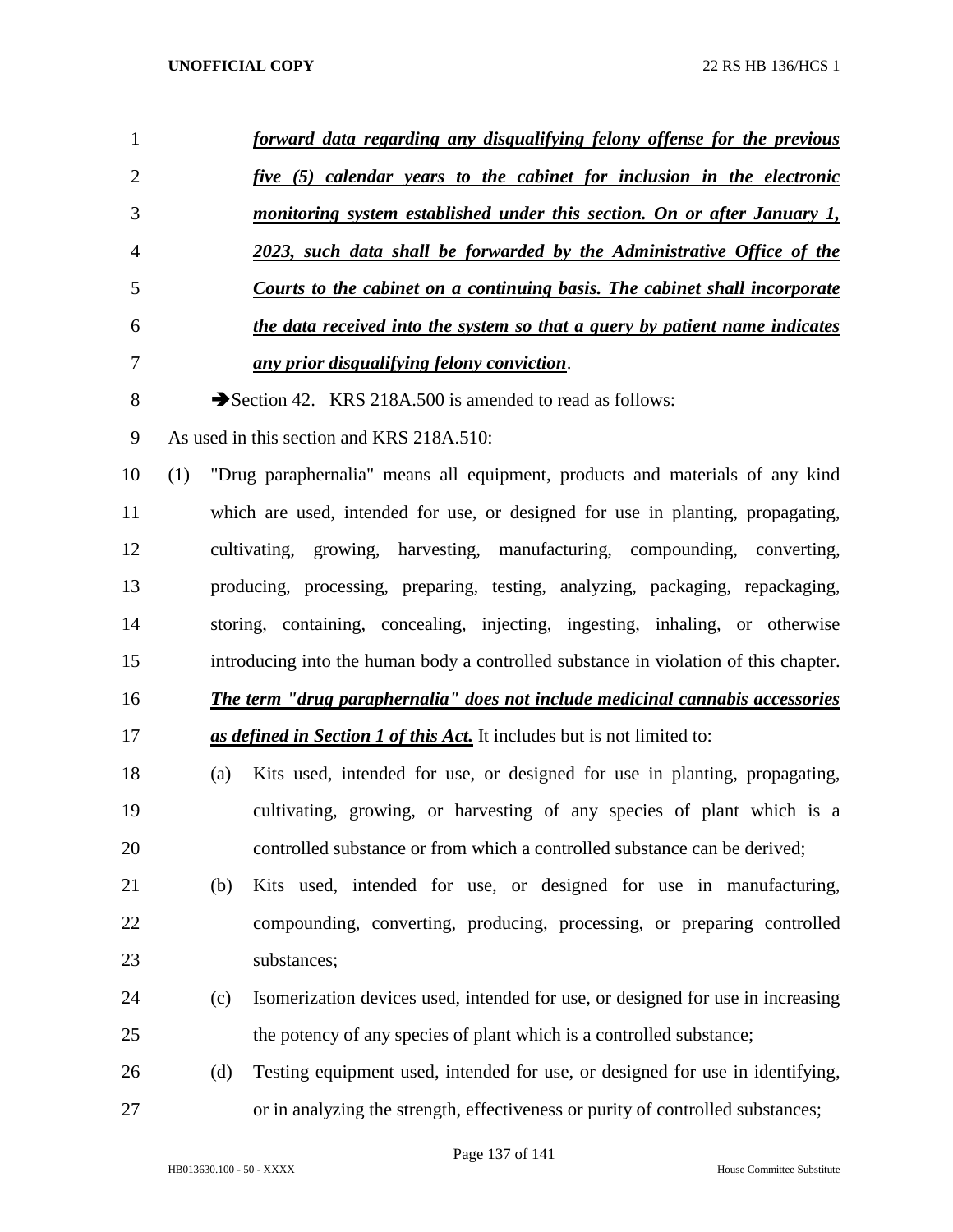measuring controlled substances; (f) Diluents and adulterants, such as quinine hydrochloride, mannitol, mannite, dextrose and lactose, used, intended for use, or designed for use in cutting controlled substances; (g) Separation gins and sifters used, intended for use, or designed for use in removing twigs and seeds from, or in otherwise cleaning or refining marijuana; (h) Blenders, bowls, containers, spoons, and mixing devices used, intended for use, or designed for use in compounding controlled substances; (i) Capsules, balloons, envelopes, and other containers used, intended for use, or designed for use in packaging small quantities of controlled substances; (j) Containers and other objects used, intended for use, or designed for use in 14 storing or concealing controlled substances; (k) Hypodermic syringes, needles, and other objects used, intended for use, or designed for use in parenterally injecting controlled substances into the human body; and (l) Objects used, intended for use, or designed for use in ingesting, inhaling, or otherwise introducing marijuana, cocaine, hashish, or hashish oil into the human body, such as: metal, wooden, acrylic, glass, stone, plastic, or ceramic pipes with or without screens, permanent screens, hashish heads, or punctured metal bowls; water pipes; carburetion tubes and devices; smoking and carburetion masks; roach clips which mean objects used to hold burning material, such as marijuana cigarettes, that have become too small or too short to be held in the hand; miniature cocaine spoons, and cocaine vials; chamber pipes; carburetor pipes; electric pipes; air-driven pipes; chillums; bongs; ice pipes or chillers.

(e) Scales and balances used, intended for use, or designed for use in weighing or

Page 138 of 141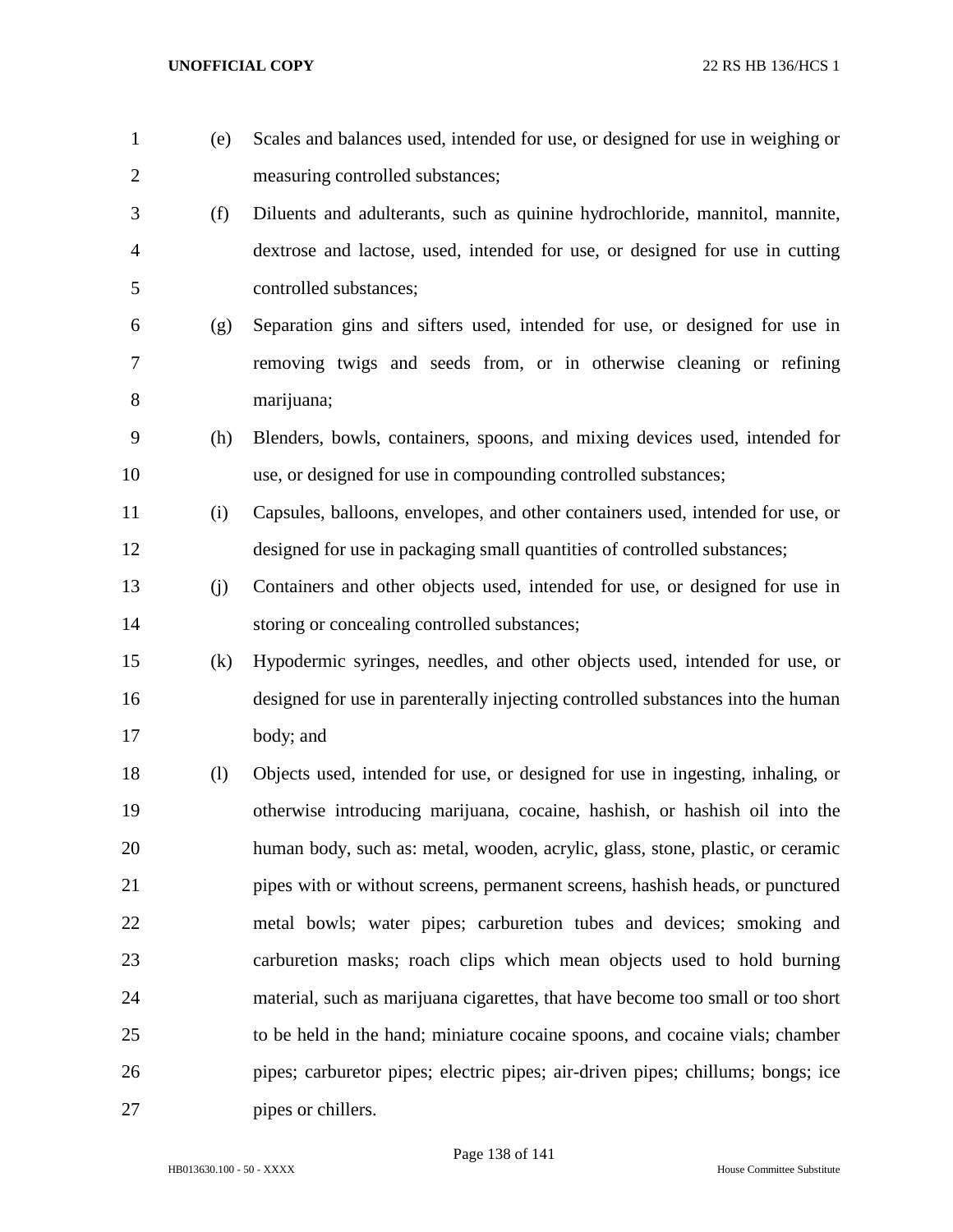(2) It is unlawful for any person to use, or to possess with intent to use, drug paraphernalia for the purpose of planting, propagating, cultivating, growing, harvesting, manufacturing, compounding, converting, producing, processing, preparing, testing, analyzing, packing, repacking, storing, containing, concealing, injecting, ingesting, inhaling, or otherwise introducing into the human body a controlled substance in violation of this chapter.

 (3) It is unlawful for any person to deliver, possess with intent to deliver, or manufacture with intent to deliver, drug paraphernalia, knowing, or under circumstances where one reasonably should know, that it will be used to plant, propagate, cultivate, grow, harvest, manufacture, compound, convert, produce, process, prepare, test, analyze, pack, repack, store, contain, conceal, inject, ingest, inhale, or otherwise introduce into the human body a controlled substance in violation of this chapter.

 (4) It is unlawful for any person to place in any newspaper, magazine, handbill, or other publication any advertisement, knowing, or under circumstances where one reasonably should know, that the purpose of the advertisement, in whole or in part, is to promote the sale of objects designed or intended for use as drug paraphernalia.

- (5) (a) This section shall not prohibit a local health department from operating a substance abuse treatment outreach program which allows participants to exchange hypodermic needles and syringes.
- (b) To operate a substance abuse treatment outreach program under this subsection, the local health department shall have the consent, which may be revoked at any time, of the local board of health and:
- 1. The legislative body of the first or home rule class city in which the program would operate if located in such a city; and
- 2. The legislative body of the county, urban-county government, or consolidated local government in which the program would operate.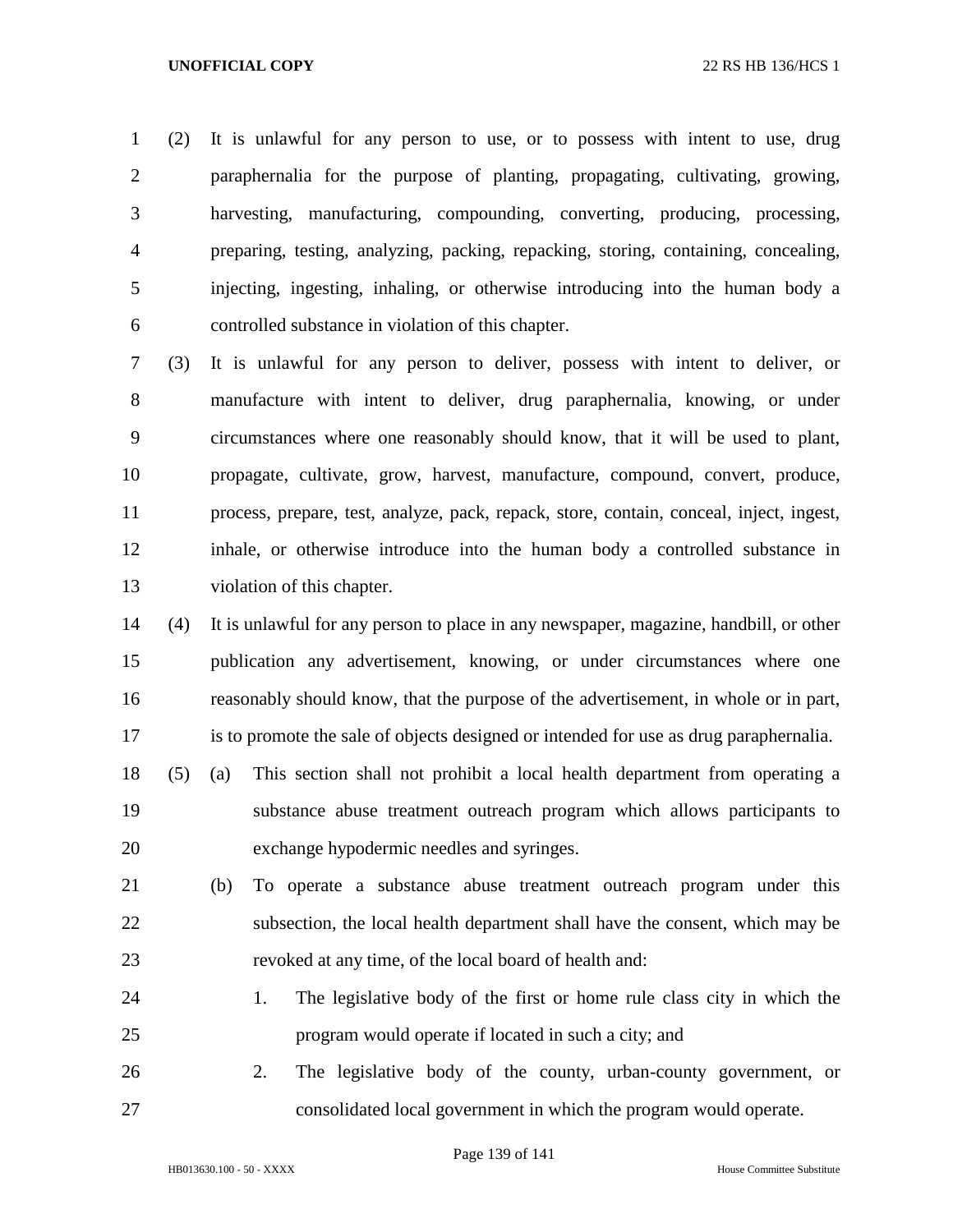- 
- (c) Items exchanged at the program shall not be deemed drug paraphernalia under this section while located at the program.
- (6) (a) Prior to searching a person, a person's premises, or a person's vehicle, a peace officer may inquire as to the presence of needles or other sharp objects in the areas to be searched that may cut or puncture the officer and offer to not charge a person with possession of drug paraphernalia if the person declares to the officer the presence of the needle or other sharp object. If, in response to the offer, the person admits to the presence of the needle or other sharp object prior to the search, the person shall not be charged with or prosecuted for possession of drug paraphernalia for the needle or sharp object or for possession of a controlled substance for residual or trace drug amounts present on the needle or sharp object.
- (b) The exemption under this subsection shall not apply to any other drug paraphernalia that may be present and found during the search or to controlled substances present in other than residual or trace amounts.
- (7) (a) This section shall not prohibit the retail sale of hypodermic syringes and needles without a prescription in pharmacies.
- (b) Hypodermic syringe and needle inventory of a pharmacy shall not be deemed drug paraphernalia under this section.
- (8) Any person who violates any provision of this section shall be guilty of a Class A misdemeanor.
- 22 Section 43. KRS 342.815 is amended to read as follows:
- (1) The authority may provide coverage for insurance, authorized in KRS 342.803, to any employer in the Commonwealth, and who tenders the required premium for coverage and comply with other conditions and qualifications for obtaining and maintaining coverage adopted by the authority to protect and ensure its actuarial soundness and solvency.